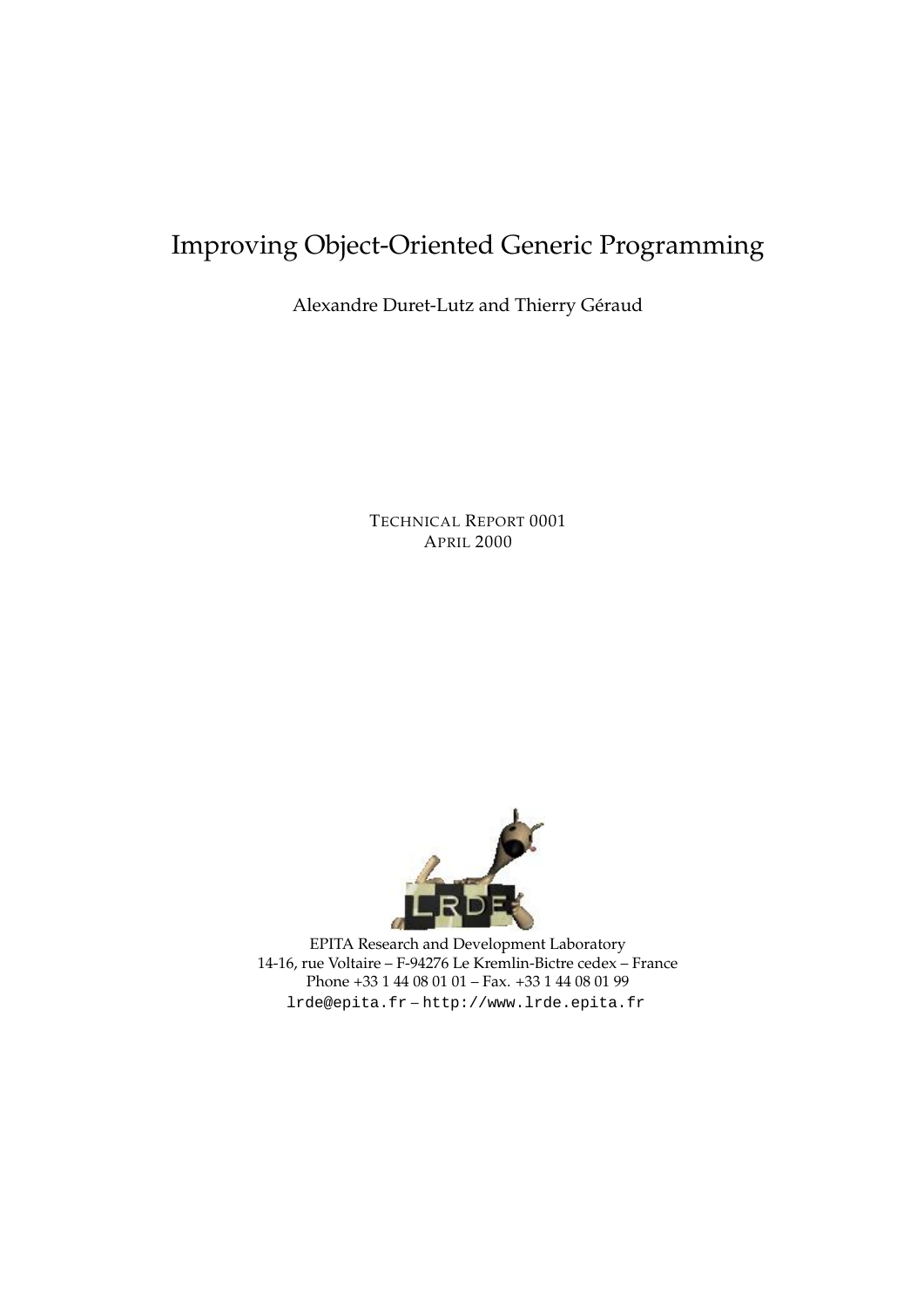#### **Document**

Improving Object-Oriented Generic Programming

Alexandre Duret-Lutz and Thierry Géraud

Technical Report 0001 April 2000

EPITA Research and Development Laboratory 14-16, rue Voltaire – F-94276 Le Kremlin-Bictre cedex – France Phone +33 1 44 08 01 01 – Fax. +33 1 44 08 01 99 email {Alexandre.Duret-Lutz,Thierry.Geraud}@lrde.epita.fr

#### **Abstract**

Great efforts have gone into building scientific libraries dedicated to particular application domains and a main issue is to manage the large number of data types involved in a given domain. An ideal algorithm mplementation should be general: it should be written once and process data in an abstract way. Moreover, it should be efficient. For several years, some libraries have been using generic programming to address this problem. In this report, we present two major improvements of this paradigm.

In generic libraries, a concept is the description of a set of requirements on a type that parameterizes an algorithm implementation (the notion of concept replaces the classical object-oriented notion of abstract class). A problem is that, until now, concepts are only defined in the documentation. We managed to make them explicit in the program by representing a concept by a type; moreover, (multiple) concept inheritance is fully supported. The procedure signature thus evolves from void foo( AbstractA& ) for classic object-orientation, and from template<class A> void foo( A& ) for classic generic programming, towards template<class A> void foo( ConceptA<A>& ). This results in a better support of procedure overloading, which is of prime importance for libraries where each algorithm implementation can have numerous variations.

Another problem is that the generic programming paradigm suffers from a lack of appropriate design patterns. We observed that classical patterns of Gamma et al. can be translated into this paradigm while handling operation polymorphism by parametric polymorphism. In these patterns, method calls can be solved statically, because the inferior type of each object in generic programming is known at compile-time. We thus preserve their modularity and reusability properties but we avoid the performance penalty due to their dynamic behavior, which is a critical issue in numerical computing. This results in better design capabilities for object-oriented generic libraries.

#### **Keywords**

Object-oriented programming, generic programming, parametric polymorphism, constrained genericity, design patterns.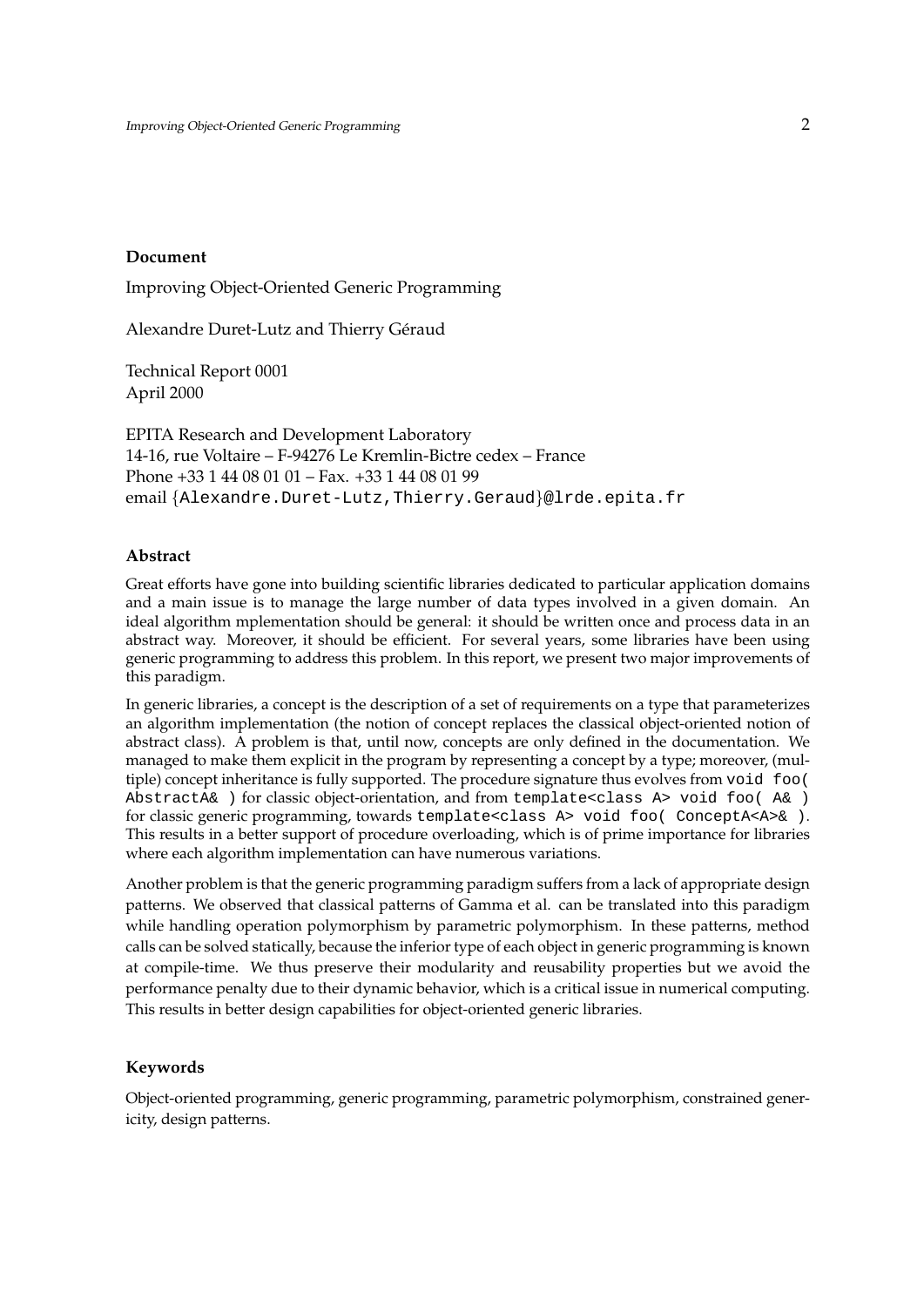# **Contents**

| $\mathbf{1}$   |     | Introduction                                        | 6                   |
|----------------|-----|-----------------------------------------------------|---------------------|
| $\overline{2}$ | 2.1 | <b>Beyond Genericity: Generic Programming</b>       | 7<br>$\overline{7}$ |
|                | 2.2 |                                                     | 9                   |
|                | 2.3 |                                                     | 10                  |
| 3              |     | <b>Making Concepts Be Explicit</b>                  | 12                  |
|                | 3.1 |                                                     | 12                  |
|                | 3.2 |                                                     | 13                  |
|                | 3.3 |                                                     | 13                  |
|                |     | Parameter-types Constrained by Inheritance<br>3.3.1 | 13                  |
|                |     | 3.3.2                                               | 14                  |
|                |     | 3.3.3                                               | 15                  |
|                | 3.4 |                                                     | 16                  |
|                |     | 3.4.1                                               | 16                  |
|                |     | 3.4.2                                               | 16                  |
|                |     | 3.4.3                                               | 16                  |
|                | 3.5 |                                                     | 17                  |
|                |     | Handling Multiple Concept Compliance<br>3.5.1       | 17                  |
|                |     | Handling (Multiple) Concept Refinement<br>3.5.2     | 17                  |
|                |     | 3.5.3                                               | 17                  |
|                |     | 3.5.4                                               | 18                  |
| 4              |     | <b>Generic Design Patterns</b>                      | 19                  |
|                | 4.1 |                                                     | 19                  |
|                | 4.2 |                                                     | 20                  |
|                | 4.3 | Generic Visitor                                     | 23                  |
|                | 4.4 |                                                     | 26                  |
|                | 4.5 |                                                     | 28                  |
|                | 4.6 |                                                     | 30                  |
|                |     |                                                     |                     |
| 5              |     | <b>Conclusion and Perspectives</b>                  | 31                  |
|                |     | A Code for Concept-Type                             | 32                  |
|                | A.1 |                                                     | 32                  |
|                | A.2 |                                                     | 33                  |
|                | A.3 |                                                     | 34                  |
|                | A.4 |                                                     | 36                  |
|                |     |                                                     | 38                  |
|                |     | A.5.1 proposal-errl.cc                              | 38                  |
|                |     | A.5.2<br>proposal-err2.cc                           | 39                  |
|                |     | A.5.3<br>proposal-err3.cc                           | 41                  |
|                |     | A.5.4 proposal-err4.cc                              | 42                  |
|                |     |                                                     | 45                  |
|                | A.7 |                                                     | 48                  |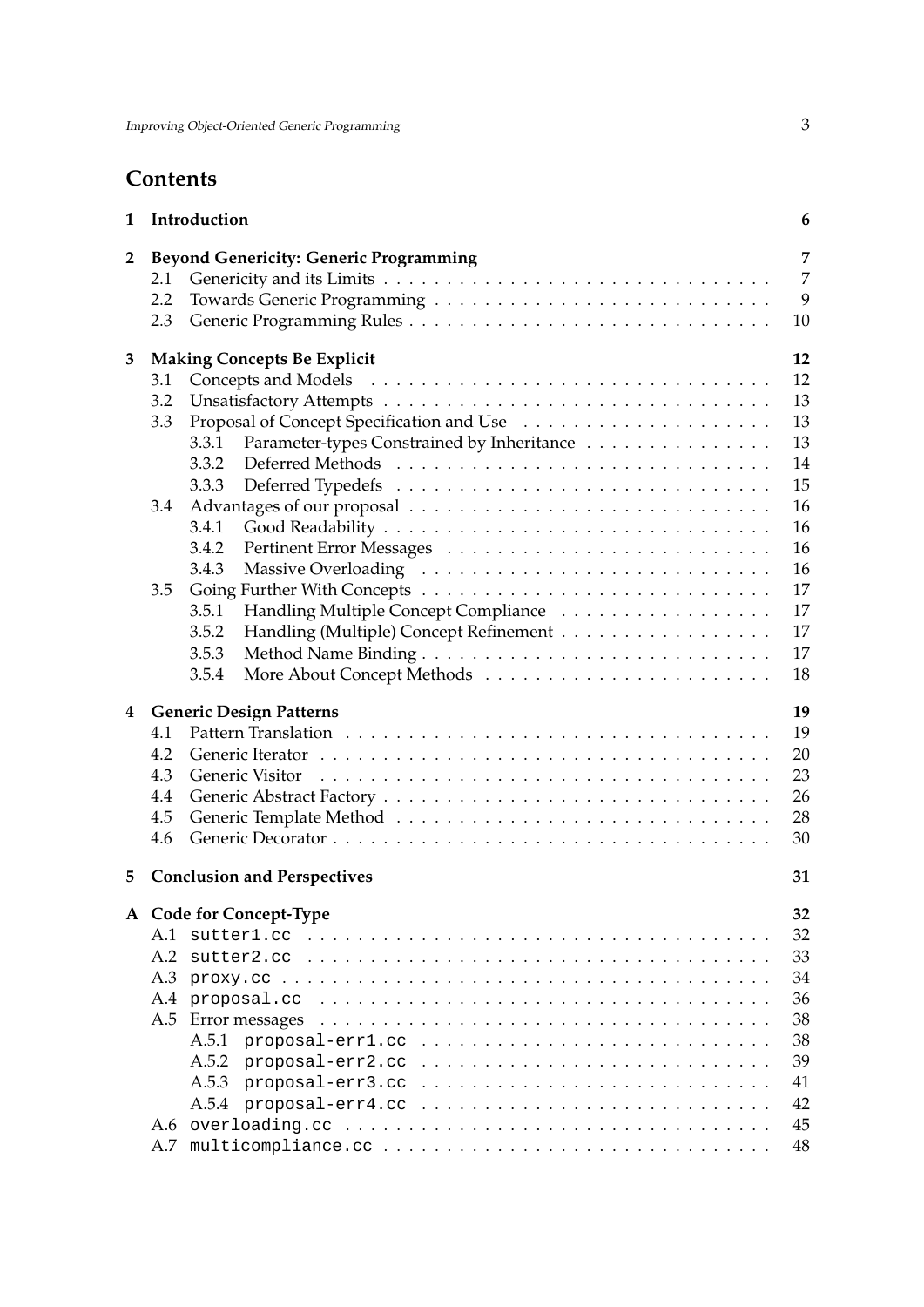|   |            |                                 | 51 |
|---|------------|---------------------------------|----|
|   |            |                                 | 54 |
|   |            |                                 | 57 |
|   |            |                                 | 57 |
|   |            |                                 | 57 |
|   |            |                                 | 58 |
|   |            |                                 | 59 |
|   |            |                                 | 60 |
|   |            |                                 | 63 |
|   |            |                                 | 65 |
|   |            |                                 |    |
| B |            | <b>Code of Patterns</b>         | 66 |
|   | B.1        |                                 | 66 |
|   | B.2        |                                 | 68 |
|   | B.3        | generic_iterator.hh             | 71 |
|   | B.4        |                                 | 72 |
|   | <b>B.5</b> |                                 | 75 |
|   | <b>B.6</b> |                                 | 77 |
|   | B.7        |                                 | 79 |
|   | <b>B.8</b> | generic factory.cc              | 82 |
|   | <b>B.9</b> |                                 | 85 |
|   |            | B.10 generic_template_method.cc | 86 |
|   |            |                                 | 88 |
|   |            |                                 | 90 |
|   |            |                                 |    |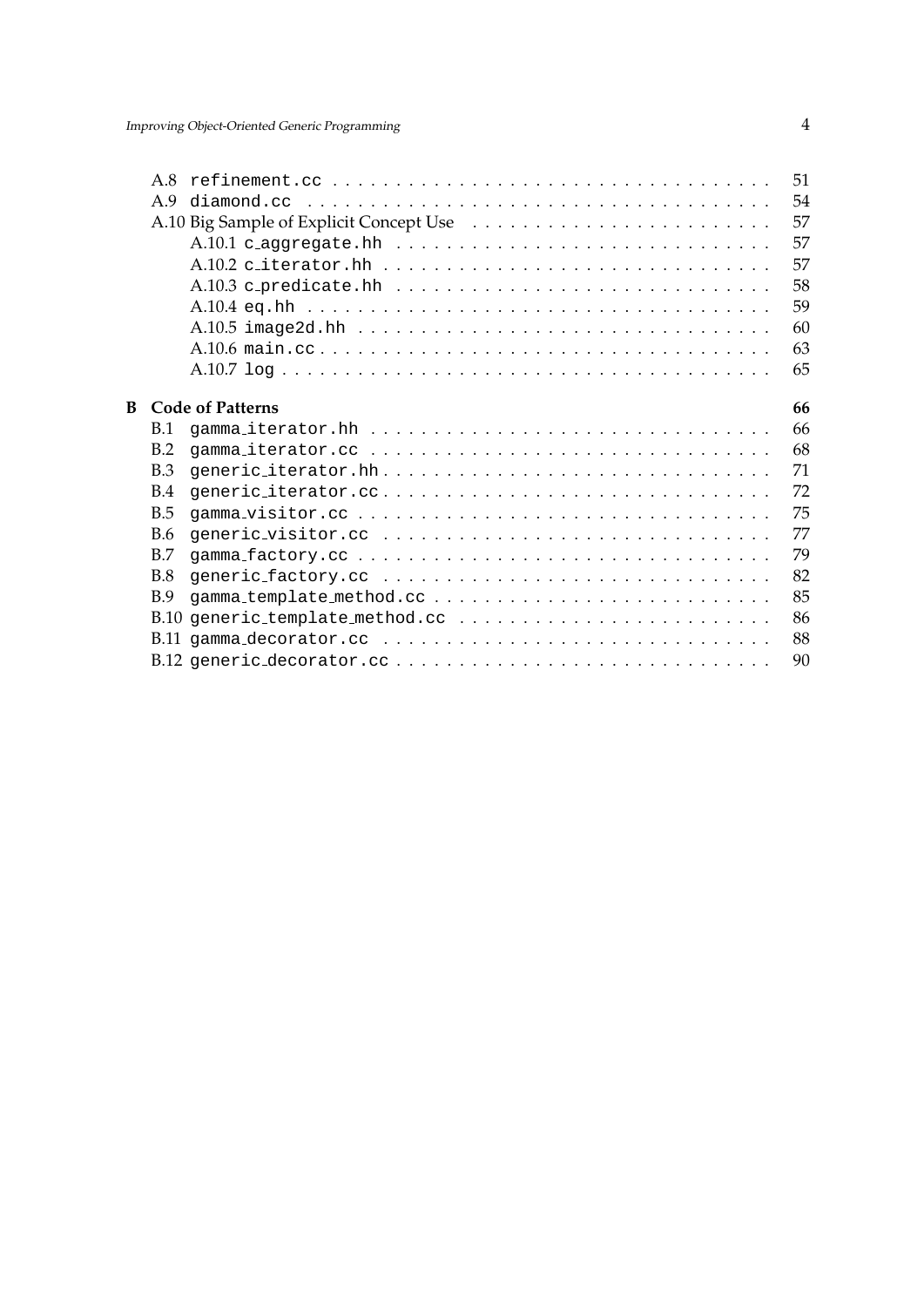# **Foreword**

This report presents the work that we have done about *generic programming* from January 1999 to April 2000. This "foreword" section has been added in September 2000 in order to mention that papers have been accepted whose contents is close to the work presented in this report:

- Thierry Géraud, Yoann Fabre, Alexandre Duret-Lutz, Dimitri Papadopoulos-Orfanos, and Jean-Franois Mangin. **Obtaining Genericity for Image Processing and Pattern Recognition Algorithms**. In the Proceedings of the *15th International Conference on Pattern Recognition (ICPR'2000)*, IEEE Computer Society, vol. 4, pages 816-819, Barcelona, Spain, September 2000.  $\hookrightarrow$  section 2.
- Thierry Géraud and Alexandre Duret-Lutz (shepherd: Andreas Rüping). Generic Pro**gramming Redesign of Patterns**. In the Proceedings of the *5th European Conference on Pattern Languages of Programs (EuroPLoP'2000)*, Irsee, Germany, July 2000.  $\hookrightarrow$  subsection 4.1
- Alexandre Duret-Lutz, Thierry Géraud, and Akim Demaille (shepherd: Bjarne Stroustrup). **Generic Design Patterns in C++**. In the Proceedings of the *6th USENIX Conference on Object-Oriented Technologies and Systems (COOTS'2001)*, San Antonio, Texas, USA, January-February 2001.  $\hookrightarrow$  section 4

Lastly, section 3 is still unpublished.

*Warning.* Since we are still working on generic programming, the contents of this report could be partially obsolete; please, refer to recent papers for getting fresher explanations, further details, and extra references. Do not hesitate to browse our web site from http://www.lrde.epita.fr/publications/ and to contact us.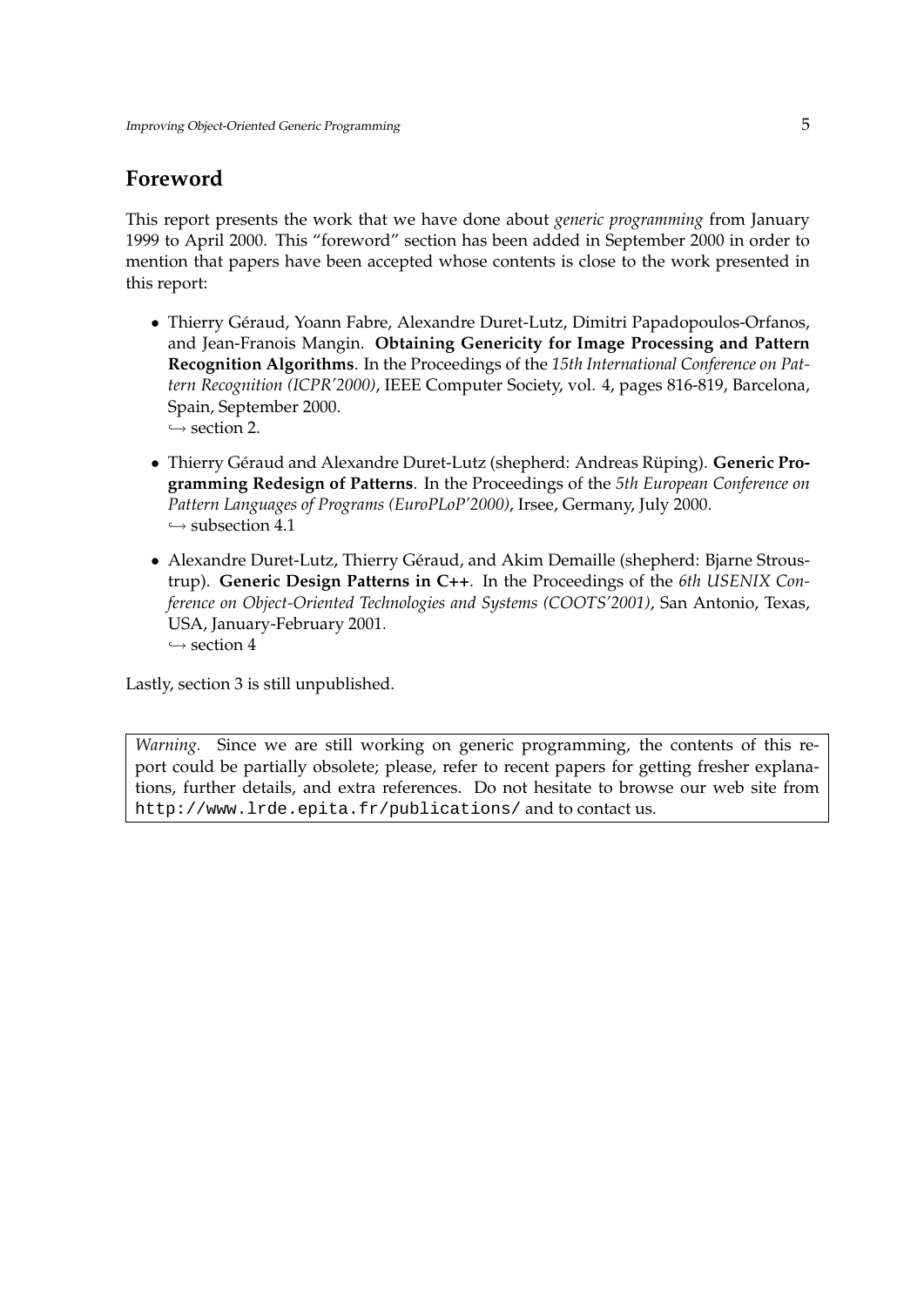# **1 Introduction**

Great efforts have gone into building scientific libraries dedicated to particular application domains and a main issue is to manage the large number of data types involved in a given domain. An ideal algorithm mplementation should be general: it should be written once and process data in an abstract way. Moreover, it should be efficient.

For instance, in image processing, an algorithm implementation should indistinctly accept 2D and 3D images (isotropic or not), regions, region adjacency graphs, image and graph pyramids, sequences, collections and so forth; the types of data contained in these structures is scalar (Boolean, integer or float), complex, composed (e.g. RGB). Practically, existing libraries are usually dedicated to a particular data structure (mostly 2D images) and the implementations of algorithms are restricted to few data types (mostly unsigned 8 bit integers) [13].

For several years, some libraries of scientific numerical components have been using generic programming to address this problem [16, 14]. Some libraries are available on the Internet [27], for various domains: containers, graphs, linear algebra, computational geometry, differential equations, neural networks, visualization, etc.

Thanks to parameterization, generic programming allows to abstractly represent data structures *and* to efficiently implement algorithms [22]. As defined in [21], the main features of this paradigm are given by the following three statements.

- The generic expression of an algorithm only needs few hypothesis on the data it uses.
- A specialized version of an algorithm, e.g. dedicated to a particular data type, can always override the generic implementation. Nevertheless, there are no syntactic differences between using the generic or a specialized form, and no loss in efficiency.
- The translation of an algorithm dedicated to a data type into a generic algorithm does not incur a significant overhead at run-time.

Please note that *generic programming* should not be confused with *genericity*: generic programming is an intensive use of genericity for a software architectural purpose (and especially for the design of algorithm implementation), whereas the use of genericity in orientedobject programming is usually restricted to utility classes and procedures.

Generic programming highly relies on object-orientation since the notions of class, encapsulation, information hiding, inheritance, overloading and genericity are required. However, inclusion polymorphism [6] is excluded from the generic programming paradigm because, in the context of scientific numerical computing, implementation of algorithms has to be efficient and because dynamic bindings would cause an unacceptable overhead at run-time. The first section, section 2, gives clues to understand the generic programming paradigm and its context, i.e., object-oriented numerical computing.

We then present two major improvements of the object-oriented generic programming paradigm, and we illustrate these two improvements on the design of a highly generic image processing library.

The section 3 explains how to make explicit in programs the notion of *concept* that appears, until now, only in the documentation of generic libraries. This first improvement results in a better support of procedure overloading, which is of prime importance for libraries where each algorithm implementation can have numerous variations.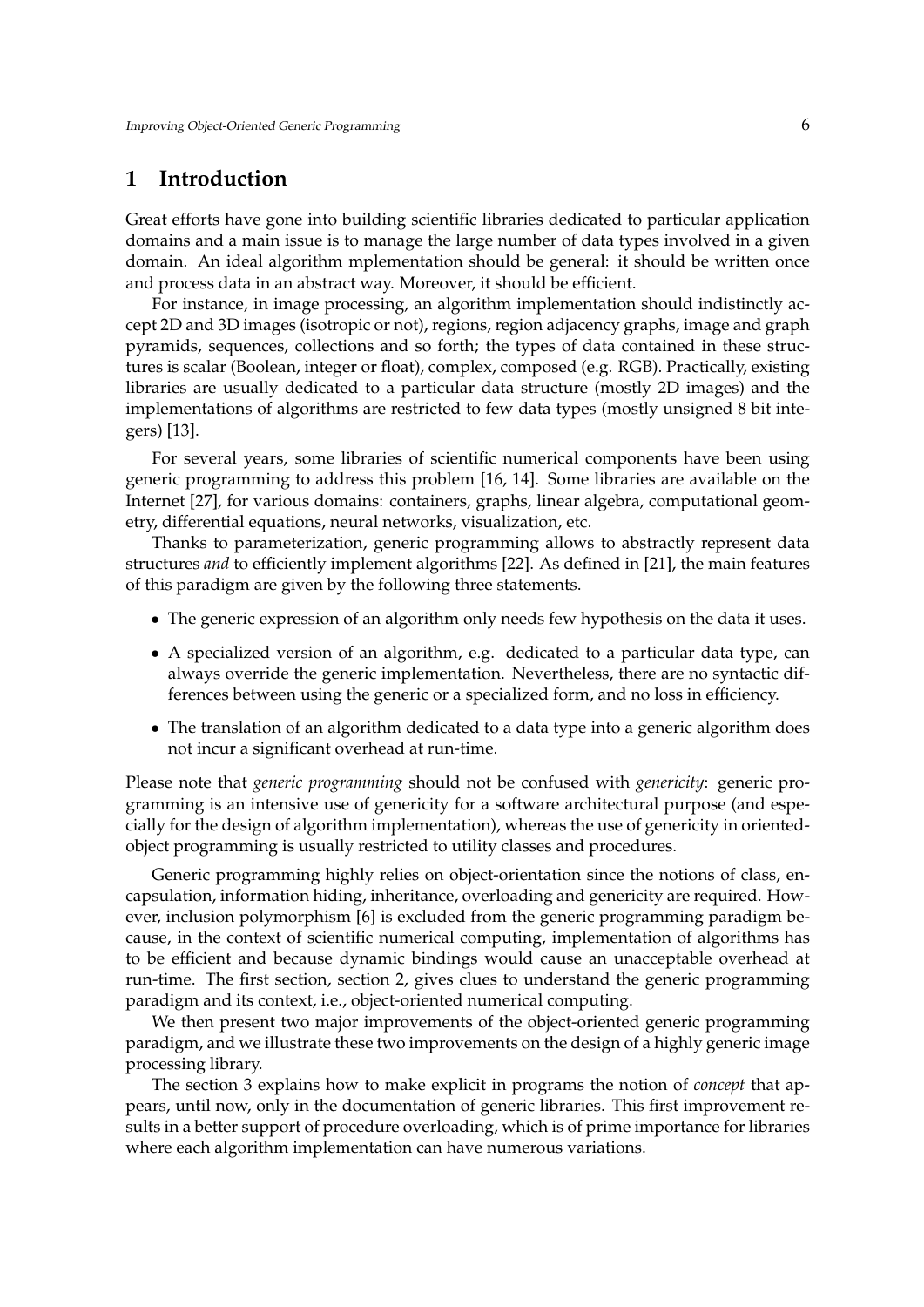The section 4 shows that classical patterns of Gamma *et al.* [10] can be translated into this paradigm while handling inclusion and operation polymorphisms by parametric polymorphism. We thus preserve the modularity and reusability properties of these patterns but we avoid the performance penalty due to their dynamic behavior, which is a critical issue in numerical computing. This results in better design capabilities for object-oriented generic libraries.

Last, we conclude and discuss the perspectives of our work in the section 5.

# **2 Beyond Genericity: Generic Programming**

Before considering language and design issues for generic programming, we first present this paradigm. It is illustrated with implementation samples written in C++, which appears to be the consensual language for object-oriented numerical computing (see [27]).

# **2.1 Genericity and its Limits**

If, according to Meyer [19], genericity can be considered as part of the object paradigm, it is mostly used to replace macros by procedures, such as in:

```
template< typename T >
T min( const T& val1, const T& val2 )
{
   return val1 < val2 ? val1 : val2;
}
int main()
{
 int i1 = 1, i2 = 2;
 int i = min( i1, i2 ); // calls min<int>
}
```
and to build utility classes, where a parameter usually represents a data type, such as in:

```
template< typename T >
class list
{
 public:
   void push_front( const T& elt );
  //...};
int main()
{
 list<string> l;
 l.push_front( "astring" );
}
```
Unfortunately, the "classical" use of genericity is not well suited to numerical computing as demonstrated by the following examples.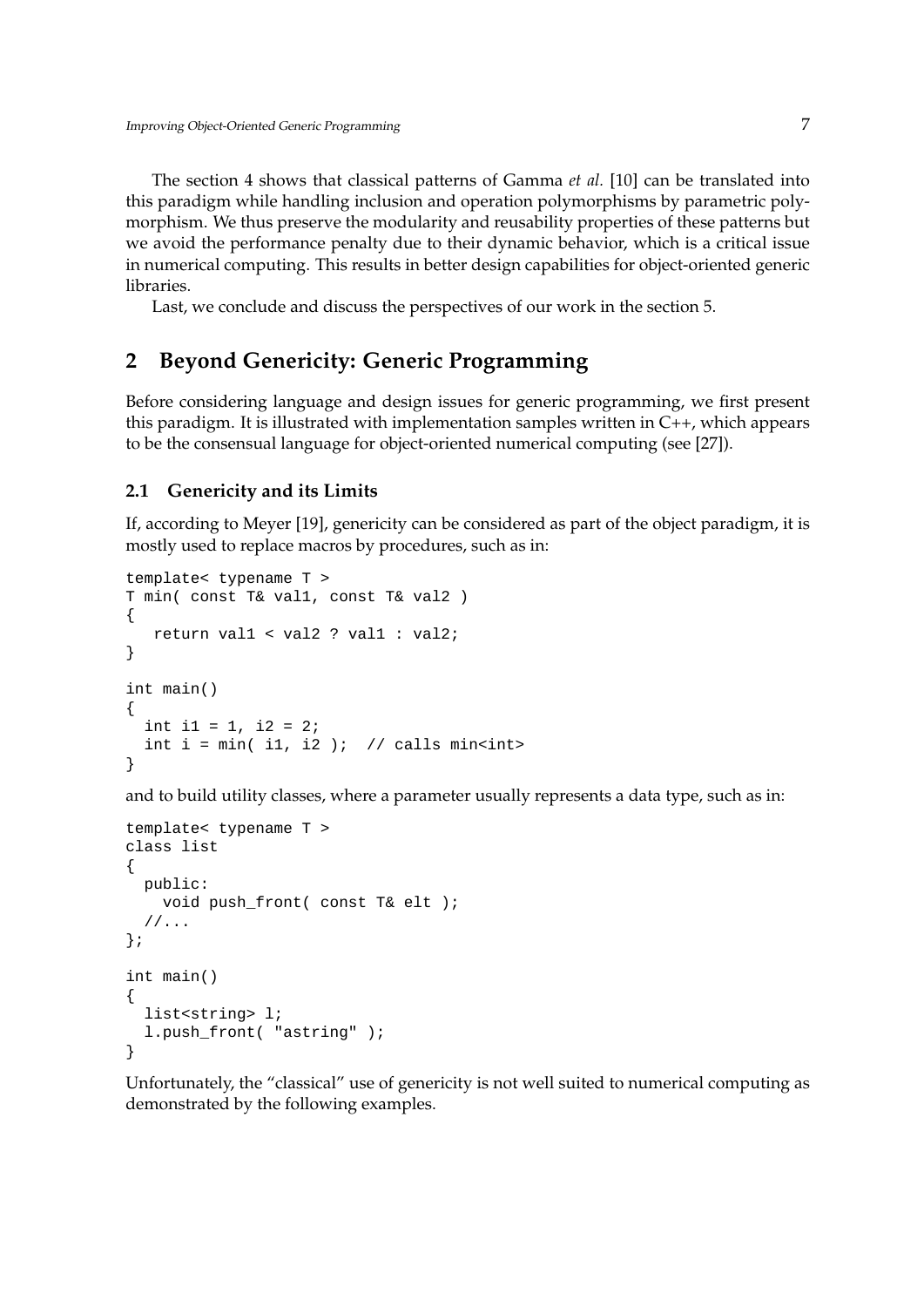First Problem: Efficiency. Let us consider a very simple algorithm: the addition of a constant to the elements of an aggregate. We aim at having a single implementation of the algorithm, which means that this procedure should accept various aggregate types and data types (the types of the elements). We can have a general implementation by the means of the ITERATOR pattern, given in [10], and parameterized by the data type:

```
template< typename T >
void add( Aggregate<T>& input, T value )
{
 Iterator<T>& iter = input.CreateIterator();
 for ( iter.First(); ! iter.IsDone(); iter.Next() )
    iter.CurrentItem() += value;
}
```
In this algorithm, only abstract classes appear (Aggregate<T> and Iterator<T>) and each iteration involves three polymorphic calls. For numerical computing applications, the penalty of dynamic binding results in an unacceptable overhead at run-time. For this example, on a PC platform at 333Mhz with LINUX, the execution time is twice longer than the one of a dedicated handwritten code, when the aggregate is a 2D lattice.

Thus, genericity helps to write the algorithm only once, i.e., for any input type, but the use of the classical object-oriented paradigm prevents us from obtaining efficient computations.

**Second Problem: Simplicity.** A typical implementation of the computation of the mean value of the elements of an aggregate is:

```
template< typename T >
T mean( const Aggregate<T>& input )
{
  /* a type */ sum = /* an initial value */;
 Iterator<T>& iter = input.CreateIterator();
  for ( iter.First(); ! iter.IsDone(); iter.Next() )
    sum += iter.CurrentItem();
 return sum / input.size();
}
```
The variable sum should have a type that allows to store larger values than the ones of type T; the sum type depends on the unknown type-parameter T. Moreover, the initial value of the variable sum is not always the scalar  $0$  since  $T$  can be non-scalar. In order to make the procedure works properly, it should be re-designed such as the version below: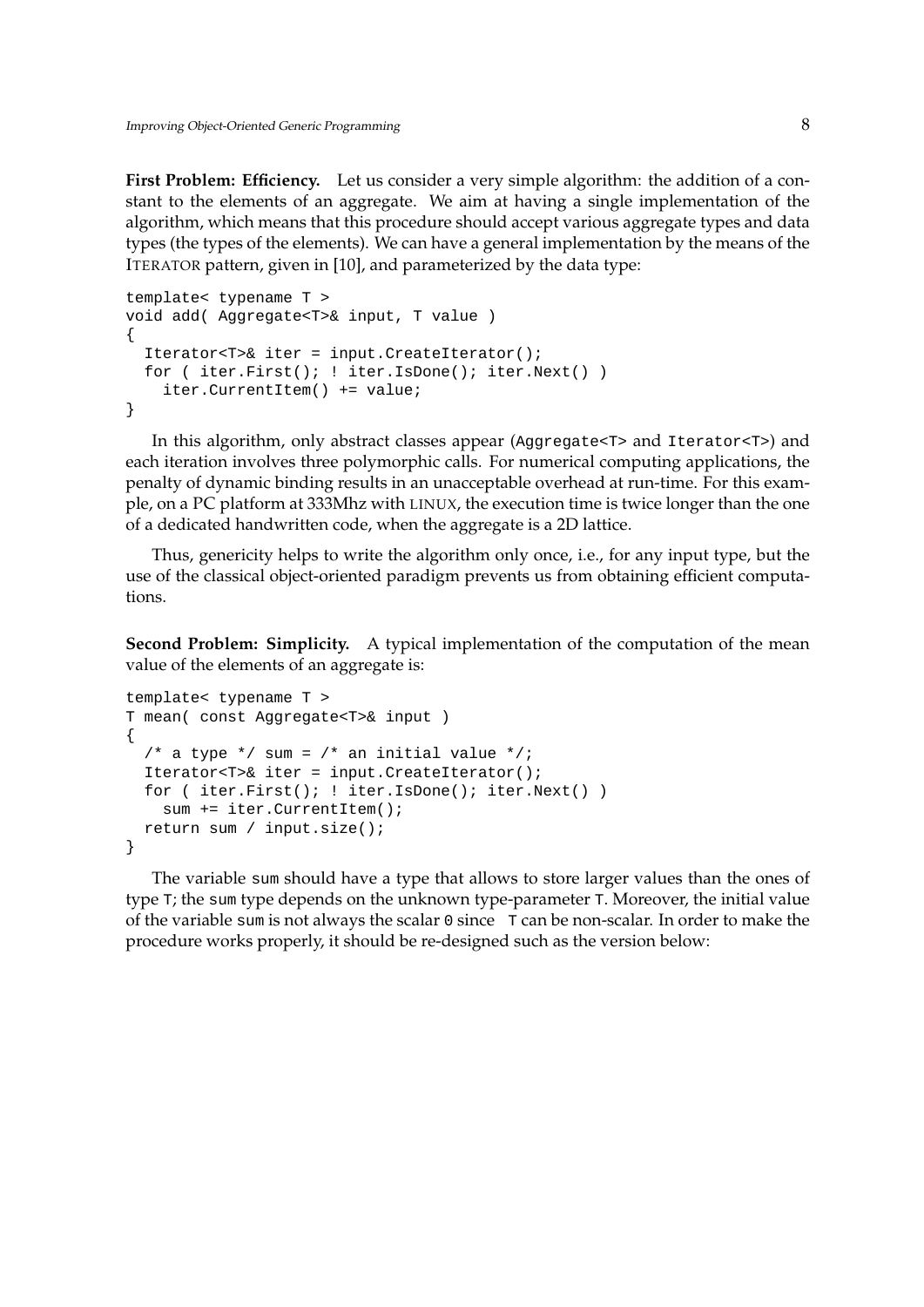```
template< typename T2, typename T >
T mean( const Aggregate<T>& input )
{
 T2 sum = T2: zero;
 1/\ldots}
int main()
{
 buffer<int_u8> buf;
 //...
 int_u8 value = mean<int_u16>( buf );
}
```
Considering the procedure call in main, the compiler is able to deduce from the type of the argument buf that the parameter-type  $T$  is int  $\alpha$ 8 (unsigned integer coded with 8 bit). On the other hand, the parameter-type T2 has to be given explicitly by the user at the procedure call.

Unfortunately, we do not want that the user has to set a type at procedure call: in order to keep a generic library user-friendly, we want that each call to a procedure remains as simple as in *C*.

At this stage, using genericity in a classic way does not provide solutions to implement a simple algorithm with both properties of efficiency and simplicity. As a consequence, most of the available scientific libraries leave genericity aside and are restricted to few data types in order to limit the tedious "copy, paste, and modify" process.

# **2.2 Towards Generic Programming**

Generic programming addresses the problems pointed out in the previous section. Two key ideas in this paradigm are:

- the procedures should be parameterized by the types of the input, even if the input itself is parameterized ;
- the types of the algorithmic tools should be deduced from the input types (to this end, type aliases are declared within classes).

Let us consider again the latter example. The parameter is now the type of the procedure argument input, say A. The algorithmic tools are an iterator and a summation value. The iterator type can also be deduced from A thanks to the alias iterator type; the type of the aggregate elements, say T, can be deduced from A thanks to the alias value type; and the summation type can be deduced from  $T$  thanks to the alias  $l$  arger type. Last, the sum initial value is the constant zero, defined as a class attribute in  $\scriptstyle\rm T.$  The resulting code $^1$  is given below:

<sup>&</sup>lt;sup>1</sup>The keyword typename used in the procedure mean (printed on next page) before type deductions is required by the language C++ to fix ambiguities.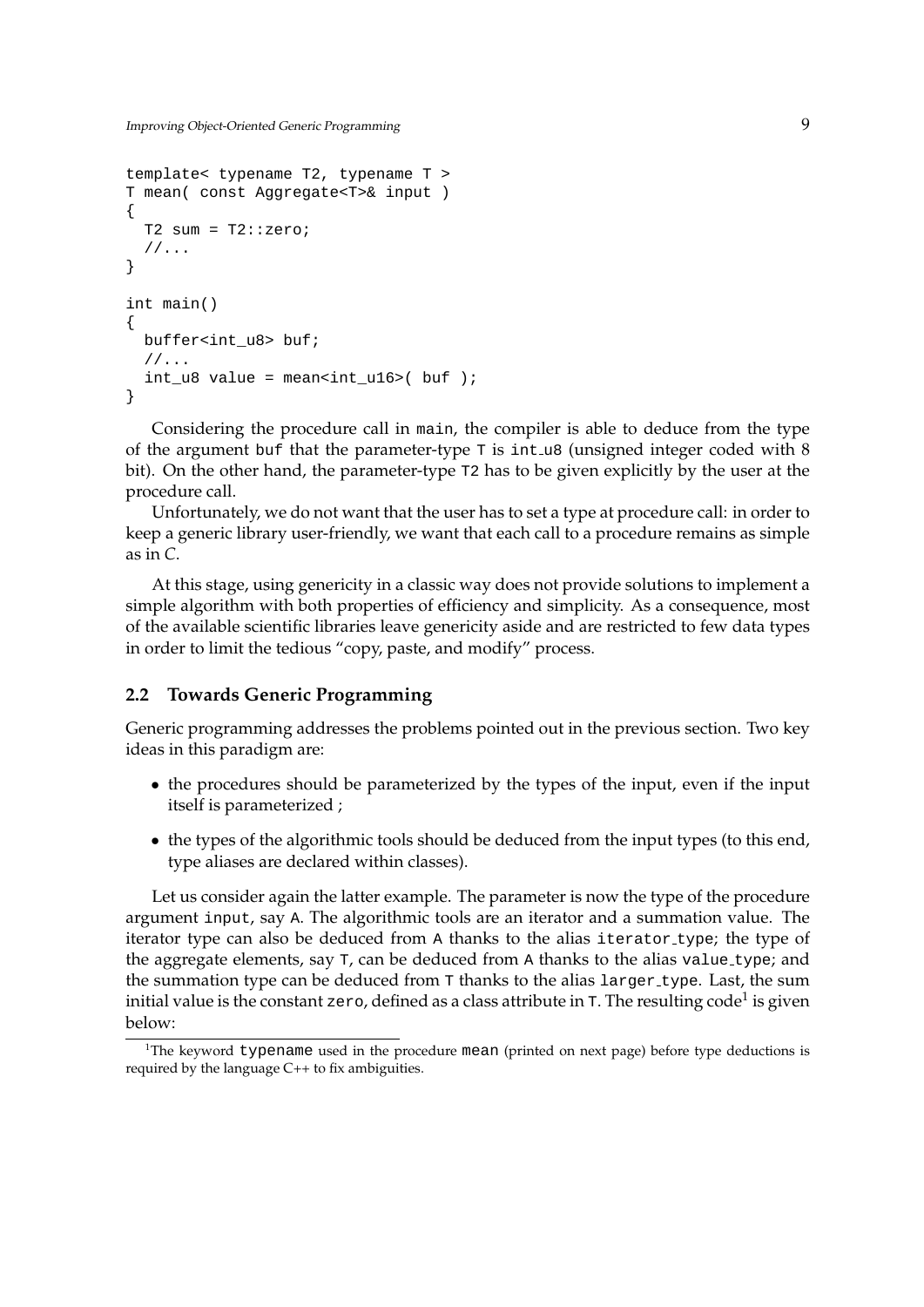```
class int_u8
{
  typedef int_u16 larger_type;
  static const int u8 zero;
  //...
};
template< typename T >
class buffer
{
 public:
  typedef T value_type;
  typedef buffer iterator<T> iterator type;
  //...
};
template< typename A >
typename A::value type mean( const A& input )
{
  typedef typename A::value_type T;
  typename T::larger_type sum = T::zero;
  typename A::iterator type iter = input.CreateIterator();
  for ( iter.First(); ! iter.IsDone(); iter.Next() )
   sum += iter.CurrentItem();
  return sum / input.size();
}
int main()
\{buffer<int u8> buf;
  //...
  int_u8 value = mean( buf );
}
```
When a procedure mean is instantiated at compile-time for a given type (A is set to  $buffer  $\text{int\_u8>}$ , in the code above), no type within the procedure is abstract, and thus$ no method call is polymorphic. Moreover, each call can be inlined by the compiler. The executable has about the same performances as dedicated code.

Generic programming simultaneously addresses two issues: writing a single procedure per algorithm, and having efficient numerical procedures. Moreover, generic programming allows to express algorithms without requiring the user to learn heavy call syntaxes [12].

#### **2.3 Generic Programming Rules**

We propose two rules that help to better define generic programming.

**1**. Operation polymorphism (keyword virtual in C++) is excluded because dynamic binding is too expensive. In other words, abstract methods are forbidden.

As a consequence, inheritance is only used to factor method implementation and to declare attributes that can be shared by several subclasses.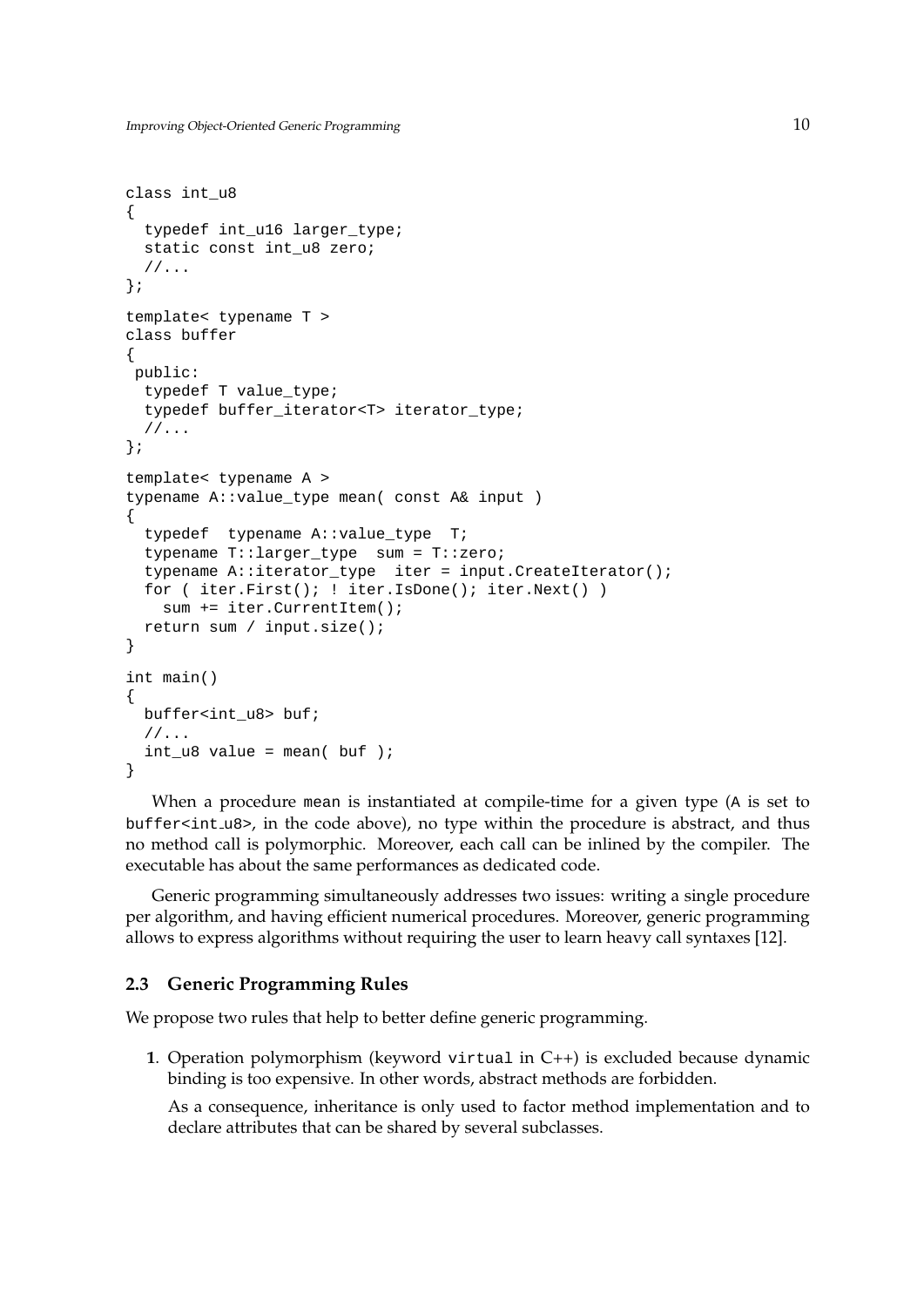**2**. Inclusion polymorphism is excluded. In other words, the type of a variable (static type) is exactly that of the instance it holds (dynamic type).

As a consequence, each container manages exclusively objects with the same dynamic type. For instance, we can handle lists of cars or lists of trucks but not lists of vehicles.

These rules may seem drastic; however, C++ is a multi-paradigms language and the use of generic programming can be limited to some critical parts of code, dedicated to intensive computation (the other pieces of the software can still have a classical object-oriented design).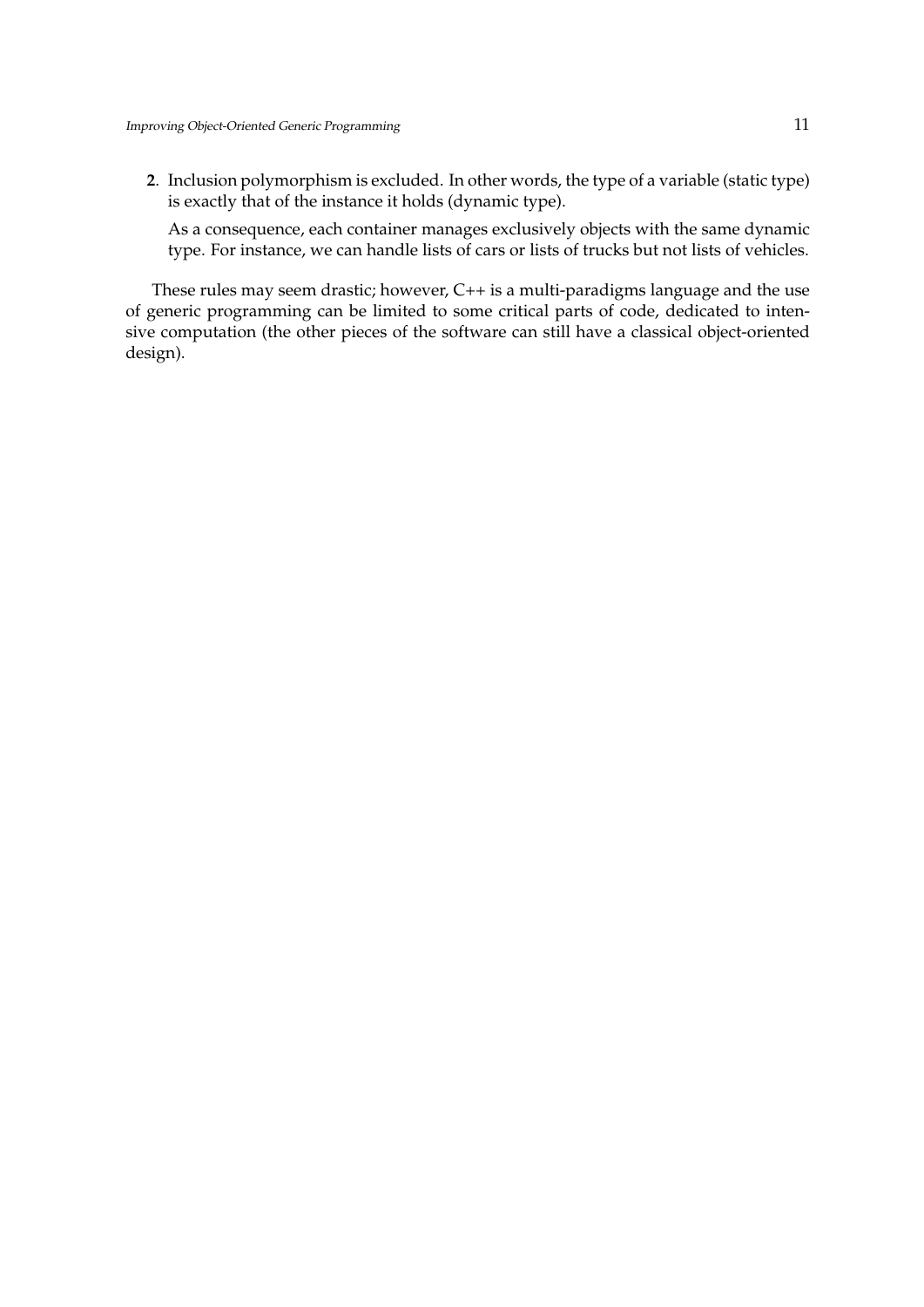# **3 Making Concepts Be Explicit**

#### **3.1 Concepts and Models**

In the "classic" object-oriented paradigm, an algorithm that has to run on several kinds of input is mapped into such a procedure:

void foo( AbstractA& data ) { data.meth(); }

Inclusion polymorphism is used to pass data to the procedure; method calls in the procedure body are based on operation polymorphism [7]. When the procedure contains intensive computations, this programming paradigm leads to a huge penalty due to method bindings. Even in C++ where all bindings are static, the code can be up to four times slower than dedicated C [12].

In this "classic" approach, the abstract class AbstractA declares the interface that the inferior classes implement: requirements are explicit, which helps the programmer to fulfill her task, and helps the compiler to generate accurate error messages.

In generic programming, we still want to express algorithms in an abstract way but without compromising efficiency, i.e., we want to avoid inclusion polymorphism: the concrete type of every object must be known at compile-time. Procedures then can be based on parametric polymorphism [7]:

```
template< typename TypeA >
void foo( TypeA& data ) { data.meth(); }
```
In the procedure body, method calls are plain function calls, which makes code inlining possible, thus allowing further optimization by the compiler.

This kind of software design is algorithm-oriented. Specifically, we call a *concept* a set of requirements on a parameter-type and we call a *model* a type that fulfills these requirements [3] (this is also referred to as the *Generic Liskov Substitution Principle* in [30]). In the sample code above, the concept related to the formal parameter TypeA is a class that holds a method void meth(). As we reject abstract classes, concepts can only be expressed in comments or in the documentation. The compiler can no longer assist the programmer, and can produce rather cryptic error messages [23] whose "positions" are not even related to the real occurrence of the concept mismatch.

The reason for this is that C++ does not support bounded parametric polymorphism [2], also known as constrained genericity [19]. In Eiffel [18] or Ada 95 [15], a formal parameter can be constrained to be a subclass of another; in ML [20] the possible values of a functor formal parameter are restricted thanks to signatures; signatures can also be simulated in Ada 95 using formal parameters of generic empty packages [9]. To make concepts explicit in C++, we need bounded parametric polymorphism. We want to express algorithms by parameterized procedures with constrained parameter-types like in the pseudo-codes below (the syntax is inspired by a proposal of a generic extension for Java [24]):

```
template< typename TypeA > where TypeA { void meth(); }
void foo( TypeA& data ) { data.meth(); }
```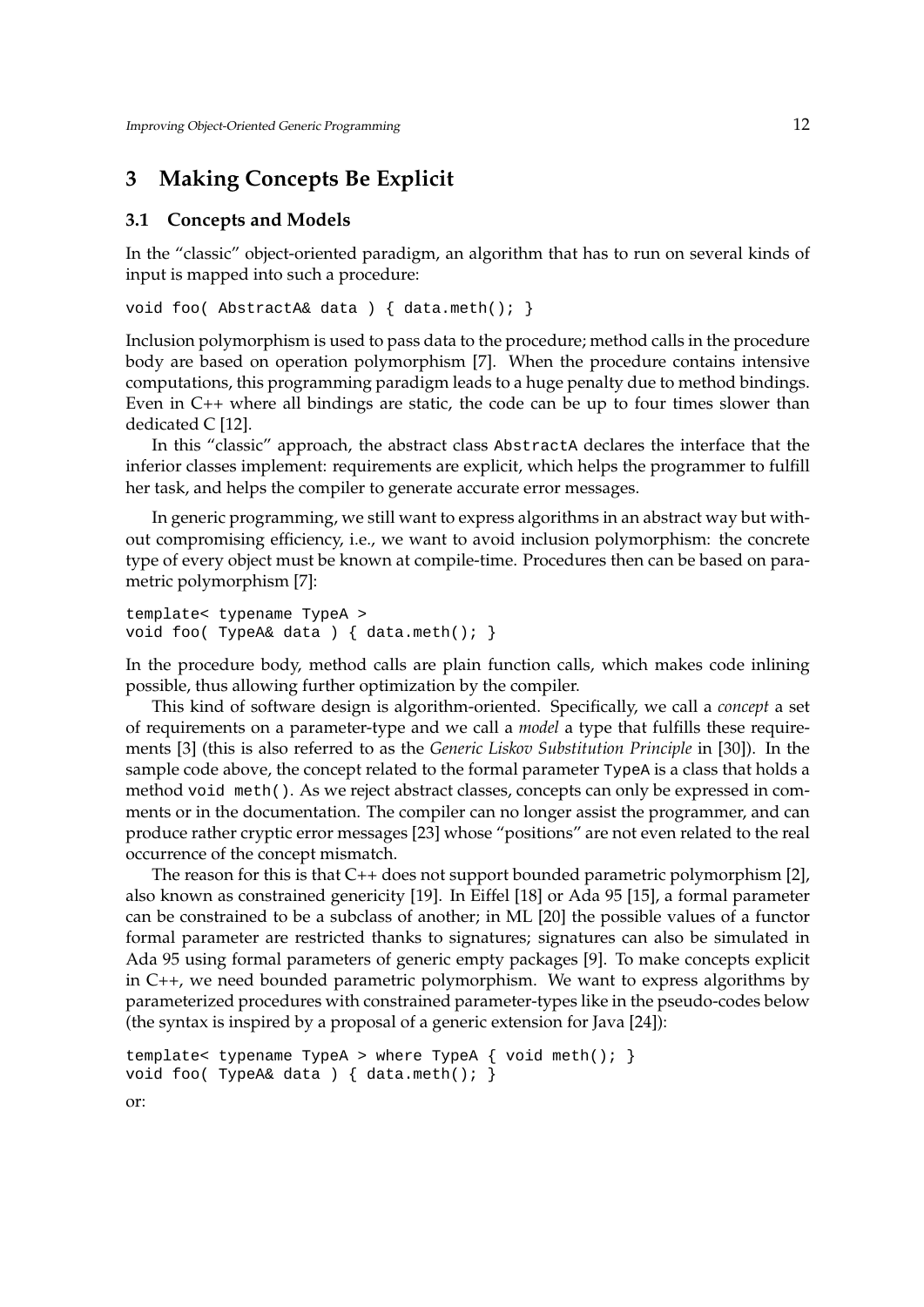```
interface ConceptA { void meth(); };
template< class ModelA > where ModelA implements ConceptA
void foo( ModelA& data ) { data.meth(); }
```
but without modifying C++! In this section, we exhibit C++ idioms for the *explicit definition of concepts*, for their *presence in procedure signatures*, and for *checking code correctness* at compile time.

# **3.2 Unsatisfactory Attempts**

Two solutions to ensure at compile time that a formal parameter meets some requirements are given in [31] (see the sections A.1 and A.2); another one, quite similar, is given in [28]. Unfortunately, *the presence of concept does not appear in procedure signatures*. This is a major drawback because it prevents procedure overloading, which is of prime importance for us (see section 3.4.3).

Another solution is to map a concept into a generic version of the PROXY PATTERN [10, 11] (see the section A.3). However, this design introduces an extra cost at runtime compared to "classical" generic programming: construction of concept instances can be a huge penalty when procedure calls are involved in intensive loops.

# **3.3 Proposal of Concept Specification and Use**

The solution that we present now is based on the *Curiously Recurring Template* [8].

# **3.3.1 Parameter-types Constrained by Inheritance**

We propose to translate a concept into a class parameterized by a model class and to have each model class (for instance A1) derive from the proper concept class (ConceptA<A1> in this case):

```
template< class ModelA >
struct ConceptA
{
 ModelA& self()
   { return static_cast<ModelA&>( *this );}
};
struct A1 : public ConceptA<A1>
{
 void meth() {}
};
```
At a generic procedure call, the conversion of a model object into its corresponding concept type is implicit [1] (foo is instantiated at compile time with ModelA set to A1) and, in the procedure body, the object can be downcast from its concept type back to its model type thanks to the method self():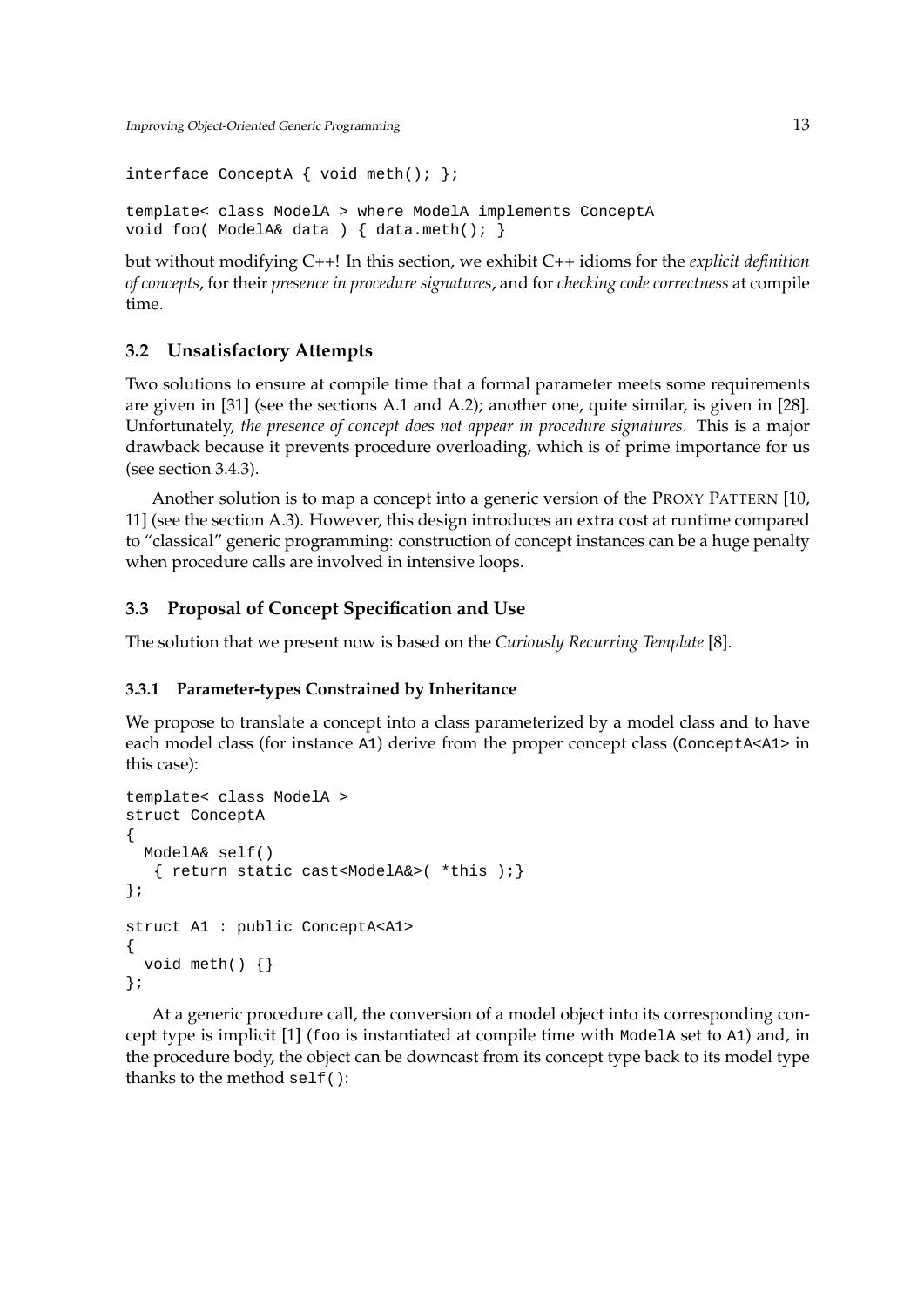```
template< class ModelA >
void foo( ConceptA<ModelA>& data )
{
 ModelA& data = data.setf();
  data.meth();
}
int main()
{
 A1 a;
  foo( a );
}
```
Generic procedures have thus precise signatures, type checking of parameter-types is enforced, and efficiency is preserved. But at this point, we do not express the set of concept requirements.

#### **3.3.2 Deferred Methods**

Since the model class is known at the concept class level, implementations of concept methods can be looked up in the model class. Concept methods are then explicit and downcasting is avoided in generic procedures:

```
template< class ModelA >
struct ConceptA
{
  void meth() { self().meth_impl(); }
protected:
  ModelA& self()
   { return static_cast<ModelA&>( *this ); }
};
template< class ModelA >
void foo( ConceptA<ModelA>& data )
{
  data.meth();
}
struct A1 : public ConceptA<A1>
\left\{ \right.void meth_impl() {}
};
int main()
{
 A1 a;
  foo( a );
}
```
Please note that this implementation distinguishes the declaration of a concept method (e.g. meth()) from its "deferred" implementation in a model class (meth impl() in this case) – the different naming prevents meth() to call itself when the user forgets to give a method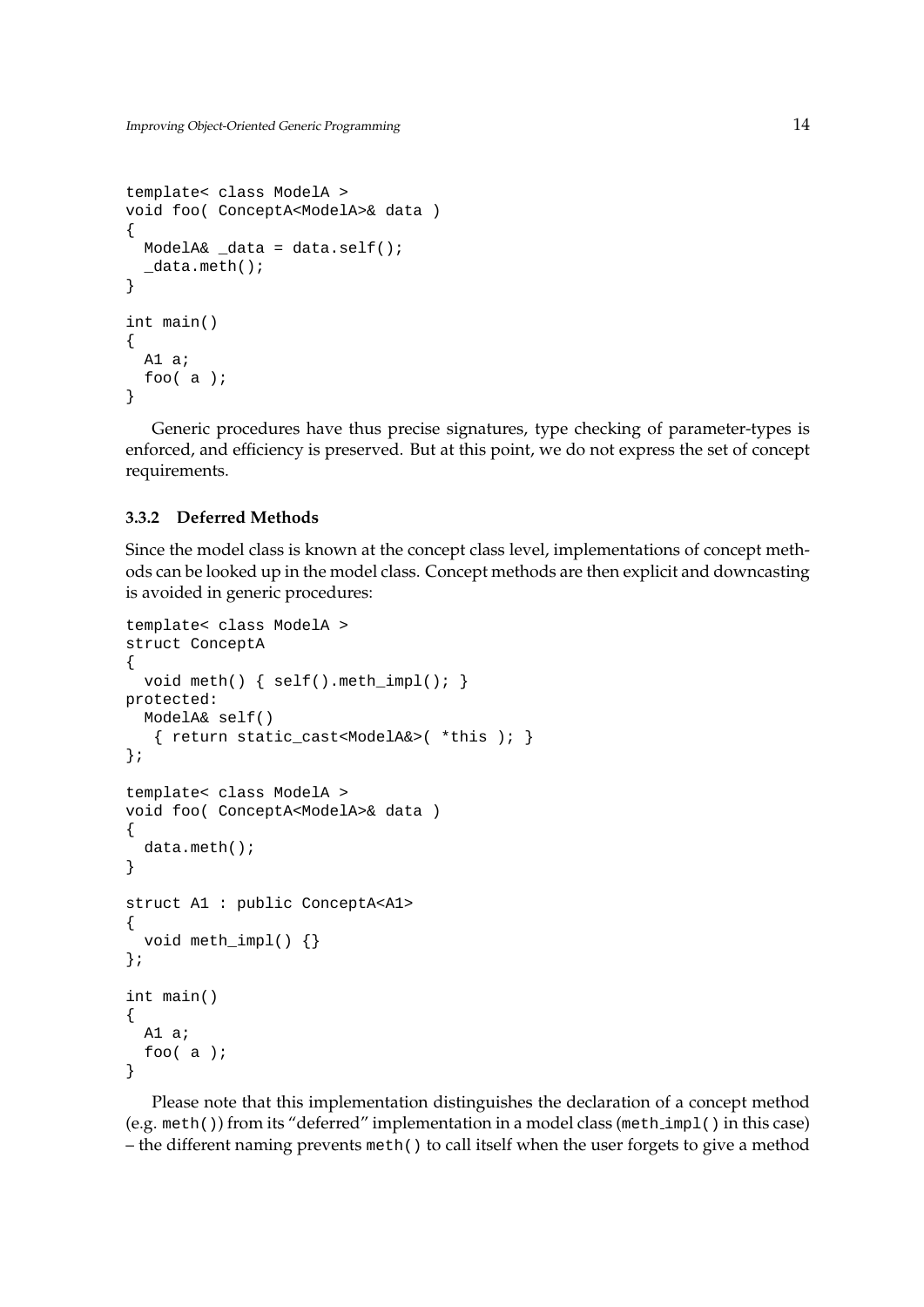implementation in a subclass, and also enhances error messages (see section 3.4.2).

#### **3.3.3 Deferred Typedefs**

Concept requirements also concern "nested type names", that is the ability to look up a type as member of a class (for instance X::iterator where X is an *STL* container).

We propose to first declare a traits class [25] and to define nested type names in the concept class as referring to the traits class contents (this implementation avoids naming recursion). Then, the generic procedures can use nested type names:

```
template< class ModelA >
struct ConceptA_traits {};
template< class ModelA >
struct ConceptA
\left\{ \right.typedef typename ConceptA_traits<ModelA>::TypeB B;
  //...
};
template<class ModelA>
void foo( ConceptA<ModelA>& data )
{
  typename ConceptA<ModelA>::B b;
}
```
Lastly, a model declares "un-nested (!) type names" by specializing the traits class; here TypeB for A1 is B1:

```
struct B1 {};
struct A1; // fwd dcl
template< >
struct ConceptA_traits<A1>
\left\{ \right.typedef B1 TypeB;
};
struct A1 : public ConceptA<A1>
{
  //...
};
int main()
{
  A1 a;
  foo( a );
}
```
A full code sample, combining both deferred methods and typedefs, is available in section A.4; a bigger code sample with several related concepts is also available (section A.10).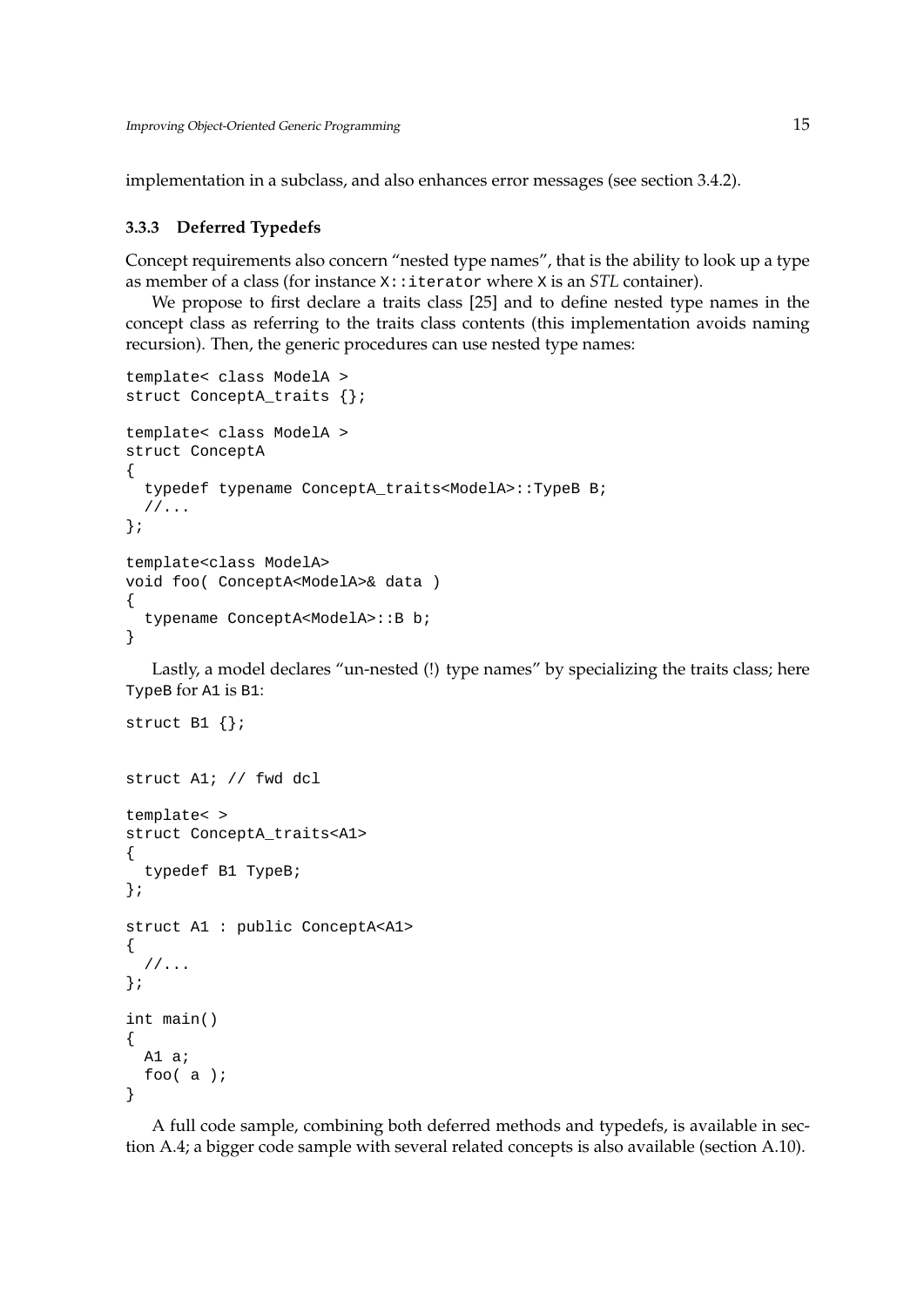### **3.4 Advantages of our proposal**

#### **3.4.1 Good Readability**

From both the algorithm programmer and the algorithm user points of view, the use of concepts make the requirements explicit in the prototypes of procedures. Moreover the requirements of a concept are easily available since they are mapped directly as a class.

In our experience of developing and using a generic library, we notice that code is far easier to read and manage when concepts are explicit.

#### **3.4.2 Pertinent Error Messages**

In generic libraries, errors messages often make references to the deep internal of their implementation when a type does not fulfill the requirements of the concepts expected by a procedure.

Using the proposed idiom, error messages are greatly enhanced in all cases: when a procedure is called with a wrong model object, when the programmer forgets to define an implementation in a model class for a method declared in its concept, or when an algorithm calls a method that is not part of a concept. The section A.5 contains various errors and shows the corresponding output messages.

From experience, having pertinent error messages turns out to be of great help when maintaining and using a generic library.

#### **3.4.3 Massive Overloading**

We are developing an image processing library, Olena [12], based on generic programming. In this library, most of the operations have several options and should be implemented differently depending on the argument types. To take a simple example, the operation of addition does not lead to the same procedure whether you add two images (summation pixel to pixel) or add a constant value to the pixels of an image. It makes sense to want procedure overloading, which is far easier with explicit concepts. It is now possible to declare the procedures:

```
template< class I1, class I2 >
void add( ConceptImage<I1>& ima1, const ConceptImage<I2>& ima2 );
and
template< class I, class T >
```
void add( ConceptImage<I>& ima, const ConceptValue<T>& val );

whereas, in the "classic" generic programming style, both procedures would share the same prototype.

Having massive overloading is of prime importance for the design of user-friendly libraries since they need to offer a single procedure name for various declinations of an operation, that is, when operations should manage different sets of input (see the textbook case of section A.6).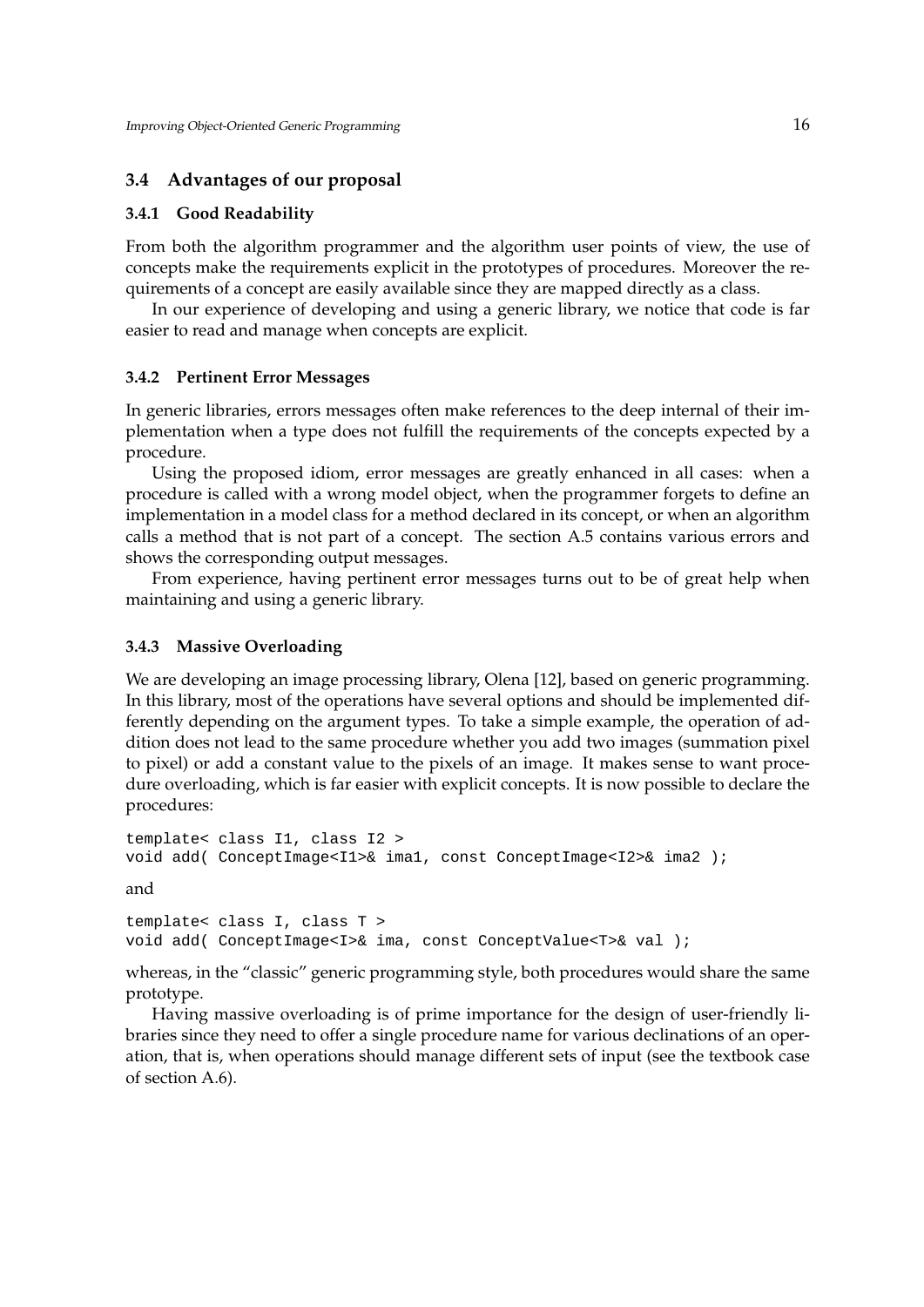#### **3.5 Going Further With Concepts**

### **3.5.1 Handling Multiple Concept Compliance**

A class can be a model of several concepts at the same time; this is what we call *multiple concept compliance*.

In Olena [12], *Image* is a concept that generalizes structures such as 2D and 3D images with various topology, and *Predicate* is a concept that designates procedure which returns a Boolean value for each pixel of an image (put differently, a predicate can be seen as a binary mask). A 2D image of Booleans (say Image2D<br/>bool>) should therefore be both a model of *Image* and a model of *Predicate*.

In C++, the compliance of a model to several concepts is handled with multiple inheritance (see the section A.7). Considering again the latter example, the class Image2D<br/>bool>, specialization of Image2D<T>, inherits from both concepts *Image* and *Predicate* (see the files of the section A.10).

#### **3.5.2 Handling (Multiple) Concept Refinement**

A *refinement* is a relationship between two concepts when one concept is defined by adding requirements to the other one.

Refinement can be easily handled through inheritance with the proposed idiom, and multiple refinement, through multiple inheritance. If it happens that a concept refines several concepts that declare the same methods or the same nested type names, to fix ambiguities, the refined concept has to redeclare these methods or these nested type names. This is illustrated by the section A.8.

When concept refinements lead to a diamond shaped graph, the idiom also works (see the section A.9).

#### **3.5.3 Method Name Binding**

Olena [12] supports various concepts of iterators over image structures. Two of them are *forward iterator* and *exhaustive iterator*. The former is used to browse the pixels in an ordered way and declares the methods first(), next(), is done() and get value(); the latter is just required to browse all the pixels whatever the order and declares init(), other(), is done() and get value(). This distinction has been made to clarify the assumptions made about the iteration schemes in algorithms, and to allow traversal optimizations in complex image structures. However, in the case of Image2D<T>, a single iterator class (Image2D Forward Iterator) provides the implementations of both concepts.

The problem of having different method names required for the same operation (for instance, first() and init()) can be solved in two ways. You can add to the iterator class the method init impl() that simply calls first impl(). The drawback of this solution is that it is intrusive: defining a new concept which can rely on existing classes leads to modifying the contents of these classes. A much better solution is to specialize the method init() of the exhaustive iterator concept to call first impl() *in lieu* of init impl():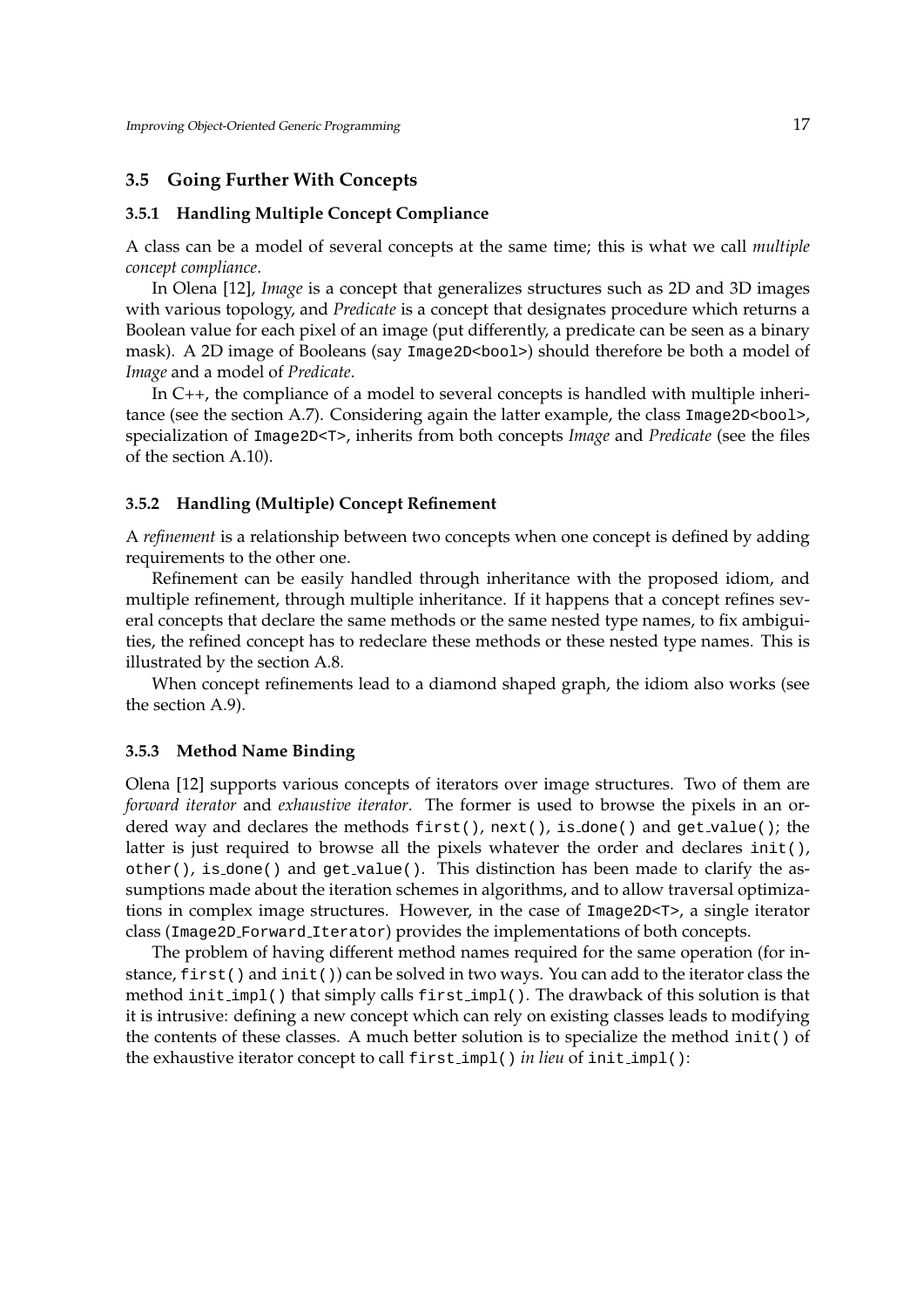```
class Image2D_Forward_Iterator :
 public Concept_Forward_Iterator< Image2D_Forward_Iterator >,
 public Concept_Exhaustive_Iterator< Image2D_Forward_Iterator >
{
 public:
   void first impl() { /*...*/ }
  //...
};
template< >
void Concept_Exhaustive_Iterator< Image2D_Forward_Iterator >::init()
{
 self().first_impl();
}
```
# **3.5.4 More About Concept Methods**

**Constness.** The proposed idiom relies on inheritance between concepts and models and makes use of method deferring. It thus respects constness issues of variables and methods.

**Class Methods.** The way instance methods (member functions) are deferred from concepts to models, section 3.3.2, can be extended to class methods (static member functions):

```
template< class Model >
struct Concept
{
  static void smeth() { Model::smeth_impl(); }
  //\ldots};
```
**Parameterized Methods.** The idiom also permits that a concept declares parameterized methods and defers their definitions in model classes.

**Generic Template Method Pattern.** Inheritance in generic programming can also be used to factor methods. In particular, a concept operation can be described in terms of other operations of the same concept. For instance, in a forward iterator concept, a method get next value() could be directly implemented as a call to next() followed by a call to get value(). This is the generic version [11] of the TEMPLATE METHOD pattern of Gamma *et al.* [10]; see section 4.5.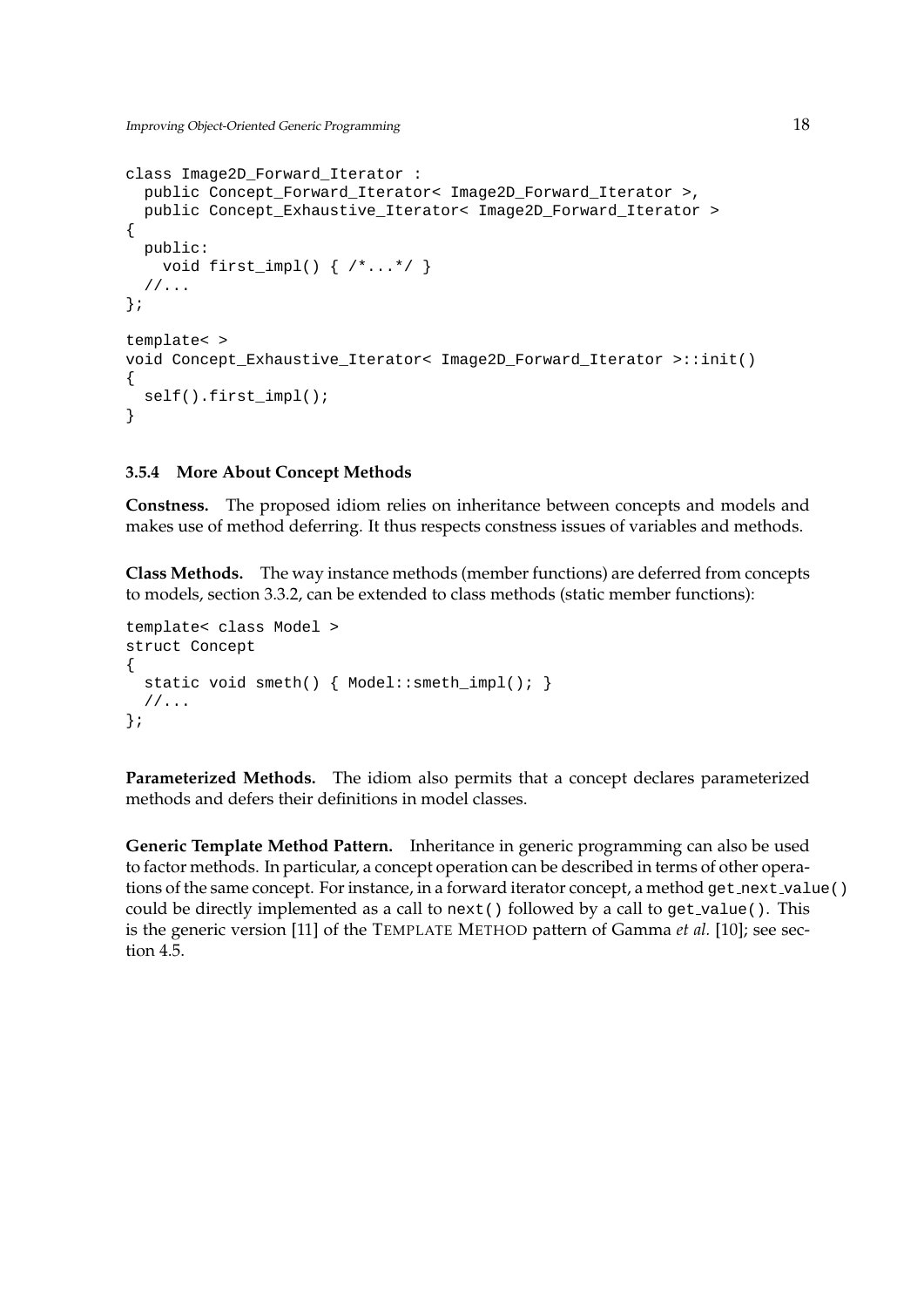# **4 Generic Design Patterns**

Several generic programming idioms have already been discovered and many are listed in [32]. However, as far as we know, very few design patterns dedicated to this paradigm have been brought to the fore (let us mention the REQUIRED INTERFACE pattern [17]).

### **4.1 Pattern Translation**

In this section, we show that some design patterns from Gamma *et al.* [10] can be translated into this paradigm. These patterns have a strong dynamic behavior and their design structure seems antagonist with generic programming. Nevertheless, since the inferior type of each object in generic programming is known at compile-time, method calls in these patterns can be solved statically, i.e. at compile-time. To this aim, the structures of the patterns are redesigned [11].

We thus preserve the modularity and reusability properties of common design patterns but we avoid the performance penalty due to dynamic binding, which is a critical issue in numerical computing. This results in better design capabilities for object-oriented generic libraries.

*Nota bene*: having read the book of Gamma *et al.* [10] is a requirement to understand this section. In particular, we do not repeat the elements that can be found in this book.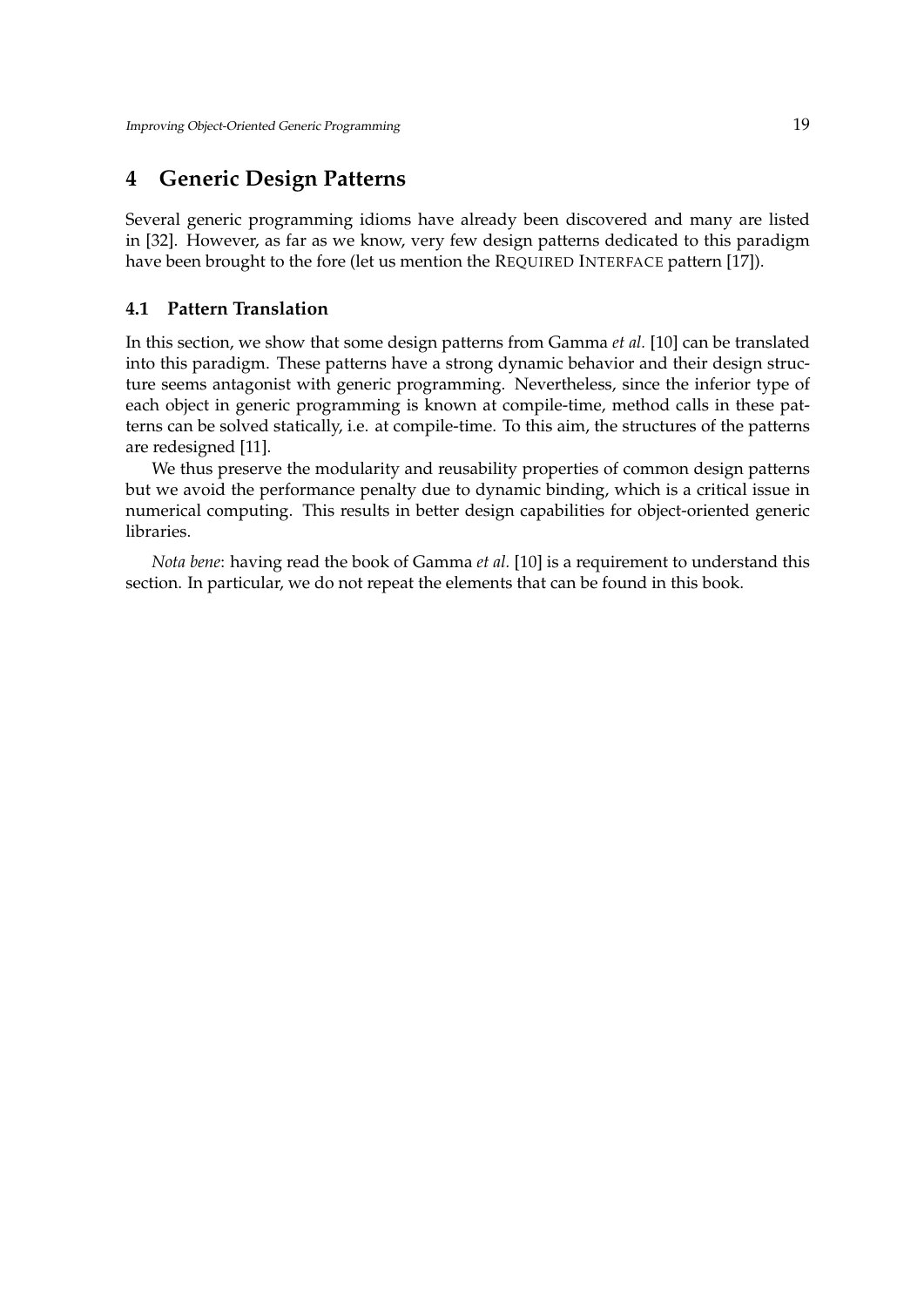# **4.2 Generic Iterator**

#### **Intent**

Exactly the same as the original pattern: *"Provide a way to access the elements of an aggregate without exposing its underlying representation."*

### **Motivation**

In scientific computing, data are often aggregates and algorithms usually accept various aggregate types as input and browse the aggregate elements. The notion of iterator is thus a very common tool and a major requirement is that iterations are expected to be efficient (this is an extra requirement compared to the original pattern).

#### **Structure**

In the diagram below, we used a non-standard extension of UML to represent type aliases in classes.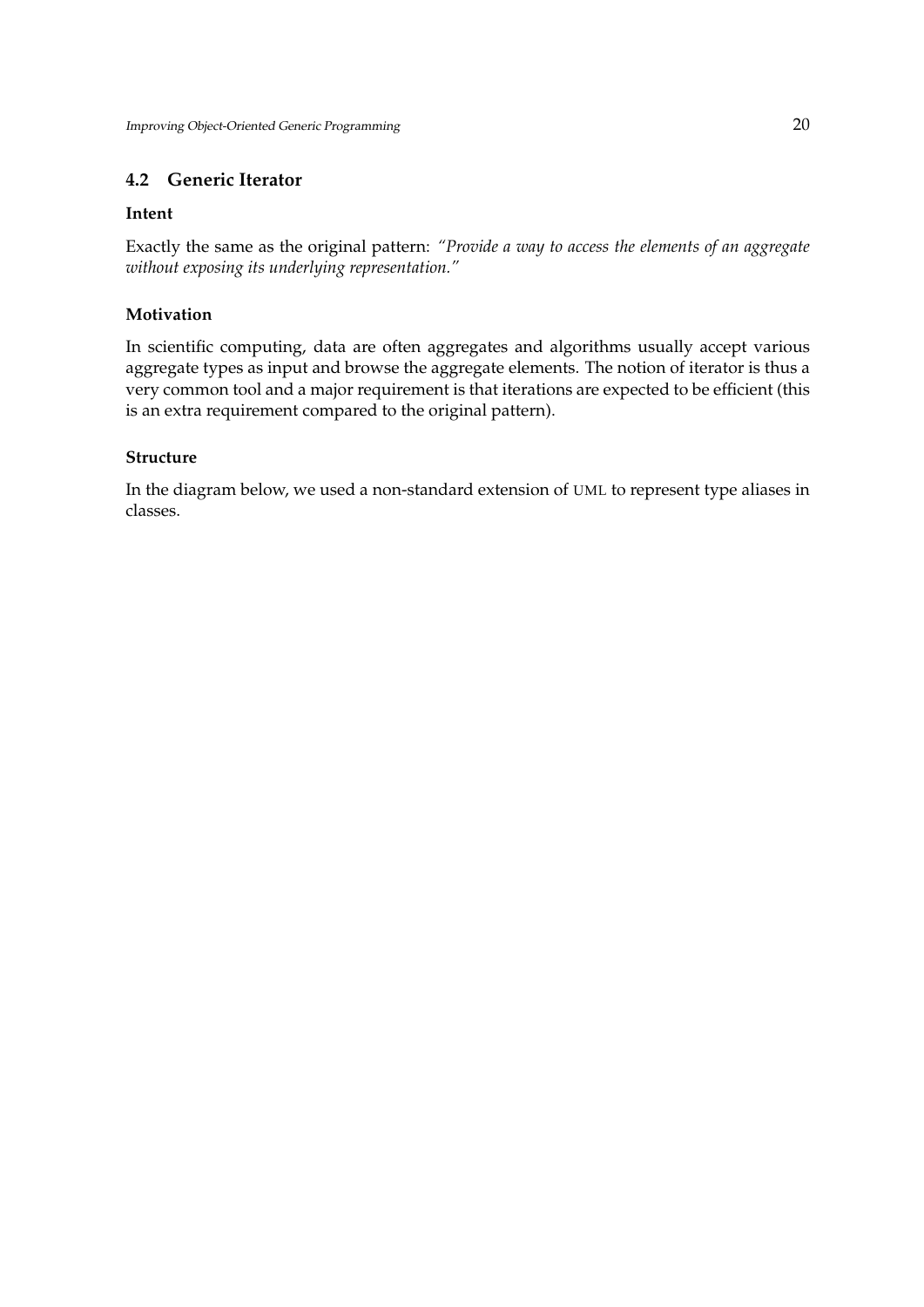

#### **Participants**

For this pattern, two concepts are defined: *aggregate* and *iterator*, and two concrete classes, models of these concepts.

#### **Consequences**

Contrary to the original pattern, the generic design does not use inheritance. No operation is polymorphic.

#### **Implementation**

Although a concept is denoted in UML by the stereotype << type>>, a concept does not lead to a C++ type; a concept only exists in program documentation.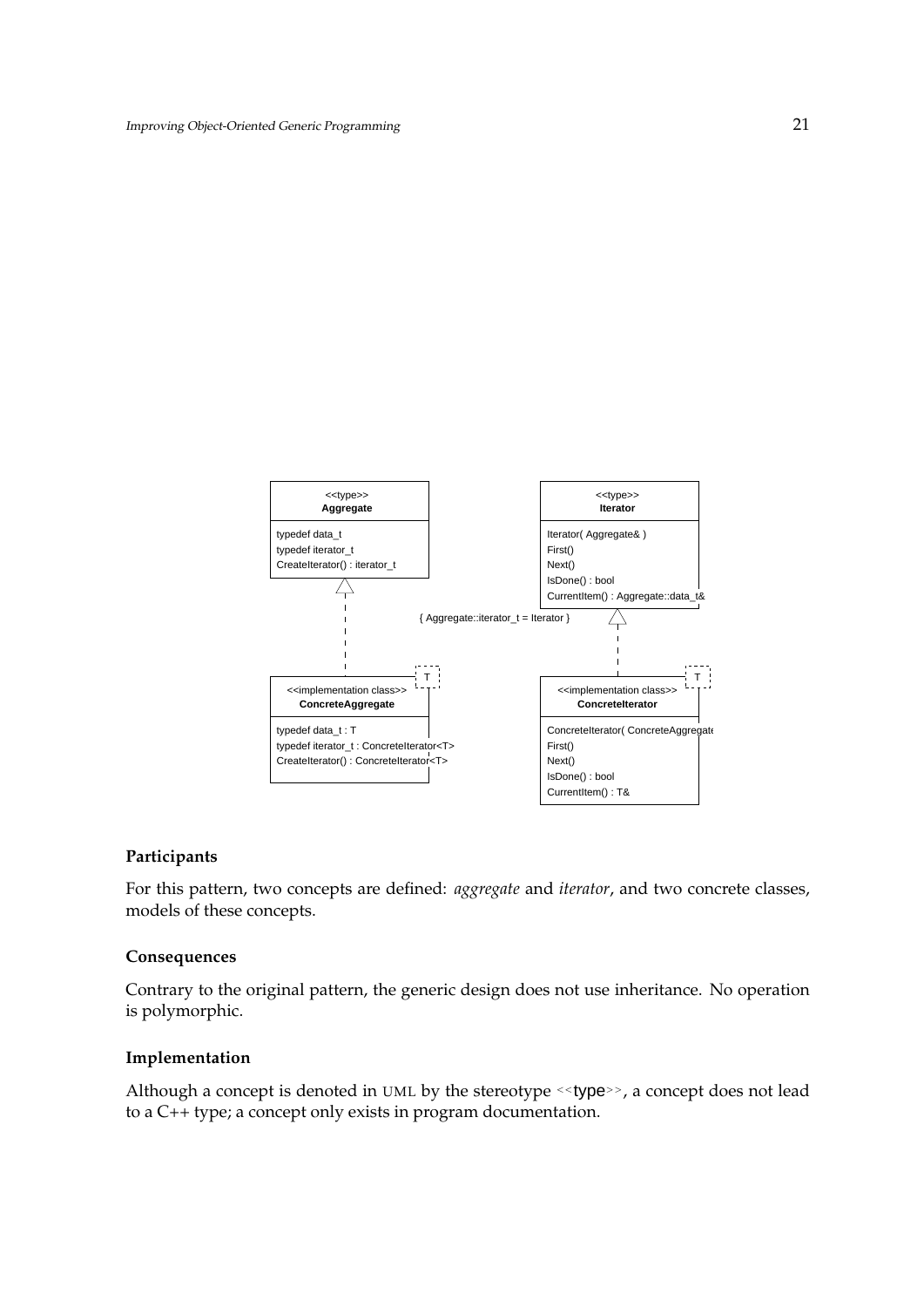For the user, a type-parameter represents a model of aggregate and the corresponding model of iterator can then be deduced statically, i.e. at compile-time. Moreover, each call of a method of the iterator can be inlined and iterations are very efficient.

#### **Sample Code**

A sample code is given in the section 2.2.

#### **Known Uses**

Most generic libraries use the generic iterator pattern, eg. STL, the C++ *Standard Template Library* [29]. In fact, generic programming came out with the adoption of the STL by the C++ standardization committee and was made possible with the addition to this language of new generic capabilities [26].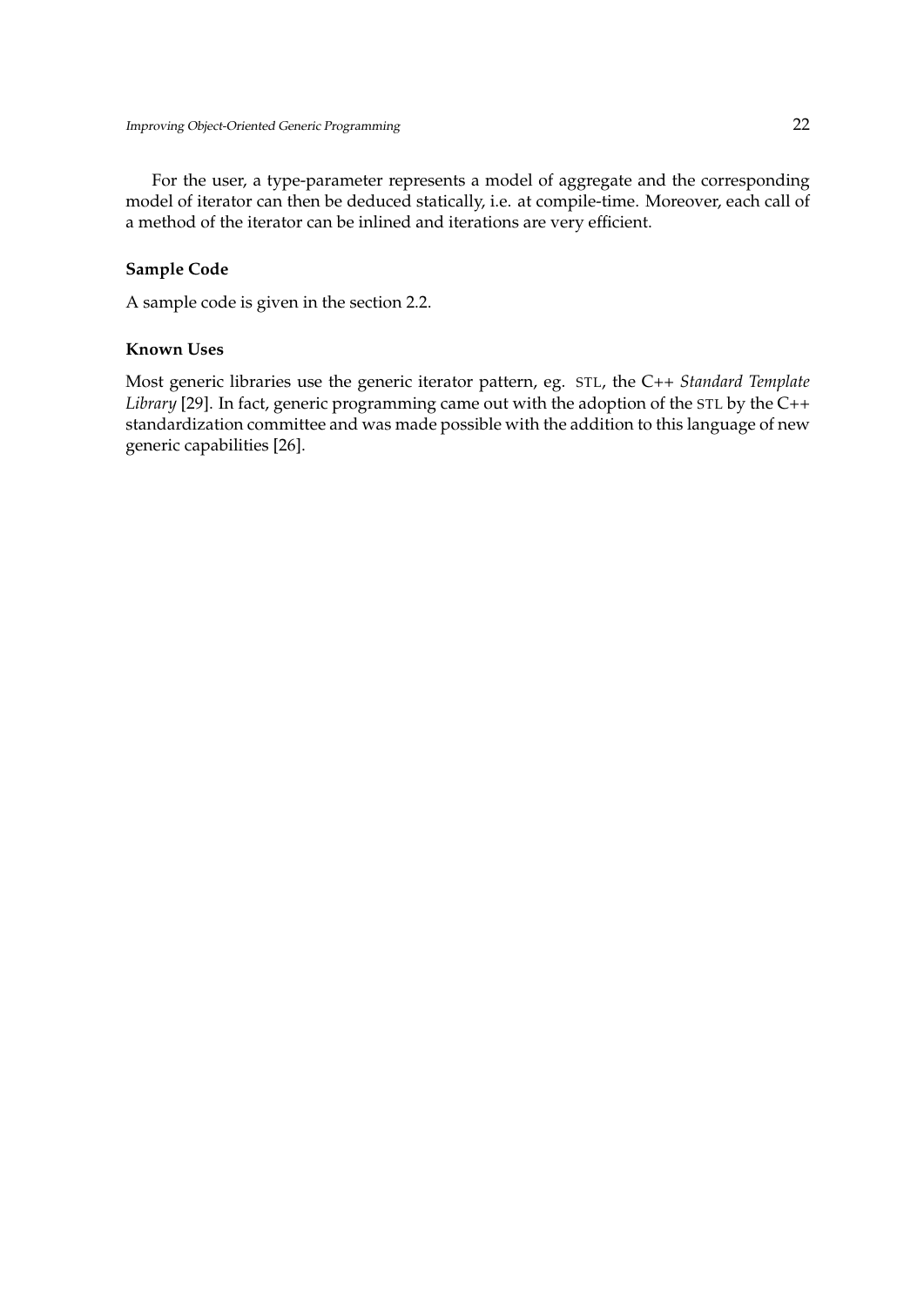# **4.3 Generic Visitor**

### **Intent**

Exactly the same as the original pattern: *"Represent an operation to be performed on the elements of an object structure. Visitor lets you define a new operation without changing the classes of the elements on which it operates."*

# **Antecedents**

In generic programming, an algorithm implementation does not have to be given when its writing cannot be general (or when it cannot be efficient whatever the data type). In the case of the VISITOR pattern, the operation varies with the type of the operation target. A trivial design of such an operation is to declare (without implementation) a parametric procedure which argument plays the role of the operation target. For a given target type, to define a method leads to define a particular implementation for the procedure. The VISITOR pattern is then a simple specialization of a parametric procedure. The C++ code is given below (please note that the specialization has no parameter).

```
class ConcreteElementA
```

```
{
  //...
};
template< class ConcreteElement >
void ConcreteVisit1( ConcreteElement& e );
template<>
void ConcreteVisit1( ConcreteElementA& e )
{
  //...
}
int main()
\left\{ \right.ConcreteElementA e;
  ConcreteVisit1( e );
}
```
Such a design, very used in generic programming, does not have the avantages of the translation of the VISITOR pattern proposed in the following.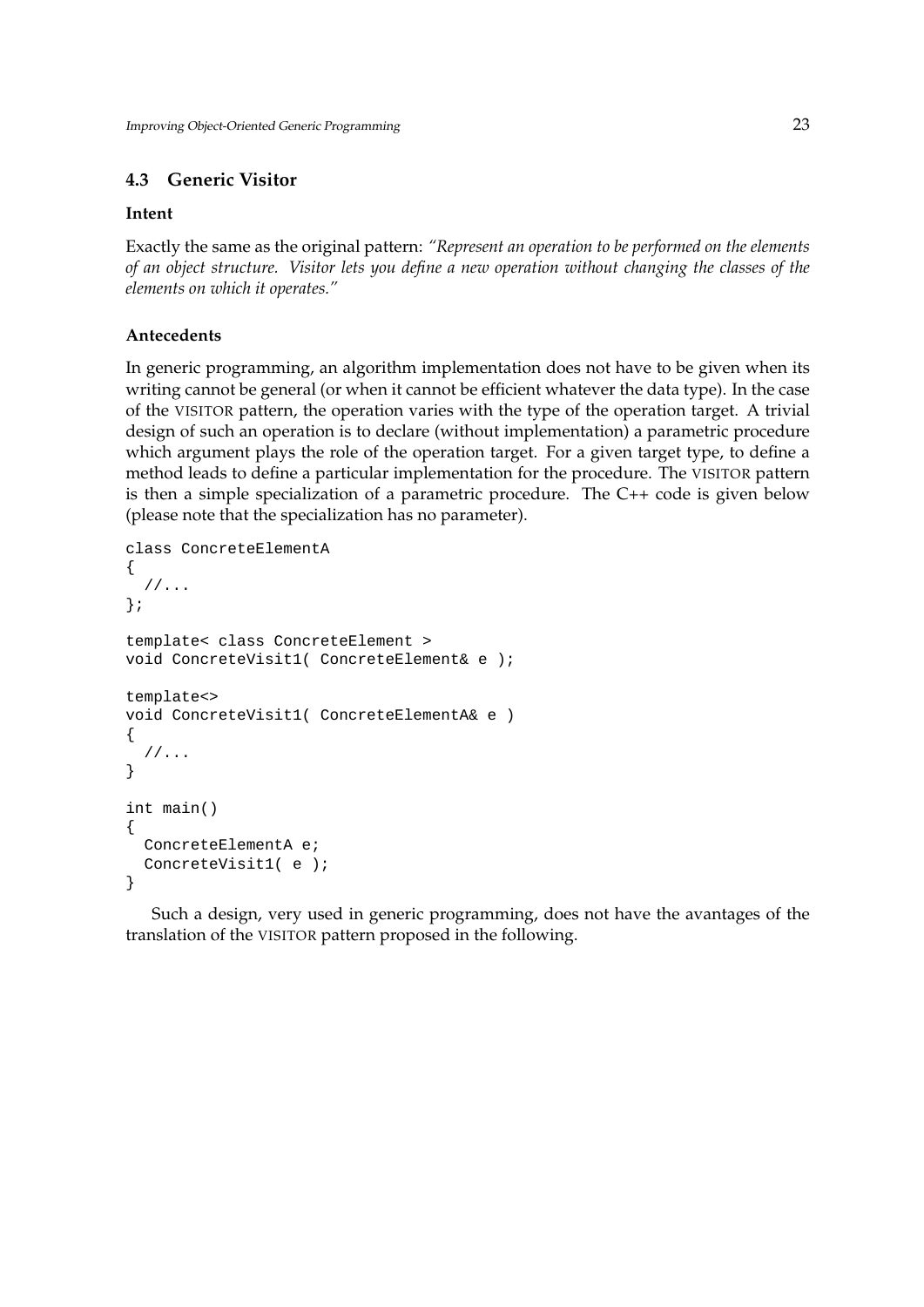#### **Structure**



In this diagram, we represent a parametric method by boxing its parameter. For instance, Visitor is a type, parameter of the parametric method Accept. As UML does not support parametric methods, we are out of the norm!

#### **Participants**

The class Element defines the parametric method Accept which has a visitor as argument; the type of this visitor is the parameter of the method. Whereas this method has to be defined in all subclasses of Element in Gamma's pattern, here, the method is defined only once.

Each visitor, for instance ConcreteVisitor1, declares a parametric method Visit which argument is the element to be visited; the type of this element is the parameter of the method. Contrary to Gamma's pattern, no hierarchy is required to manage visitors. Defining a visitor for a particular element is done by giving an implementation for a specialization of the method Visit.

Please note that the VISITOR pattern design is more concise in generic programming than in object-oriented programming. This is due to two factors: the methods Accept and Visit have a polymorphic behavior with respect to their argument, and the idiom described in section 4.5 draws a link between Accept and Visit.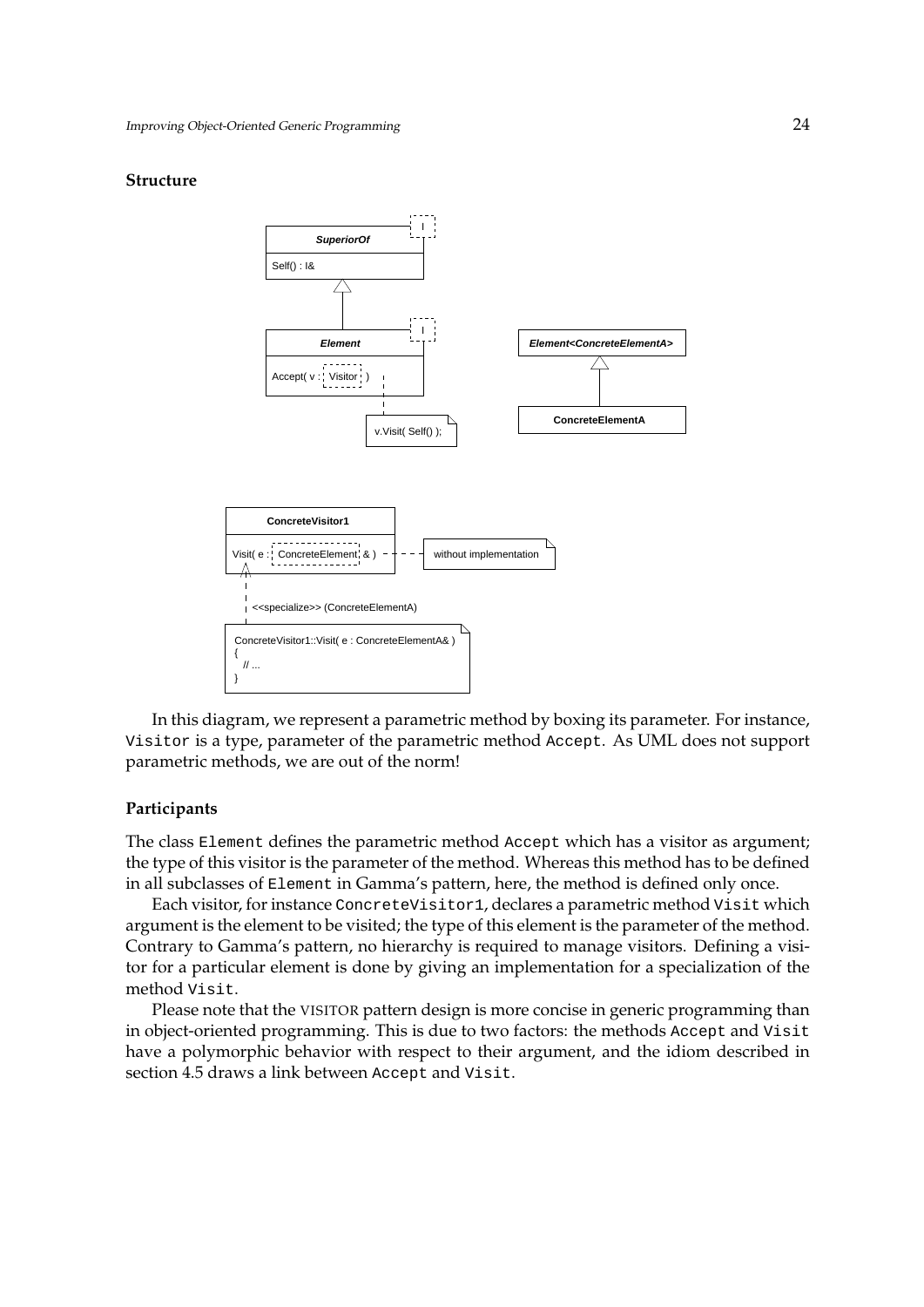#### **Implementation**

```
template< class I >
class Element : SuperiorOf< I >
\{public:
 template< class Visitor >
 void Accept( Visitor v ) { v.Visit( Self() ); }
protected:
  Element() \{\}};
class ConcreteElementA : Element< ConcreteElementA >
{
  //...
};
class ConcreteVisitor1
{
public:
 template< class ConcreteElement >
 void Visit( ConcreteElement& e );
};
template<>
void ConcreteVisitor1::Visit( ConcreteElementA& e )
{
 // ...
}
int main}()
{
  ConcreteElementA e;
  e.Accept( ConcreteVisitor1() );
}
```
The VISITOR pattern that we propose can be implemented in C++ as just above. The code is much closer to the one of Gamma than to the one given at the beginning of this section. The advantage of this new design is twofold: a call to an extrusive method is a real call to the object by the means of the method Accept, and the life of a visitor denotes the duration of the method call.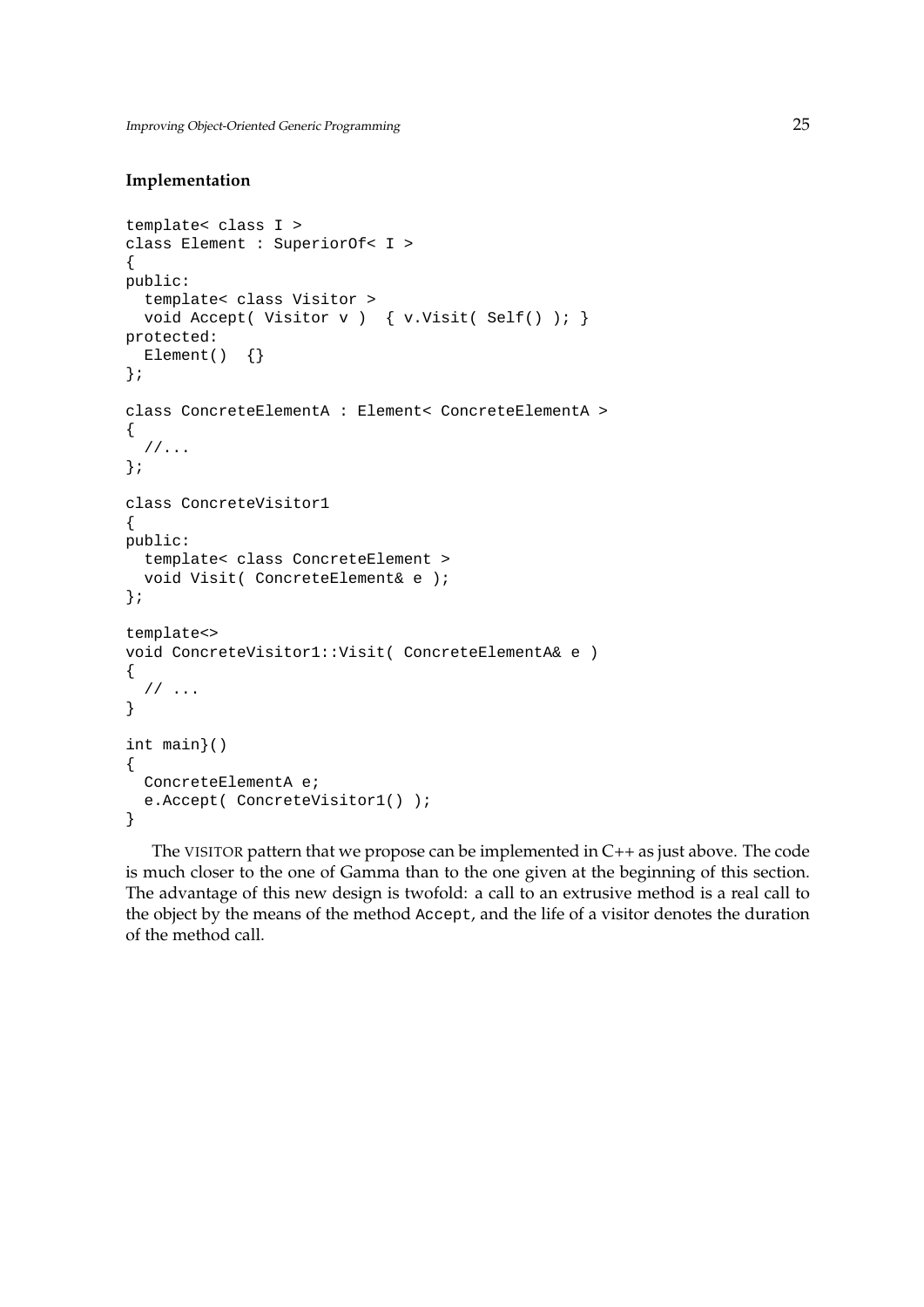### **4.4 Generic Abstract Factory**

#### **Intent**

Exactly the same as the original pattern: *"Provide an interface for creating families of related or independent objects without specifying their concrete classes."*

#### **Antecedents**

Let us consider again the ITERATOR example. A container plays the role of a factory; the product type is deduced from the factory type (Cf. the structure section). This pattern is used in STL for containers whose contents can be browsed both forwards and backwards (the concept is named "reversible containers"); they are vectors, doubly linked lists and dequeues. They all define two products: forward iterators and backward iterators.

The parametric class  $\text{std}$ :: list iterator, defined in STL, never explicitely appears in client code, as for any class name of concrete products. On the other side, one manipulates A::iterator where A is a concrete factory, passed as parameter or given explicitely.

### **Structure**



#### **Participants**

We have two kinds of products, ProductA1 and ProductA2, and two kinds of factories, ConcreteFactory1 and ConcreteFactory2. The former factory declares a type definition : the type alias ConcreteFactory1::productA type represents ProductA1. On the other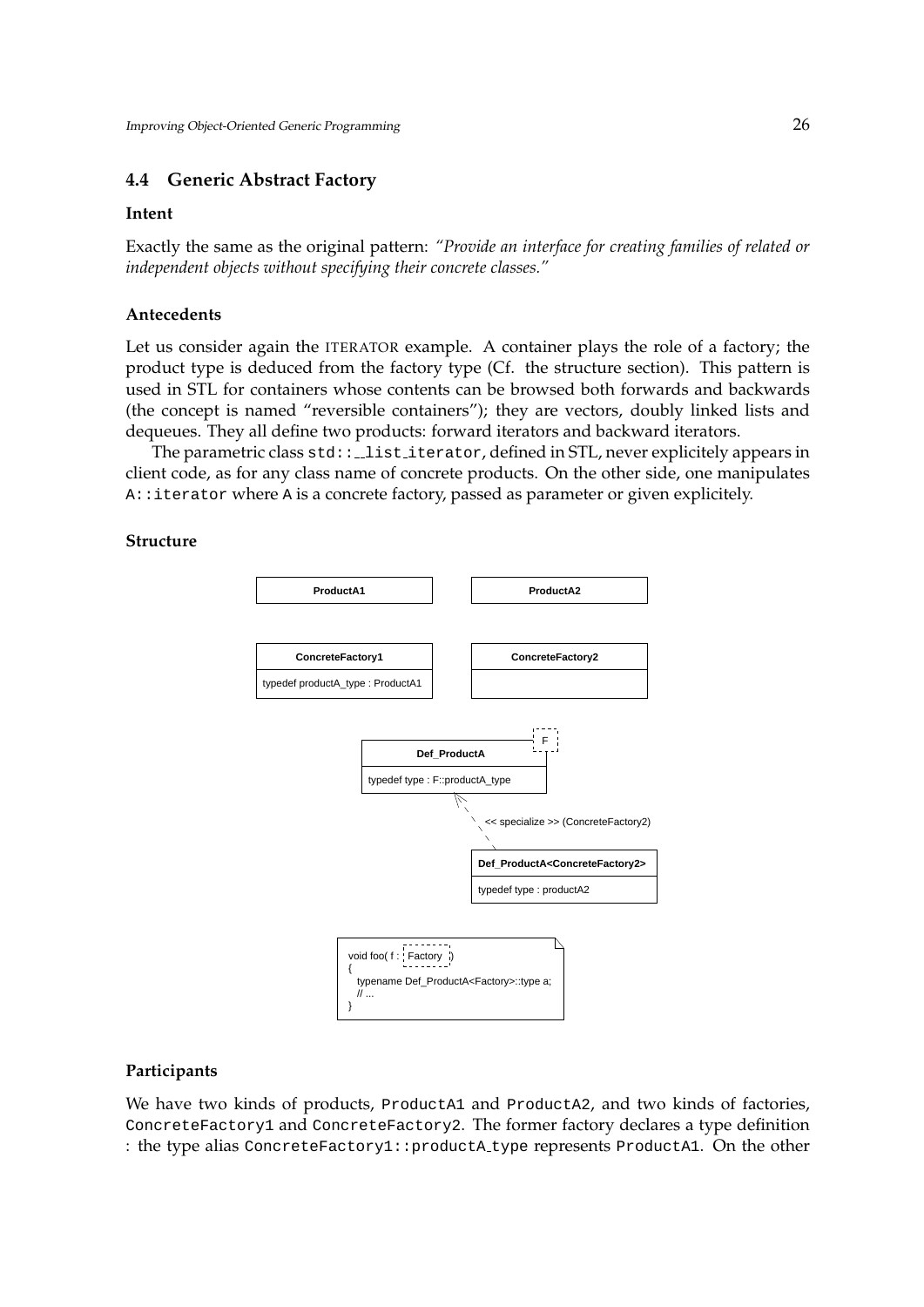hand, the latter factory declares no alias. In order to make the class ConcreteFactory2 become a factory, we should have to intrusively add the type definition productA type. We propose an original solution to avoid modifying the existing class: an extrusive type definition which remains compatible with intrusive ones.

To achieve this, a structure Def ProductA parametrized by F defines by default the alias type as the alias productA type of the class F. In this way, Def ProductA< Concrete-Factory1>::type is automatically an alias of ProductA1 and it is now possible to specialize the structure Def ProductA for the parameter ConcreteFactory2 in order to make Def ProductA<ConcreteFactory2>::type be an alias of ProductA2. Finally, the client uniformly uses intrusive and extrusive aliases (Cf. the procedure foo).

Contrary to the pattern of Gamma, inheritance is no longer needed, neither for factories, nor for products. Introducing a new product merely requires to add a new parametrized structure to handle the types aliases (e.g., Def ProductB), and to specialize this structure when the alias product B type is not provided by the factory. When a factory class is created, the types aliases are to be inserted in this new class for each product.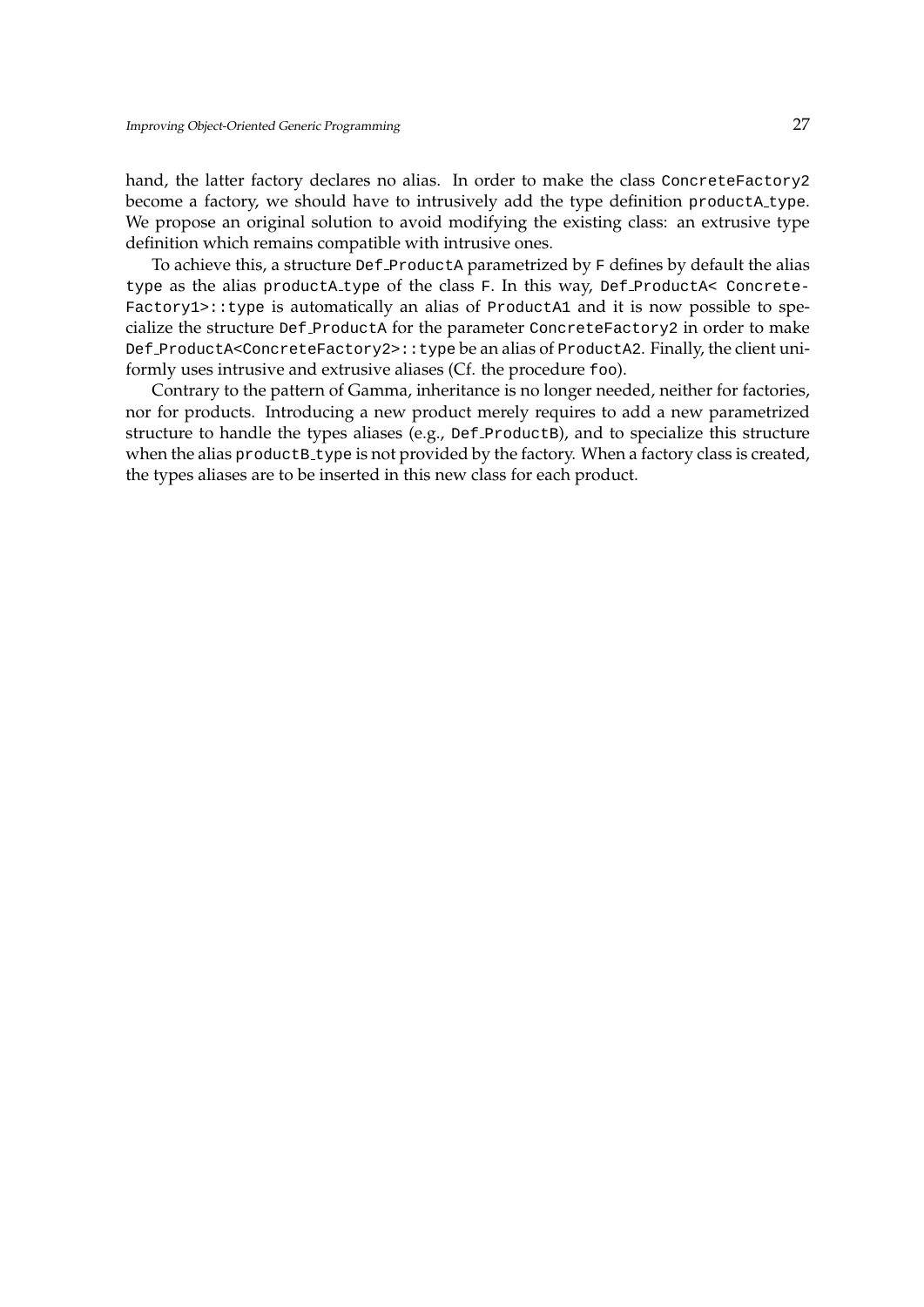### **4.5 Generic Template Method**

#### **Intent**

Exactly the same as the original pattern: *"Define the skeleton of an algorithm in an operation, deferring some steps to subclasses. Template Method lets subclasses redefine certain steps of an algorithm without changing the algorithm structure."*

#### **Motivation**

We said that inheritance is used in generic programming to factor methods. Here, we want a superior class to define an operation some parts of which (primitive operations) are defined only in inferior classes, in addition we want method calls to be solved at compile-time. It concerns calls of the primitive operations as well as calls of the template method.

#### **Structure**



#### **Participants**

In the object-oriented paradigm, the resolution of a polymorphic operation call on a target object consists in finding a method that implements the operation, while searching bottomup in the class hierarchy from the object dynamic type. In generic programming, let us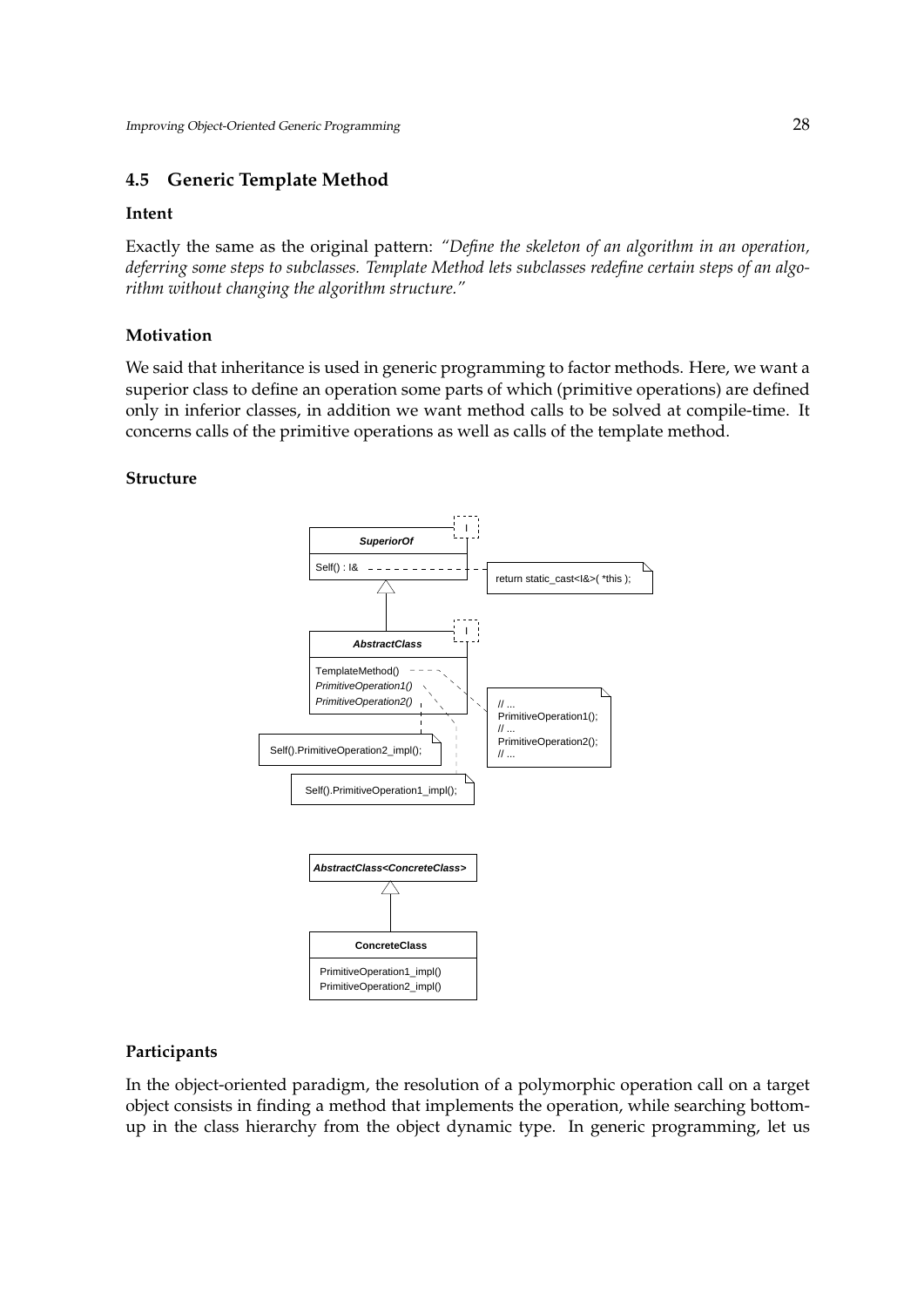consider a leaf class; if its superior classes are parameterized by the type of this class, they always know the dynamic type of the object.

The parametric class AbstractClass defines two operations: PrimitiveOperation1() and PrimitiveOperation2(). Calling one of these operations leads to transtyping the target object to its dynamic type, thanks to the method Self(), inherited from the parametric class SuperiorOf. The methods that are executed are the implementations of these operations, respectively PrimitiveOperation1\_impl() and PrimitiveOperation2\_impl(). These implementations are searched for from the dynamic object type.

When the programmer later defines the class ConcreteClass with the primitive operation implementations, the method TemplateMethod() is inherited and a call of this method leads to the execution of the proper implementations.

#### **Consequences**

In generic programming, operation polymorphism can be simulated by "parametric polymorphism through inheritance" and then be solved statically. The cost of dynamic binding is avoided; moreover, the compiler is able to inline all the pieces of code, including the template method itself. Hence, this design does not penalize efficiency.

#### **Implementation**

SuperiorOf and AbstractClass can behave like abstract classes; to this end, their constructors are protected. The methods PrimitiveOperation1() and PrimitiveOperation2() do not contain an operation implementation but a call of an implementation; they can be considered as abstract methods. Please note that they can also be called by the client (the fact that these methods are polymorphic-like is hidden because the call Self is encapsulated).

#### **Known Uses**

This pattern relies on an idiom (the *Curiously Recurring Template*) given in [8] and based on [5]. In this idiom, an binary operator, for instance +, is defined in a superior class from the corresponding unary operator, here +=, defined in an inferior class.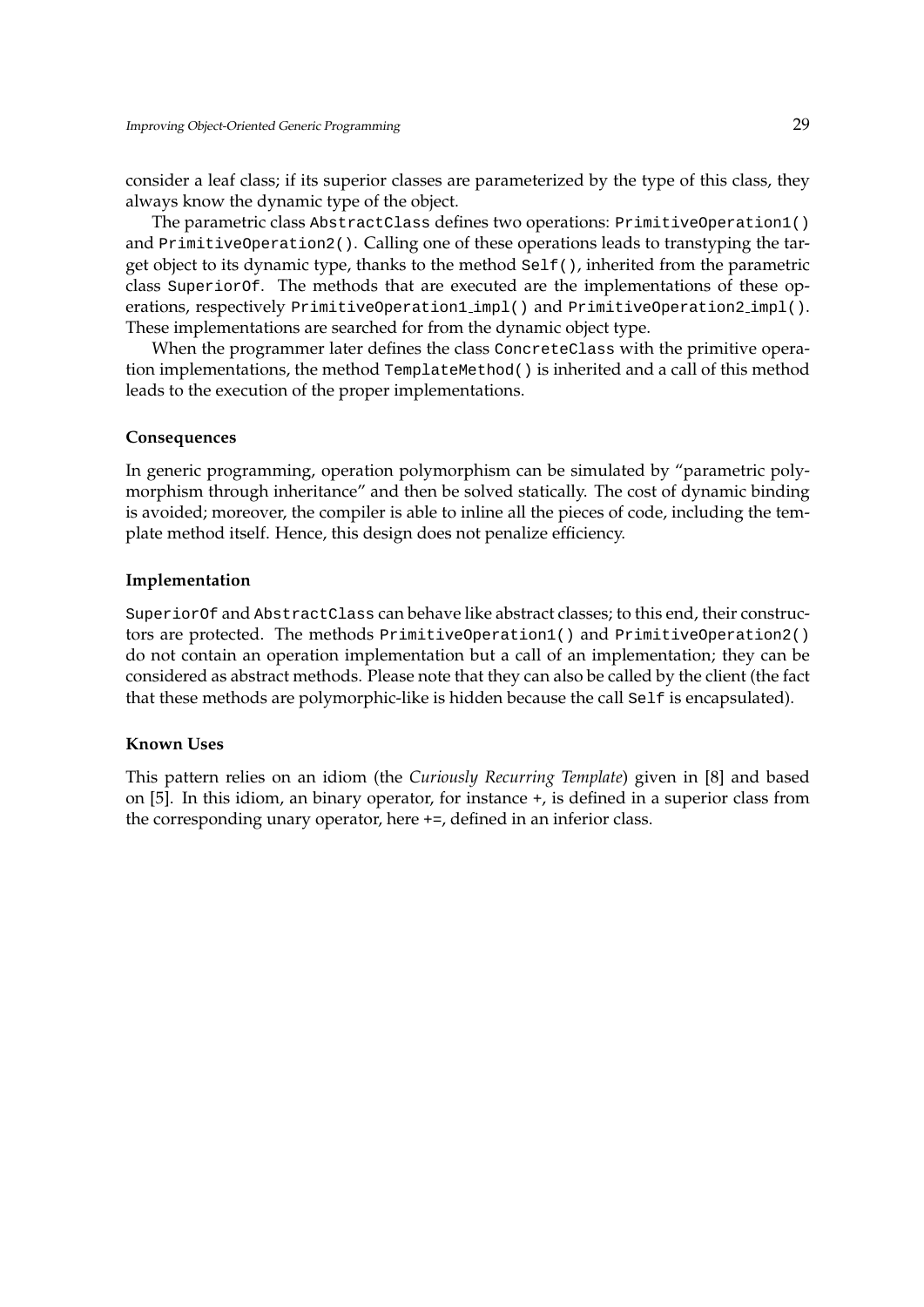# **4.6 Generic Decorator**

#### **Intent**

About the same as the original pattern: *"Attach additional responsibilities to an object."*

#### **Structure**



We used a special idiom: having a parametric class that derives from one of its parameters. As far as we know, this is a contribution.

#### **Participants**

A class ConcreteComponent which can be decorated, offers an operation Operation(). Two parametric decorators, ConcreteDecoratorA and ConcreteDecoratorB, whose parameter is the decorated type, override this operation. It is in effect a substitution since the decorators are inheriting from their parameter.

#### **Consequences**

This pattern has two advantages over Gamma's. First, any method that is not modified by the decorator is automatically inherited. Not only does this frees the decorator from having to define these operations, but in addition, any specific method of a decorated is in its decorator. Second, decoration can be applied to a set of classes that are not related via inheritance. Therefore, a decorator becomes truly generic.

On the other hand, in generic programming, we lose the capability of dynamically adding a decoration to an object.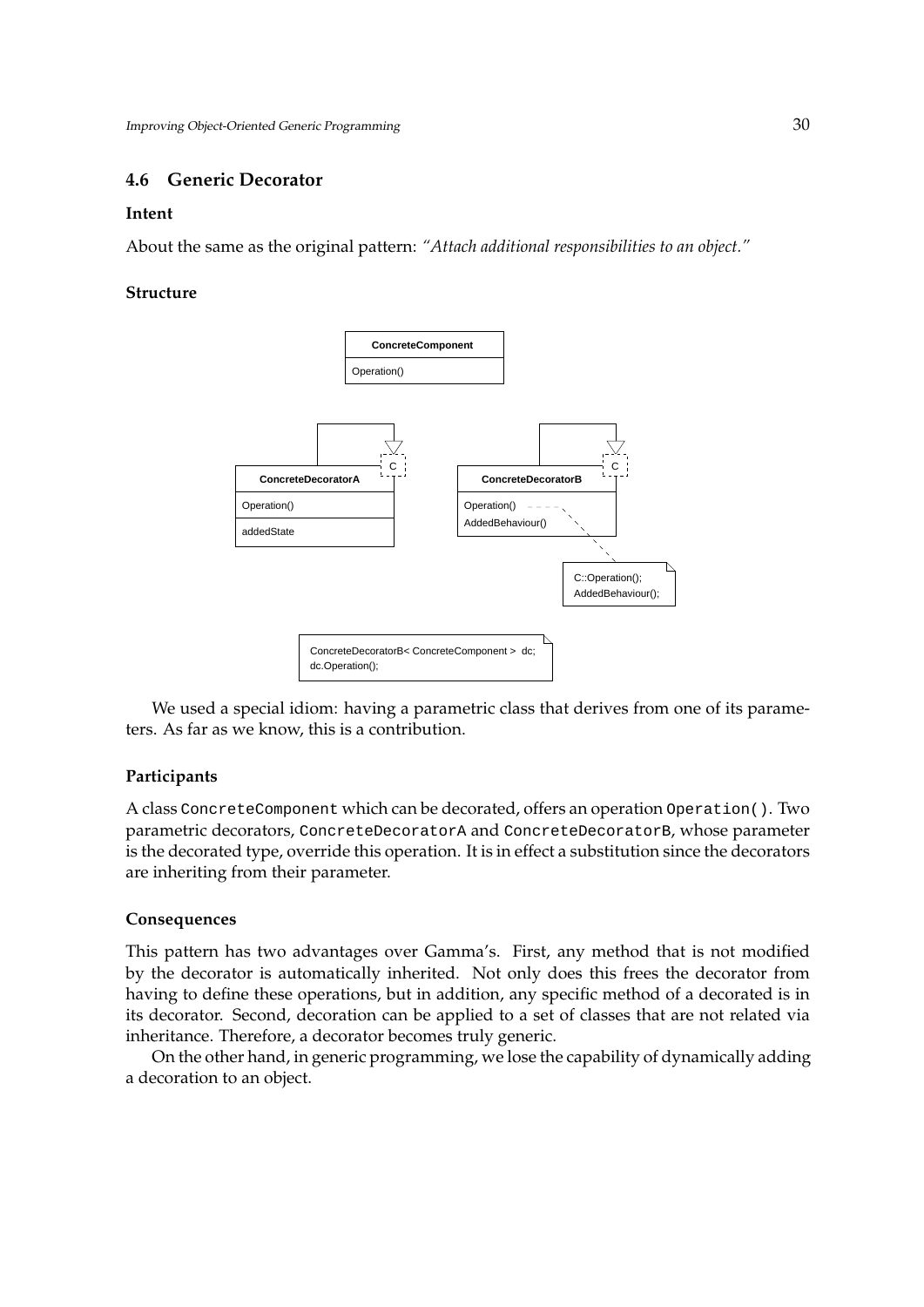#### **Sample Code**

Decorating an iterator of STL is useful when a container holds structured data, and one wants to perform operations only on a field of these data. In order to access this field, the decorator only has to redefine the data access operator operator $*($ ) of the iterator.

```
typedef std::list< RGB<int> > A;
A input;
// ...
FieldAccess< A::iterator, Get red > i;
for ( i = input.begin(); i := input.end(); ++i )
\left\{ \right.*i = 0;
}
```
The example given above uses a decorator FieldAccess. Its parameters correspond to the type of the decorated iterator, and to a function object [4] which specifies the field to be accessed. A loop sets to 0 the red field of a list of red-green-blue colors. Without decoration, the iterator would have set all the colors to  $\{0, 0, 0\}$ .

The decorator uses methods inherited from the decorated iterator, such as the operators of assignment, comparison, and pre-increment.

# **5 Conclusion and Perspectives**

Object-oriented generic programming is a paradigm which will soon be applied to other domains than scientific numerical computing. Based on object programming, this paradigm allows to build and assemble efficient reusable components [16]. In addition, the generic components are compatibles with traditional components via generative programming [33]. This contrasts with the previous image of generic programming, seen as incompatible with dynamic approaches because of its static orientation.

In this report, we have highlighted the limits of "classical" genericity and we have shown that generic programming provides us with means to write efficient algorithms that accept various input. As an original contribution, we have demonstrated what has become possible:

- strong typing can be effective thanks to concept-types ;
- design patterns can be used to better modularize and reuse parts or all of generic programs.

We believe that it is time to explore the benefits that generic programming can derive from "classical" object-oriented software design.

**Acknowledgments.** The authors would like to thank Akim Demaille and Philippe Laroque for their fruitful comments on this report, and Andreas Rüping for his relevant critics on a paper about generic patterns.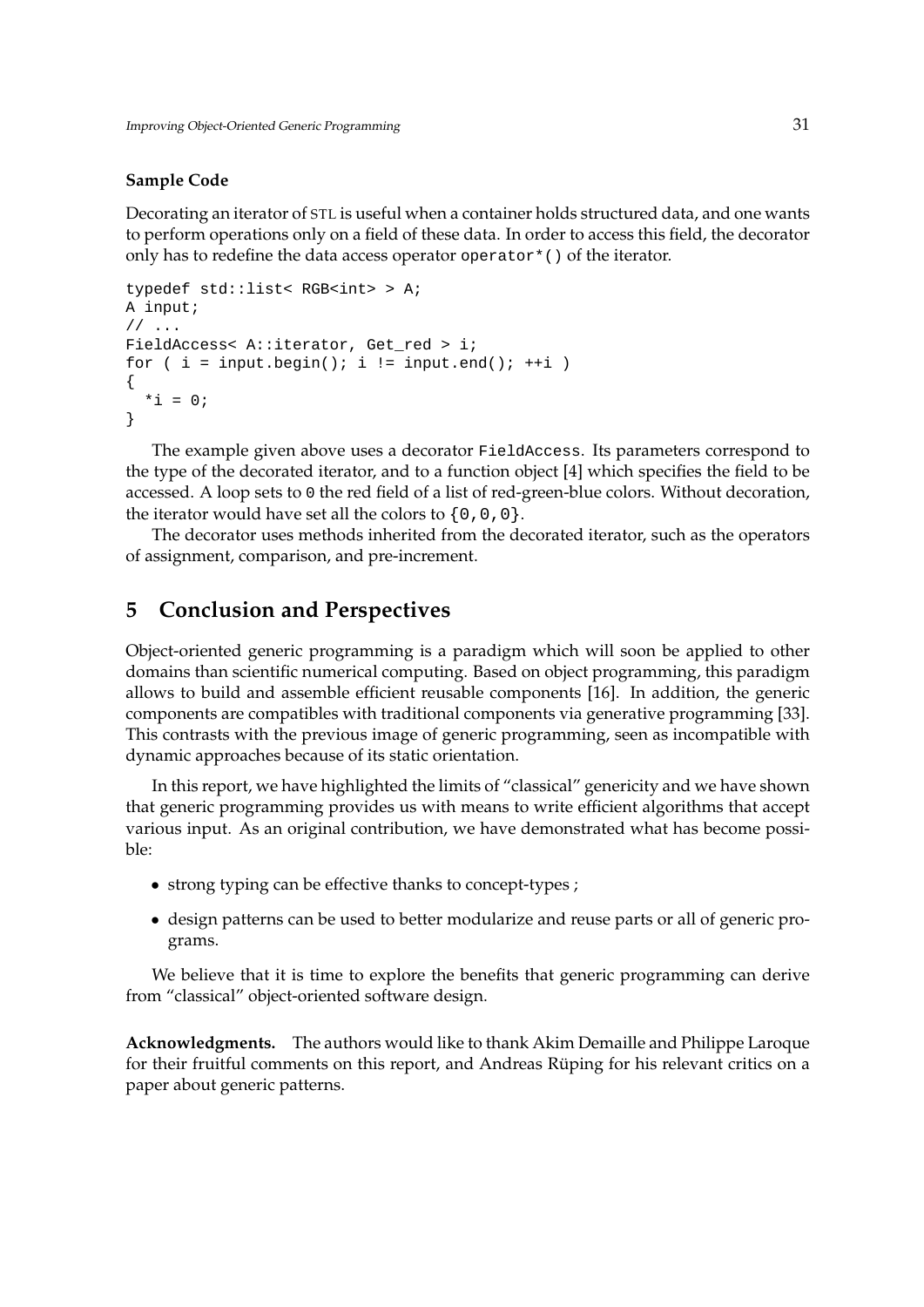# **A Code for Concept-Type**

# **A.1 sutter1.cc**

```
#include <assert.h>
#include <iostream>
template< class ModelA >
class ConceptA
{
private:
  bool ValidateRequirements()
  {
   void (ModelA::*meth_ptr)() = &ModelA::meth; // checks exact signature :)
   meth_ptr = 0; // just to avoid a warning
   return true;
  }
public:
  ˜ConceptA()
  {
   assert( ValidateRequirements() ); // forces requirement validation :)
  }
};
template< class ModelA >
void foo( ModelA& data ) // no concept presence in signature :(
{
  ConceptA< ModelA >(); // validates requirements at compile time :)
  data.meth();
}
struct A1
{
  void meth()
  {
   std::cout << "A1::meth()" << std::endl;
  }
};
int main()
{
 A1 a;
  foo( a );
}
```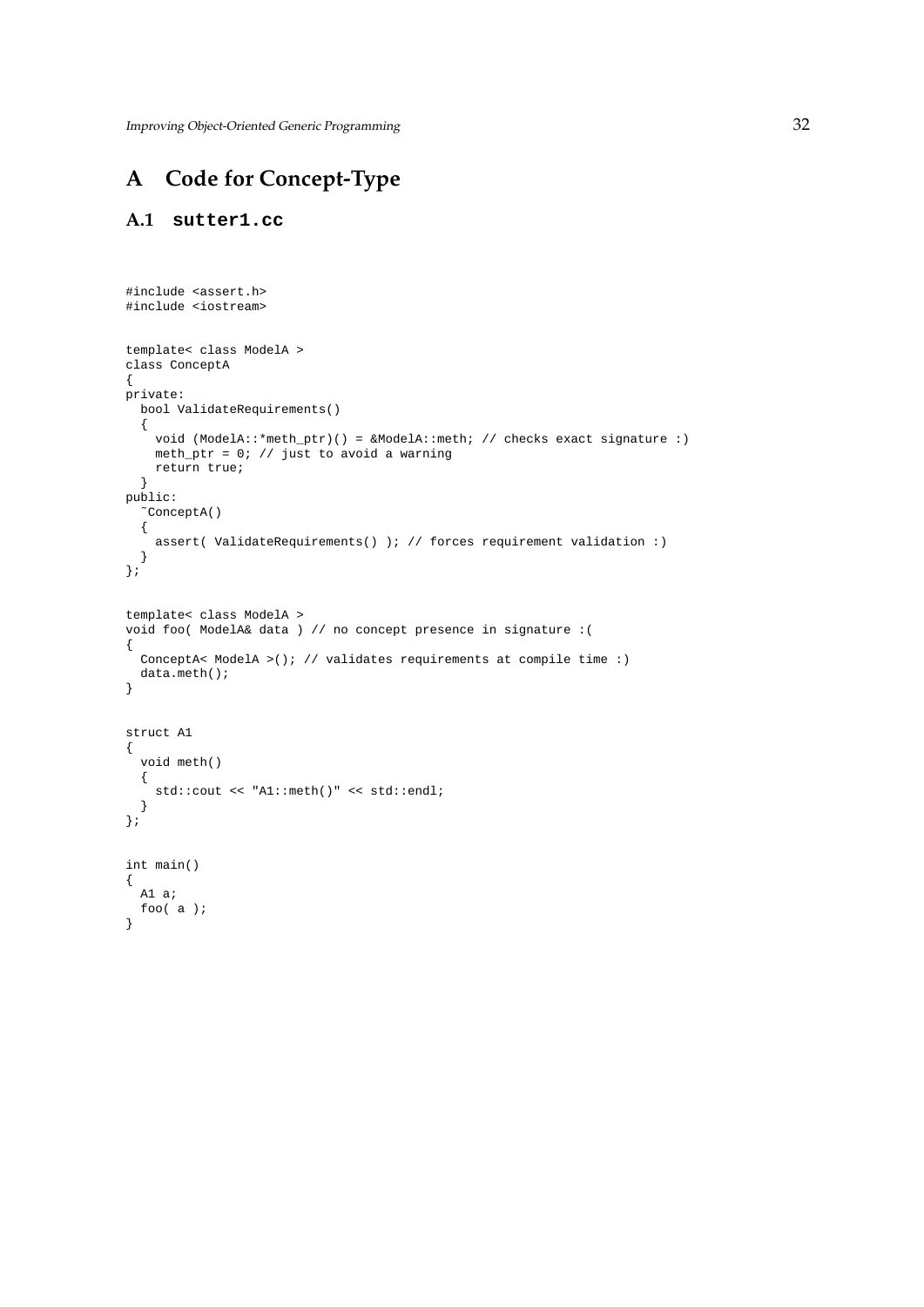# **A.2 sutter2.cc**

```
#include <assert.h>
#include <iostream>
template< class ModelA >
struct ConceptA
{
  static void meth( ModelA& self ) { return self.meth(); }
};
template< class ModelA >
void foo( ModelA& data ) // no concept presence in signature :(
{
 ConceptA<ModelA>::meth( data ); // unfriendly syntax :(
}
struct A1
{
 void meth()
 {
   std::cout << "A1::meth()" << std::endl;
 }
};
int main()
{
 A1 a;
 foo( a );
}
```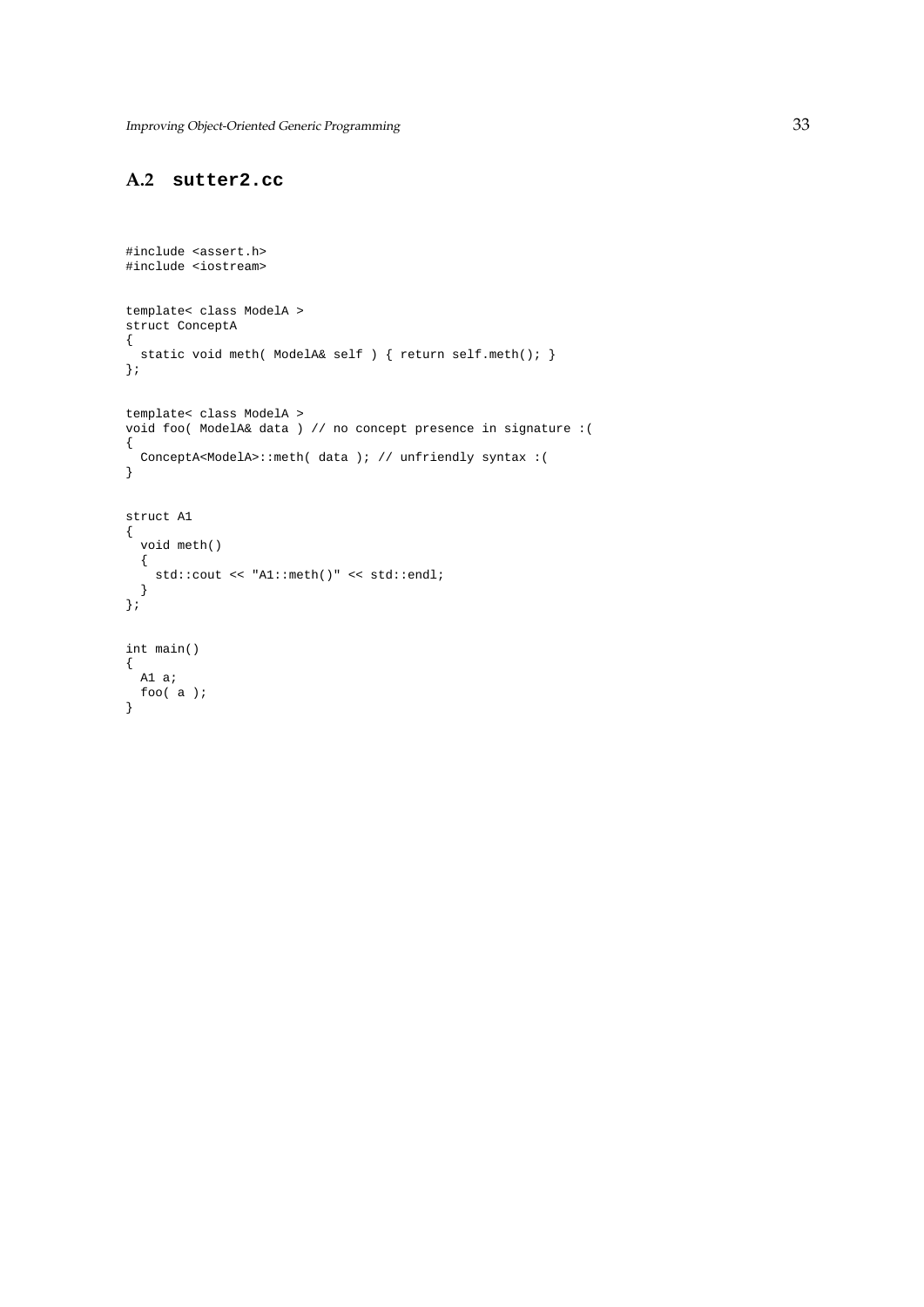# **A.3 proxy.cc**

```
/*
* file proxy.cc
 *
* Copyright (C) 2000 EPITA-LRDE
 * EPITA Research and Development Laboratory
 */
#include <iostream>
// concept definition
template< class ModelA >
struct ConceptA
{
 ConceptA( ModelA& model ) : _model( model )
 {
   std::cout << "proxy ctor" << std::endl;
 }
 void meth() { _model.meth(); }
 ModelA& _model;
};
// generic procedure and its facade
template< class ModelA >
void foo_impl( ConceptA< ModelA > data )
{
 data.meth();
}
template< class ModelA >
void foo( ModelA& data )
{
 foo_impl( ConceptA< ModelA >( data ) );
}
// model
struct A1
{
 void meth()
 {
   std::cout << "A1::meth()" << std::endl;
 }
};
// main
int main()
```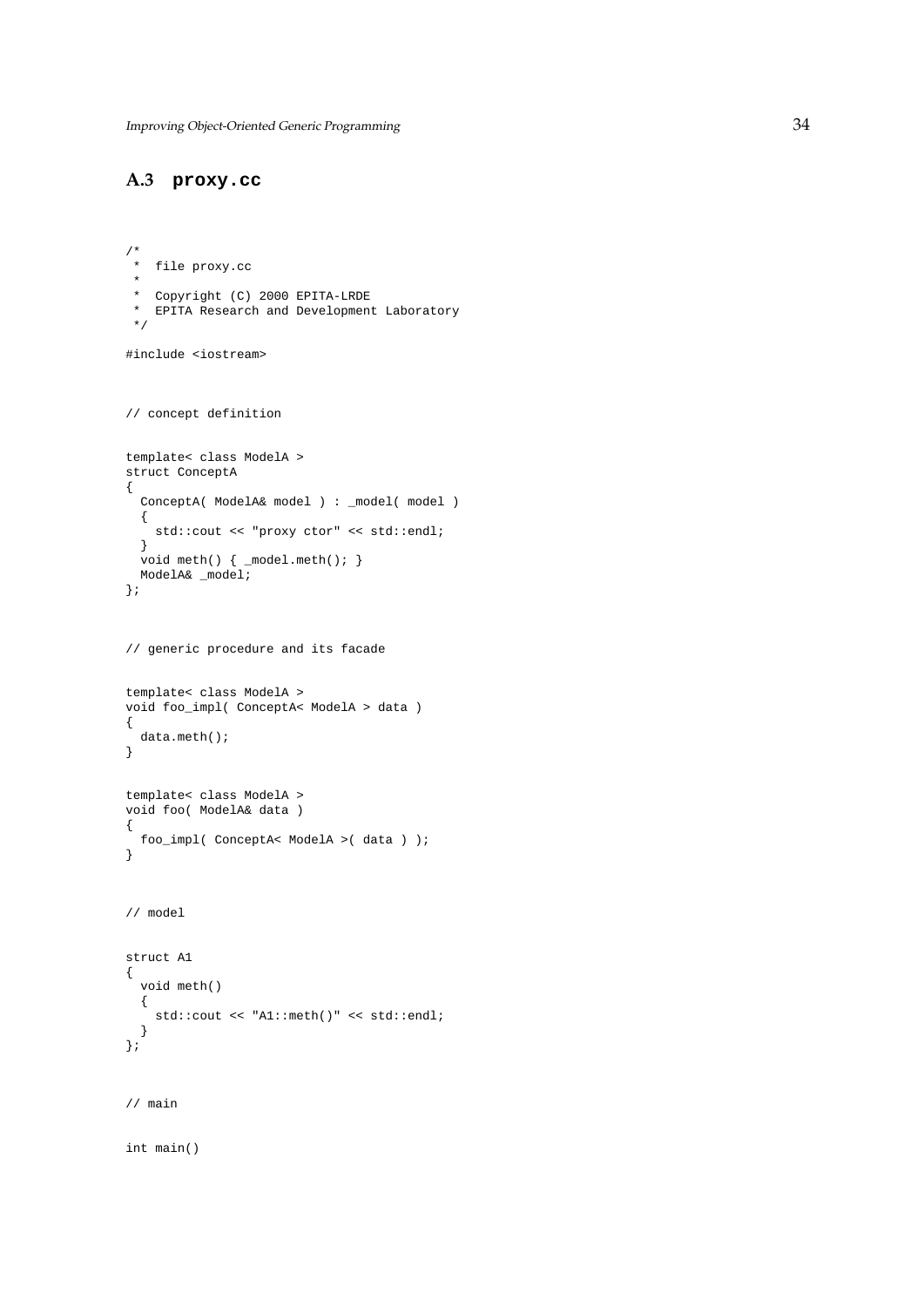{ A1 a; foo( a ); }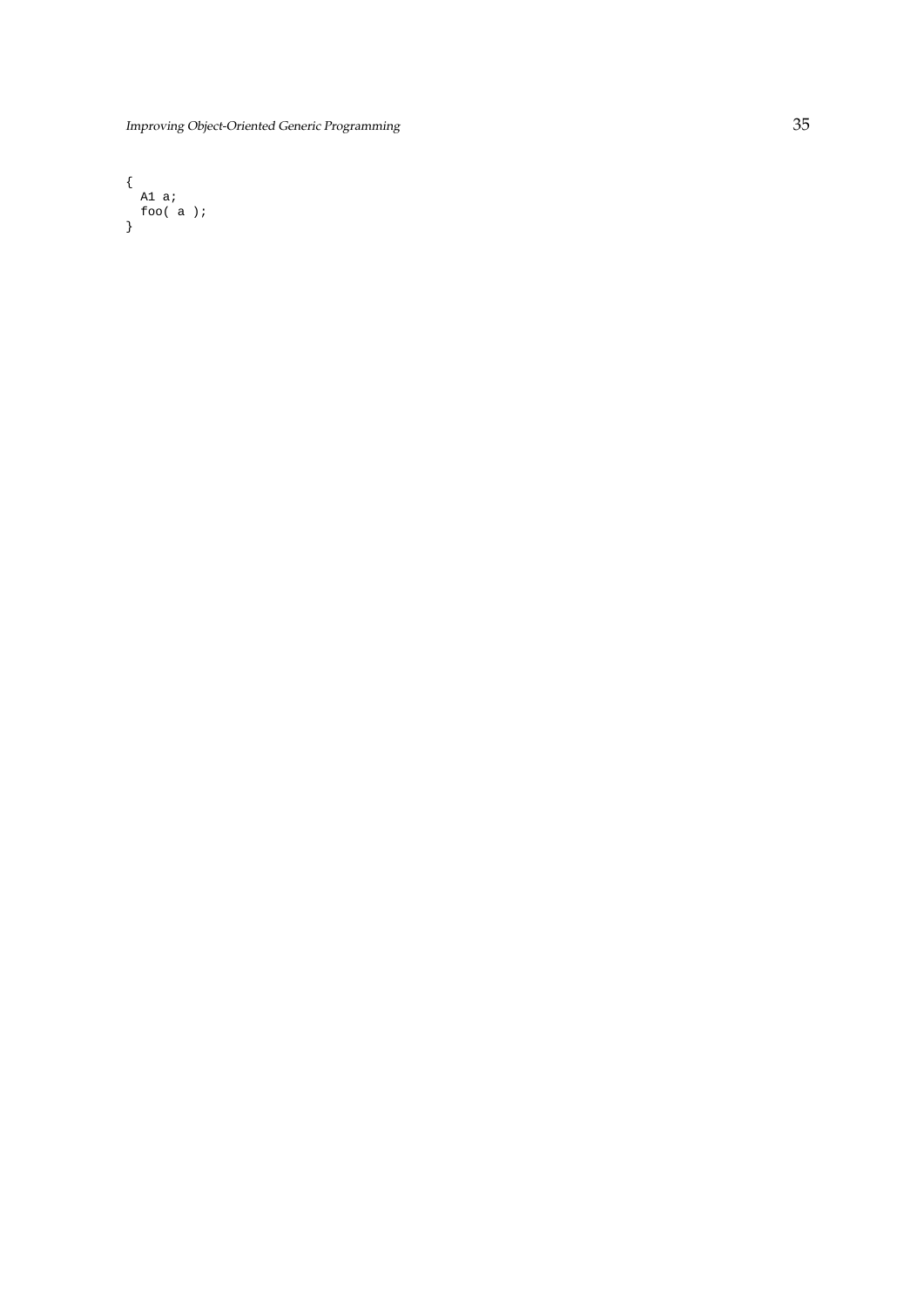# **A.4 proposal.cc**

```
/*
* file proposal.cc
 *
* Copyright (C) 2000 EPITA-LRDE
 * EPITA Research and Development Laboratory
*/
#include <iostream>
// concept definition
template< class ModelA >
struct ConceptA_traits {};
template< class ModelA >
struct ConceptA
{
 typedef typename ConceptA_traits< ModelA >::TypeB B;
 void meth() { self().meth_impl(); }
protected:
 ModelA& self()
   { return static_cast< ModelA& >( *this ); }
};
// generic procedure
template< class ModelA >
void foo( ConceptA< ModelA >& data )
{
 typename ConceptA< ModelA >::B* b;
 b = 0;data.meth();
}
// model
struct B1 {};
struct A1;
template<>
struct ConceptA_traits< A1 >
{
 typedef B1 TypeB;
};
struct A1 : public ConceptA< A1 >
{
 void meth_impl()
```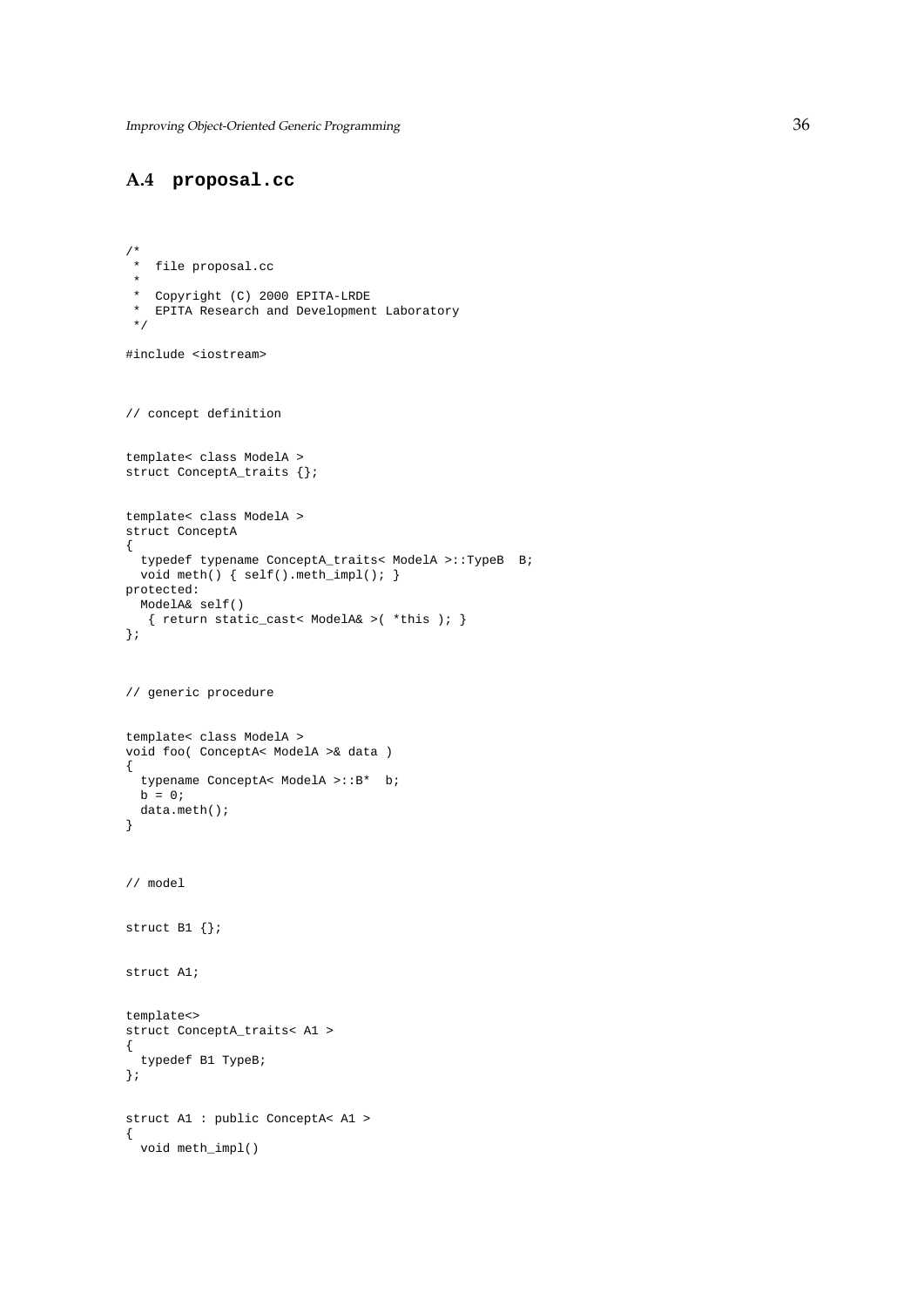```
\{std::cout << "A1::meth_impl()" << std::endl;
  }
};
// main
int main()
{
  A1 a;
  foo( a );
}
```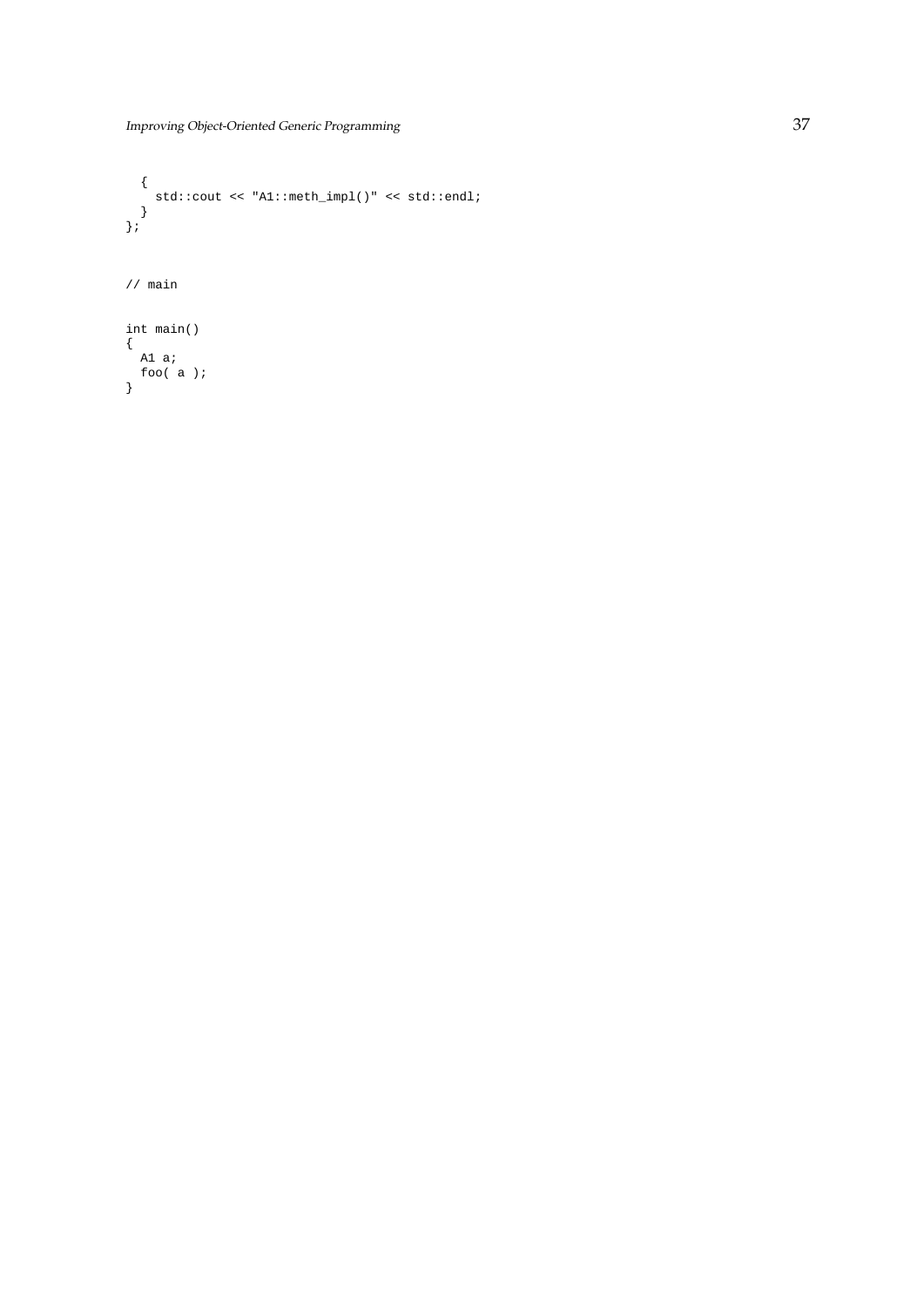### **A.5 Error messages**

#### **A.5.1 proposal-err1.cc**

```
\frac{1}{2} /* \frac{1}{2} // 1
* file proposal-err1.cc \left(\begin{array}{ccc} // & 2 \\ \star & \end{array}\right)\star // 3
* Copyright (C) 2000 EPITA-LRDE // 4
* EPITA Research and Development Laboratory // 5
 */ // 6
                                                // 7
#include <iostream> // 8
                                                // 9
                                                // 10
                                                \frac{1}{1}<br>\frac{11}{12}// concept definition
                                               1/13\frac{7}{14} 14
template< class ModelA > // 15
struct ConceptA_traits {};
                                                // 17
                                                \frac{1}{1} 18
template< class ModelA > // 19<br>struct ConceptA // 20
struct ConceptA // 20<br>{<br>typedef typename ConceptA_traits< ModelA >::TypeB B; // 22<br>}
\{ // 21
 typedef typename ConceptA_traits< ModelA >::TypeB B; // 22
 void meth() { self().meth_impl(); }<br>rotected: // 24<br>ModelA& self() // 25
protected:
 ModelA& self() \binom{7}{25}<br>{ return static cast< ModelA& >( *this ); } \binom{7}{26}{ return static_cast< ModelA& >( *this ); }
}; // 27
                                               \frac{1}{1} 27
                                               // 29
                                                \frac{1}{1} 30<br>\frac{1}{31}// generic procedure
                                               1/32\frac{1}{1} 33<br>\frac{1}{3}template< class ModelA > <br>void foo( ConceptA< ModelA > & data ) // 35
void foo( ConceptA< ModelA >& data ) \frac{1}{35} // 35
\{ // 36
 typename ConceptA< ModelA >::B* b; \begin{array}{ccc} \n\end{array} // 37<br>
b = 0; \begin{array}{ccc} \n\end{array} // 38
 b = 0; // 38
 data.meth(); \frac{1}{39}\} // 40
                                               \frac{7}{1} 40
                                                // 42
                                               \frac{7}{1} 43
// model1/45\frac{7}{1} 46
struct B1 \{\}\// 48
                                                \frac{7}{1} 49
struct A1;
                                                // 51
                                               \frac{7}{1} 52<br>\frac{7}{1} 53<br>\frac{7}{1} 54
template<>
struct ConceptA_traits< A1 > // 54 // 55
{ // 55
typedef B1 TypeB;<br>
\};<br>
\};<br>
// 57
}; // 57
                                               // 58
                                               \frac{7}{160}struct A1 : public ConceptA< A1 >
```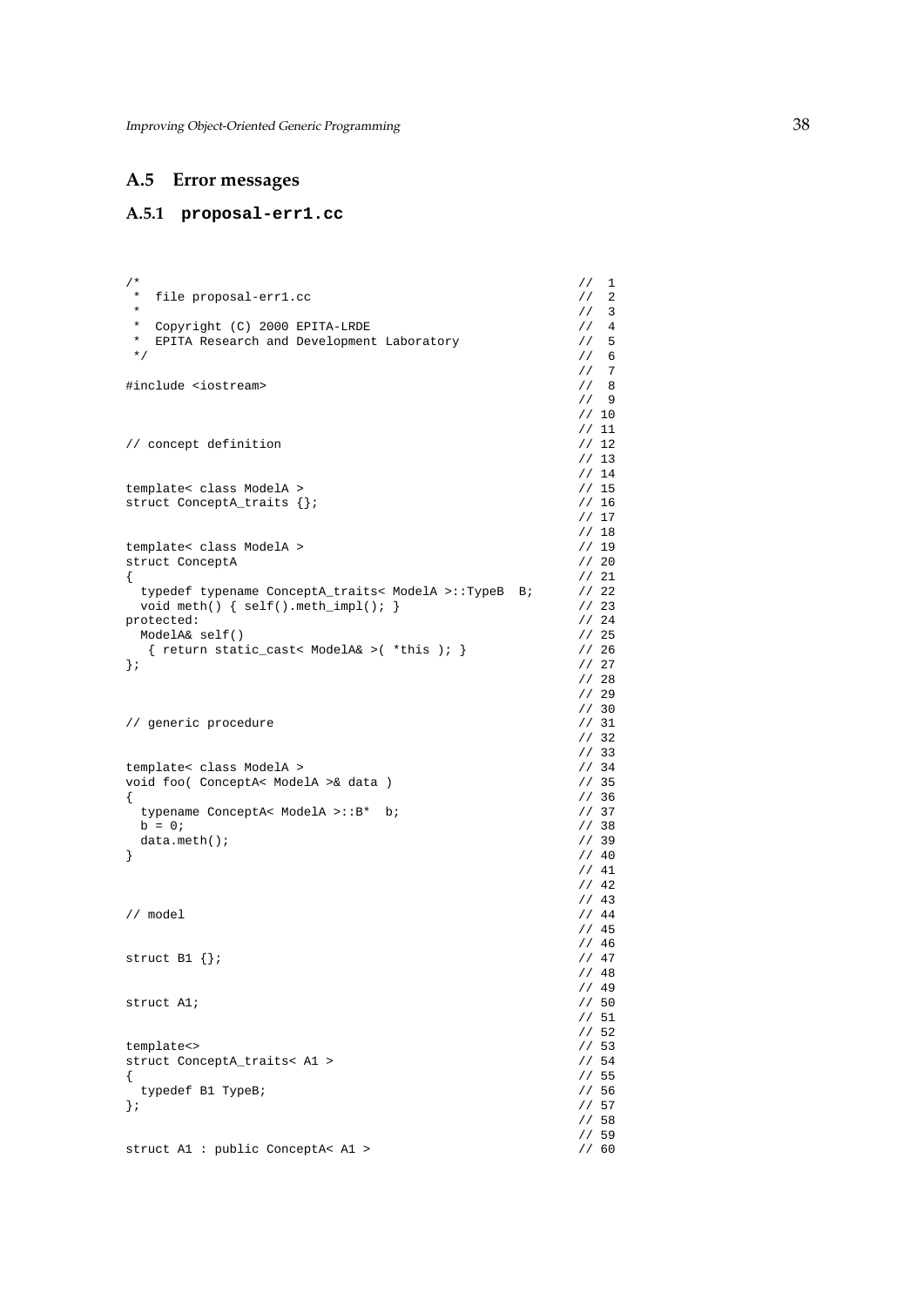| $\{$                  |               | 1/61<br>1/62<br>1/63 |
|-----------------------|---------------|----------------------|
|                       |               | 1/64                 |
|                       |               | 1/65                 |
| $\}$ ;                |               | 1/66                 |
|                       |               | 1/67                 |
|                       |               | 1/68                 |
|                       |               | 1/69                 |
| $\frac{1}{2}$<br>main |               | 1/70                 |
|                       |               | 1/71                 |
|                       |               | 1/72                 |
| int main()            |               | 1/73                 |
| $\{$                  |               | 1/74                 |
| Al a;                 |               | 1/75                 |
| foo $(a)$ ;           |               | 1/76                 |
| }                     | $\frac{1}{2}$ | 77                   |

#### /\*

bug: a model does not define an implementation for a method declared as part of its concept.

error message:

```
proposal-err1.cc: In method 'void ConceptA<A1>::meth()':
proposal-err1.cc:39: instantiated from 'foo<A1>(ConceptA<A1> &)'
proposal-err1.cc:76: instantiated from here
proposal-err1.cc:23: no matching function for call to 'A1::meth_impl ()'
```
\*/

### **A.5.2 proposal-err2.cc**

| $/$ *                                                | $\frac{1}{2}$<br>1 |
|------------------------------------------------------|--------------------|
| $^\ast$<br>file proposal-err2.cc                     | 1/2                |
| *                                                    | 3<br>$\frac{1}{2}$ |
| $\ast$<br>Copyright (C) 2000 EPITA-LRDE              | 1/4                |
| $\star$<br>EPITA Research and Development Laboratory | 115                |
| $*$ /                                                | 116                |
|                                                      | 117                |
| #include <iostream></iostream>                       | 1/8                |
|                                                      | 119                |
|                                                      | 1/10               |
|                                                      | 11                 |
| // concept definition                                | 1/12               |
|                                                      | 1/13               |
|                                                      | 1/14               |
| template< class ModelA >                             | 1/15               |
| struct ConceptA_traits $\{\}\$                       | 1/16               |
|                                                      | 1/17               |
|                                                      | 1/18               |
| template< class ModelA >                             | 1/19               |
| struct ConceptA                                      | 1/20               |
| $\{$                                                 | 1/21               |
| typedef typename ConceptA_traits< ModelA >::TypeB B; | 1/22               |
| void meth() { $self() .meth\_impl()$ ; }             | 1/23               |
| protected:                                           | 1/24               |
| ModelA& self()                                       | 1/25               |
| { return static_cast< ModelA& >( *this ); }          | 1/26               |
| $\}$ ;                                               | 1/27               |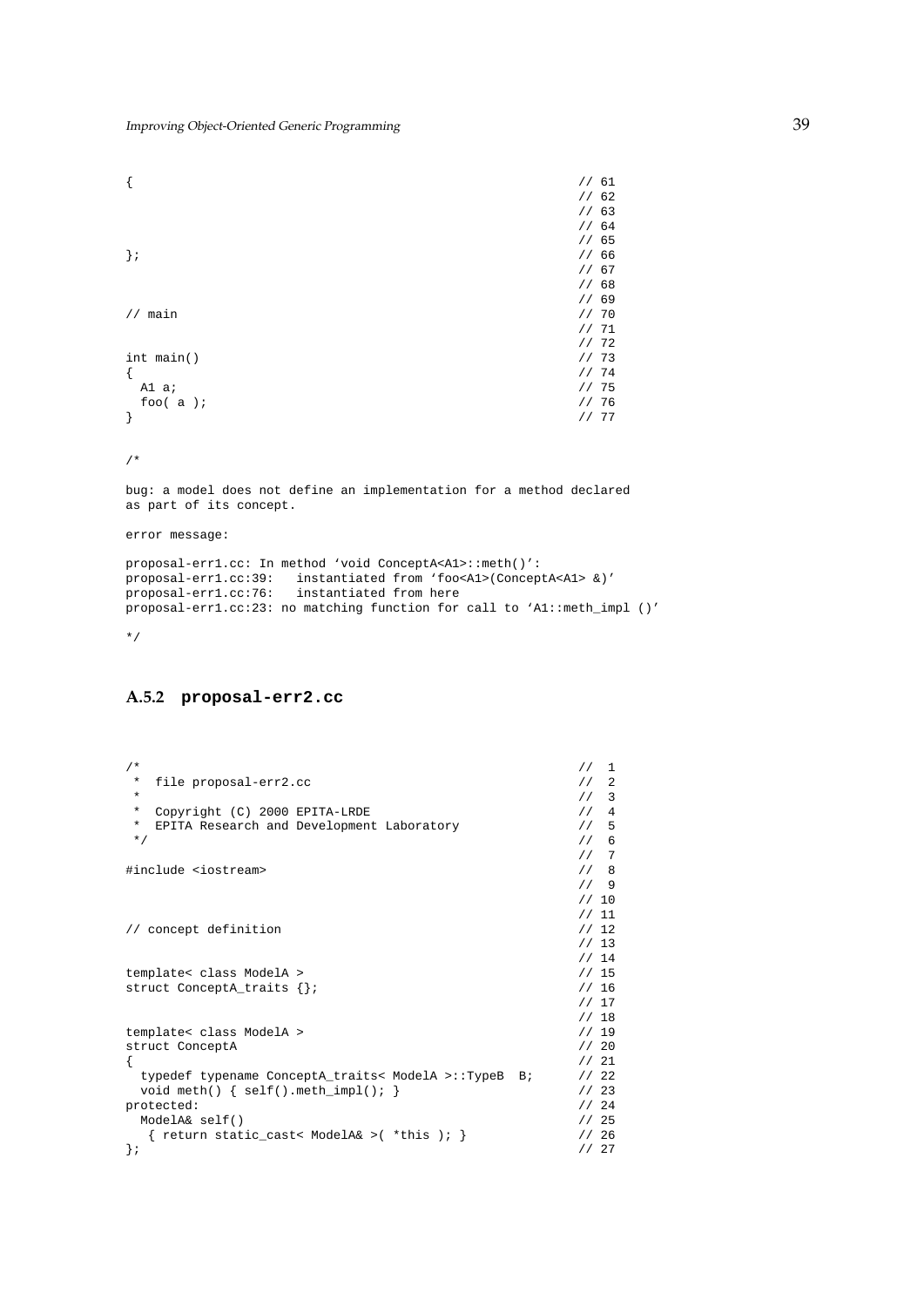|                                                       | 1/28<br>29<br>$\frac{1}{2}$ |
|-------------------------------------------------------|-----------------------------|
|                                                       | 30<br>$\frac{1}{2}$         |
| // generic procedure                                  | 1/31<br>32<br>$\frac{1}{2}$ |
|                                                       | 1/33                        |
| template< class ModelA >                              | 1/34                        |
| void foo( ConceptA< ModelA >& data )<br>$\mathcal{L}$ | 1/35<br>1/36                |
| typename ConceptA< ModelA >:: B*<br>$\mathbf{b}$      | 1/37                        |
| $b = 0;$                                              | 1/38                        |
| data.meth();<br>$\}$                                  | 1/39<br>1/40                |
|                                                       | 1/41                        |
|                                                       | 1/42                        |
|                                                       | 1/43                        |
| // model                                              | 1/44<br>1/45                |
|                                                       | 1/46                        |
| struct B1 $\{\}$ ;                                    | 1/47                        |
|                                                       | 1/48<br>// 49               |
| struct Al;                                            | 1/50                        |
|                                                       | 1/51                        |
|                                                       | 1/52                        |
| template<><br>struct ConceptA_traits< A1 >            | 1/53<br>1/54                |
| $\{$                                                  | // 55                       |
| typedef B1 TypeB;                                     | 1/56                        |
| $\}$ ;                                                | 1/57<br>1/58                |
|                                                       | 1/59                        |
| struct A1 : public ConceptA< A1 >                     | 1/60                        |
| {<br>void meth_impl()                                 | // 61<br>1/62               |
| $\left\{ \right.$                                     | // 63                       |
| std::cout << "Al::meth_impl()" << std::endl;          | 1/64                        |
|                                                       | // 65                       |
| $\}$ ;                                                | 1/66<br>// 67               |
|                                                       | 1/68                        |
|                                                       | // 69                       |
| // main                                               | 70<br>$\frac{1}{2}$<br>1/71 |
|                                                       | 72<br>$\frac{1}{2}$         |
| int main()                                            | 1/73                        |
| $\{$                                                  | 74<br>$\frac{1}{2}$<br>1/75 |
| struct A2 $\{\}$ a;<br>foo $(a)$ ;                    | 1/76                        |
| $\}$                                                  | 1/77                        |

/\*

bug: an object passed to a generic procedure is not a model of the proper concept.

error message:

proposal-err2.cc: In function 'int main()': proposal-err2.cc:76: no matching function for call to 'foo (main()::A2 &)'

\*/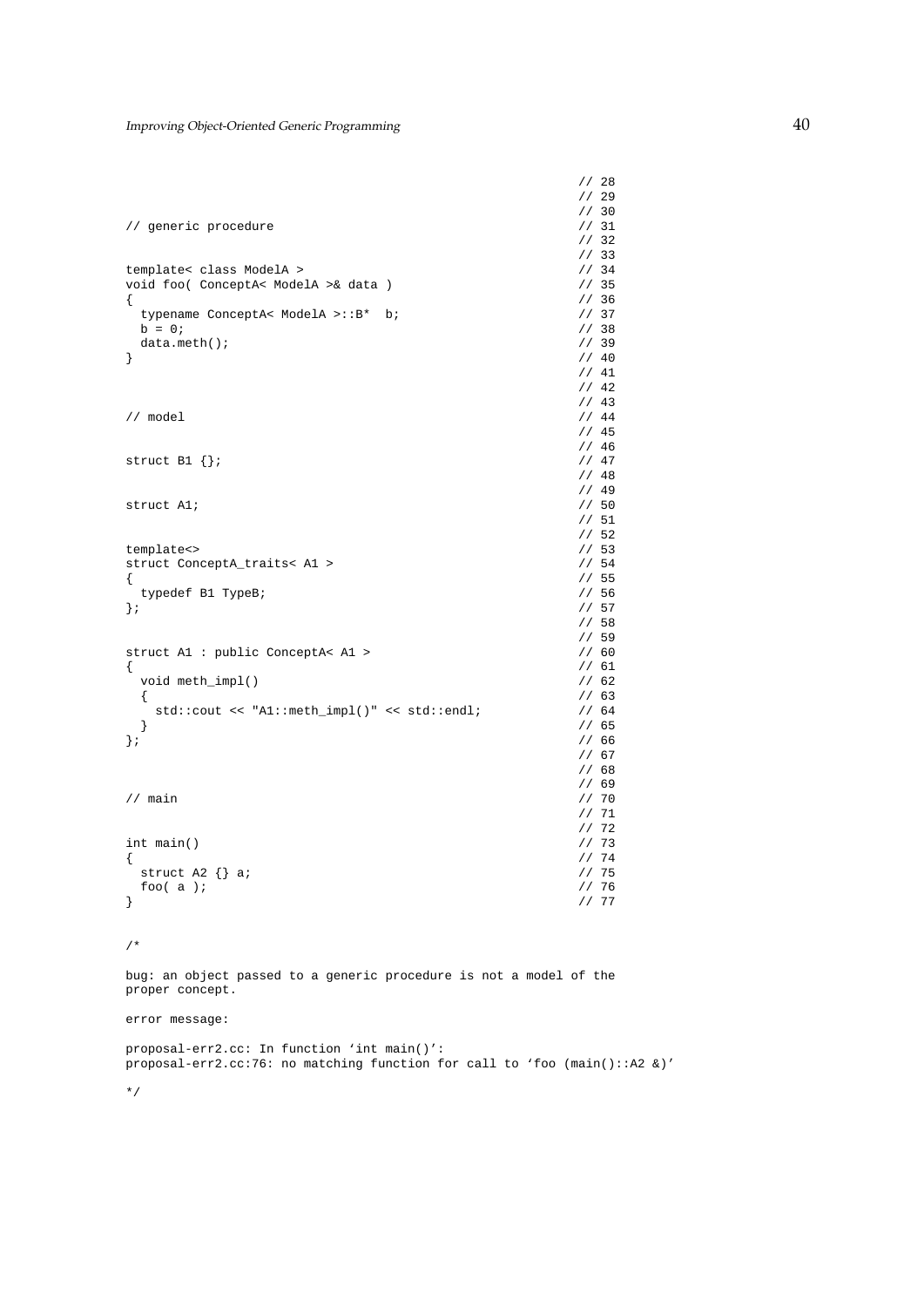### **A.5.3 proposal-err3.cc**

```
\frac{1}{2} /* \frac{1}{2} // 1
* file proposal-err3.cc \left(\begin{array}{ccc} // & 2 \\ \end{array}\right)\star // 3
* Copyright (C) 2000 EPITA-LRDE // 4<br>
* EPITA Research and Development Laboratory // 5
* EPITA Research and Development Laboratory // 5
 */ // 6
                                              \begin{matrix} / & 7 \\ / & 8 \end{matrix}#include <iostream> // 8
                                              // 9
                                              // 10
                                              // 11// concept definition \frac{1}{2} // 12
                                              // 13
                                              \frac{1}{14}<br>\frac{1}{14}template< class ModelA >
struct ConceptA_traits {};
                                              \frac{1}{17}<br>\frac{1}{17}\frac{7}{18}<br>\frac{18}{19}template< class ModelA >
struct ConceptA \frac{1}{2} // 20
\{ // 21
typedef typename ConceptA_traits< ModelA >::TypeB B; // 22<br>void meth() { self().meth_impl(); } // 23
 void meth() { self() .meth\_imp1(); } // 23<br>rotected: // 24
protected:
\begin{array}{lcl} \texttt{ModelA& self()} & // 25 \\ \{ \texttt{return static\_cast} & & \texttt{ModelA&} > ( * this ) \texttt{;} \end{array} \} & // 25 \\ \texttt{;} & // 27 \\ \end{array}{ return static_cast< ModelA& >( *this ); }
}; // 27
                                              // 28
                                              // 29
                                              \frac{1}{1} 30<br>\frac{1}{2}// generic procedure
                                              // 32
                                              \frac{7}{1} 33<br>\frac{3}{1}template< class ModelA > \frac{1}{34} void foo( ConceptA< ModelA > & data ) \frac{1}{35}void foo( ConceptA< ModelA >& data )
\{ // 36
 typename ConceptA< ModelA >::B* b; // 37
 b = 0; // 38
 data.other_meth(); \frac{1}{2} // 39<br>
\frac{1}{2} // 40
\} // 40
                                              // 41
                                              // 42
                                              // 43
\frac{1}{44} // model
                                              // 45
                                              \frac{1}{1} 46<br>\frac{1}{1} 47
struct B1 \};
                                              // 48
                                              // 49
struct A1; // 50
                                              // 51
                                              \frac{1}{1} 52
template<> // 53
struct ConceptA_traits< A1 > // 54 // 55
{ // 55
 typedef B1 TypeB; // 56
}; // 57
                                              // 58
                                              // 59
struct A1 : public ConceptA< A1 > // 60<br> \{// 61
\{ // 61
 void meth_impl() \frac{1}{62}
```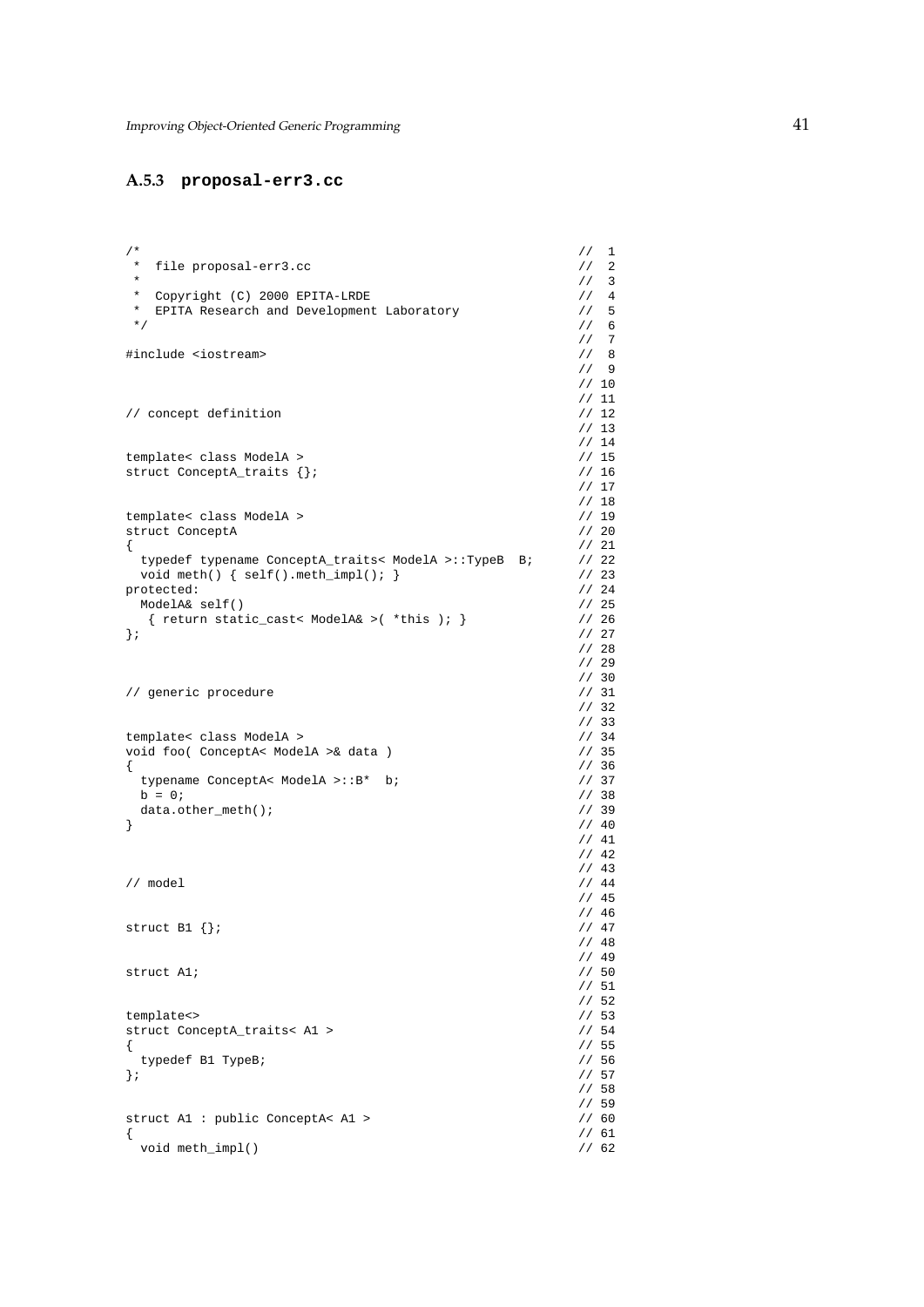```
\{ // 63
  std::cout << "A1::meth_impl()" << std::endl; // 64
 } // 65
}; // 66
                                          // 67
                                          // 68
                                          \frac{1}{1}/ 69
// main // 70
                                          // 71
                                          // 72
int main()
\{ \} // 74
 A1 a; \frac{1}{2} and \frac{1}{2} and \frac{1}{2} and \frac{1}{2} and \frac{1}{2} and \frac{1}{2} and \frac{1}{2} and \frac{1}{2} and \frac{1}{2} and \frac{1}{2} and \frac{1}{2} and \frac{1}{2} and \frac{1}{2} and \frac{1}{2} and \frac{1}{2} and \frac{1foo( a ); \frac{1}{77}\} // 77
```

```
/*
```
bug: a generic procedure calls a method that is not declared as part of a concept.

```
error message:
```
proposal-err3.cc: In function 'void foo<A1>(ConceptA<A1> &)': proposal-err3.cc:76: instantiated from here proposal-err3.cc:39: no matching function for call to 'ConceptA<A1>::other\_meth ()'

\*/

#### **A.5.4 proposal-err4.cc**

```
\frac{1}{2} /* \frac{1}{2} // 1
 * file proposal-err4.cc \left(\begin{array}{ccc} / & 2 \\ 2 & 2 \end{array}\right)\star // 3
 * Copyright (C) 2000 EPITA-LRDE // 4<br>
* EPITA Research and Development Laboratory // 5
 * EPITA Research and Development Laboratory // 5
 */ // 6
                                                                     \frac{1}{1} 7<br>\frac{7}{1} 8
#include <iostream> // 8
                                                                     119// 10
                                                                     // 11
// concept definition \frac{1}{2}// 13
                                                                     // 14
template< class ModelA > // 15
struct ConceptA_traits \{\}\// 17
                                                                     \frac{7}{1} 18
template< class ModelA > // 19<br>struct ConceptA // 20
\begin{array}{ccc} \texttt{struct ConceptA} & & \texttt{\texttt{\texttt{\texttt{\texttt{\texttt{1}}}}} & \texttt{\texttt{\texttt{1}}\texttt{\texttt{21}}} \\ \texttt{\texttt{\texttt{1}}} & & \texttt{\texttt{\texttt{21}}} & \texttt{\texttt{21}} & \texttt{\texttt{3}} \\ \end{array}\{ // 21
 typedef typename ConceptA_traits< ModelA >::TypeB B; // 22<br>void meth() { self().meth_impl(); } // 23<br>vrotected: // 24
 void meth() \{ self() .meth\_impl() \}protected: // 24<br>
ModelA& self() // 25
 \begin{array}{lllllllll} \texttt{ModelA&self()} & \texttt{// 25} \\ \{ \texttt{return static\_cast} < \texttt{ModelA&} > (\texttt{*this });\end{array} & \begin{array}{lllllll} \texttt{// 26} \\ \texttt{// 27} \\ \texttt{// 27} \end{array} \end{array}{ return static_cast< ModelA& >( *this ); }
}; // 27
                                                                     // 28
                                                                     // 29
                                                                     // 30
```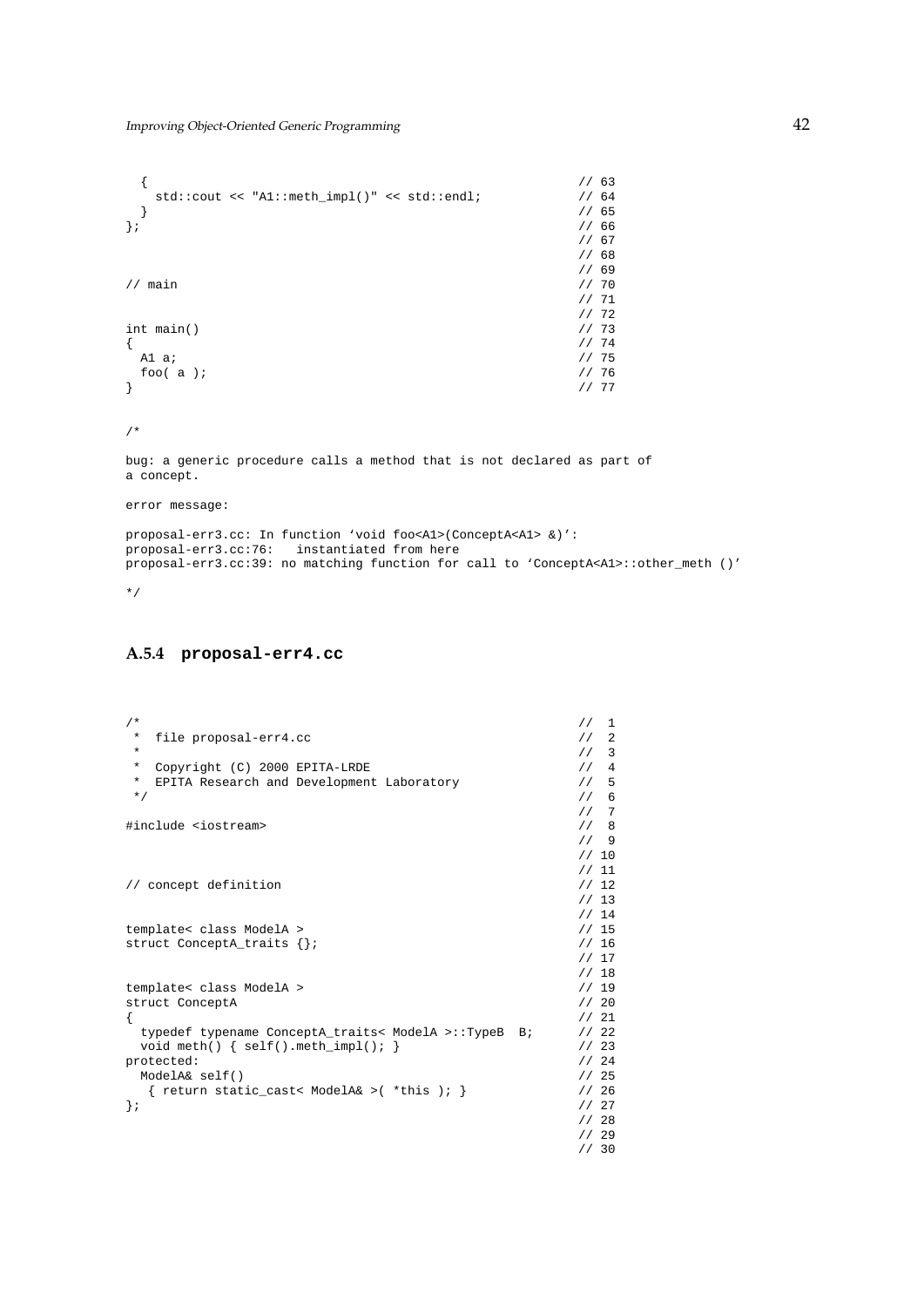```
// generic procedure \frac{1}{31}// 32
                                                // 33
template< class ModelA > <br>void foo( ConceptA< ModelA > & data ) // 35
void foo( ConceptA< ModelA >& data )
\{ // 36
 typename ConceptA< ModelA >::B* b; \begin{array}{ccc} \n\end{array} // 37<br>
b = 0; \begin{array}{ccc} \n\end{array} // 38
 b = 0; // 38
 data.meth(); \frac{1}{2} // 39
\} // 40
                                                // 41// 42
                                                \frac{1}{14} 43
// model// 45
                                                \frac{1}{1}<br>\frac{1}{4}struct B1 \n{;}// 48
                                                // 49
                                                // 50
                                                // 51
                                                // 52
                                                // 53
                                                // 54
                                                // 55
                                                // 56
                                                7/57// 58
                                                \frac{7}{160} 59
struct A1 : public ConceptA< A1 > // 60<br> \{ // 61
\{ // 61
 void meth_impl()<br>{<br>// 62<br>// 63
 \{ // 63
  std::cout << "A1::meth_impl()" << std::endl; // 64
 } // 65
}; // 66
                                                // 67
                                                // 68
                                                \frac{1}{1} 69
// main // 70
                                                // 71
                                                // 72<br>// 73
int main()
\{ \} // 74
 A1 a; \frac{1}{2} and \frac{1}{2} and \frac{1}{2} and \frac{1}{2} and \frac{1}{2} and \frac{1}{2} and \frac{1}{2} and \frac{1}{2} and \frac{1}{2} and \frac{1}{2} and \frac{1}{2} and \frac{1}{2} and \frac{1}{2} and \frac{1}{2} and \frac{1}{2} and \frac{1foo( a ); \frac{7}{77}\}/*
bug: a model does not define a ''nested type name'' whereas its concept
requires it
error message:
proposal-err2.cc: In instantiation of 'ConceptA<A1>':
proposal-err2.cc:61: instantiated from here
proposal-err2.cc:22: no type named 'TypeB' in 'struct ConceptA_traits<A1>'
proposal-err2.cc: In function 'void foo<A1>(ConceptA<A1> &)':
proposal-err2.cc:76: instantiated from here
proposal-err2.cc:37: no type named 'B' in 'struct ConceptA<A1>'
proposal-err2.cc:38: 'b' undeclared (first use this function)
proposal-err2.cc:38: (Each undeclared identifier is reported only once
```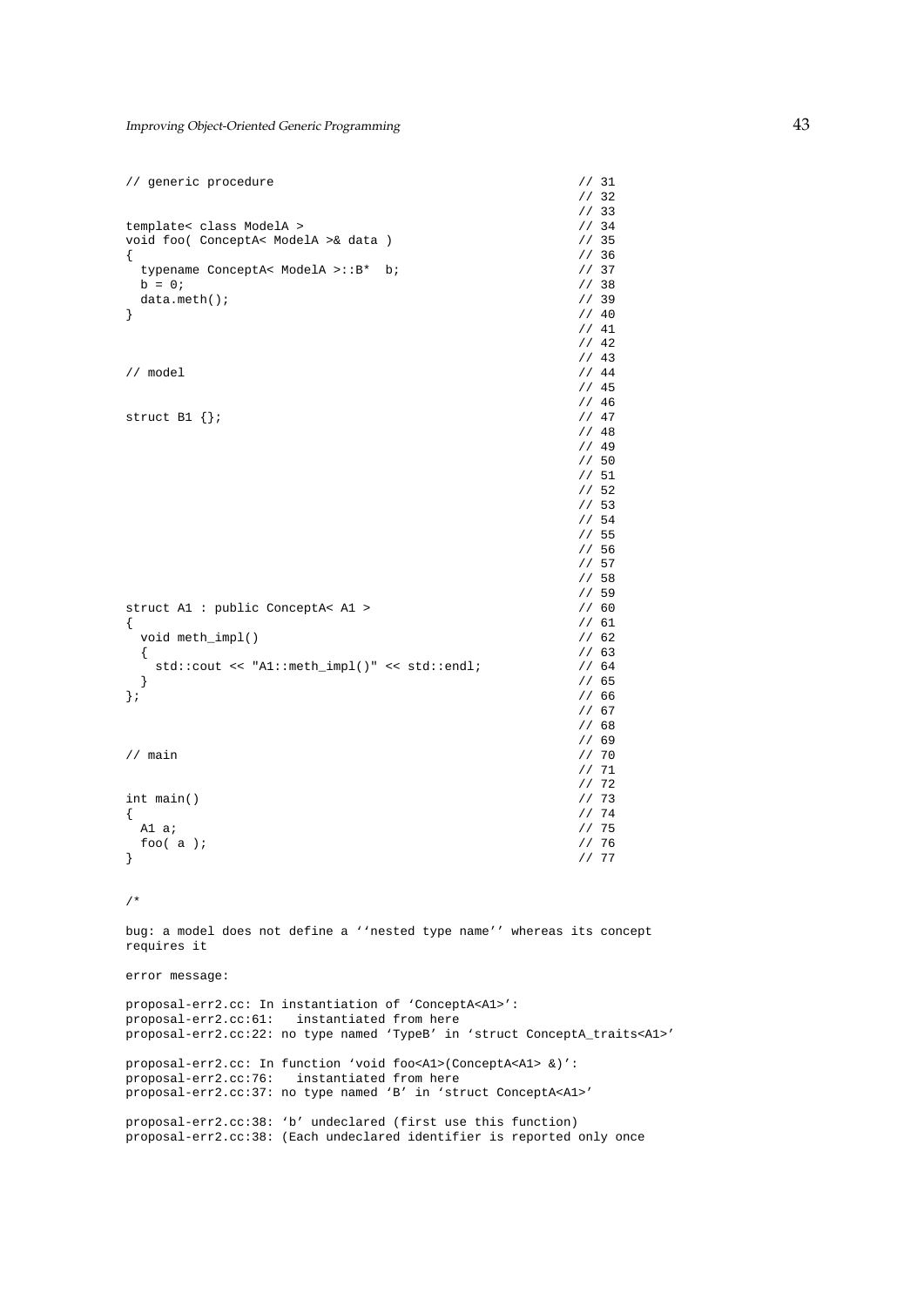proposal-err2.cc:38: for each function it appears in.) \*/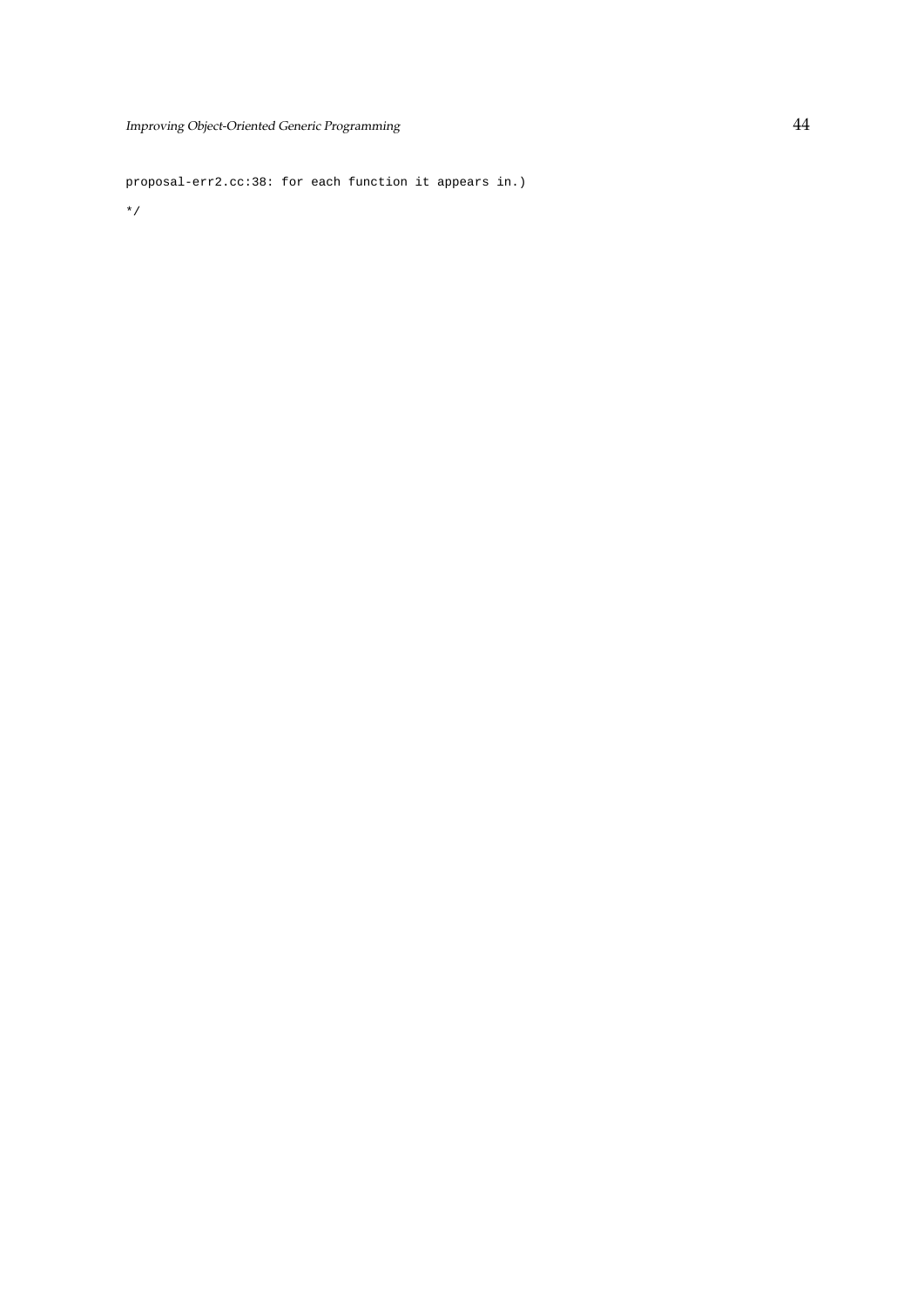### **A.6 overloading.cc**

```
/*
 * file overloading.cc
 *
* Copyright (C) 2000 EPITA-LRDE
 * EPITA Research and Development Laboratory
 */
#include <iostream>
// concepts' definition
template< class Model1 >
struct Concept1_traits {};
template< class Model1 >
struct Concept1
{
 void meth1() { self().meth1_impl(); }
protected:
 Model1& self()
   { return static_cast< Model1& >( *this ); }
};
template< class Model2 >
struct Concept2_traits {};
template< class Model2 >
struct Concept2
{
 void meth2() { self().meth2_impl(); }
protected:
 Model2& self()
  { return static_cast< Model2& >( *this ); }
};
template< class Model3 >
struct Concept3_traits {};
template< class Model3 >
struct Concept3
{
 void meth3() { self().meth3_impl(); }
protected:
 Model3& self()
   { return static_cast< Model3& >( *this ); }
};
// generic procedures
template< class Model1, class Model2 >
void foo( Concept1< Model1 >& arg1, Concept2< Model2 >& arg2 )
{
 std::cout << "foo( Concept1, Concept2 ):" << std::endl;
 arg1.meth1();
```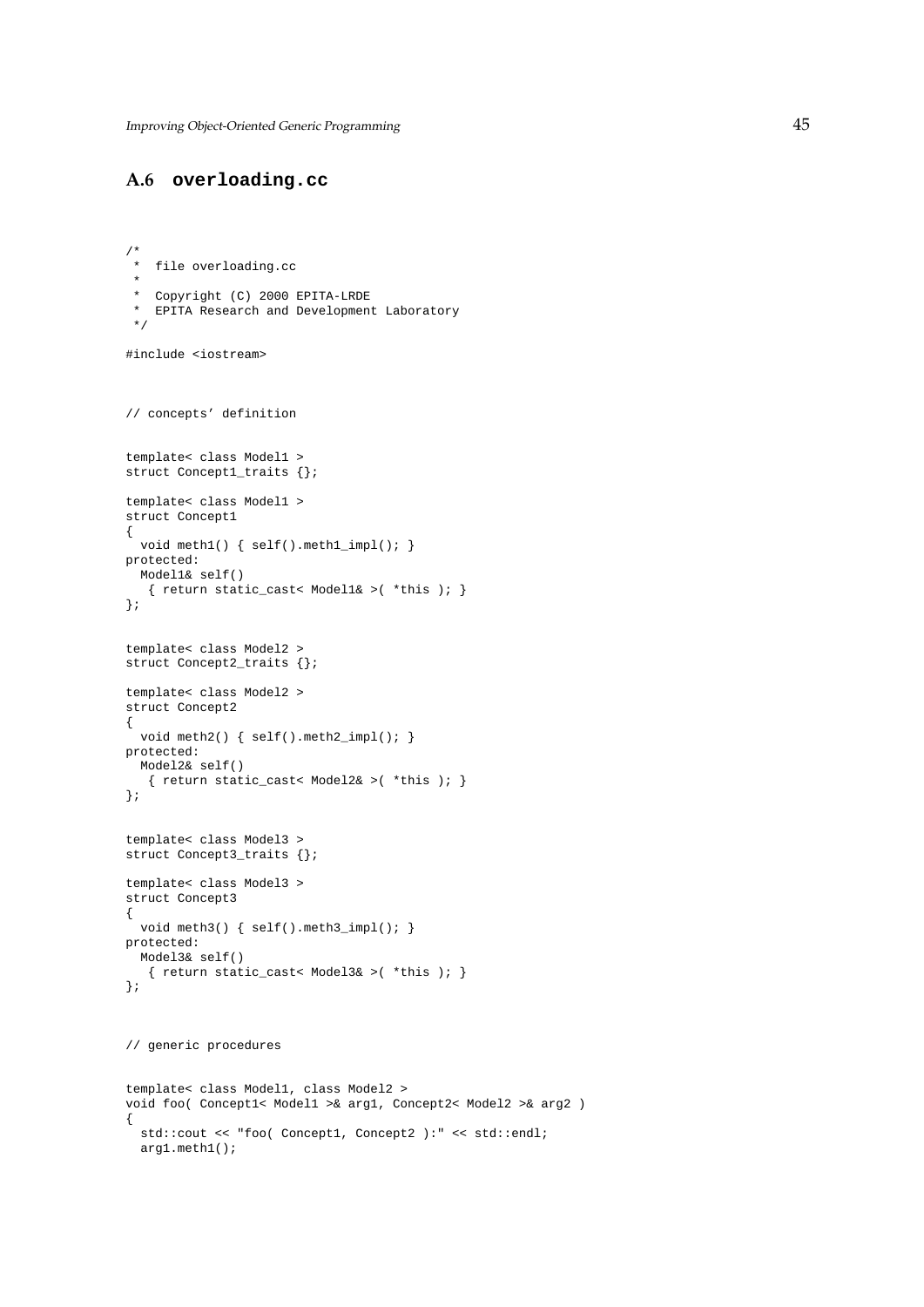```
arg2.meth2();
}
template< class Model2, class Model1 >
void foo( Concept2< Model2 >& arg1, Concept1< Model1 >& arg2 )
{
 std::cout << "foo( Concept2, Concept1 ):" << std::endl;
 arg1.meth2();
 arg2.meth1();
}
template< class Model1, class Model3 >
void foo( Concept1< Model1 >& arg1, Concept3< Model3 >& arg2 )
{
 std::cout << "foo( Concept1, Concept3 ):" << std::endl;
 arg1.meth1();
 arg2.meth3();
}
// models
struct M1 : public Concept1< M1 >
{
 void meth1_impl()
  {
   std::cout << "M1::meth1_impl()" << std::endl;
  }
};
struct M2 : public Concept2< M2 >
{
 void meth2_impl()
 {
   std::cout << "M2::meth2_impl()" << std::endl;
  }
};
struct M3 : public Concept3< M3 >
{
 void meth3_impl()
 {
    std::cout << "M3::meth3_impl()" << std::endl;
 }
};
// main
int main()
{
 M1 m1;
 M2 m2;
 M3 m3;
 foo( m1, m2 );
 std::cout << std::endl;
```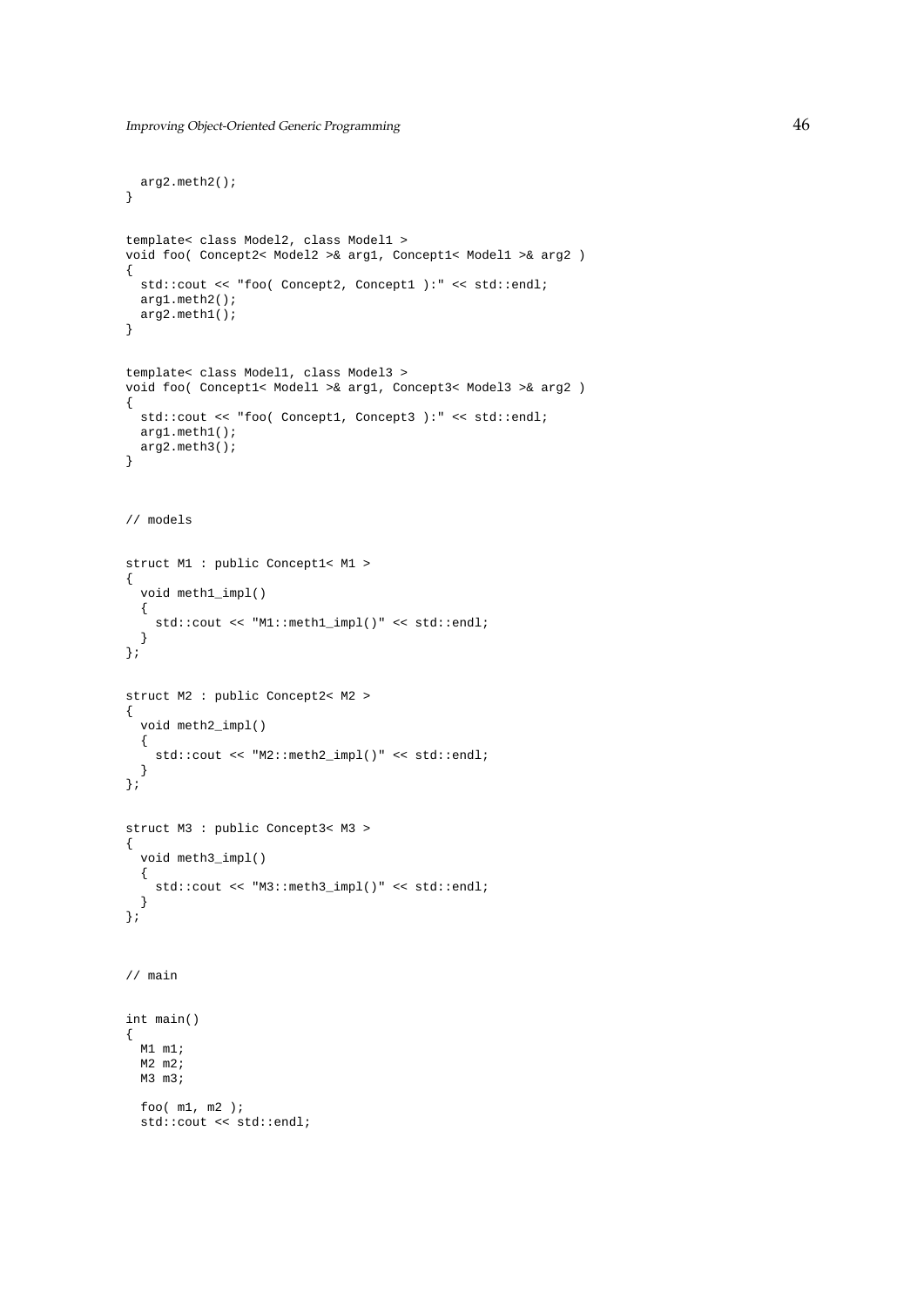foo( m2, m1 ); std::cout << std::endl; foo( m1, m3 ); }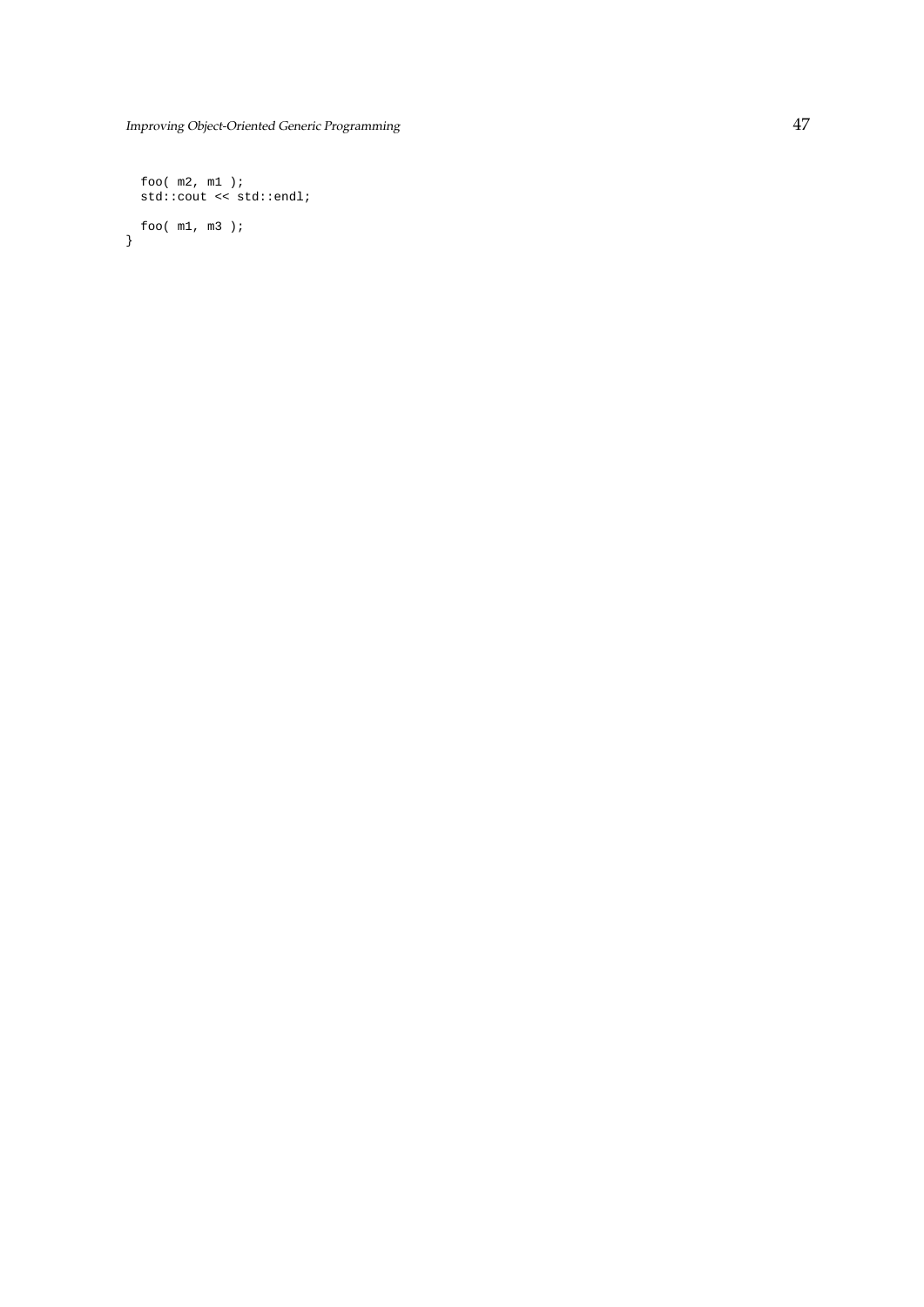### **A.7 multicompliance.cc**

```
/*
 * file multicompliance.cc
*
   Copyright (C) 2000 EPITA-LRDE
 * EPITA Research and Development Laboratory
 */
#include <iostream>
// Concept1
template< class Model1 >
struct Concept1_traits {};
template< class Model1 >
struct Concept1
{
 typedef typename Concept1_traits< Model1 >::TypeB B;
 void meth() { self().meth_impl(); }
protected:
 Model1& self()
   { return static_cast< Model1& >( *this ); }
};
// Concept2
template< class Model2 >
struct Concept2_traits {};
template< class Model2 >
struct Concept2
{
 typedef typename Concept2_traits< Model2 >::TypeB B;
  typedef typename Concept2_traits< Model2 >::TypeD D;
  void meth() { self().meth_impl(); }
 void meth2() { self().meth2_impl(); }
protected:
 Model2& self()
   { return static_cast< Model2& >( *this ); }
};
// procedures
template< class Model1 >
void foo( Concept1< Model1 >& data )
{
  std::cout << "foo( Concept1 ):" << std::endl;
  typename Concept1< Model1 >::B* b;
 b = 0;data.meth();
}
```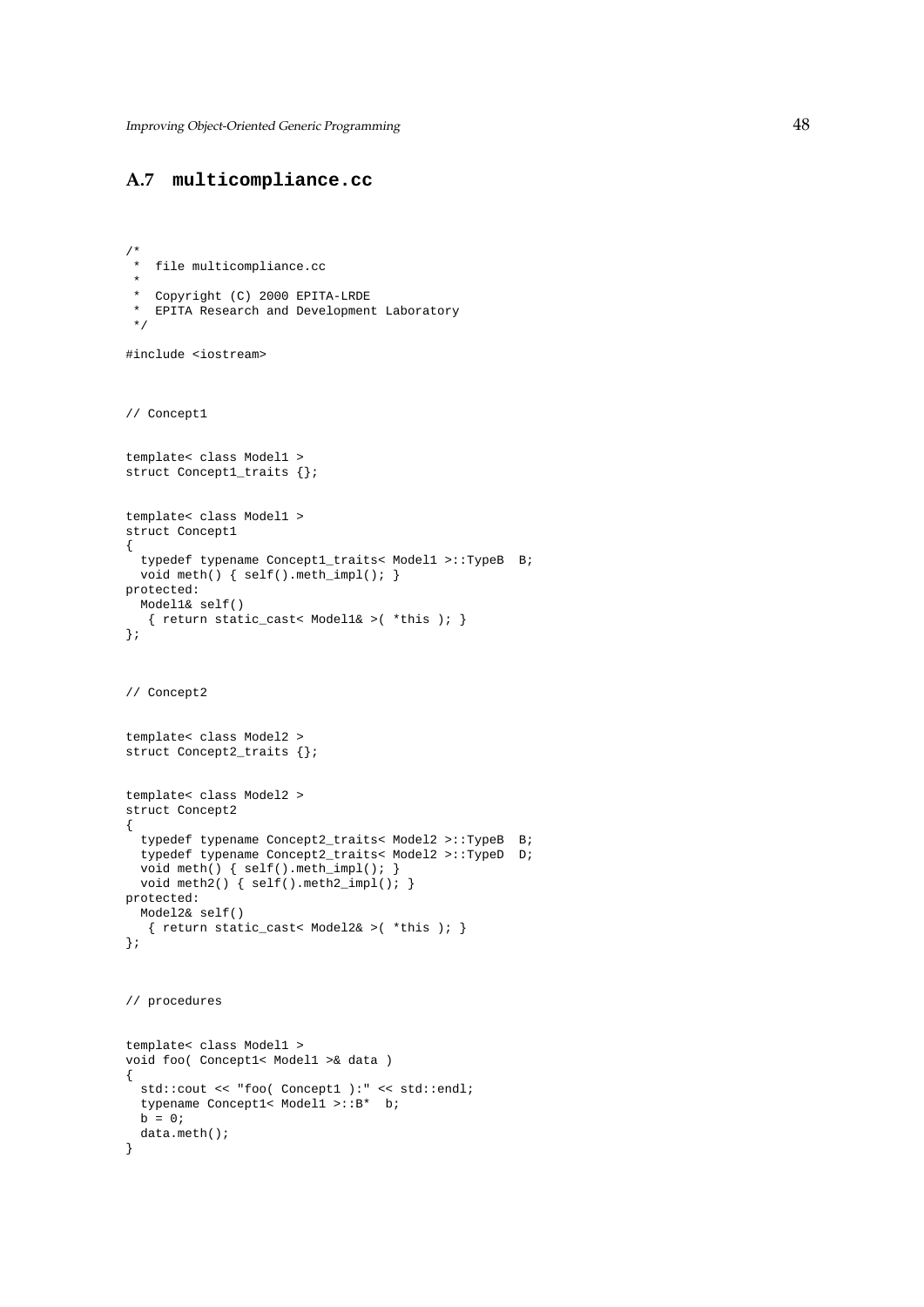```
template< class Model2 >
void bar( Concept2< Model2 >& data )
{
 std::cout << "bar( Concept2 ):" << std::endl;
 typename Concept2< Model2 >::B* b;
 b = 0;typename Concept2< Model2 >::D* d;
 d = 0;data.meth();
 data.meth2();
}
// some classes
struct ClassB {};
struct ClassD {};
// M is a model of both Concept1 and Concept2
struct M;
template<>
struct Concept1_traits< M >
{
 typedef ClassB TypeB;
};
template<>
struct Concept2_traits< M >
{
 typedef ClassB TypeB;
 typedef ClassD TypeD;
};
struct M : public Concept1< M >, public Concept2< M >
{
 void meth_impl()
  {
   std::cout << "M::meth_impl()" << std::endl;
  }
  void meth2_impl()
  {
    std::cout << "M::meth2_impl()" << std::endl;
  }
};
// main
int main()
{
 M m;
```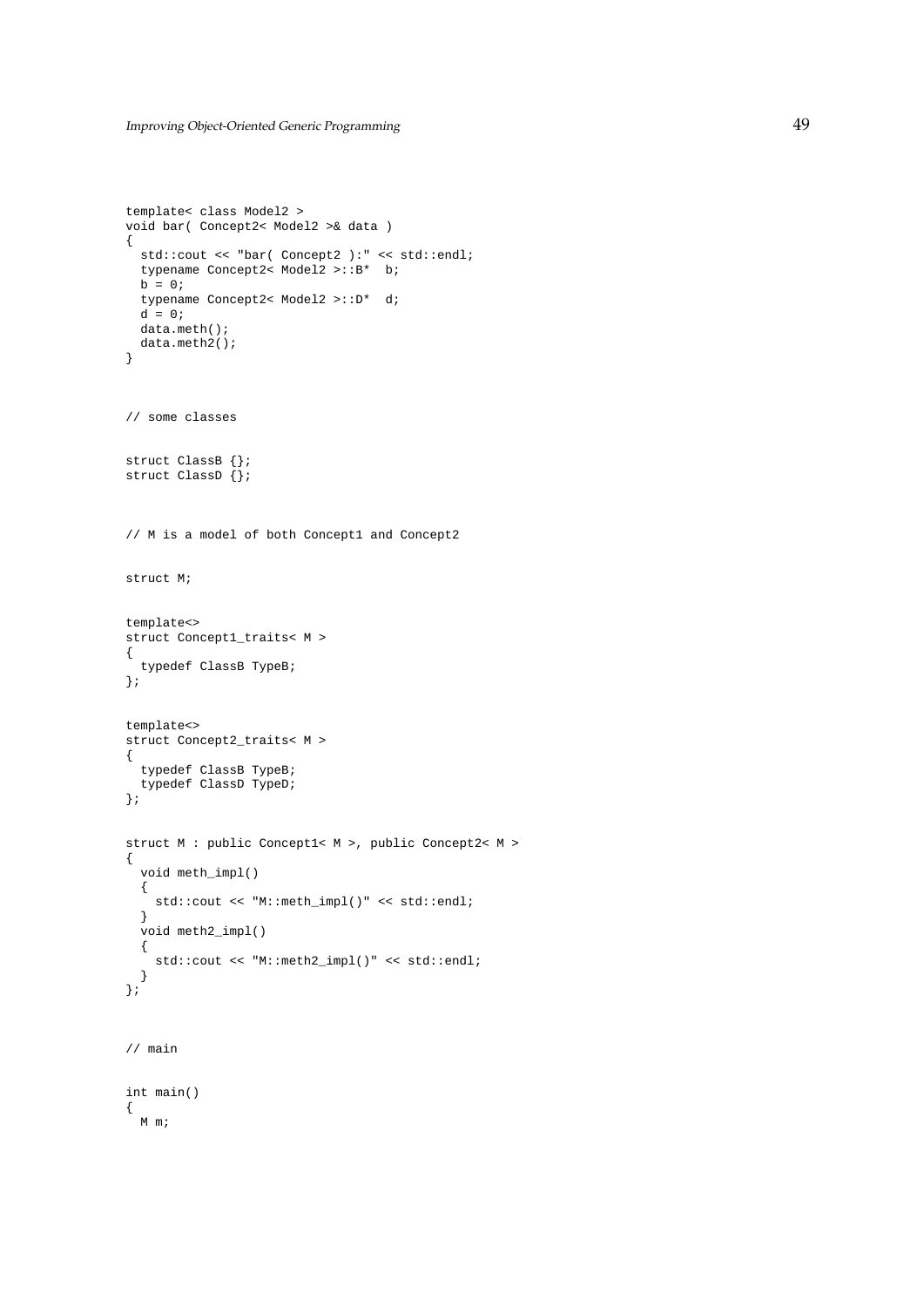```
foo( m );
  std::cout << std::endl;
 bar( m );
}
```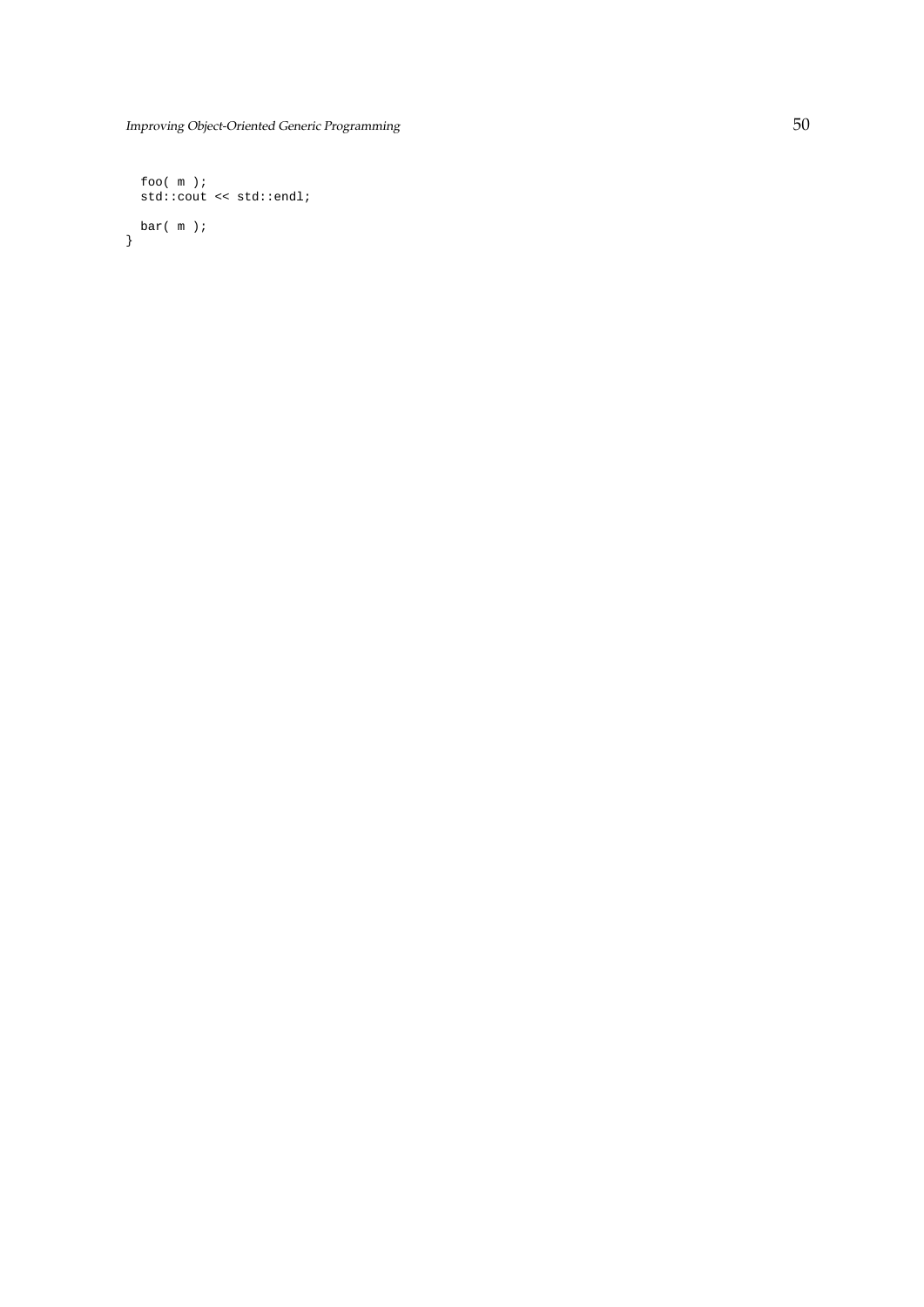### **A.8 refinement.cc**

```
/*
 * file refinement.cc
 *
 * Copyright (C) 2000 EPITA-LRDE
   EPITA Research and Development Laboratory
 */
#include <iostream>
// ConceptBase1
template< class ModelBase1 >
struct ConceptBase1_traits {};
template< class ModelBase1 >
struct ConceptBase1
{
 typedef typename ConceptBase1_traits< ModelBase1 >::TypeB B;
  void meth() { this->self().meth_impl(); }
  void meth1() { this->self().meth1_impl(); }
protected:
 ModelBase1& self()
   { return static_cast< ModelBase1& >( *this ); }
};
// ConceptBase2
template< class ModelBase2 >
struct ConceptBase2_traits {};
template< class ModelBase2 >
struct ConceptBase2
{
  typedef typename ConceptBase2_traits< ModelBase2 >::TypeB B;
  typedef typename ConceptBase2_traits< ModelBase2 >::TypeD D;
  void meth() { this->self().meth_impl(); }
  void meth2() { this->self().meth2_impl(); }
protected:
  ModelBase2& self()
   { return static_cast< ModelBase2& >( *this ); }
};
// ConceptR refines both ConceptBase1 and ConceptBase2
template< class ModelR >
struct ConceptR_traits {};
template< class ModelR >
struct ConceptR : public ConceptBase1< ModelR >,
                  public ConceptBase2< ModelR >
```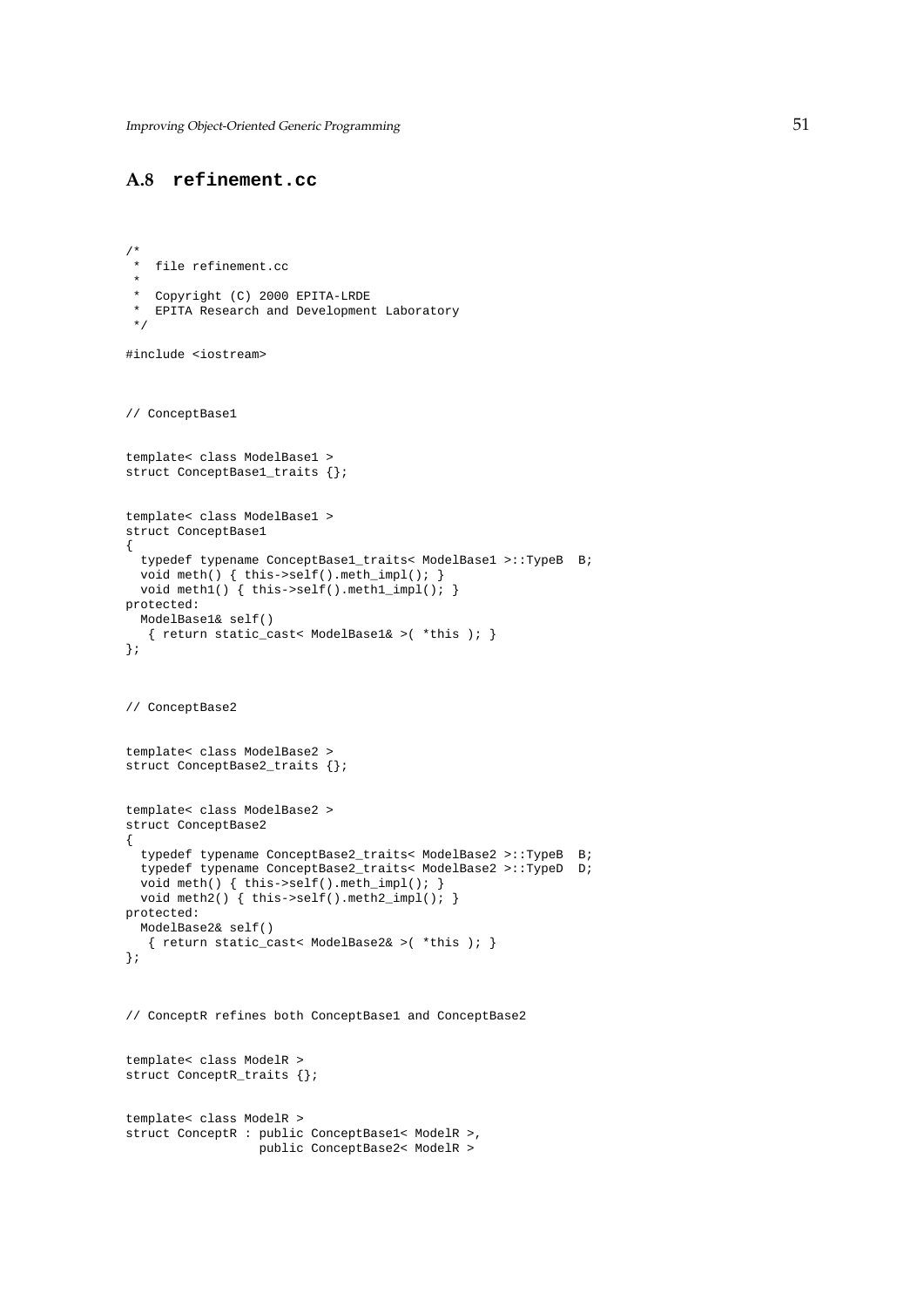```
{
 typedef typename ConceptR_traits< ModelR >::TypeB B; // fix ambiguity
  typedef typename ConceptR_traits< ModelR >::TypeE E;
  void meth() { this->self().meth_impl(); } // fix ambiguity
  void methR() { this->self().methR_impl(); }
protected:
 ModelR& self()
   { return static_cast< ModelR& >( *this ); }
};
// generic procedures
template< class ModelBase1 >
void foo( ConceptBase1< ModelBase1 >& data )
{
 std::cout << "foo( ConceptBase1 ):" << std::endl;
 typename ConceptBase1< ModelBase1 >::B* b;
 b = 0;data.meth();
 data.meth1();
}
template< class ModelR >
void bar( ConceptR< ModelR >& data )
{
 std::cout << "bar( ConceptR ):" << std::endl;
 typename ConceptR< ModelR >::B* b;
 b = 0;typename ConceptR< ModelR >::D* d;
 d = 0;typename ConceptR< ModelR >::E* e;
 e = 0;
 data.meth();
 data.meth1();
 data.meth2();
 data.methR();
}
template< class ModelR >
void base( ConceptR< ModelR >& data )
{
 std::cout << "base( ConceptR ):" << std::endl;
 foo( data );
}
// some classes
struct ClassB {};
struct ClassD {};
struct ClassE {};
// M is a model of ConceptR
struct M;
```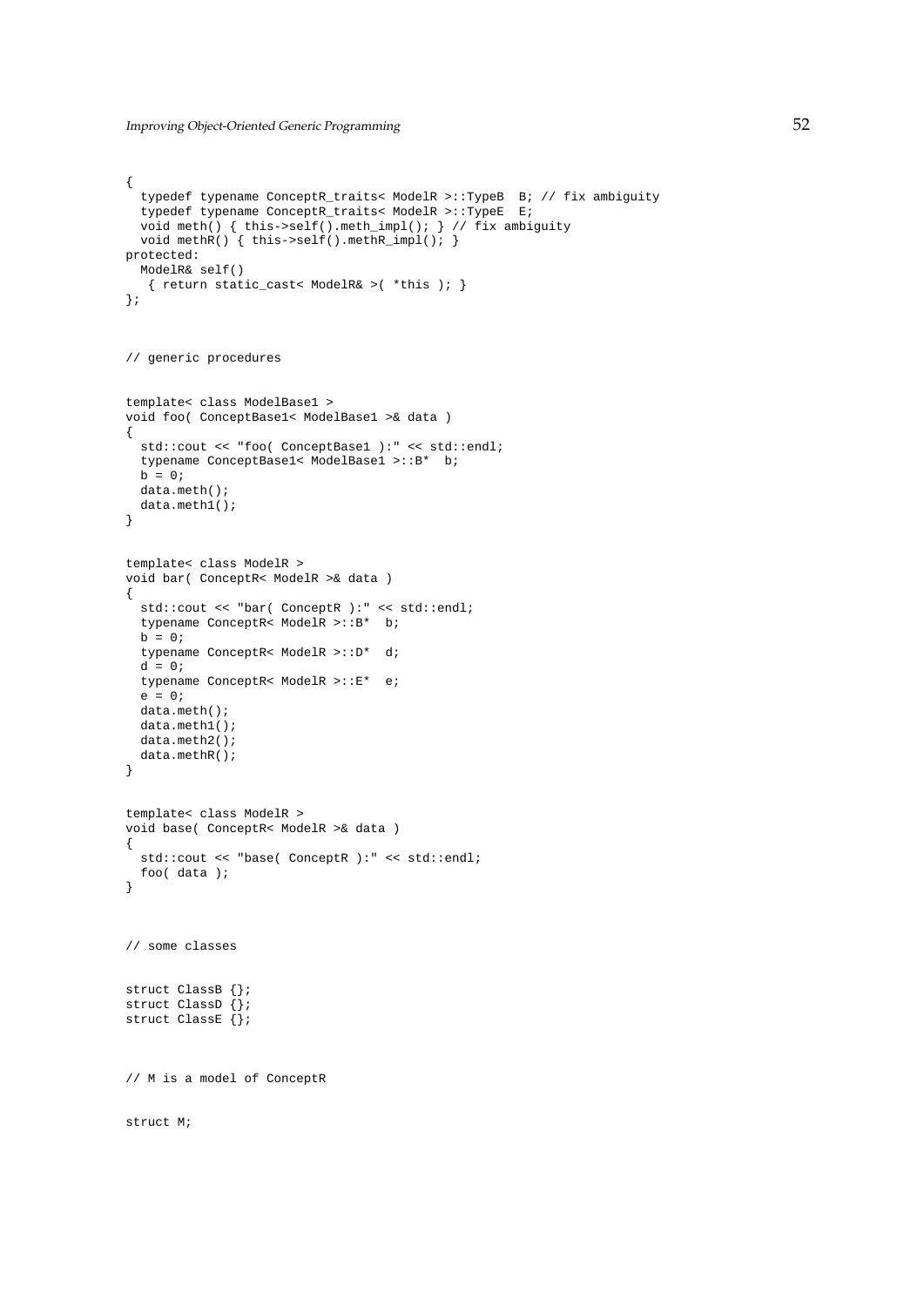```
template<>
struct ConceptBase1_traits< M >
{
 typedef ClassB TypeB;
};
template<>
struct ConceptBase2_traits< M >
{
 typedef ClassB TypeB;
 typedef ClassD TypeD;
};
template<>
struct ConceptR_traits< M > : public ConceptBase1_traits< M >,
                              public ConceptBase2_traits< M >
{
 typedef ClassB TypeB; // fix ambiguity
 typedef ClassE TypeE;
};
struct M : public ConceptR< M >
{
  void meth_impl()
  {
   std::cout << "M::meth_impl()" << std::endl;
  }
  void meth1_impl()
  {
   std::cout << "M::meth1_impl()" << std::endl;
  }
 void meth2_impl()
  {
   std::cout << "M::meth2 impl()" << std::endl;
  }
 void methR_impl()
  {
   std::cout << "M::methR_impl()" << std::endl;
  }
};
// main
int main()
{
 M m;
 foo( m );
 std::cout << std::endl;
 bar( m );
 std::cout << std::endl;
 base( m );
}
```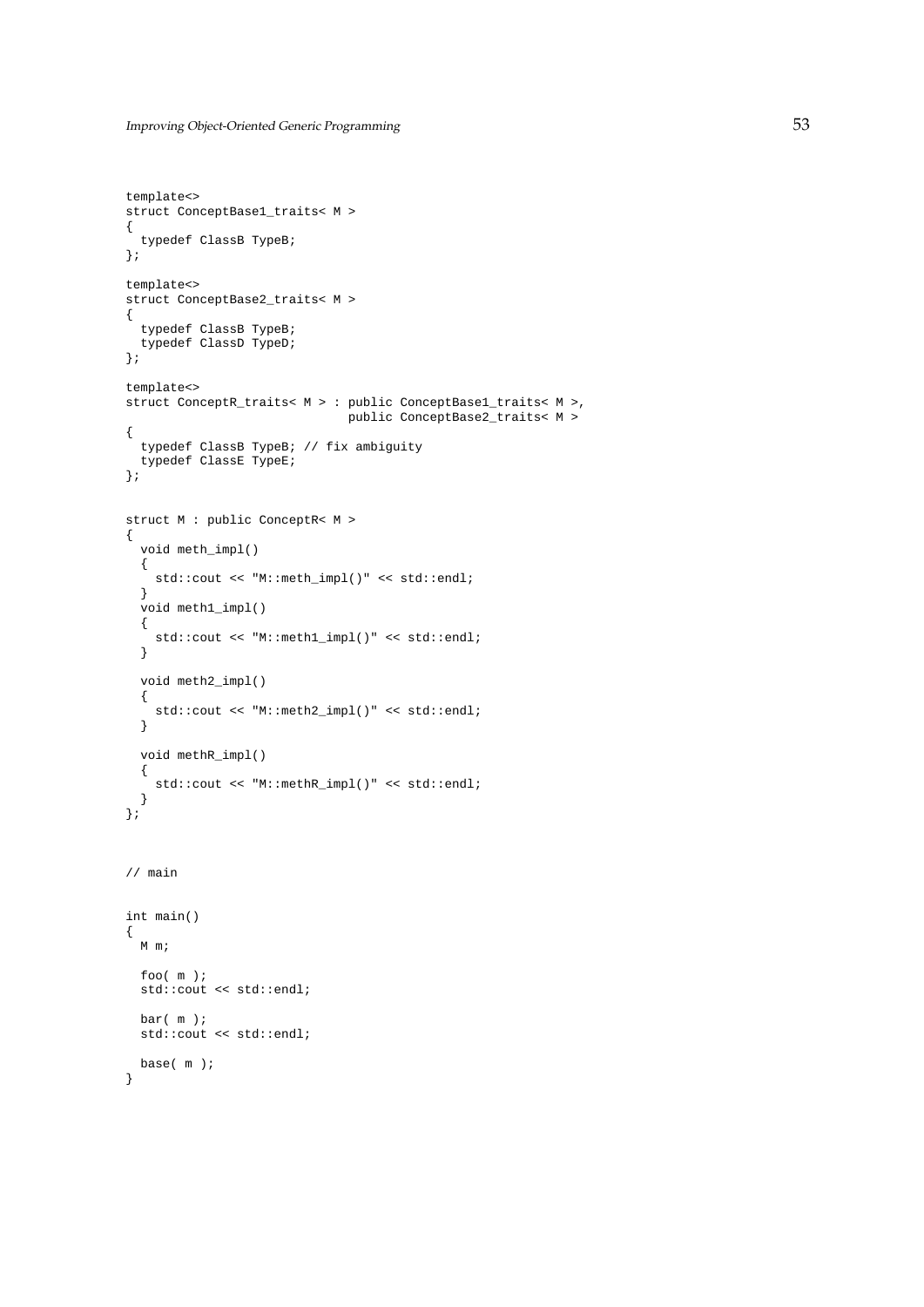### **A.9 diamond.cc**

```
/*
 * file diamond.cc
 *
* Copyright (C) 2000 EPITA-LRDE
 * EPITA Research and Development Laboratory
 */
#include <iostream>
// ConceptTop
template< class ModelTop >
struct ConceptTop_traits {};
template< class ModelTop >
struct ConceptTop
{
 typedef typename ConceptTop_traits< ModelTop >::TypeB B; // declared only once => no ambiguity
 void meth() { this->self().meth_impl(); }
protected:
 ModelTop& self()
   { return static_cast< ModelTop& >( *this ); }
};
// ConceptMiddle1
template< class ModelMiddle1 >
struct ConceptMiddle1_traits {};
template< class ModelMiddle1 >
struct ConceptMiddle1 : public ConceptTop< ModelMiddle1 >
{
};
// ConceptMiddle2
template< class ModelMiddle2 >
struct ConceptMiddle2_traits {};
template< class ModelMiddle2 >
struct ConceptMiddle2 : public ConceptTop< ModelMiddle2 >
{
};
// ConceptBottom
template< class ModelBottom >
```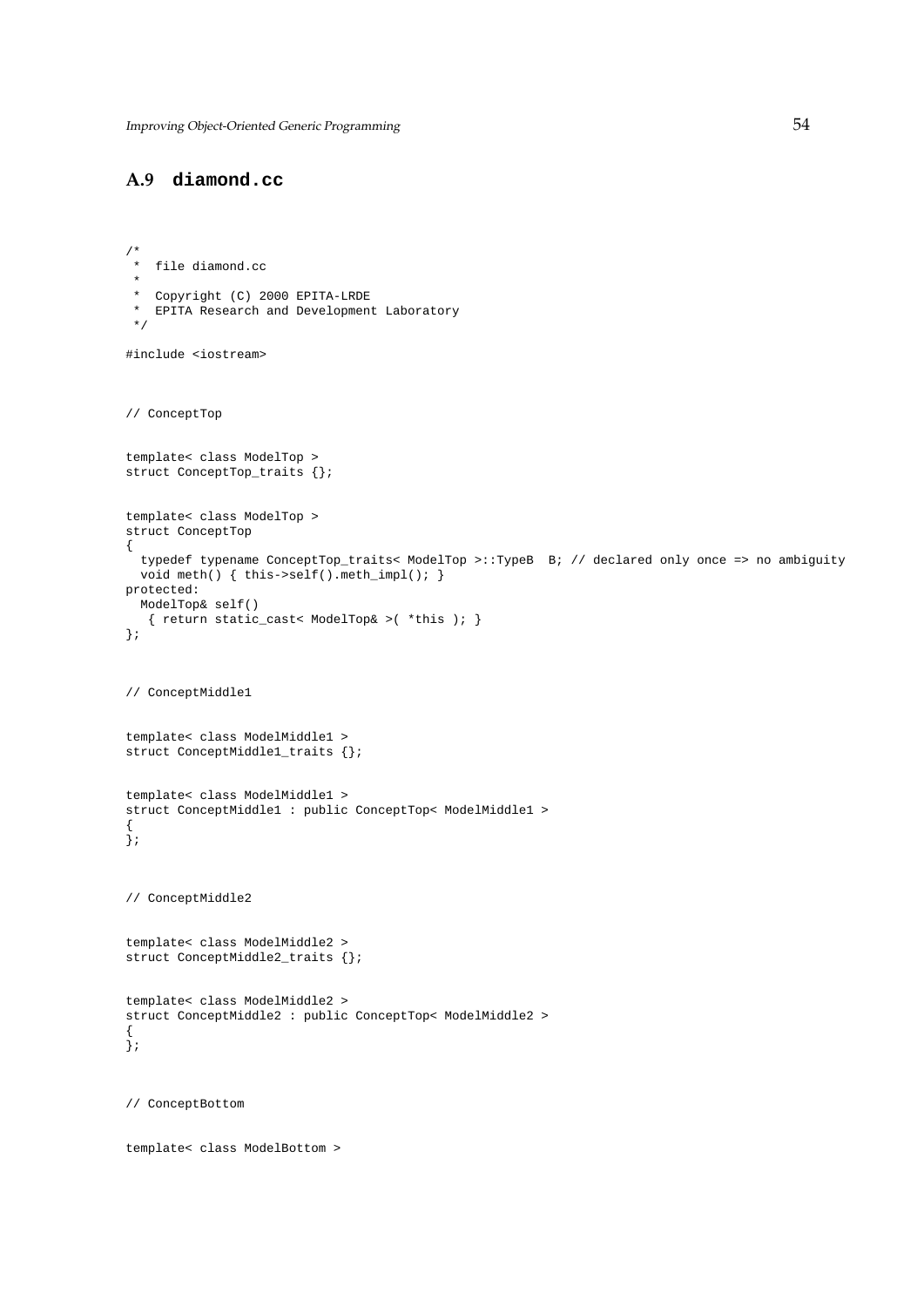```
struct ConceptBottom_traits {};
template< class ModelBottom >
struct ConceptBottom : public ConceptMiddle1< ModelBottom >,
                       public ConceptMiddle2< ModelBottom >
{
 void meth() { this->self().meth_impl(); } // fix ambiguity
protected:
 ModelBottom& self()
  { return static_cast< ModelBottom& >( *this ); }
};
// generic procedures
template< class ModelBottom >
void foo( ConceptBottom< ModelBottom >& data )
{
 std::cout << "foo( ConceptBottom ):" << std::endl;
 typename ConceptBottom< ModelBottom >::B* b;
 b = 0;data.meth();
}
// a class
struct ClassB {};
// M is a model of every concepts
struct M;
template<>
struct ConceptTop_traits< M >
{
 typedef ClassB TypeB;
};
template<>
struct ConceptMiddle1_traits< M > : public ConceptTop_traits< M >
{
};
template<>
struct ConceptMiddle2_traits< M > : public ConceptTop_traits< M >
{
};
template<>
struct ConceptBottom_traits< M > : public ConceptMiddle1_traits< M >,
                                   public ConceptMiddle2_traits< M >
{
};
```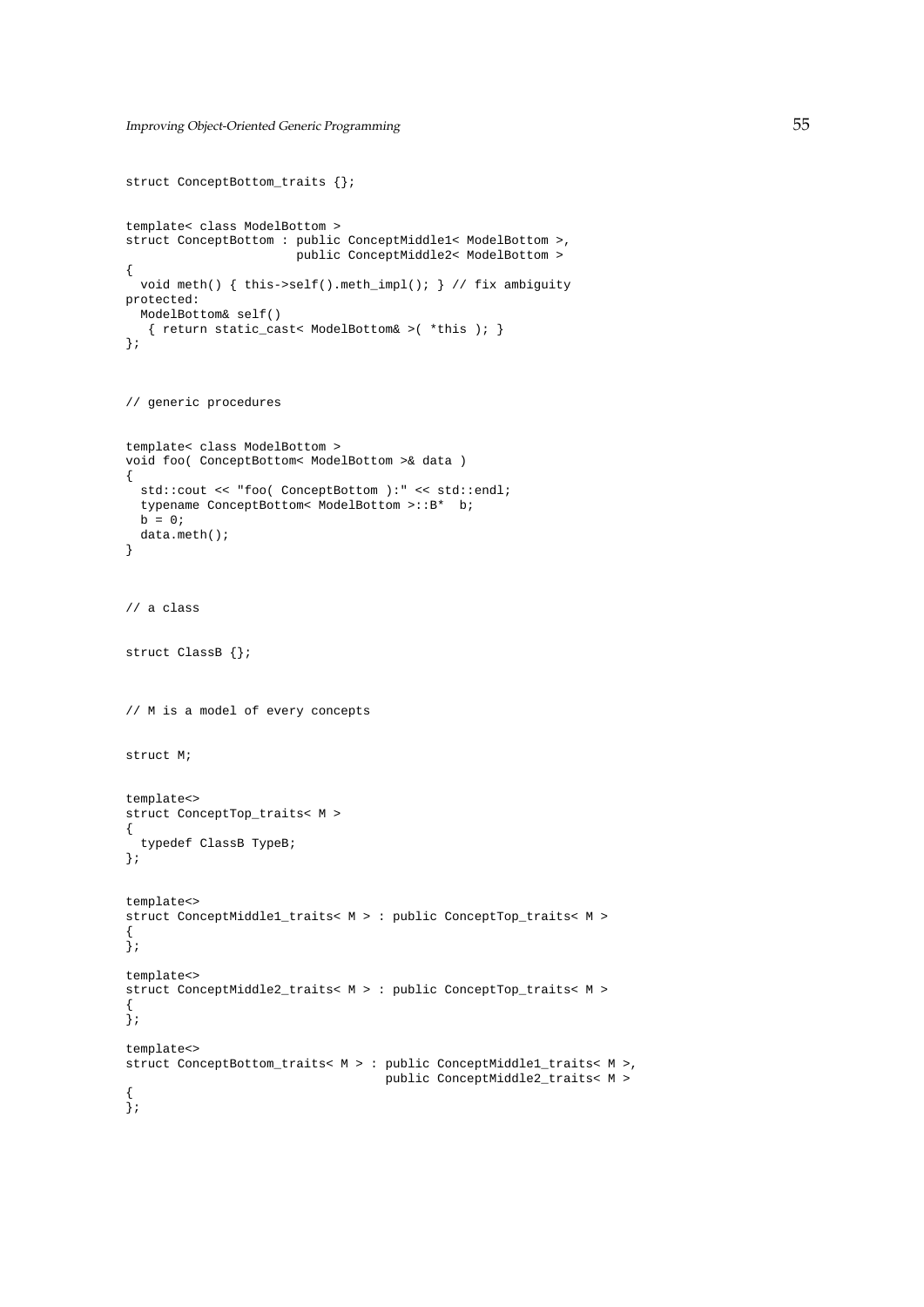```
struct M : public ConceptBottom< M >
{
  void meth_impl()
  {
   std::cout << "M::meth_impl()" << std::endl;
  }
};
```

```
// main
```
int main() { M m; foo( m ); }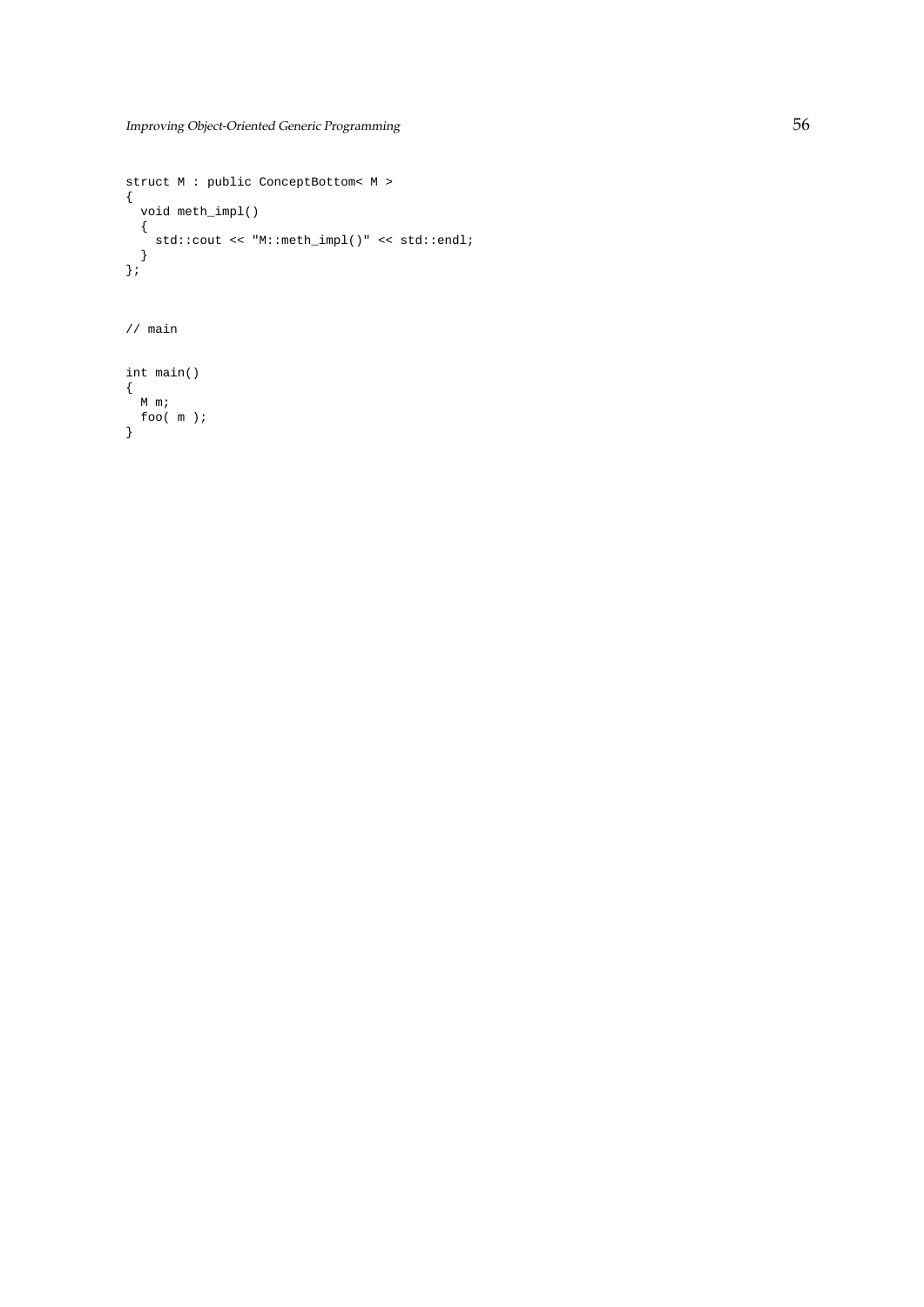## **A.10 Big Sample of Explicit Concept Use**

### **A.10.1 c aggregate.hh**

```
/*
* file c_aggregate.hh
 *
 * Copyright (C) 2000 EPITA-LRDE
 * EPITA Research and Development Laboratory
 */
#ifndef C_AGGREGATE_HH
#define C_AGGREGATE_HH
template< typename M >
struct c_aggregate_traits {};
template< typename M >
struct c_aggregate
{
  typedef typename c_aggregate_traits<M>::value_type value_type;
  typedef typename c_aggregate_traits<M>::site_type site_type;
  typedef typename c_aggregate_traits<M>::iterator_type iterator_type;
  value_type& operator[]( const site_type& s )
   {
     return self().operator[]( s );
    }
  const value_type& operator[]( const site_type& s ) const
   {
     return self().operator[]( s );
    }
  iterator_type create_iterator() const
    {
     return self().create_iterator();
   }
protected:
 M& self() { return static_cast<M&>( *this ); }
  const M& self() const { return static_cast<const M&>( *this ); }
};
```

```
#endif // C_AGGREGATE_HH
```
#### **A.10.2 c iterator.hh**

```
/*
* file c_iterator.hh
 *
* Copyright (C) 2000 EPITA-LRDE
* EPITA Research and Development Laboratory
*/
```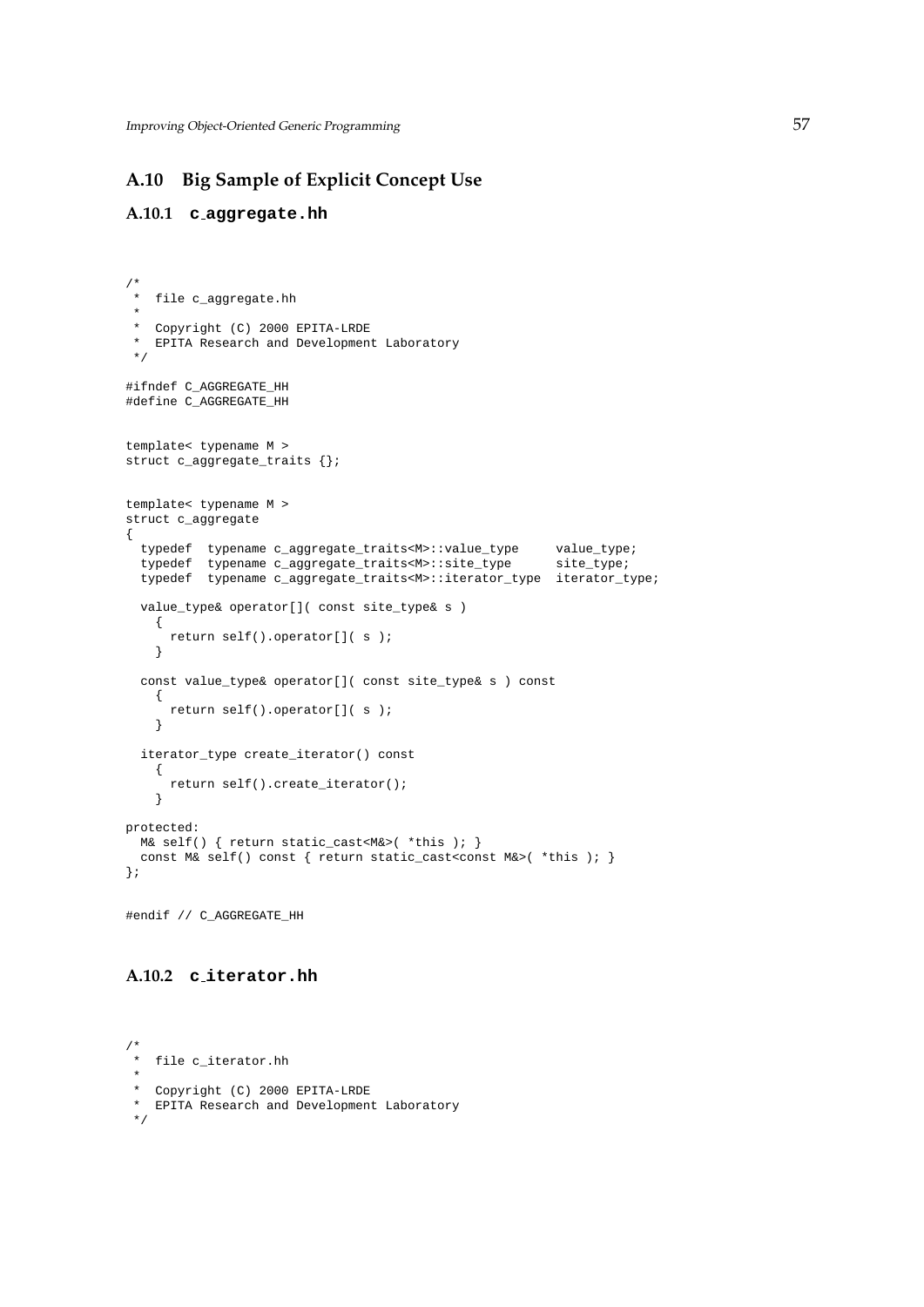```
#ifndef C_ITERATOR_HH
#define C_ITERATOR_HH
template< typename M >
struct c_iterator_traits {};
template< typename M >
struct c_iterator
{
 typedef typename c_iterator_traits<M>::site_type site_type;
 void first()
   \{return self().first();
    }
  void is_ok() const
   {
     return self().is_ok();
   }
  void next()
   {
     return self().next();
   }
  operator site_type()
   {
     return site_type( self() );
   }
protected:
 M& self() { return static_cast<M&>( *this ); }
 const M& self() const { return static_cast<const M&>( *this ); }
};
```

```
#endif // C_ITERATOR_HH
```
#### **A.10.3 c predicate.hh**

```
/*
* file c_predicate.hh
 *
 * Copyright (C) 2000 EPITA-LRDE
* EPITA Research and Development Laboratory
*/
#ifndef C_PREDICATE_HH
#define C_PREDICATE_HH
template< typename M >
struct c_predicate_traits {};
template< typename M >
struct c_predicate
{
 typedef typename c_predicate_traits<M>::site_type site_type;
 bool operator[]( const site_type& s ) const
   {
```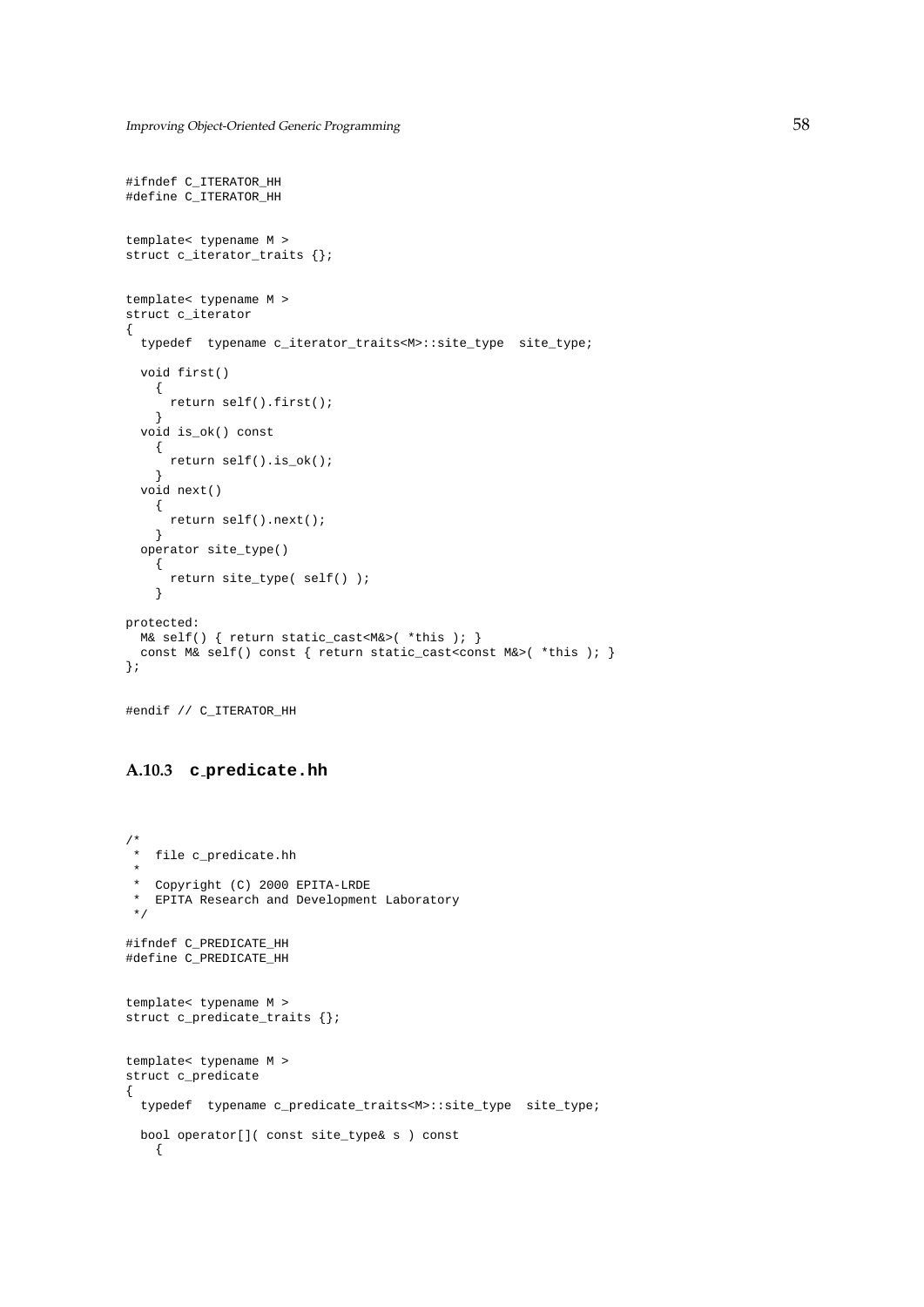```
return self().operator[]( s );
    }
protected:
 M& self() { return static_cast<M&>( *this ); }
  const M& self() const { return static_cast<const M&>( *this ); }
};
```

```
#endif // C_PREDICATE_HH
```
#### **A.10.4 eq.hh**

```
/*
 * file eq.hh
 *
 * Copyright (C) 2000 EPITA-LRDE
 * EPITA Research and Development Laboratory
 */
#ifndef EQ
#define EQ
#include "c_predicate.hh"
#include "c_aggregate.hh"
template< typename A > class eq;
template< typename A >
struct c_predicate_traits< eq<A> >
{
 typedef typename c_aggregate_traits<A>::site_type site_type;
};
template< typename A >
class eq : public c_predicate< eq<A> >
{
public:
 eq( c_aggregate<A>& agg,
     typename c_aggregate_traits<A>::value_type value ) :
    \text{Agg}(\text{agg}),
   _value( value )
    {
    }
  eq( const eq<A>& other ) :
   _agg( other._agg ),
    _value( other._value )
    {
    }
 bool operator[]( const typename c_predicate_traits< eq<A> >::site_type& s ) const
   {
     return _agg[s] == _value;
   }
private:
  c_aggregate<A>& _agg;
  typename c_aggregate_traits<A>::value_type _value;
};
```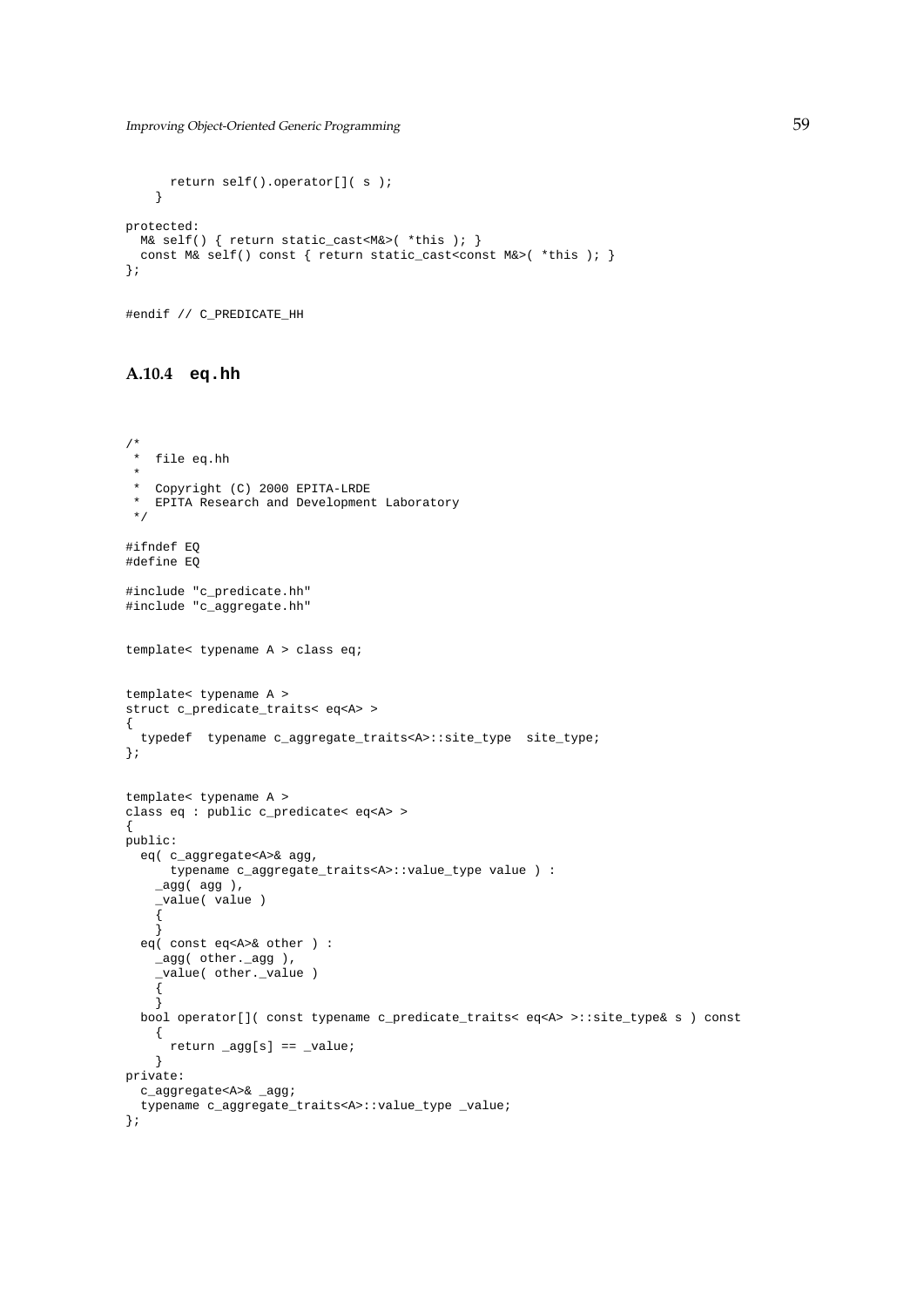```
template< typename A >
eq<A> make_eq( c_aggregate<A>& agg,
              typename c_aggregate_traits<A>::value_type value )
{
 return eq<A>( agg, value );
}
```

```
#endif // EQ
```
### **A.10.5 image2d.hh**

```
/ \star* file image2d.hh
 \ddot{\phantom{0}}* Copyright (C) 2000 EPITA-LRDE
* EPITA Research and Development Laboratory
*/
#ifndef IMAGE2D_HH
#define IMAGE2D_HH
// concepts
#include "c_aggregate.hh"
#include "c_predicate.hh"
#include "c_iterator.hh"
// site
struct point2d
{
 point2d()
   \{irow = 0;
     icol = 0;}
 point2d( int irow_, int icol_ )
   {
     irow = irow_;
     icol = icol_;
    }
 point2d( const point2d& p )
   {
     irow = p.irow;
     icol = p.icol;
   }
  int irow;
 int icol;
};
// iterator
```
class iterator2d;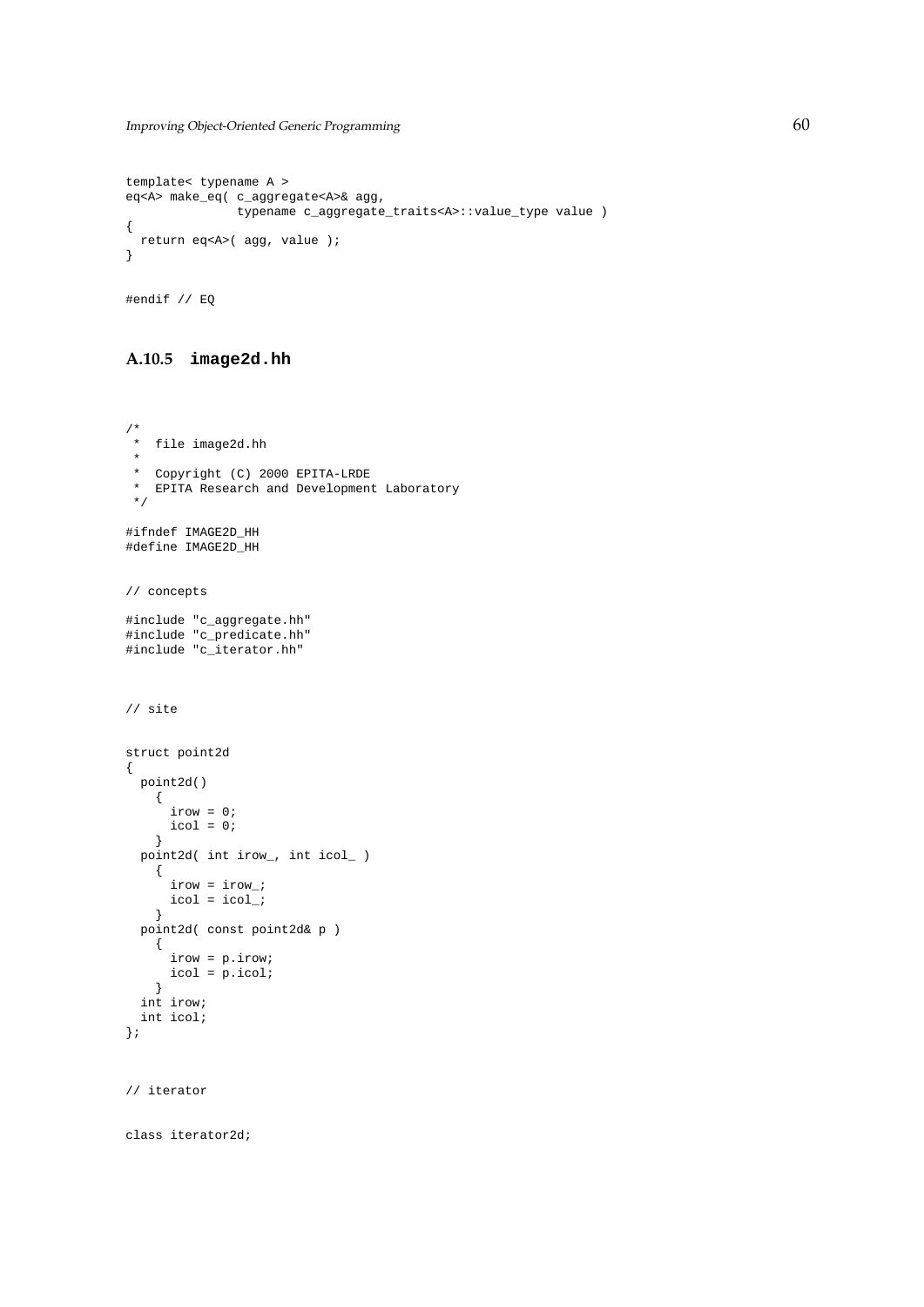```
template<>
struct c_iterator_traits< iterator2d >
{
 typedef point2d site_type;
};
class iterator2d : public c_iterator< iterator2d >
{
public:
  iterator2d( int nrows, int ncols )
   {
     _nrows = nrows;
      _ncols = ncols;
    }
  void first()
   {
     _p.irow = 0;
      _p.icol = 0;
    }
  bool is_ok() const
    {
     return _p.irow < _nrows;
    }
  void next()
   {
      ++_p.icol;
      if (p.icol == _{\text{ncols}})
       {
         ++_p.irow;
         _p.icol = 0;
       }
    }
  operator point2d()
   {
     return _p;
   }
private:
 point2d _p;
  int _nrows;
 int _ncols;
};
// image2d<T>
template< typename T > class image2d;
template< typename T >
struct c_aggregate_traits< image2d<T> >
{
  typedef T value_type;
  typedef point2d site_type;
  typedef iterator2d iterator_type;
};
template< typename T >
class image2d : public c_aggregate< image2d<T> >
{
public:
```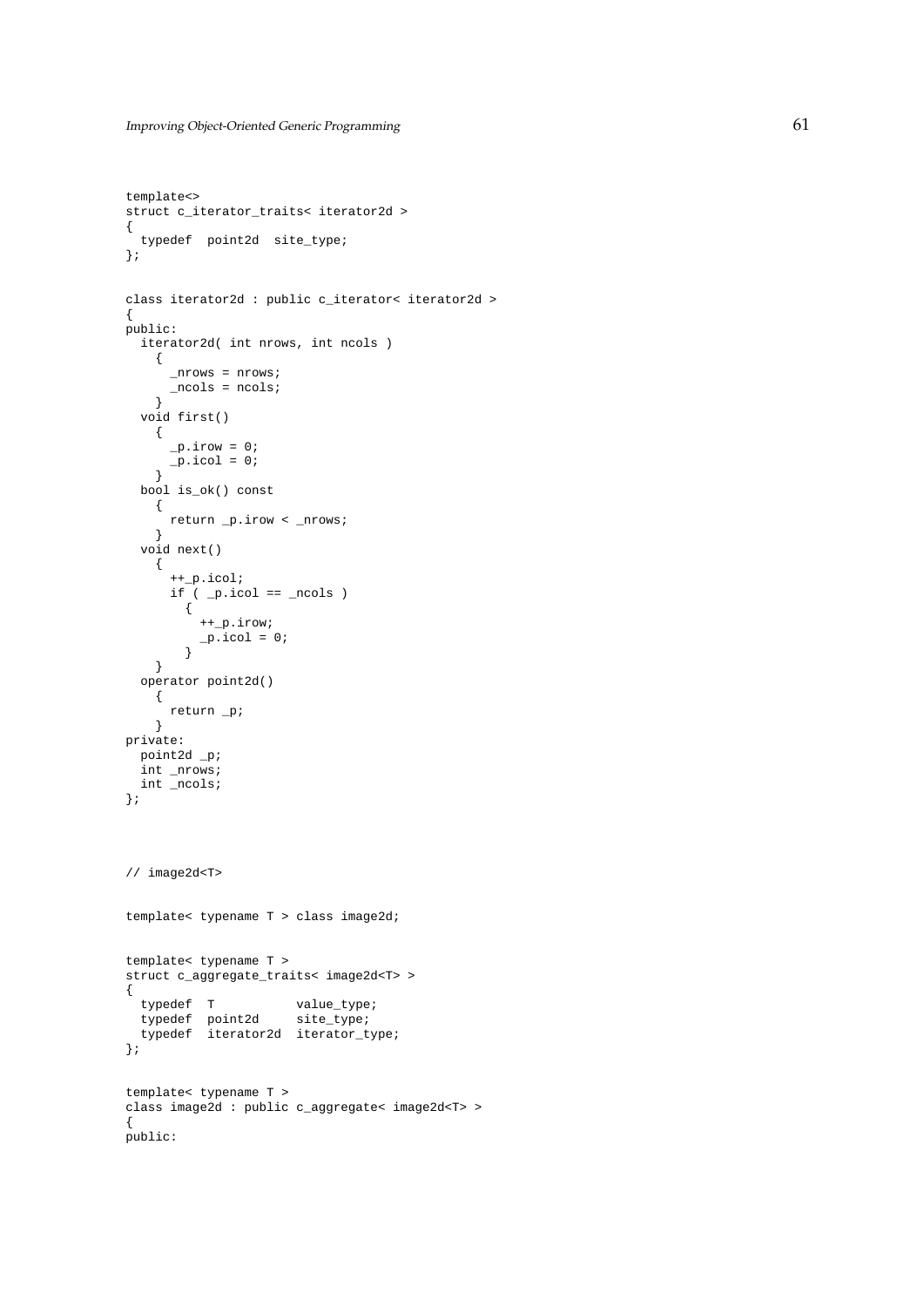```
image2d( int nrows, int ncols )
   {
     _nrows = nrows;_ncols = ncols;
      _data = new T*[ nrows ];
      for ( int irow = 0; irow < _nrows; ++irow )
        _data[irow] = new T[ ncols ];
    }
  \simimage2d()
    {
      for ( int irow = 0; irow < _nrows; ++irow )
       delete[] _data[irow];
     delete[] _data;
    }
  T& operator[]( const point2d& p )
   {
     return _data[p.irow][p.icol];
    }
  const T& operator[]( const point2d& p ) const
    {
     return _data[p.irow][p.icol];
    }
  iterator2d create_iterator() const
    {
     return iterator2d( _nrows, _ncols );
    }
  void println()
    {
      for ( int irow = 0; irow < _nrows; ++irow )
       {
          for ( int icol = 0; icol < _ncols; ++icol )
            cout << _data[irow][icol] << ' ';
         cout << endl;
        }
     cout << endl;
    }
protected:
 int _nrows;
  int _ncols;
  T** _data;
};
// specialization
template<> class image2d<br/>bool>;
template<>
struct c_predicate_traits< image2d<br/>kool> >
{
 typedef point2d site_type;
};
template<>
```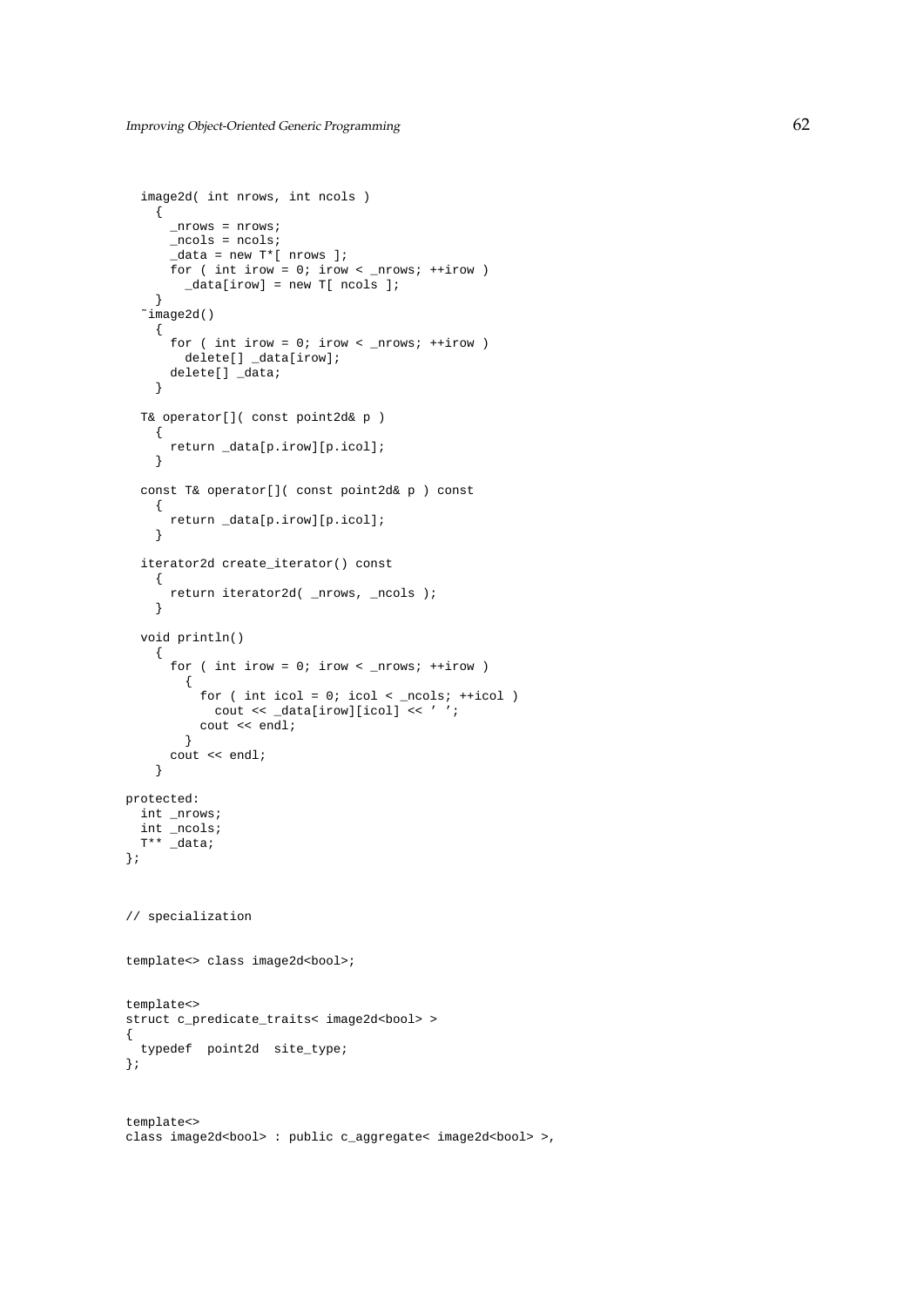```
public c_predicate< image2d<bool> >
{
public:
  image2d( int nrows, int ncols )
   {
     _nrows = nrows;_ncols = ncols;
      _data = new bool*[ nrows ];
     for ( int irow = 0; irow < _nrows; ++irow )
       _data[irow] = new bool[ ncols ];
    }
  ˜image2d()
    {
     for ( int irow = 0; irow < _nrows; ++irow )
       delete[] _data[irow];
     delete[] _data;
    }
  bool& operator[]( const point2d& p )
   {
     return _data[p.irow][p.icol];
    }
  const bool& operator[]( const point2d& p ) const
   {
     return _data[p.irow][p.icol];
    }
  iterator2d create_iterator() const
   \{return iterator2d( _nrows, _ncols );
    }
  void println() const
    \mathcal{L}for ( int irow = 0; irow < nrows; ++irow )
        {
          for ( int icol = 0; icol < _ncols; ++icol )
            cout << _data[irow][icol] << ' ';
         cout << endl;
        }
      cout << endl;
    }
protected:
 int _nrows;
  int _ncols;
  bool** _data;
};
```

```
#endif // IMAGE2D_HH
```
### **A.10.6 main.cc**

/  $^\star$ \* file main.cc  $\mathbf{r}$ \* Copyright (C) 2000 EPITA-LRDE

\* EPITA Research and Development Laboratory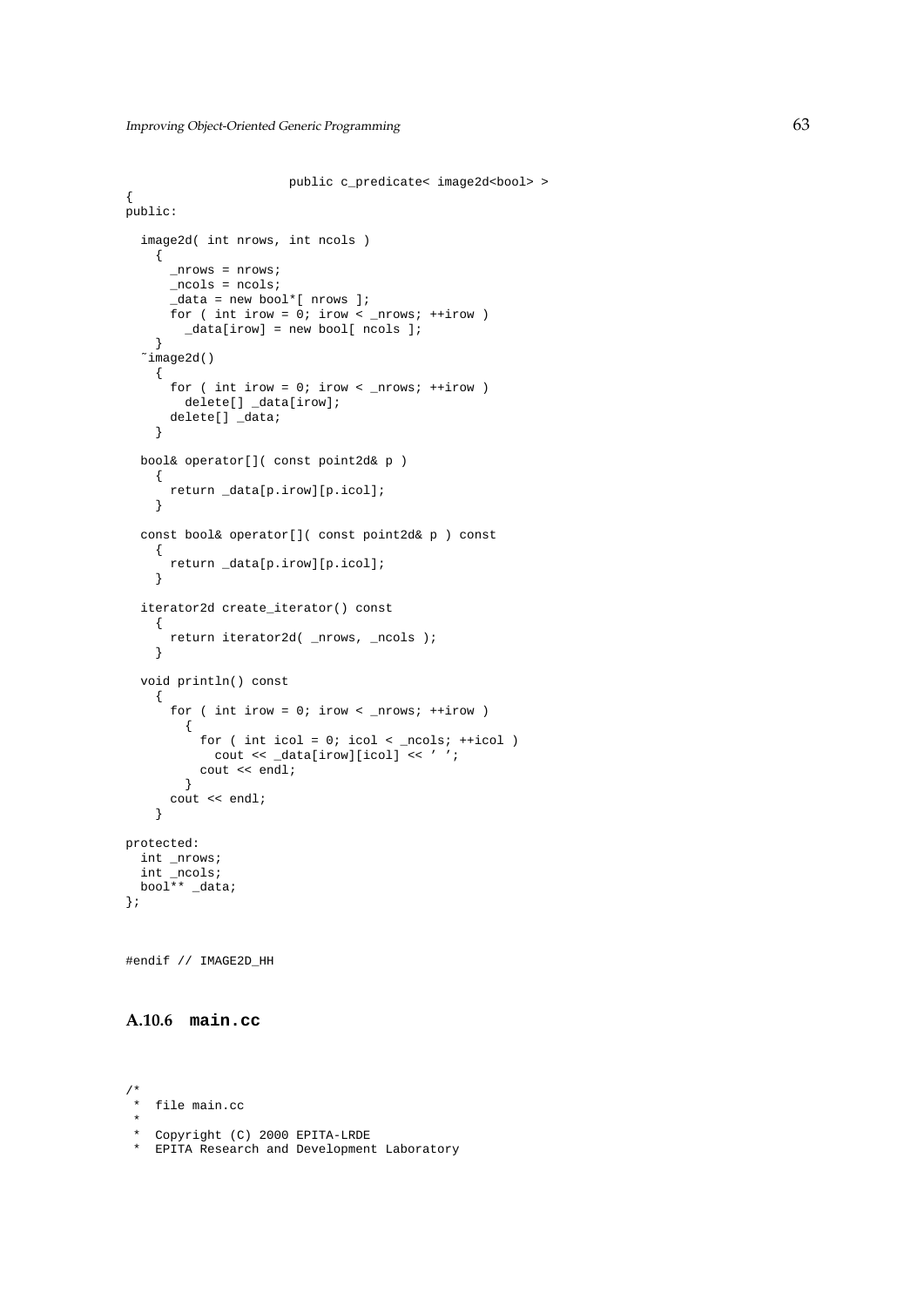```
*/
#include<iostream>
using namespace std;
#include "image2d.hh"
#include "eq.hh"
template< typename A >
void foo( c_aggregate<A>& input,<br>typename c aggregate traits<A>::site type site,
         typename c_aggregate_traits<A>::site_type site,
          typename c_aggregate_traits<A>::value_type value )
{
 input[site] = value;
}
template< typename A >
void bar( c_aggregate<A>& input,
         typename c_aggregate_traits<A>::value_type value )
{
  typename c_aggregate_traits<A>::iterator_type i = input.create_iterator();
  for (i.first(); i.is\_ok(); i.next())
   input[i] += value;
}
template< typename A, typename P >
void ful( c_{\text{aggregate}} < A>& input,
          typename c_aggregate_traits<A>::value_type value,
          const c_predicate<P> \&{
  typename c_aggregate_traits<A>::iterator_type i = input.create_iterator();
  for (i.first(); i.is\_ok(); i.next())
   if ( pred[i] == true )
      input[i] += value;
}
int main()
{
  image2d<int> 1(3,3);i.println();
  foo( i, point2d(1,1), 3 );
  i.println();
 bar( i, 5 );
  i.println();
 image2d<bool> pred(3,3);
  pred[ point2d(0,0)] = true;pred[ point2d(1,1)] = true;pred[ point 2d(2,2) ] = true;
 pred.println();
  ful( i, 7, pred );
  i.println();
  ful( i, 7, make_eq( i, 5 ) );
  i.println();
```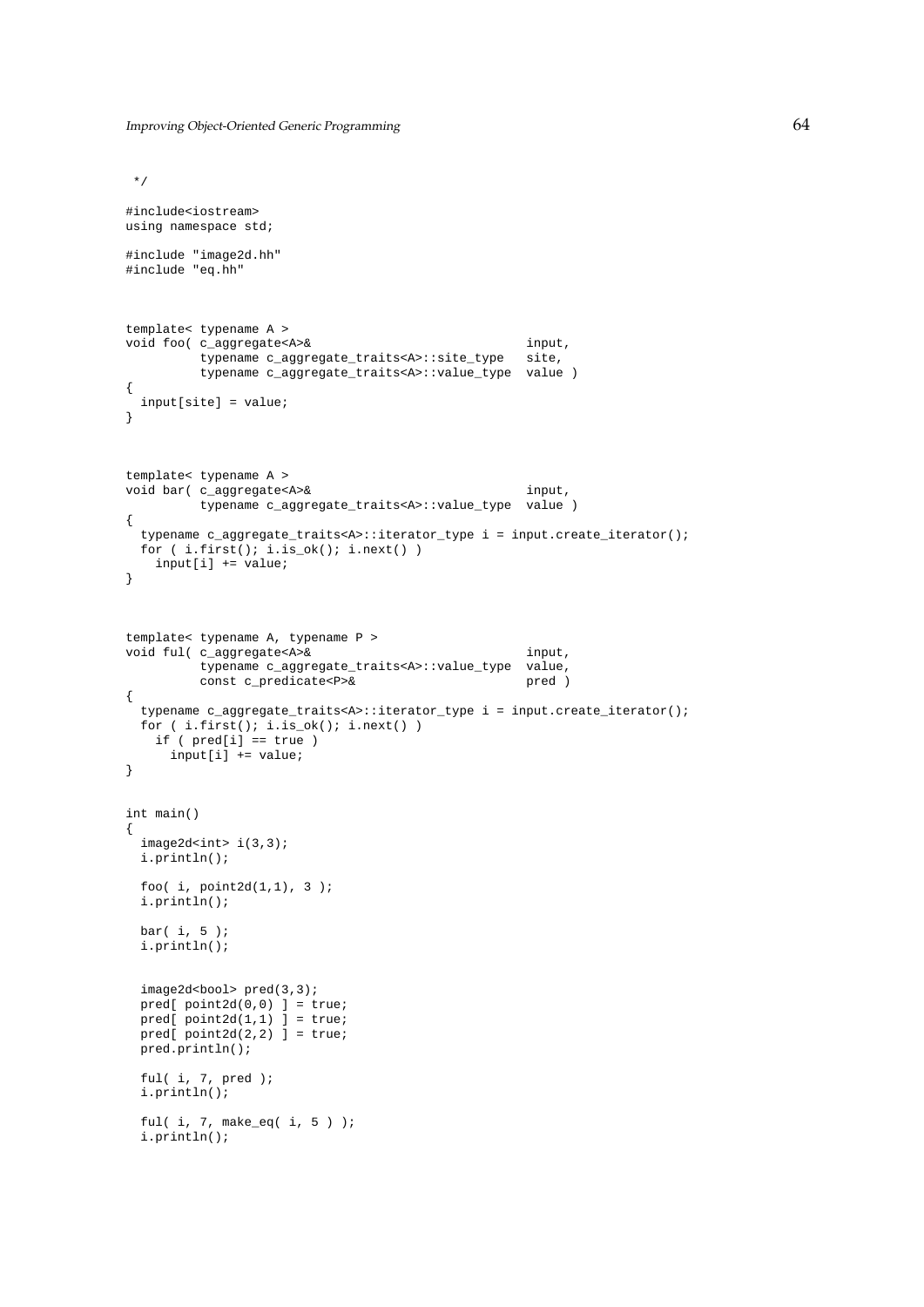}

## **A.10.7 log**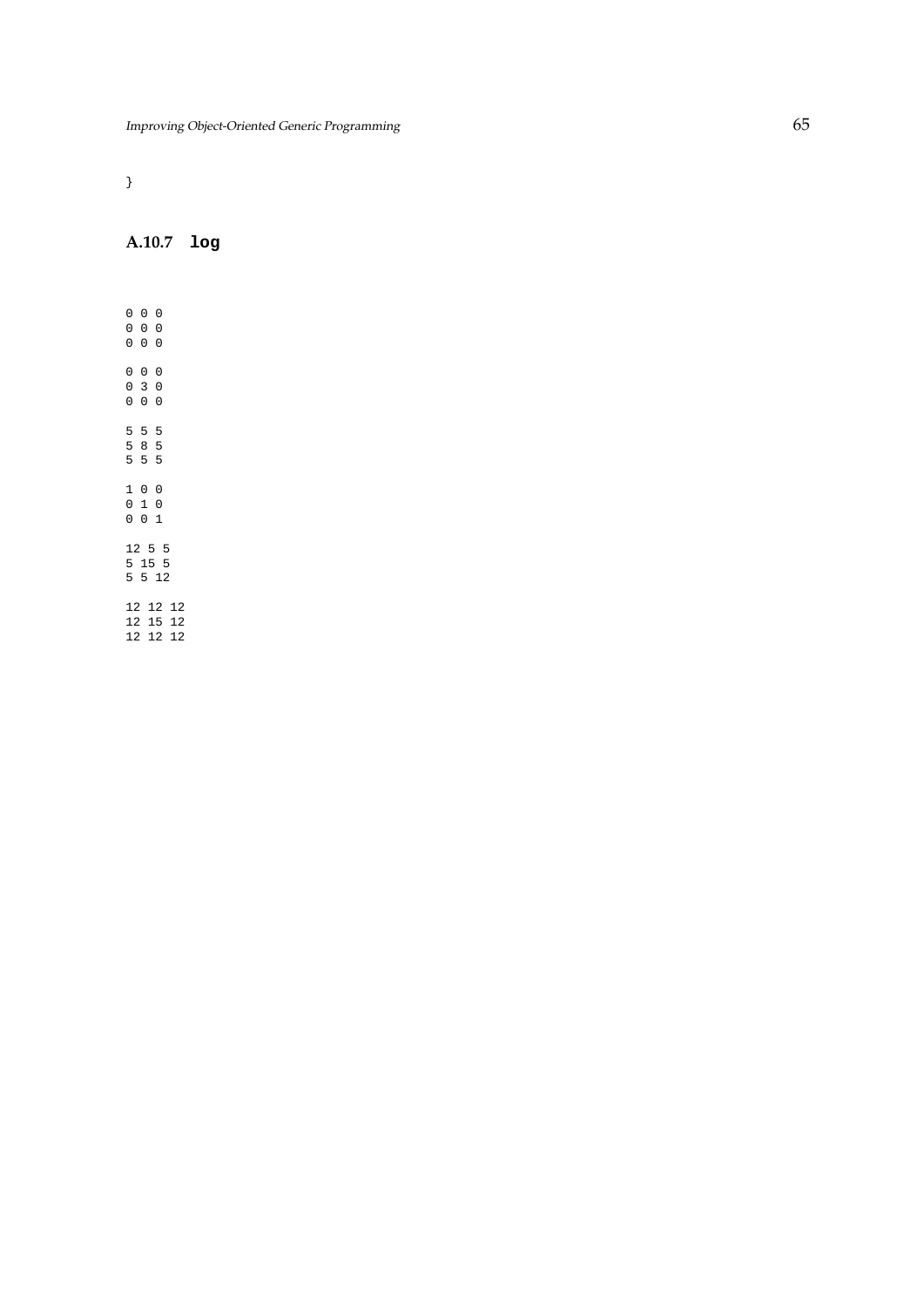# **B Code of Patterns**

### **B.1 gamma iterator.hh**

```
/*
 * file gamma_iterator.hh
 *
 * Copyright (C) 1999 EPITA-LRDE
 * EPITA Research and Development Laboratory
 */
// fwd decl
template< typename T > class Iterator;
// -------------------------- Aggregate<T>
template< typename T >
class Aggregate
{
public:
 virtual Iterator<T>& CreateIterator() = 0;
};
// -------------------------- Iterator<T>
template< typename T >
class Iterator
{
public:
 virtual void First() = 0;
 virtual void Next() = 0;
 virtual bool IsDone() const = 0;
  virtual T& CurrentItem() = 0;
};
// -------------------------- ConcreteAggregate<T>
template< typename T >
class ConcreteAggregate : public Aggregate<T>
{
public:
 ConcreteAggregate();
 virtual Iterator<T>& CreateIterator();
  const T& value_at( unsigned index ) const;
  T& value_at( unsigned index );
 unsigned size() const;
private:
  T _value[10];
};
```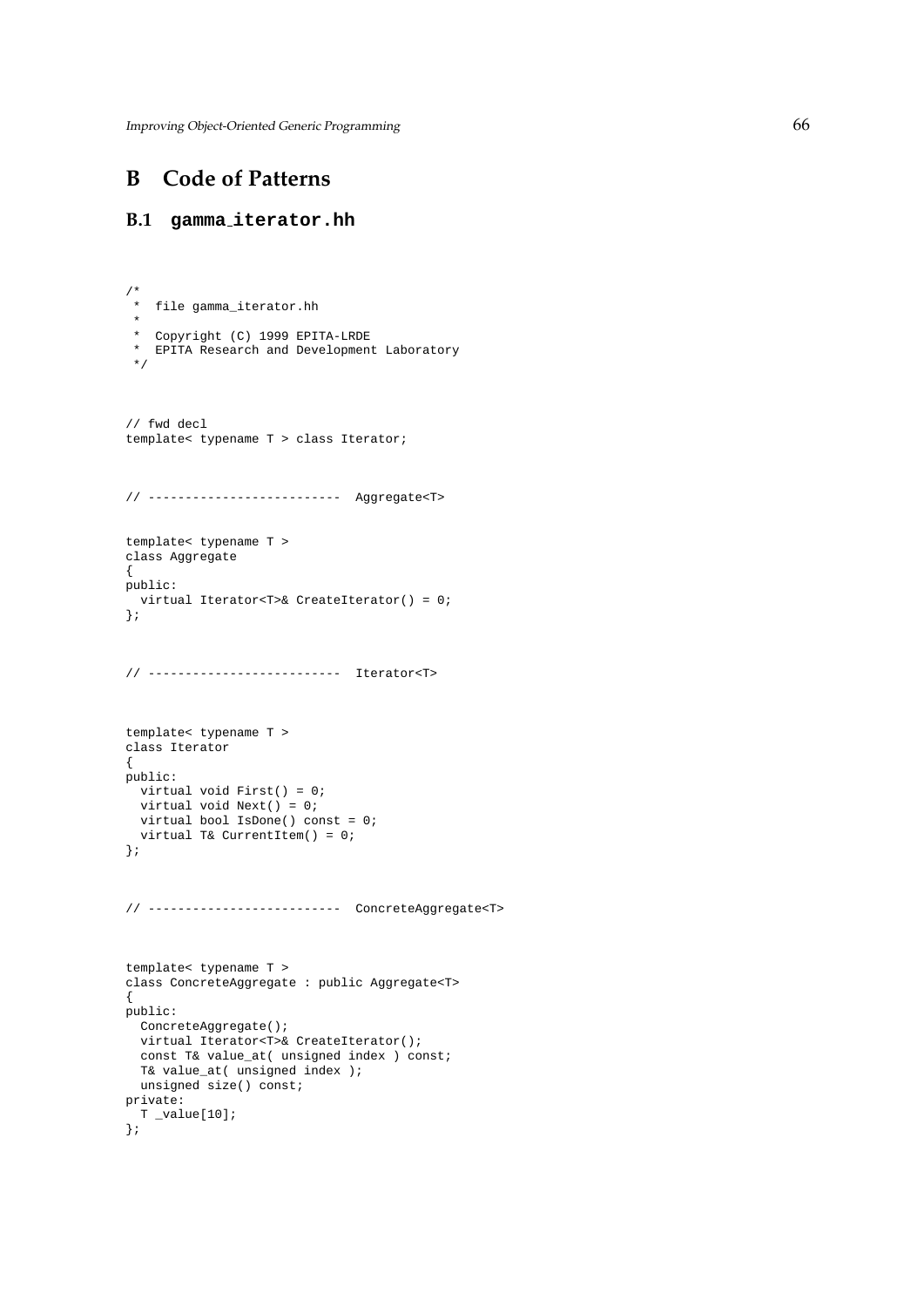// -------------------------- ConcreteIterator<T>

```
template< typename T >
class ConcreteIterator : public Iterator<T>
{
public:
 ConcreteIterator( ConcreteAggregate<T>& aggregate );
 virtual void First();
  virtual void Next();
  virtual bool IsDone() const;
 virtual T& CurrentItem();
private:
 ConcreteAggregate<T>& _aggregate;
 unsigned _index;
};
```
// -------------------------- proc

```
template< typename T >
void add( Aggregate<T>& input, T value );
```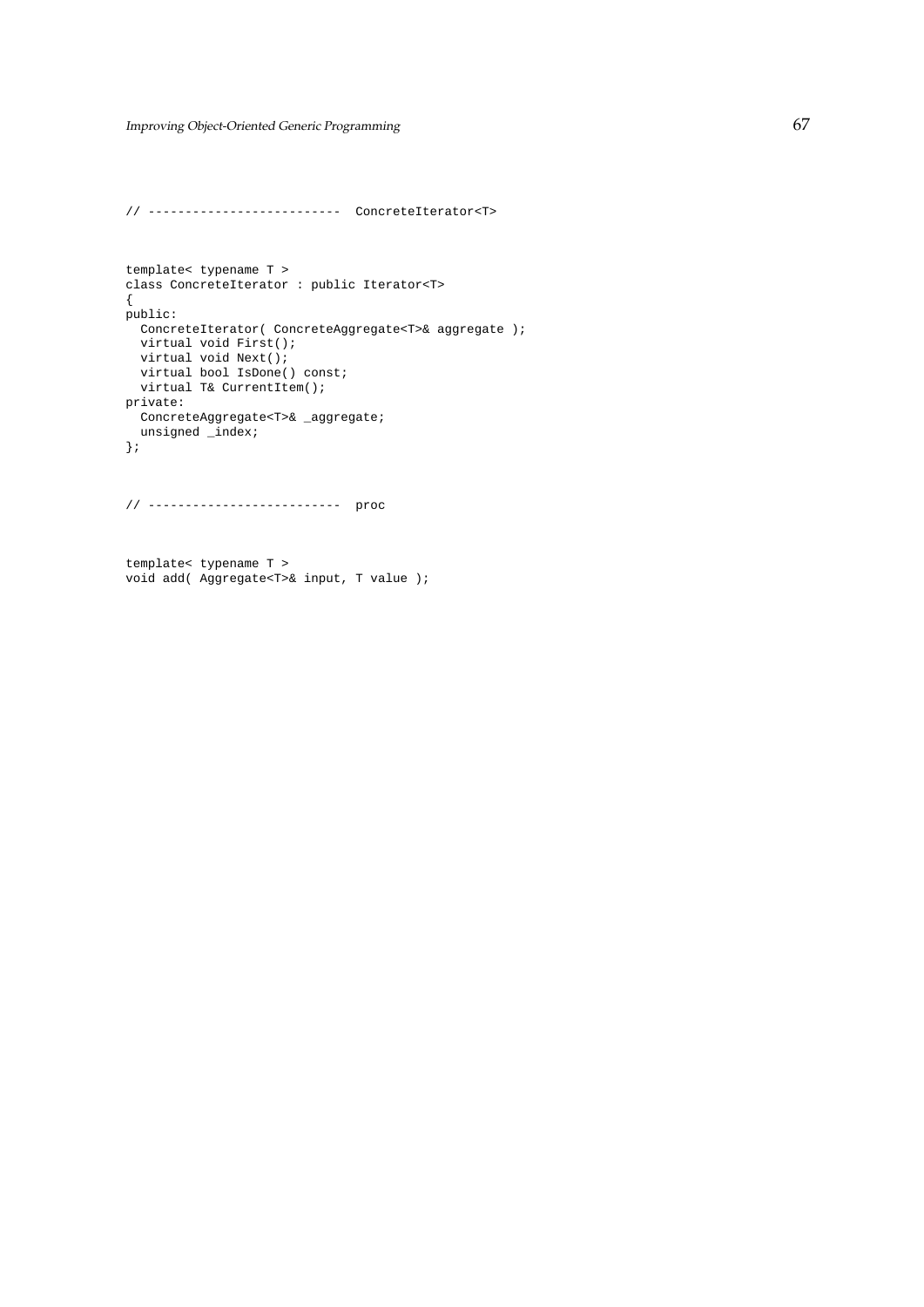#### **B.2 gamma iterator.cc**

```
/*
 * file gamma_iterator.cc
 *
* Copyright (C) 1999 EPITA-LRDE
 * EPITA Research and Development Laboratory
 */
#include <assert.h>
#include <iostream>
#include "gamma_iterator.hh"
// -------------------------- ConcreteAggregate<T>
template< typename T > inline
ConcreteAggregate<T>::ConcreteAggregate()
{
 for ( unsigned index = 0; index < size(); ++index )
   {
     _value[index] = T(index);
    }
}
template< typename T >
Iterator<T>& ConcreteAggregate<T>::CreateIterator()
{
 return *new ConcreteIterator<T>( *this );
}
template< typename T > inline
const T& ConcreteAggregate<T>::value_at( unsigned index ) const
{
 return _value[ index ];
}
template< typename T > inline
T& ConcreteAggregate<T>::value_at( unsigned index )
{
 assert( index < size() );
 return _value[ index ];
}
template< typename T > inline
unsigned ConcreteAggregate<T>::size() const
{
 return 10;
}
```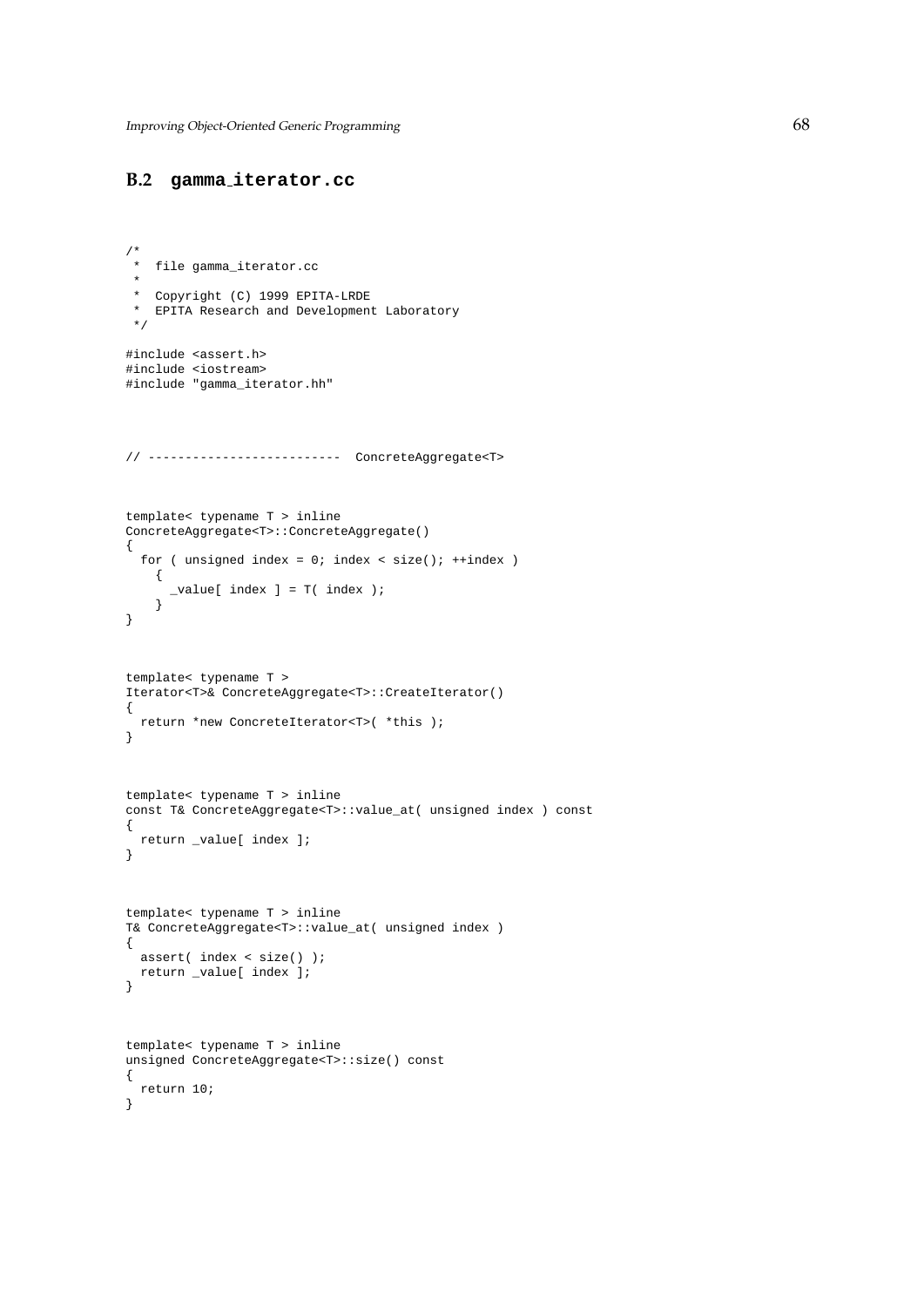```
template< typename T > inline
std::ostream& operator<<( std::ostream& ostr, const ConcreteAggregate<T>& obj )
{
  for ( unsigned index = 0; index < obj.size(); ++index )
    {
     ostr << obj.value_at( index ) << ' ';
    }
 return ostr;
}
// -------------------------- ConcreteIterator<T>
template< typename T > inline
ConcreteIterator<T>::ConcreteIterator( ConcreteAggregate<T>& aggregate ) :
 _aggregate( aggregate )
{
 _index = \text{aggregate.size}();
}
template< typename T >
void ConcreteIterator<T>::First()
{
 \_index = 0;}
template< typename T >
void ConcreteIterator<T>::Next()
{
  ++_index;
}
template< typename T >
bool ConcreteIterator<T>::IsDone() const
{
 return _index >= _aggregate.size();
}
template< typename T >
T& ConcreteIterator<T>::CurrentItem()
{
 return _aggregate.value_at( _index );
}
template< typename T > inline
void add( Aggregate<T>& input, T value )
{
   Iterator<T>& iter = input.CreateIterator();
  for ( iter.First(); ! iter.IsDone(); iter.Next() )
     iter.CurrentItem() += value;
}
```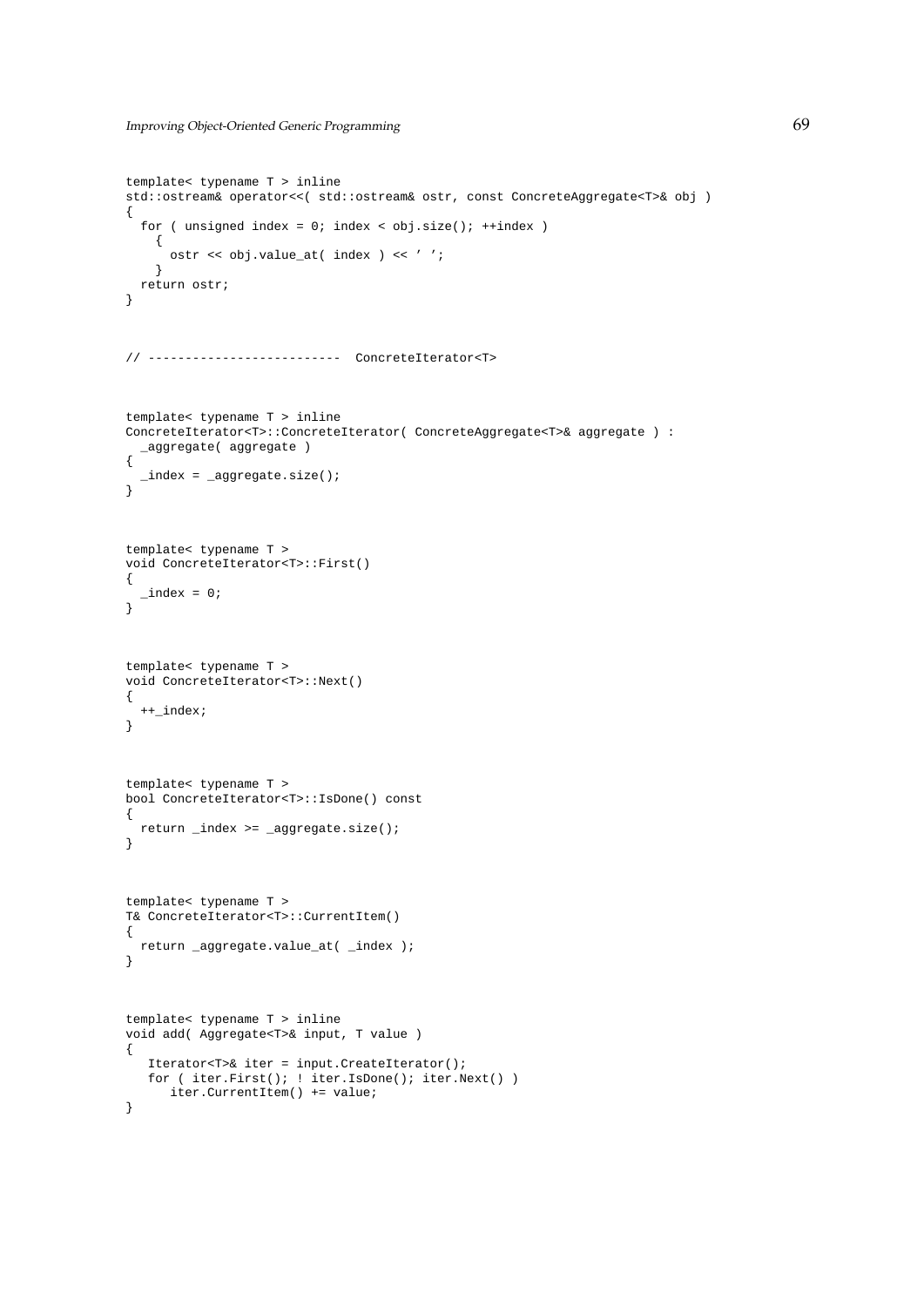// -------------------------- main int main() { ConcreteAggregate<int> aggregate; std::cout << aggregate << std::endl; add( aggregate, 1 ); std::cout << aggregate << std::endl; }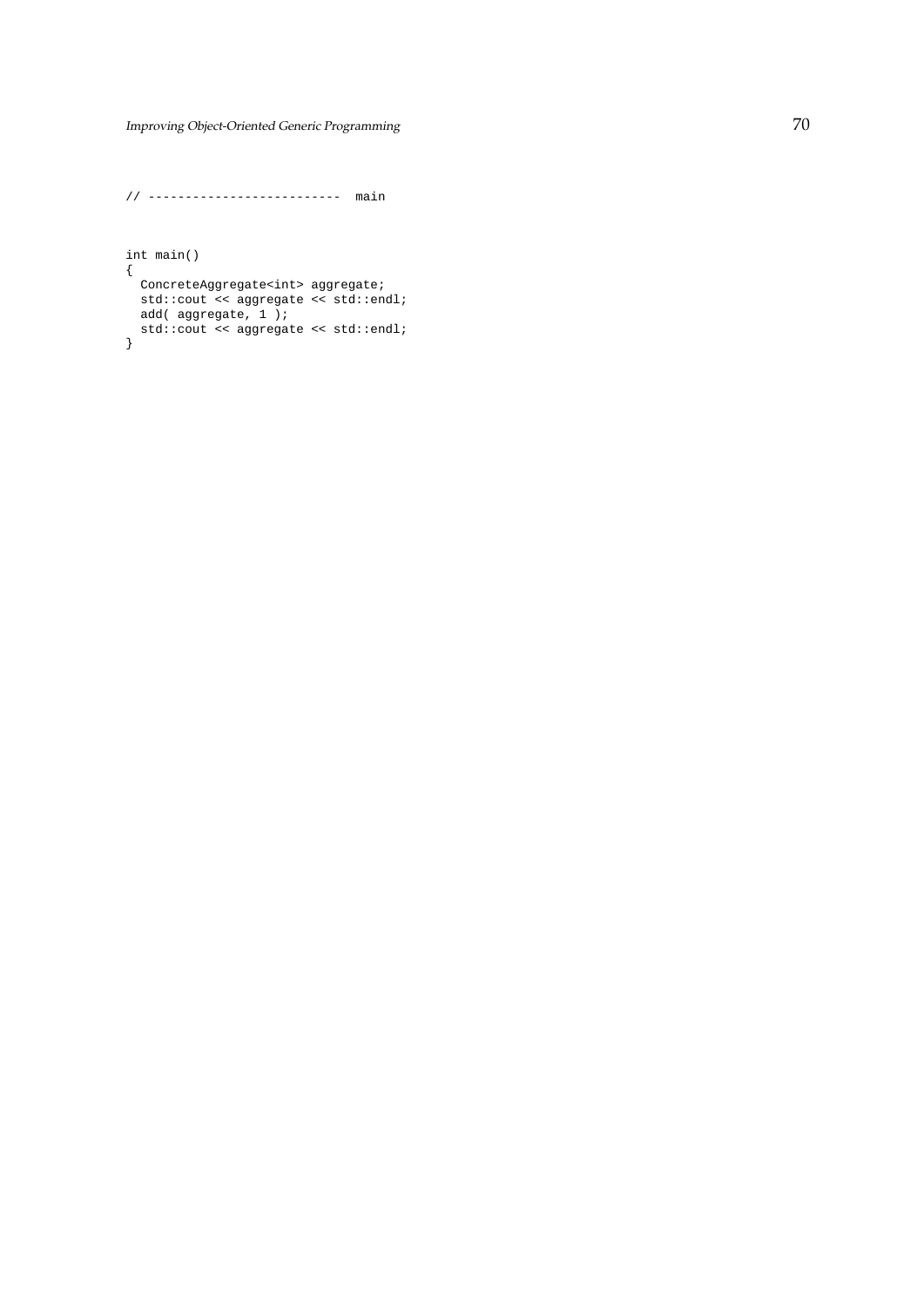### **B.3 generic iterator.hh**

```
/*
* file generic_iterator.hh
 *
 * Copyright (C) 1999 EPITA-LRDE
 * EPITA Research and Development Laboratory
 */
// fwd decl
template< typename T > class ConcreteIterator;
// -------------------------- ConcreteAggregate<T>
template< typename T >
class ConcreteAggregate
{
public:
 typedef T value_type;
  typedef ConcreteIterator<T> iterator_type;
  ConcreteAggregate();
 ConcreteIterator<T>& CreateIterator();
  const T& value_at( unsigned index ) const;
  T& value_at( unsigned index );
 unsigned size() const;
private:
 T _value[10];
};
// -------------------------- ConcreteIterator<T>
template< typename T >
class ConcreteIterator
{
public:
 ConcreteIterator( ConcreteAggregate<T>& aggregate );
 void First();
  void Next();
 bool IsDone() const;
 T& CurrentItem();
private:
  ConcreteAggregate<T>& _aggregate;
  unsigned _index;
};
// -------------------------- proc
template< typename A >
```

```
void add( A& input, typename A::value_type value );
```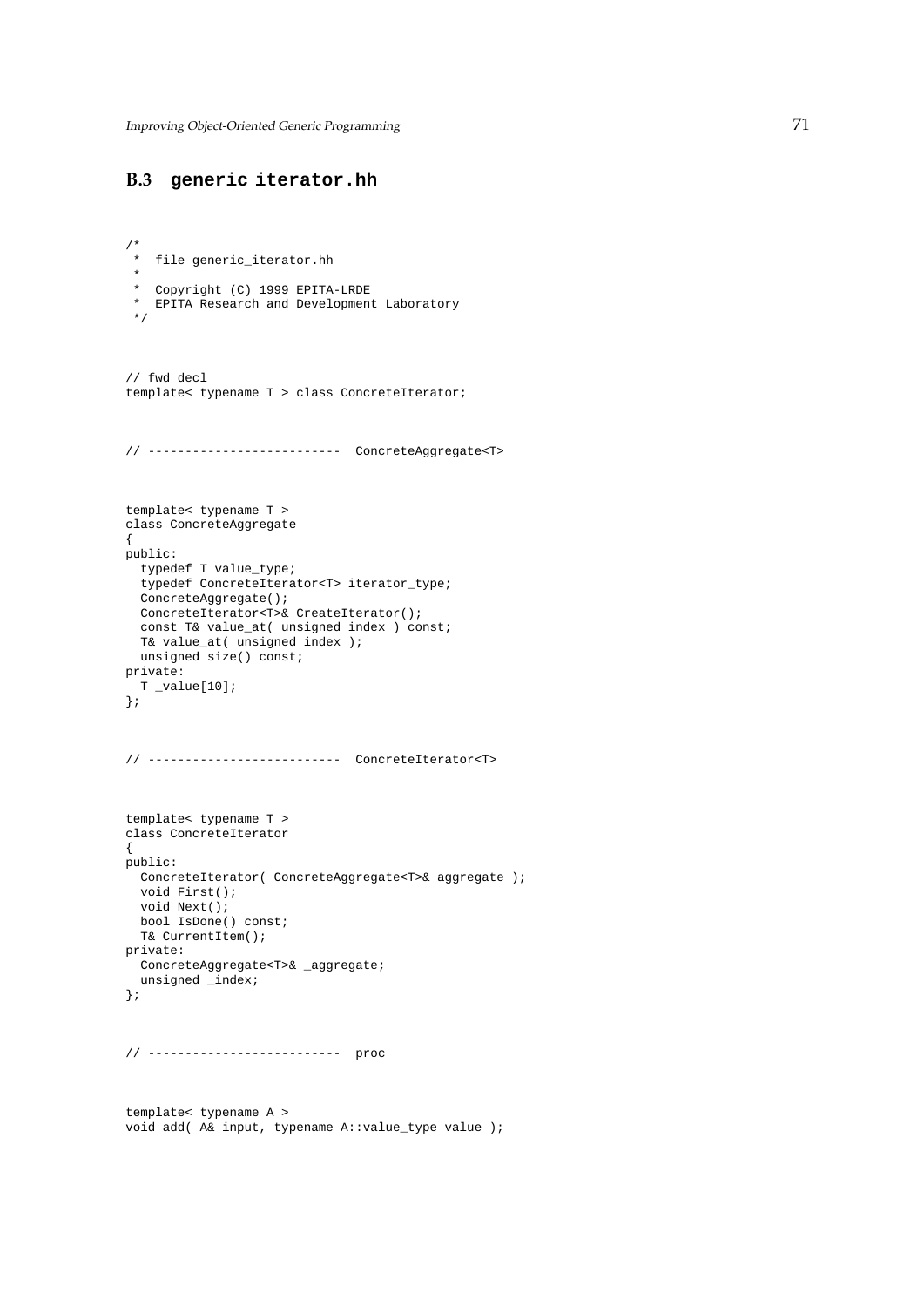### **B.4 generic iterator.cc**

```
/*
 * file generic_iterator.cc
 *
* Copyright (C) 1999 EPITA-LRDE
 * EPITA Research and Development Laboratory
 */
#include <assert.h>
#include <iostream>
#include "generic_iterator.hh"
// -------------------------- ConcreteAggregate<T>
template< typename T > inline
ConcreteAggregate<T>::ConcreteAggregate()
{
 for ( unsigned index = 0; index < size(); ++index )
   {
     _value[index] = T(index);
    }
}
template< typename T > inline
ConcreteIterator<T>& ConcreteAggregate<T>::CreateIterator()
{
 return *new ConcreteIterator<T>( *this );
}
template< typename T > inline
const T& ConcreteAggregate<T>::value_at( unsigned index ) const
{
 return _value[ index ];
}
template< typename T > inline
T& ConcreteAggregate<T>::value_at( unsigned index )
{
 assert( index < size() );
 return _value[ index ];
}
template< typename T > inline
unsigned ConcreteAggregate<T>::size() const
{
 return 10;
}
```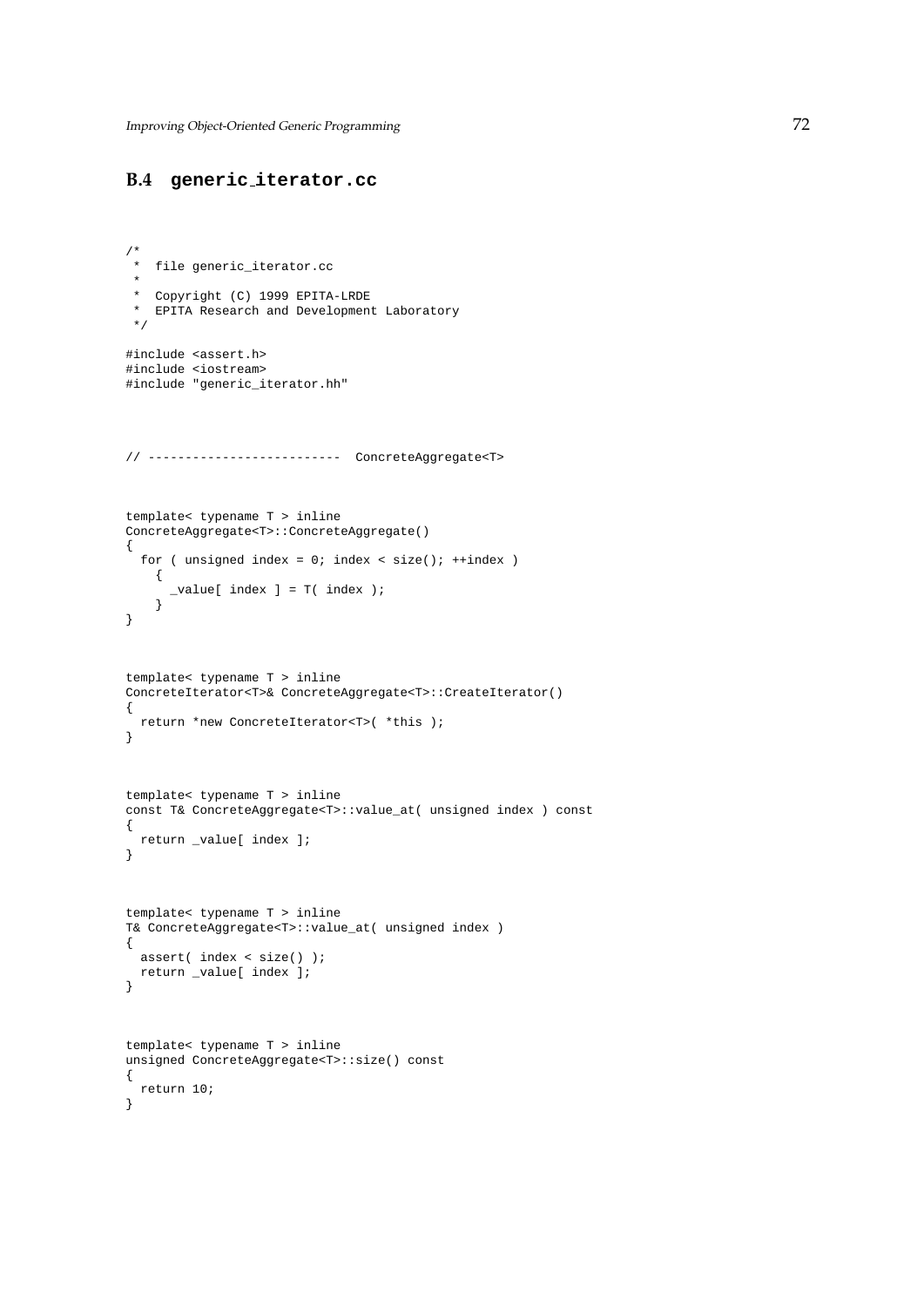```
template< typename T > inline
std::ostream& operator<<( std::ostream& ostr, const ConcreteAggregate<T>& obj )
{
  for ( unsigned index = 0; index < obj.size(); ++index )
    {
     ostr << obj.value_at( index ) << ' ';
    }
 return ostr;
}
// -------------------------- ConcreteIterator<T>
template< typename T > inline
ConcreteIterator<T>::ConcreteIterator( ConcreteAggregate<T>& aggregate ) :
 _aggregate( aggregate )
{
 _index = \text{aggregate.size}();
}
template< typename T > inline
void ConcreteIterator<T>::First()
{
 \_index = 0;}
template< typename T > inline
void ConcreteIterator<T>::Next()
{
  ++_index;
}
template< typename T > inline
bool ConcreteIterator<T>::IsDone() const
{
 return _index >= _aggregate.size();
}
template< typename T > inline
T& ConcreteIterator<T>::CurrentItem()
{
 return _aggregate.value_at( _index );
}
template< typename A >
void add( A& input, typename A::value_type value )
{
   typename A::iterator_type& iter = input.CreateIterator();
  for ( iter.First(); ! iter.IsDone(); iter.Next() )
     iter.CurrentItem() += value;
}
```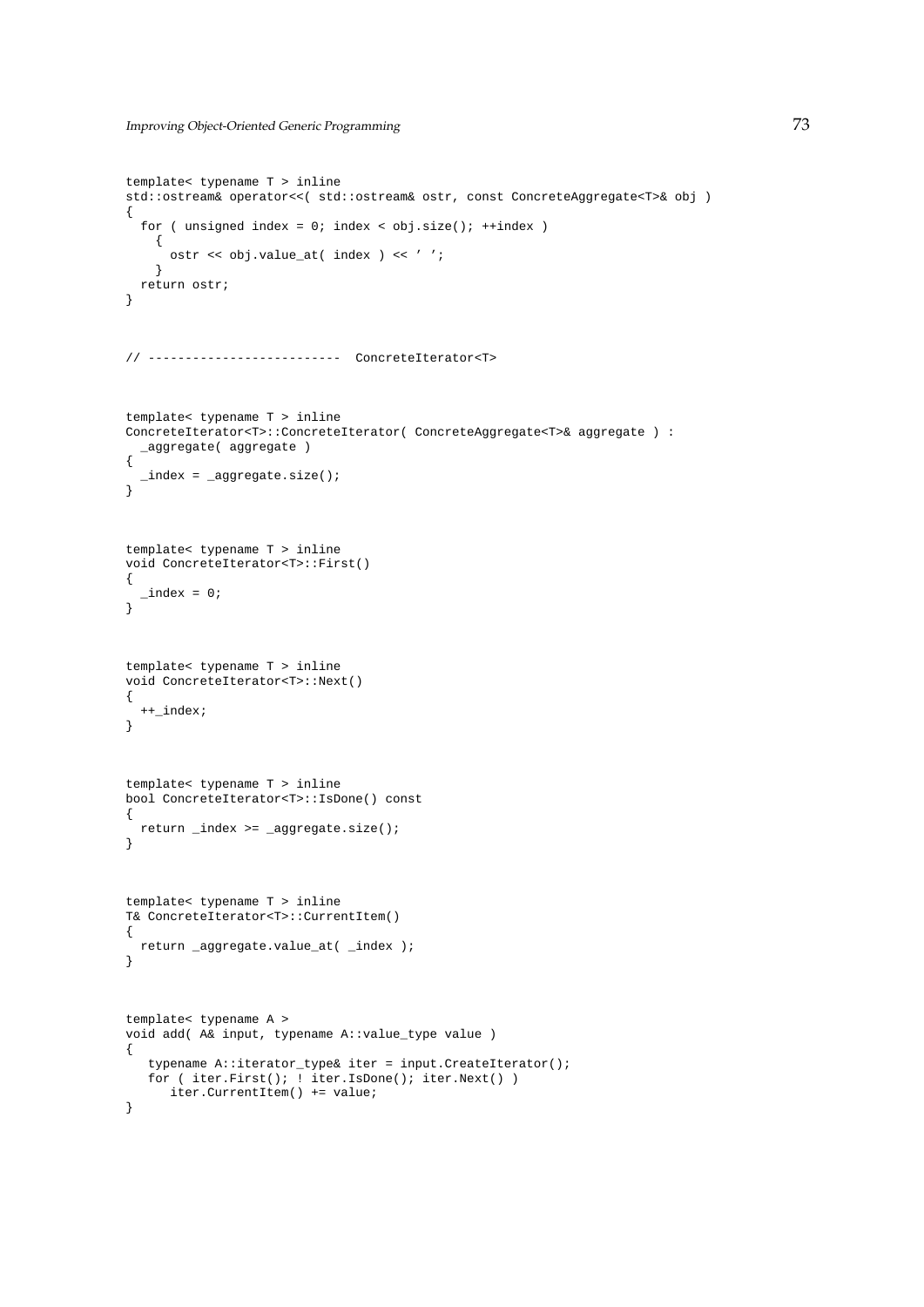// -------------------------- main int main() { ConcreteAggregate<int> aggregate; std::cout << aggregate << std::endl; add( aggregate, 1 ); std::cout << aggregate << std::endl; }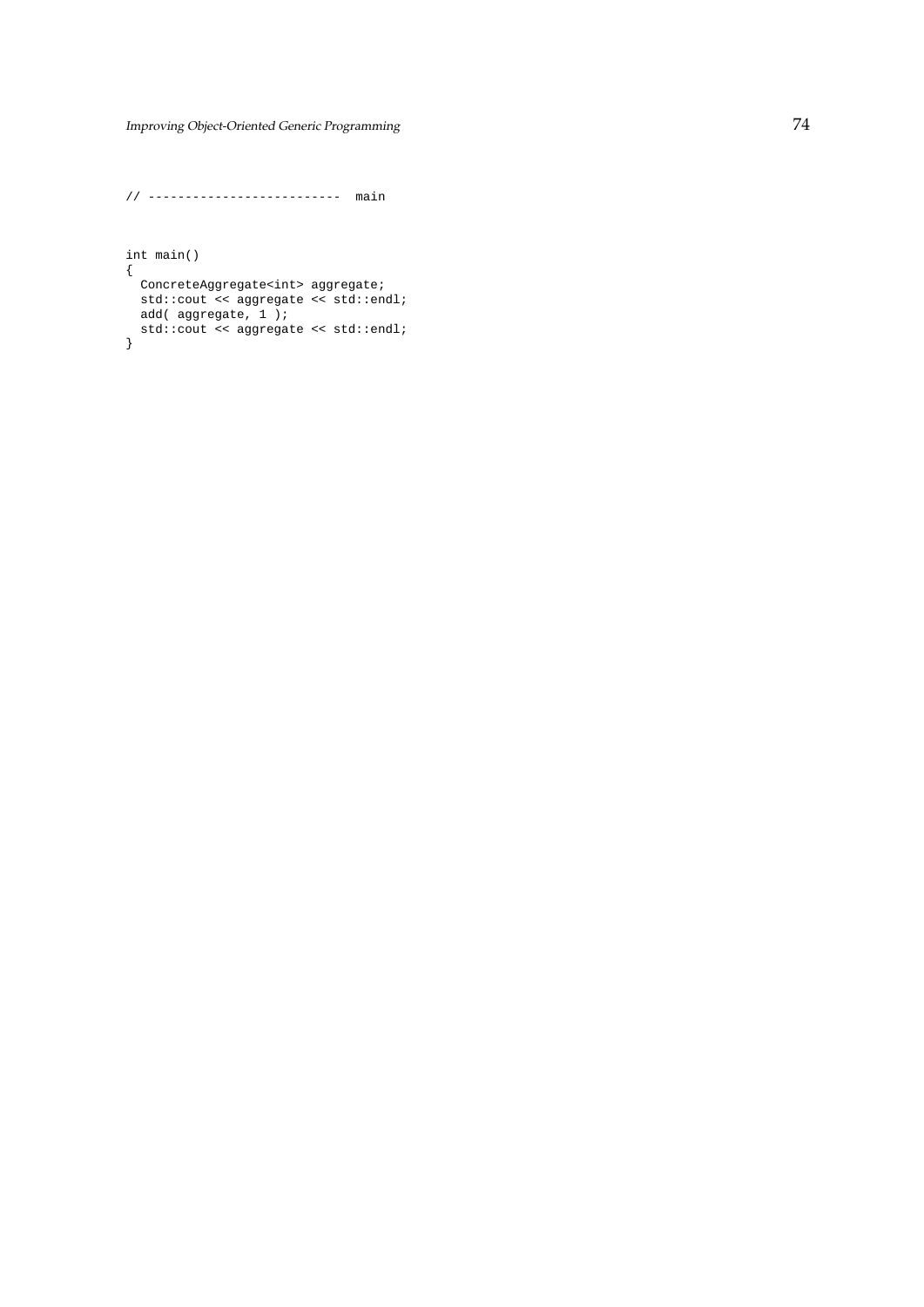## **B.5 gamma visitor.cc**

```
/*
 * file gamma_visitor.cc
 *
* Copyright (C) 1999 EPITA-LRDE
 * EPITA Research and Development Laboratory
*/
#include <iostream>
// fwd decl
class ConcreteElementA;
class ConcreteElementB;
// -------------------------- Visitor
class Visitor
{
public:
 virtual void VisitConcreteElementA( ConcreteElementA& e ) = 0;
 virtual void VisitConcreteElementB( ConcreteElementB& e ) = 0;
};
// -------------------------- Element
class Element
{
public:
 virtual void Accept( Visitor& v ) = 0;
};
// -------------------------- ConcreteElementA
class ConcreteElementA : public Element
{
public:
 virtual void Accept( Visitor& v )
   {
     v.VisitConcreteElementA( *this );
   }
};
// -------------------------- ConcreteElementB
```
class ConcreteElementB : public Element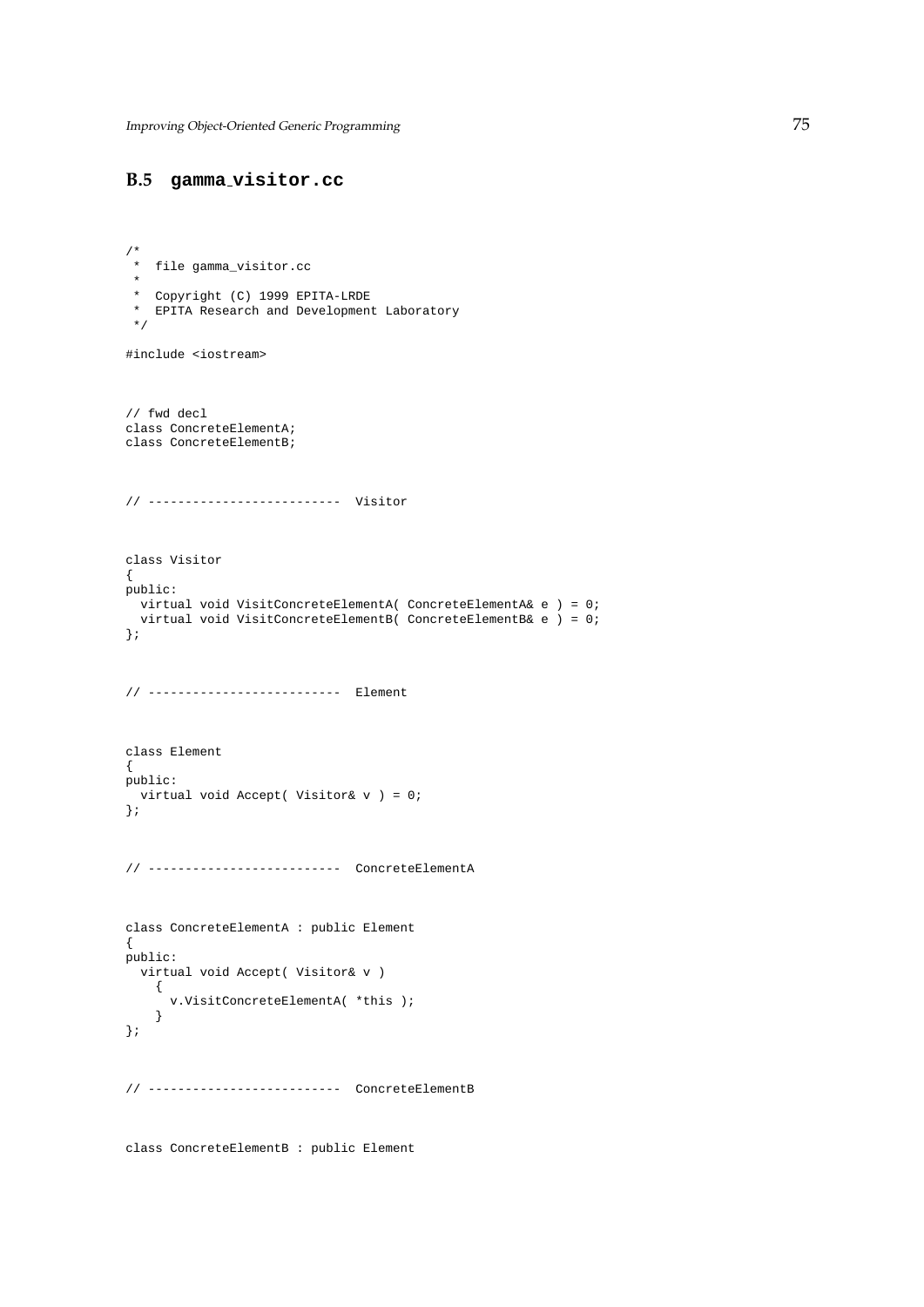```
{
public:
  virtual void Accept( Visitor& v )
   {
      v.VisitConcreteElementB( *this );
    }
};
// -------------------------- ConcreteVisitor1
class ConcreteVisitor1 : public Visitor
{
public:
 virtual void VisitConcreteElementA( ConcreteElementA& e )
   {
     std::cout << "ConcreteVisitor1::VisitConcreteElementA( ConcreteElementA& )" << std::endl;
   }
  virtual void VisitConcreteElementB( ConcreteElementB& e )
   {
      std::cout << "ConcreteVisitor1::VisitConcreteElementB( ConcreteElementB& )" << std::endl;
    }
};
```
// -------------------------- main

```
int main()
{
 ConcreteElementA e;
 e.Accept( *new ConcreteVisitor1() );
}
```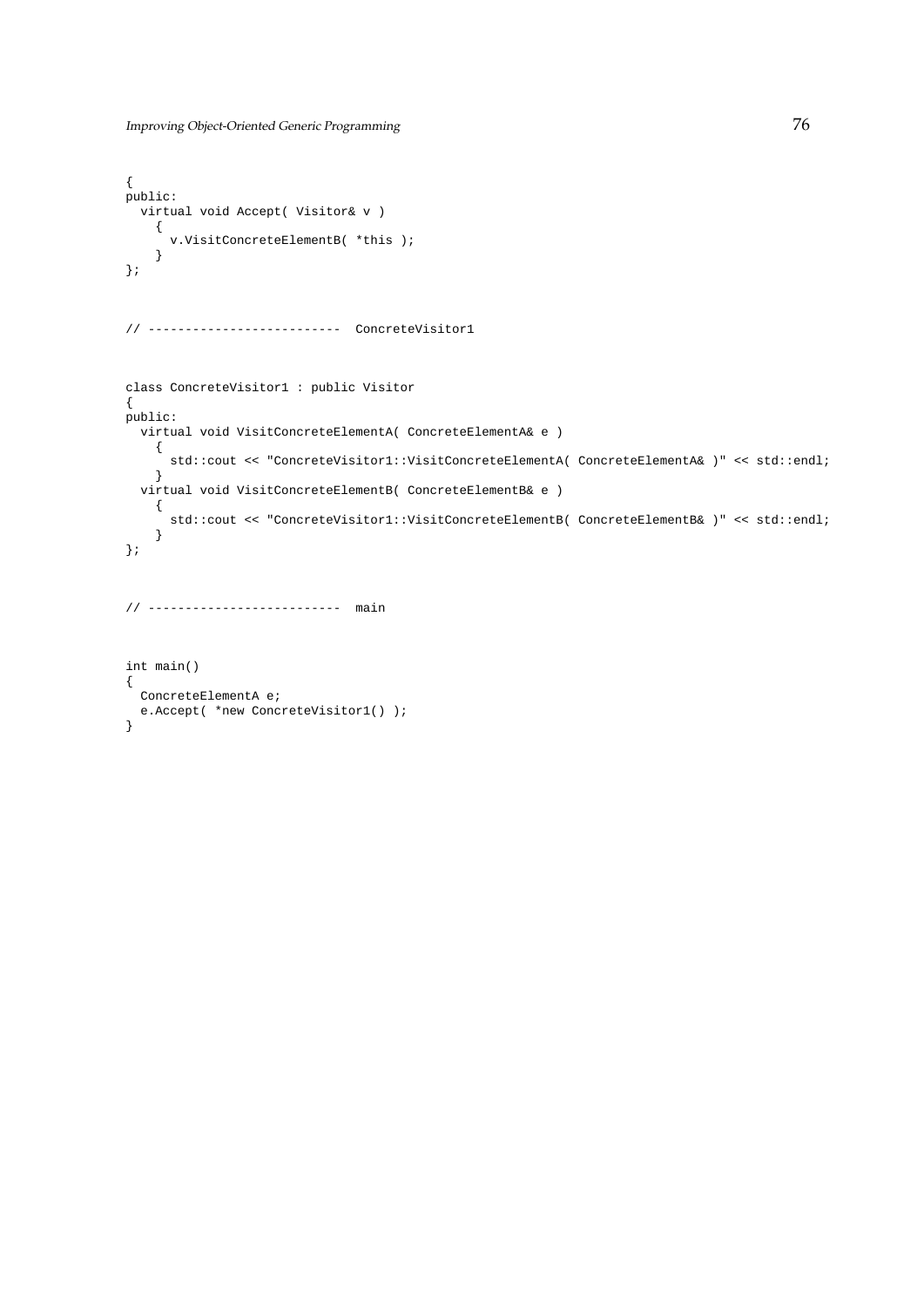## **B.6 generic visitor.cc**

```
/*
 * file generic_visitor.cc
 *
* Copyright (C) 1999 EPITA-LRDE
 * EPITA Research and Development Laboratory
*/
#include <iostream>
// -------------------------- SuperiorOf<I>
template< class I >
class SuperiorOf
{
protected:
 SuperiorOf()
   {
   }
 I& Self()
   {
     return static_cast<I&>(*this);
   }
};
// -------------------------- Element<I>
template< class I >
class Element : SuperiorOf<I>
{
public:
 template< class Visitor >
 void Accept( Visitor v )
   {
     v.Visit( Self() );
   }
};
// -------------------------- ConcreteElementA
class ConcreteElementA : public Element< ConcreteElementA >
{ // ...
\mathcal{E}// -------------------------- ConcreteElementB
class ConcreteElementB : public Element< ConcreteElementB >
```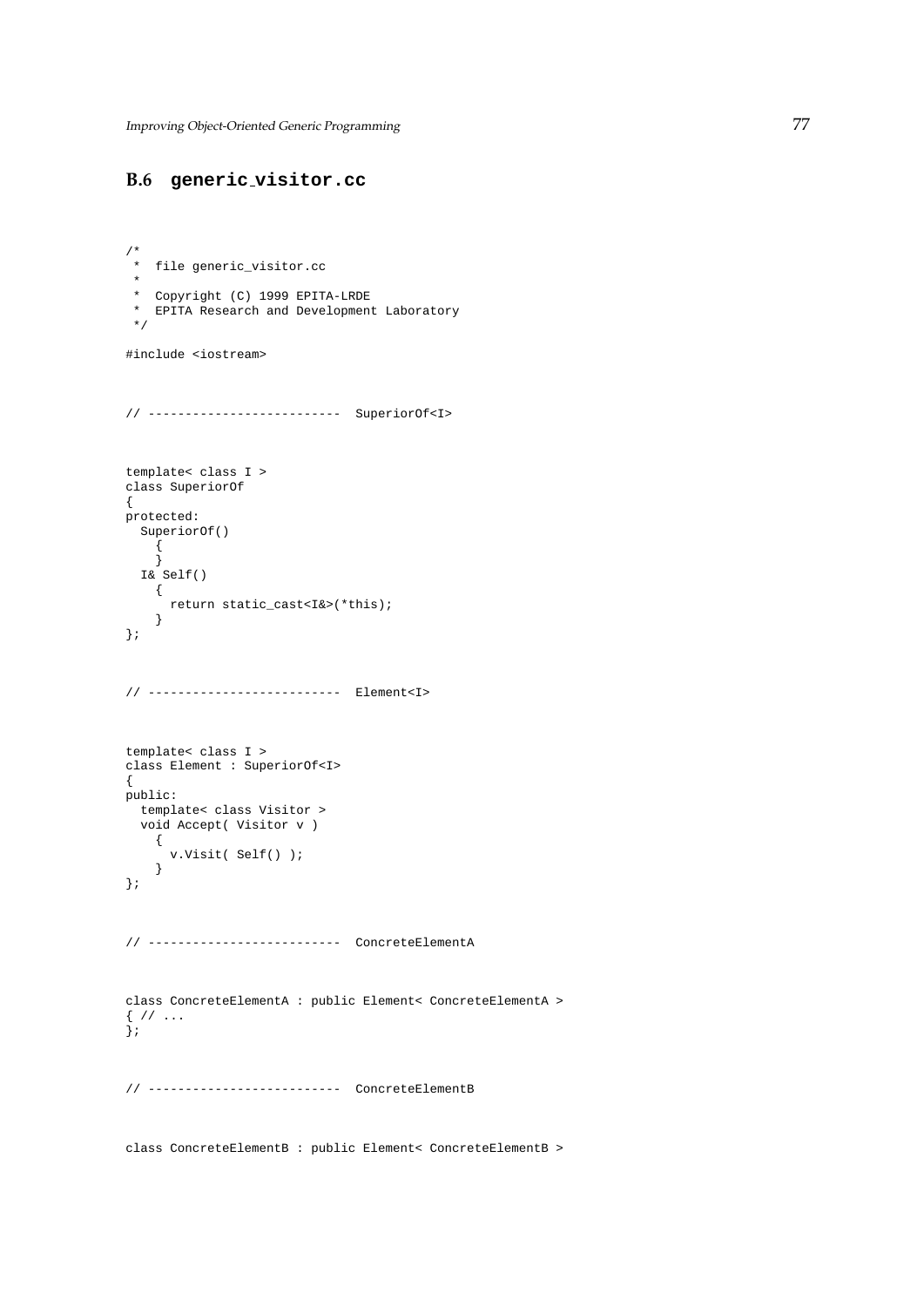```
\{  // \dots};
// -------------------------- ConcreteVisitor1
// decl
class ConcreteVisitor1
{
public:
 template< class ConcreteElement >
 void Visit( ConcreteElement& e );
\left| \cdot \right|// impl
template<>
void ConcreteVisitor1::Visit( ConcreteElementA& e )
{
 std::cout << "ConcreteVisitor1::Visit( ConcreteElementA& )" << std::endl;
}
template<>
void ConcreteVisitor1::Visit( ConcreteElementB& e )
{
 std::cout << "ConcreteVisitor1::Visit( ConcreteElementB& )" << std::endl;
}
// -------------------------- main
int main()
{
 ConcreteElementA e;
 e.Accept( ConcreteVisitor1() );
}
```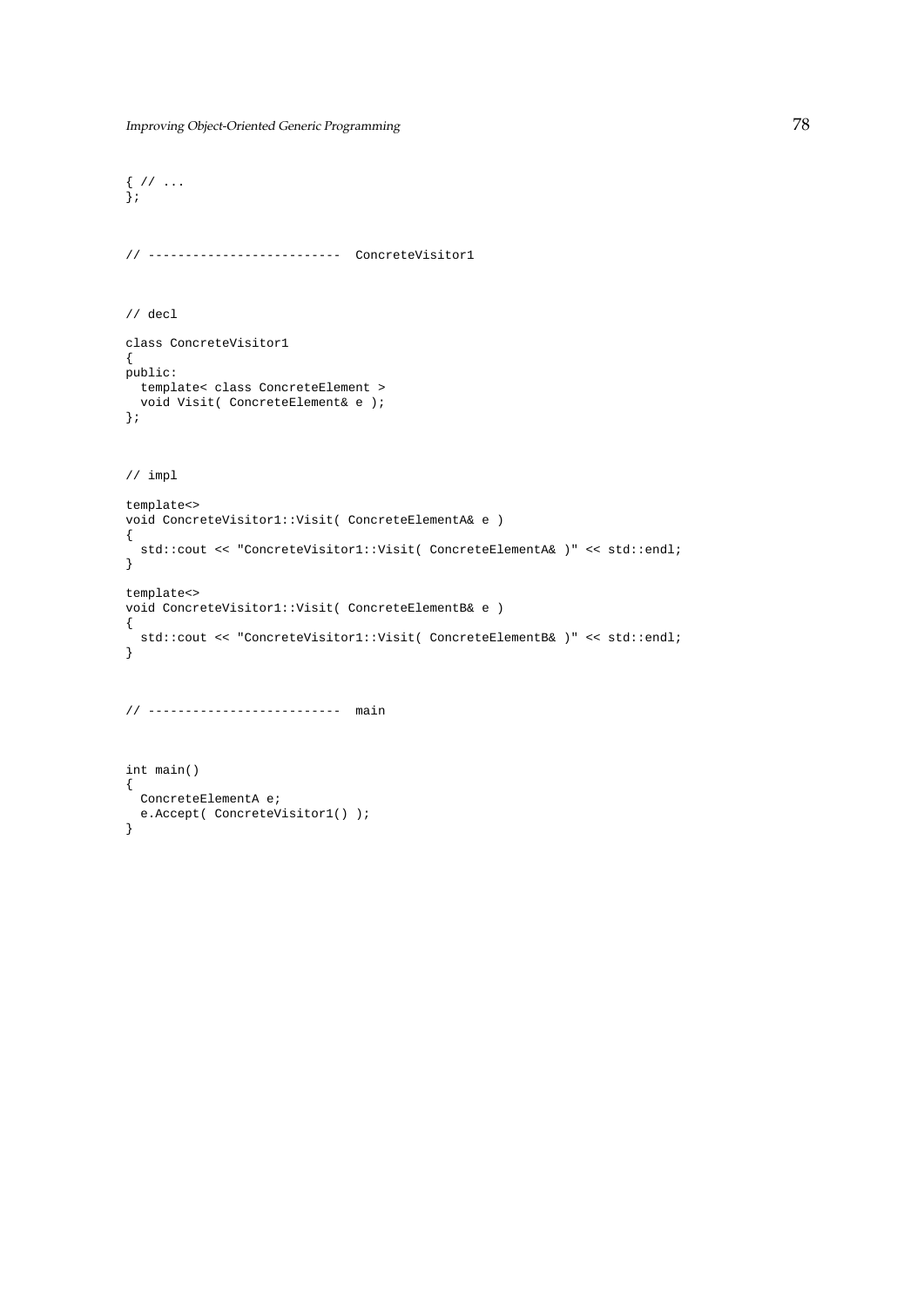## **B.7 gamma factory.cc**

```
/*
 * file gamma_factory.cc
 *
 * Copyright (C) 1999 EPITA-LRDE
 * EPITA Research and Development Laboratory
 */
#include <iostream>
// -------------------------- ProductA?
class ProductA
{
public:
 virtual void echo() const = 0;
};
class ProductA1 : public ProductA
{
public:
 virtual void echo() const
   {
     std::cout << "ProductA1" << std::endl;
   }
};
class ProductA2 : public ProductA
{
public:
 virtual void echo() const
   \{std::cout << "ProductA2" << std::endl;
   }
};
// -------------------------- ProductB?
class ProductB
{
public:
.<br>virtual void echo() const = 0;
\left| \cdot \right|class ProductB1 : public ProductB
{
public:
 virtual void echo() const
   {
```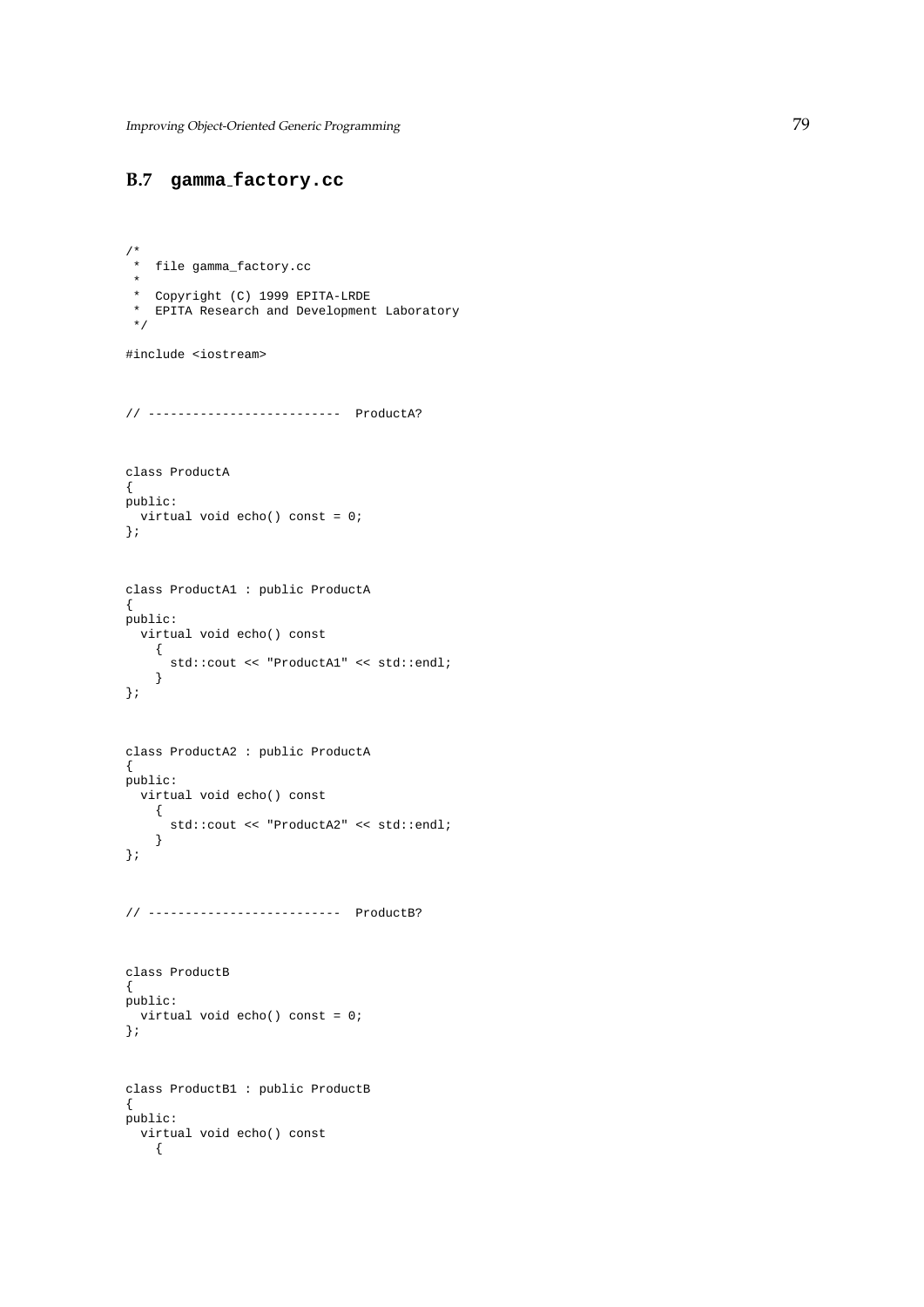```
std::cout << "ProductB1" << std::endl;
   }
};
class ProductB2 : public ProductB
{
public:
 virtual void echo() const
   {
     std::cout << "ProductB2" << std::endl;
   }
};
// -------------------------- AbstractFactory
class AbstractFactory
{
public:
 virtual ProductA& CreateProductA() = 0;
 virtual ProductB& CreateProductB() = 0;
};
// -------------------------- ConcreteFactory1
class ConcreteFactory1 : public AbstractFactory
{
public:
 virtual ProductA& CreateProductA()
  \{return *new ProductA1();
   }
 virtual ProductB& CreateProductB()
   {
     return *new ProductB1();
   }
};
// -------------------------- ConcreteFactory2
class ConcreteFactory2 : public AbstractFactory
{
public:
 virtual ProductA& CreateProductA()
   \left\{ \right.return *new ProductA2();
   }
 virtual ProductB& CreateProductB()
   {
     return *new ProductB2();
   }
};
```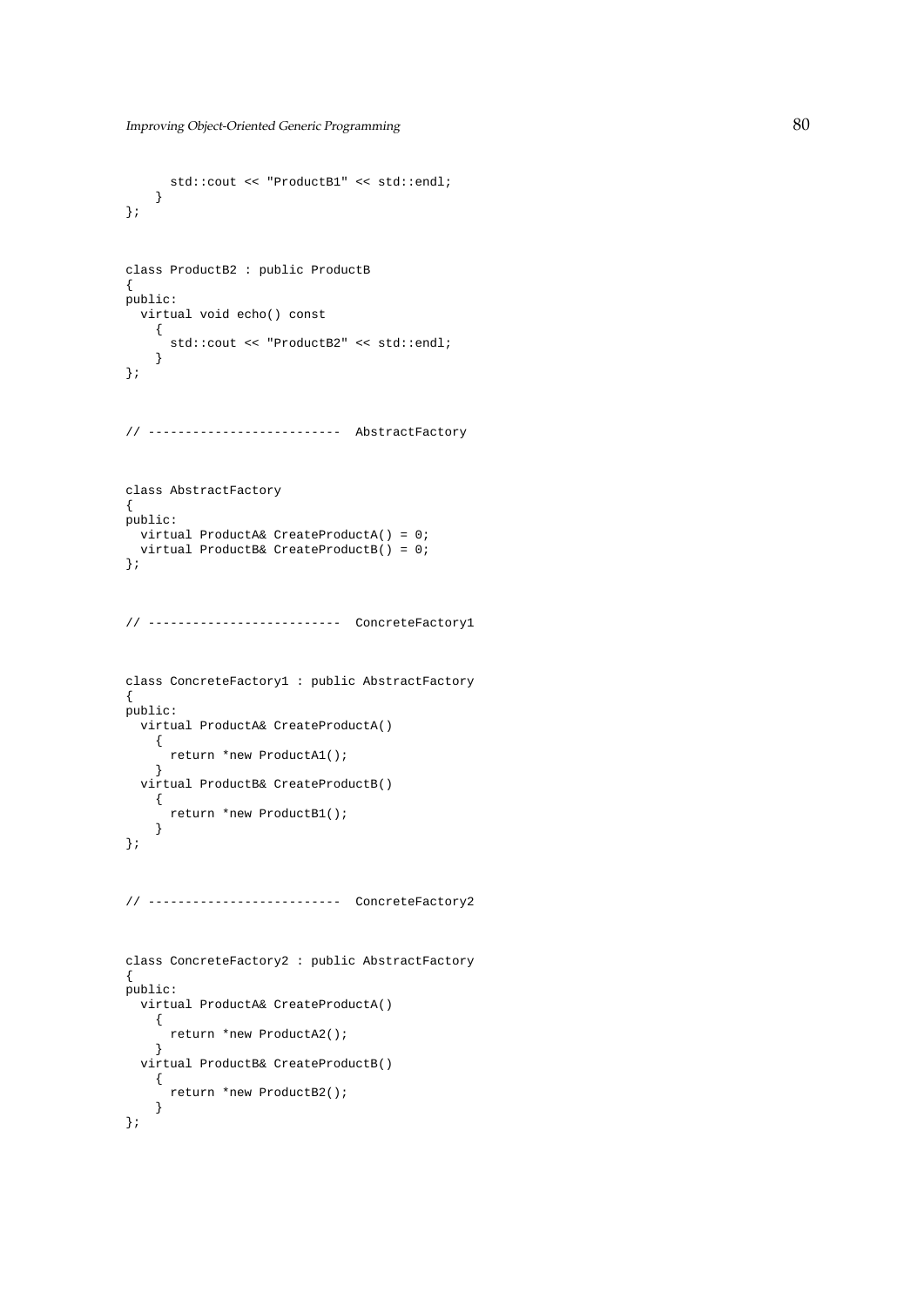```
// -------------------------- foo
void foo( AbstractFactory& factory )
{
 ProductA& a = factory.CreateProductA();
 a.echo();
}
// -------------------------- main
int main()
{
  ConcreteFactory2 factory;
  foo( factory );
```

```
}
```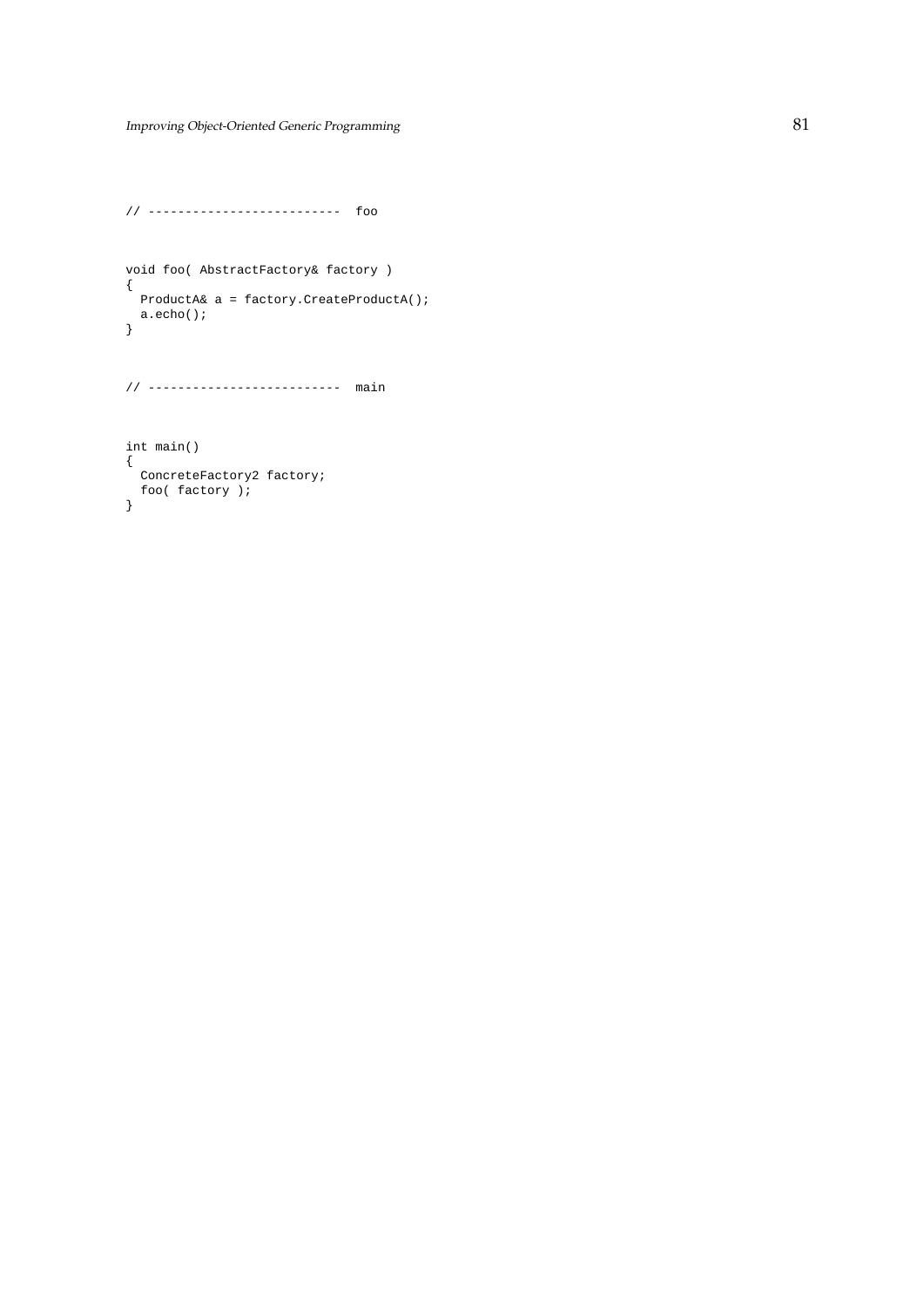## **B.8 generic factory.cc**

```
/*
 * file generic_factory.cc
 *
 * Copyright (C) 1999 EPITA-LRDE
 * EPITA Research and Development Laboratory
 */
#include <iostream>
// -------------------------- ProductA?
class ProductA1
{
public:
 void echo() const
  {
     std::cout << "ProductA1" << std::endl;
   }
};
class ProductA2
{
public:
 void echo() const
   {
     std::cout << "ProductA2" << std::endl;
    }
};
// -------------------------- ProductB?
class ProductB1
{
public:
 void echo() const
  \{std::cout << "ProductB1" << std::endl;
   }
};
class ProductB2
{
public:
 void echo() const
    {
      std::cout << "ProductB2" << std::endl;
    }
};
```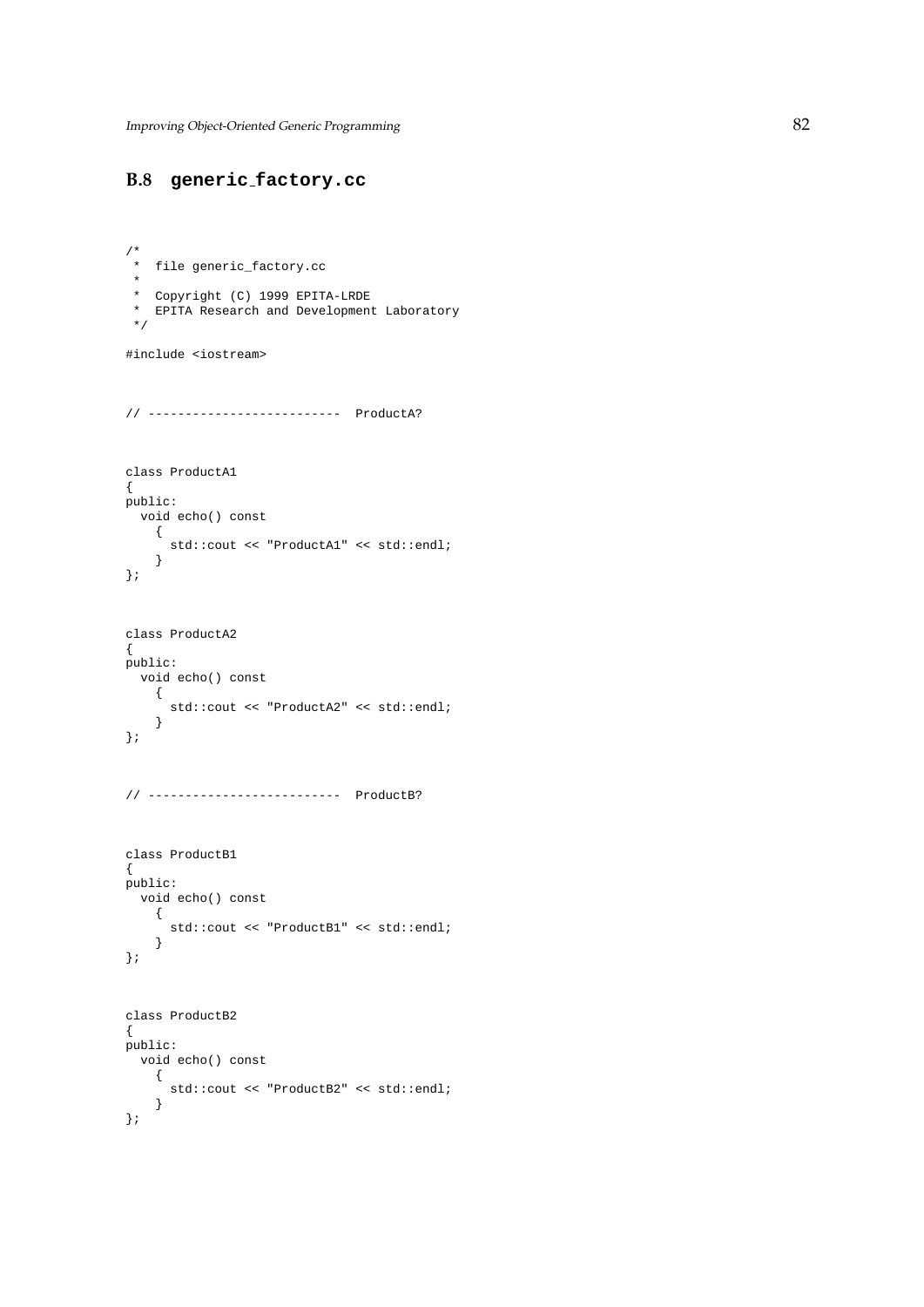```
// -------------------------- Def_Product?<F>
template< class F >
struct Def_ProductA
{
 typedef typename F::productA_type type;
};
template< class F >
struct Def_ProductB
{
  typedef typename F::productB_type type;
};
// -------------------------- ConcreteFactory1
class ConcreteFactory1
{
public:
  typedef ProductA1 productA_type;
  typedef ProductB1 productB_type;
};
// -------------------------- ConcreteFactory2
class ConcreteFactory2
{
};
template<>
struct Def_ProductA< ConcreteFactory2 >
{
 typedef ProductA2 type;
\left| \cdot \right|template<>
struct Def_ProductB< ConcreteFactory2 >
{
 typedef ProductB2 type;
};
// -------------------------- foo<Factory>
template< class Factory >
void foo( Factory& factory )
```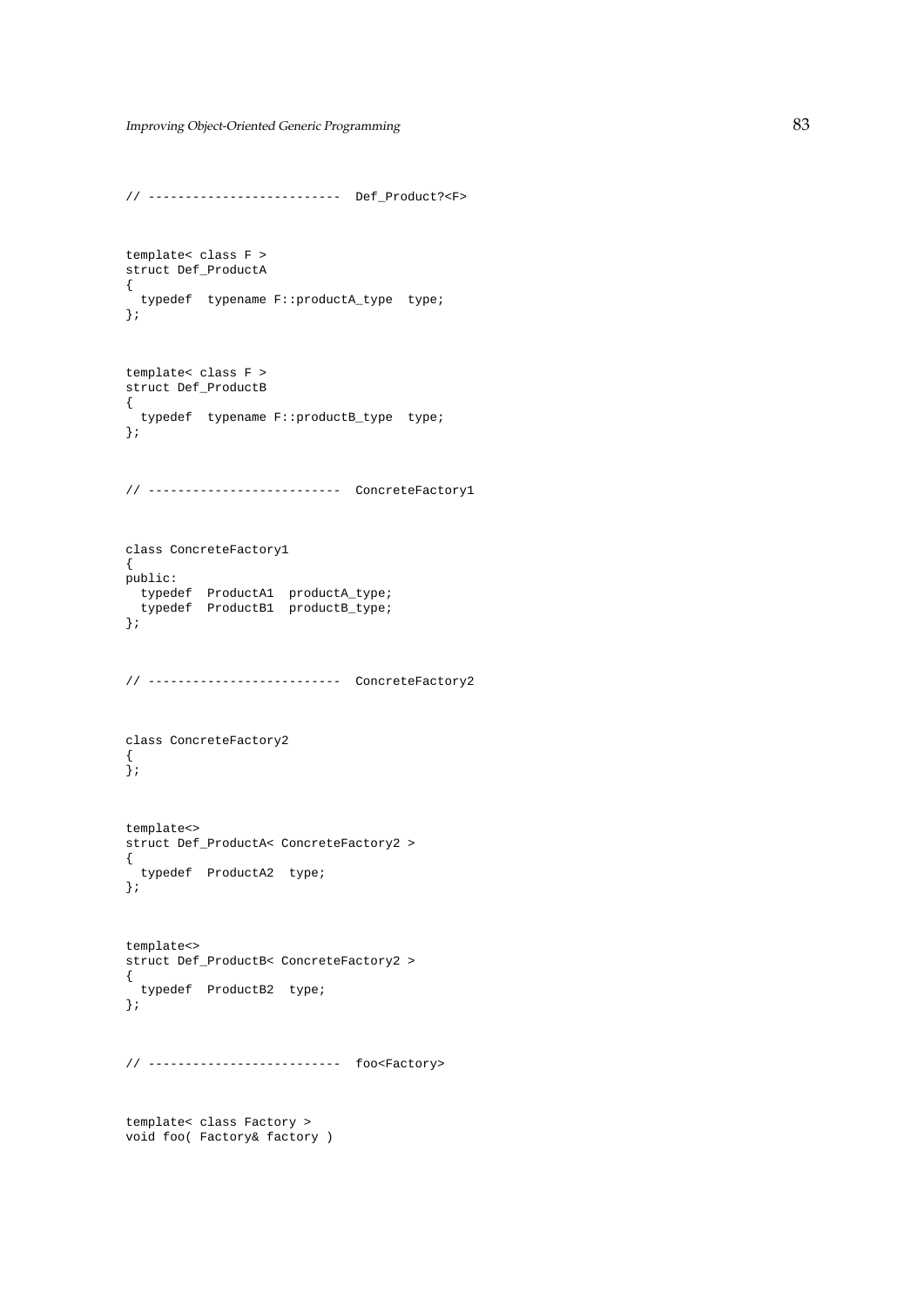```
{
  typename Def_ProductA< Factory >::type a;
  a.echo();
}
// -------------------------- main
int main()
{
  ConcreteFactory2 factory;
```
foo( factory );

}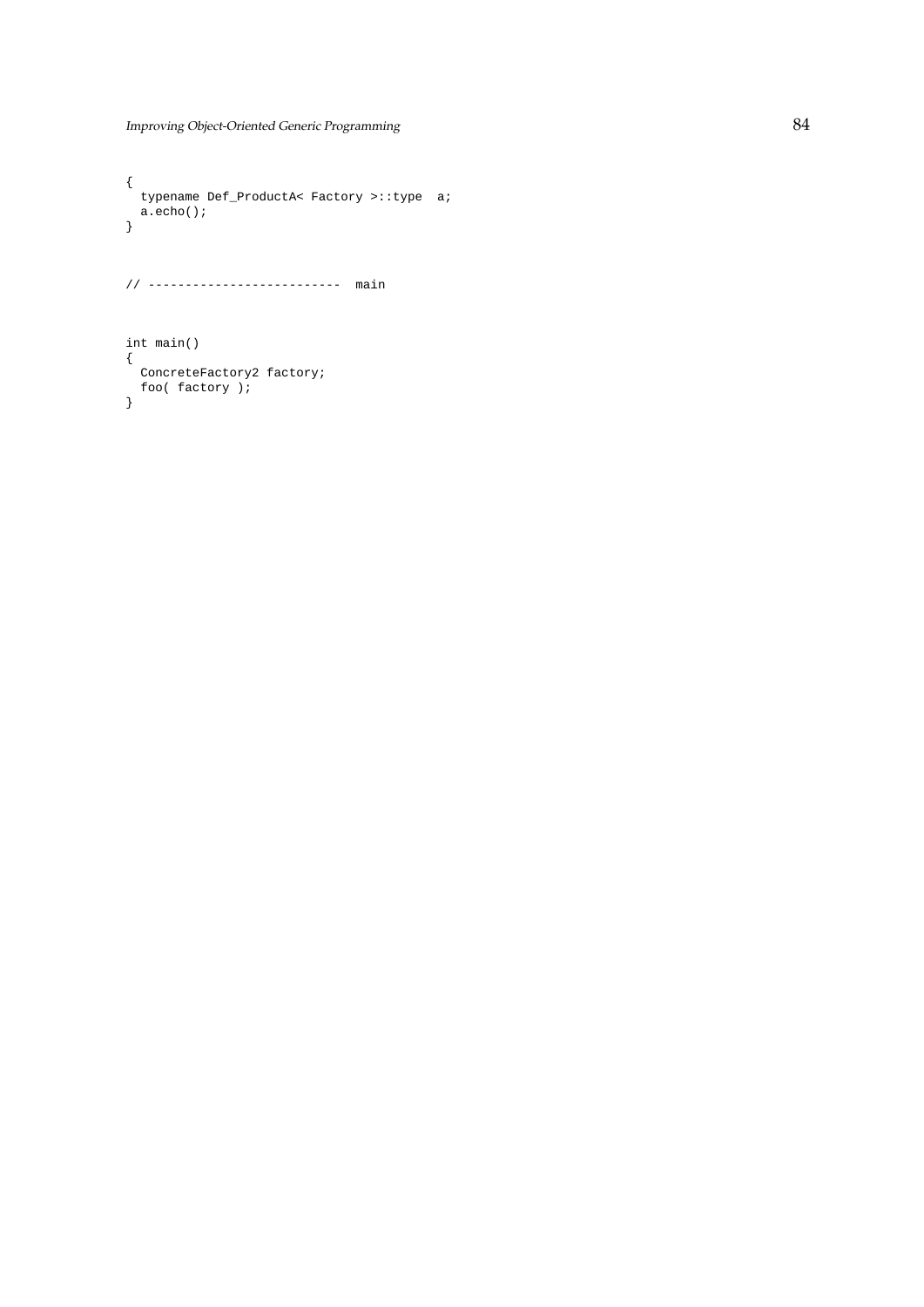## **B.9 gamma template method.cc**

```
/*
 * file gamma_template_method.cc
 *
 * Copyright (C) 1999 EPITA-LRDE
 * EPITA Research and Development Laboratory
 */
#include <iostream>
// -------------------------- AbstractClass
class AbstractClass
{
public:
  void TemplateMethod()
   {
      \frac{1}{2}...
     PrimitiveOperation1();
      // ...
     PrimitiveOperation2();
     // ...
    }
  virtual void PrimitiveOperation1() = 0;
  virtual void PrimitiveOperation2() = 0;
};
// -------------------------- ConcreteClass
class ConcreteClass : public AbstractClass
{
public:
 virtual void PrimitiveOperation1()
   {
     std::cout << "ConcreteClass::PrimitiveOperation1" << std::endl;
   }
  virtual void PrimitiveOperation2()
    {
     std::cout << "ConcreteClass::PrimitiveOperation2" << std::endl;
   }
};
// -------------------------- main
int main()
{
  ConcreteClass obj;
  obj.TemplateMethod();
}
```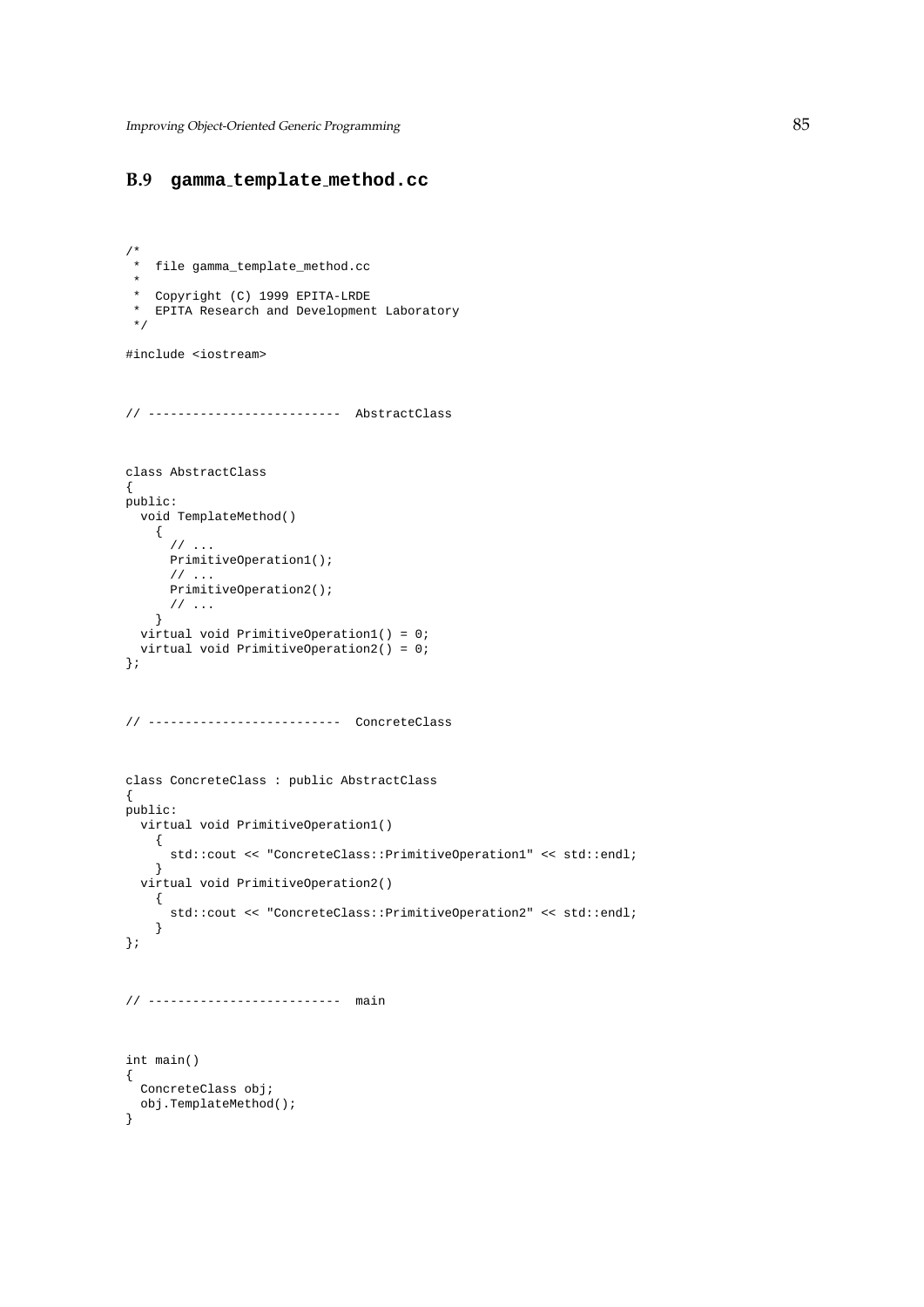## **B.10 generic template method.cc**

```
/*
* file generic_template_method.cc
 *
* Copyright (C) 1999 EPITA-LRDE
 * EPITA Research and Development Laboratory
 */
#include <iostream>
// -------------------------- SuperiorOf<I>
template< class I >
class SuperiorOf
{
protected:
 SuperiorOf()
   {
   }
 I& Self()
   {
     return static_cast<I&>(*this);
   }
};
// -------------------------- AbstractClass<I>
template< class I >
class AbstractClass : public SuperiorOf<I>
{
public:
 void TemplateMethod()
   {
     // ...
     PrimitiveOperation1();
      // ...
     PrimitiveOperation2();
     // ...
   }
  void PrimitiveOperation1()
   {
     Self().PrimitiveOperation1_impl();
   }
 void PrimitiveOperation2()
   {
     Self().PrimitiveOperation2_impl();
   }
};
// -------------------------- ConcreteClass
```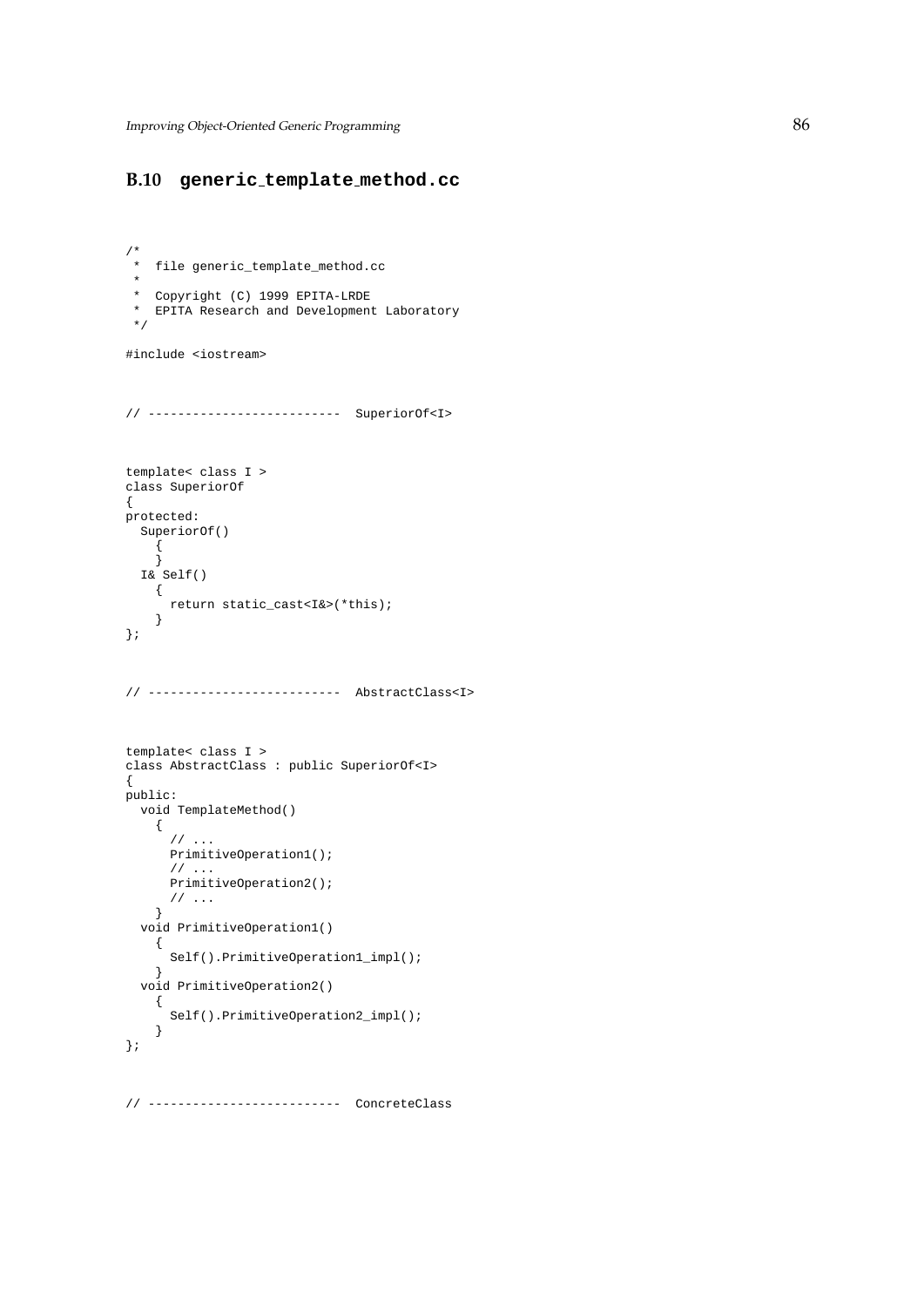```
class ConcreteClass : public AbstractClass< ConcreteClass >
{
public:
  void PrimitiveOperation1_impl()
   {
     std::cout << "ConcreteClass::PrimitiveOperation1" << std::endl;
    }
  void PrimitiveOperation2_impl()
   {
      std::cout << "ConcreteClass::PrimitiveOperation2" << std::endl;
    }
};
// -------------------------- main
int main()
{
 ConcreteClass obj;
 obj.TemplateMethod();
}
```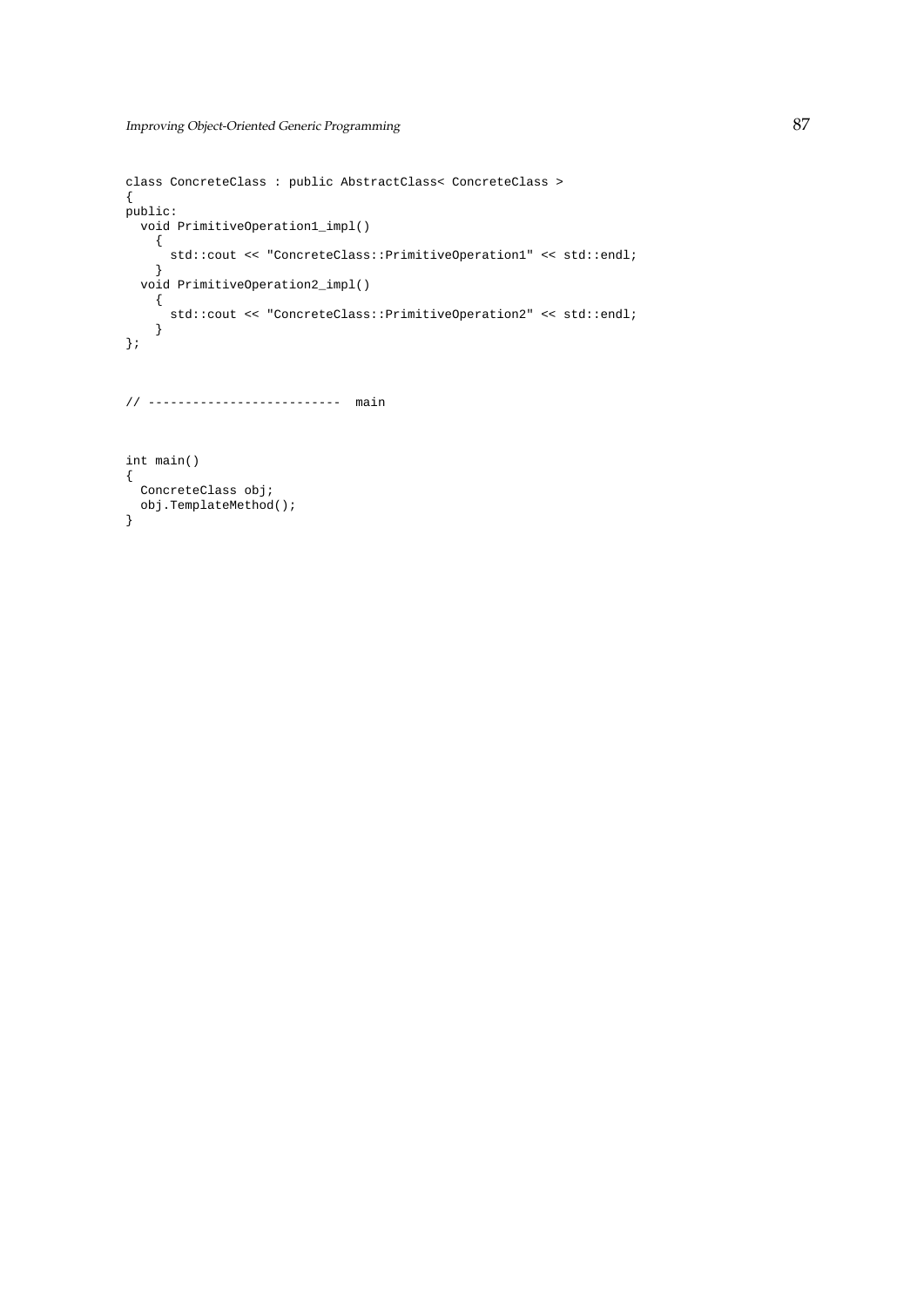# **B.11 gamma decorator.cc**

```
/*
* file gamma_decorator.cc
 *
* Copyright (C) 1999 EPITA-LRDE
 * EPITA Research and Development Laboratory
*/
#include <iostream>
// -------------------------- Component
class Component
{
public:
 virtual void Operation() = 0;
};
// -------------------------- ConcreteComponent
class ConcreteComponent : public Component
{
public:
 virtual void Operation()
   {
     std::cout << "ConcreteComponent::Operation" << std::endl;
   }
};
// -------------------------- Decorator
class Decorator : public Component
{
public:
 Decorator( Component& component ) :
   _component( component )
    \overline{\mathfrak{f}}}
  virtual void Operation()
    {
      _component.Operation();
    }
protected:
 Component& _component;
};
```
// -------------------------- ConcreteDecoratorA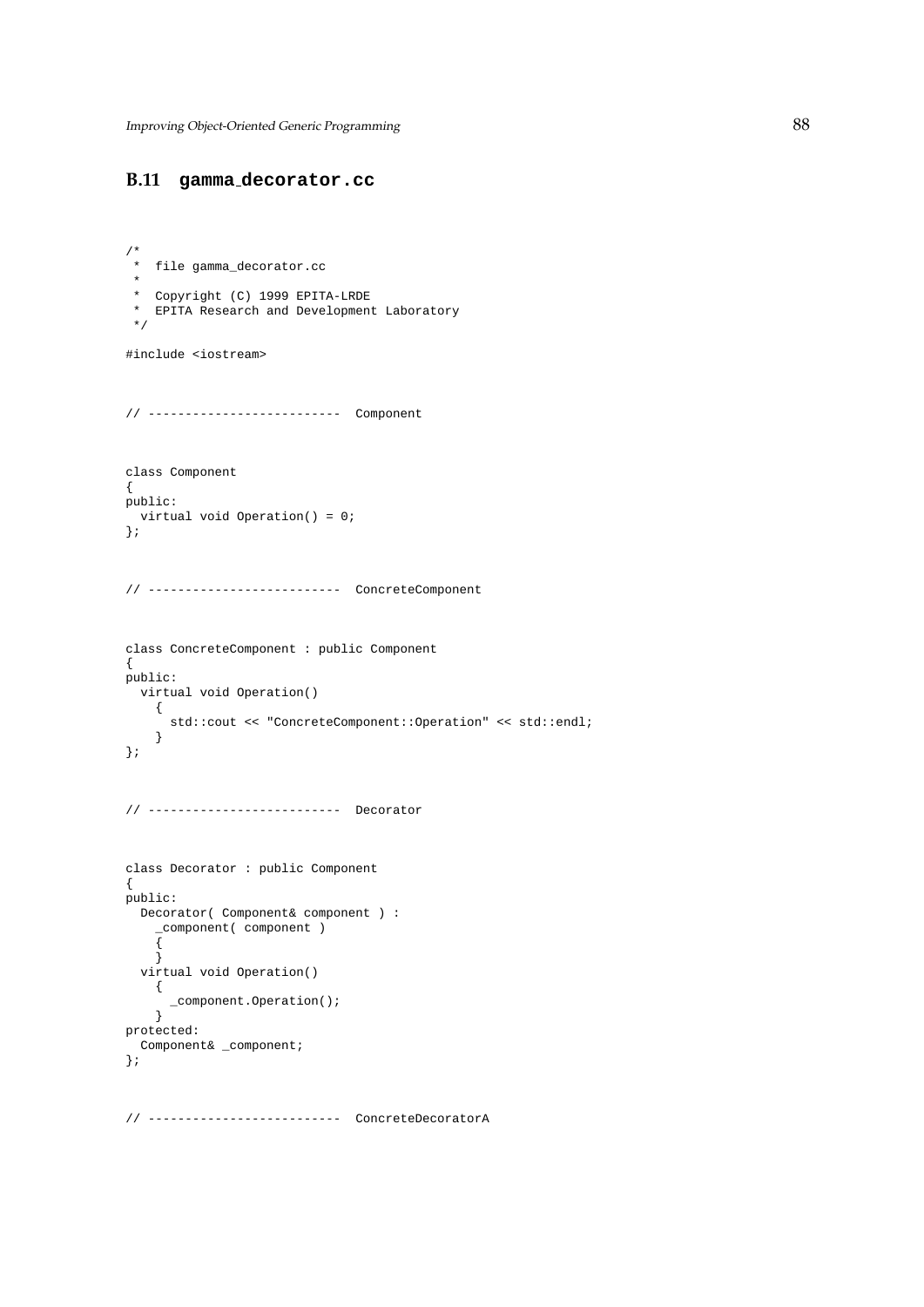```
class ConcreteDecoratorA : public Decorator
{
public:
 ConcreteDecoratorA( Component& component ) :
   Decorator( component )
    {
    }
  virtual void Operation()
   {
     Decorator::Operation();
    addedState = 1;
   }
protected:
 int addedState;
};
// -------------------------- ConcreteDecoratorB
class ConcreteDecoratorB : public Decorator
{
public:
  ConcreteDecoratorB( Component& component ) :
   Decorator( component )
    {
    }
  virtual void Operation()
    {
      Decorator::Operation();
     AddedBehaviour();
   }
protected:
  void AddedBehaviour()
    {
     std::cout << "ConcreteDecoratorB::AddedBehaviour" << std::endl;
    }
};
// -------------------------- main
int main()
{
  ConcreteDecoratorB cb( *new ConcreteComponent() );
  cb.Operation();
}
```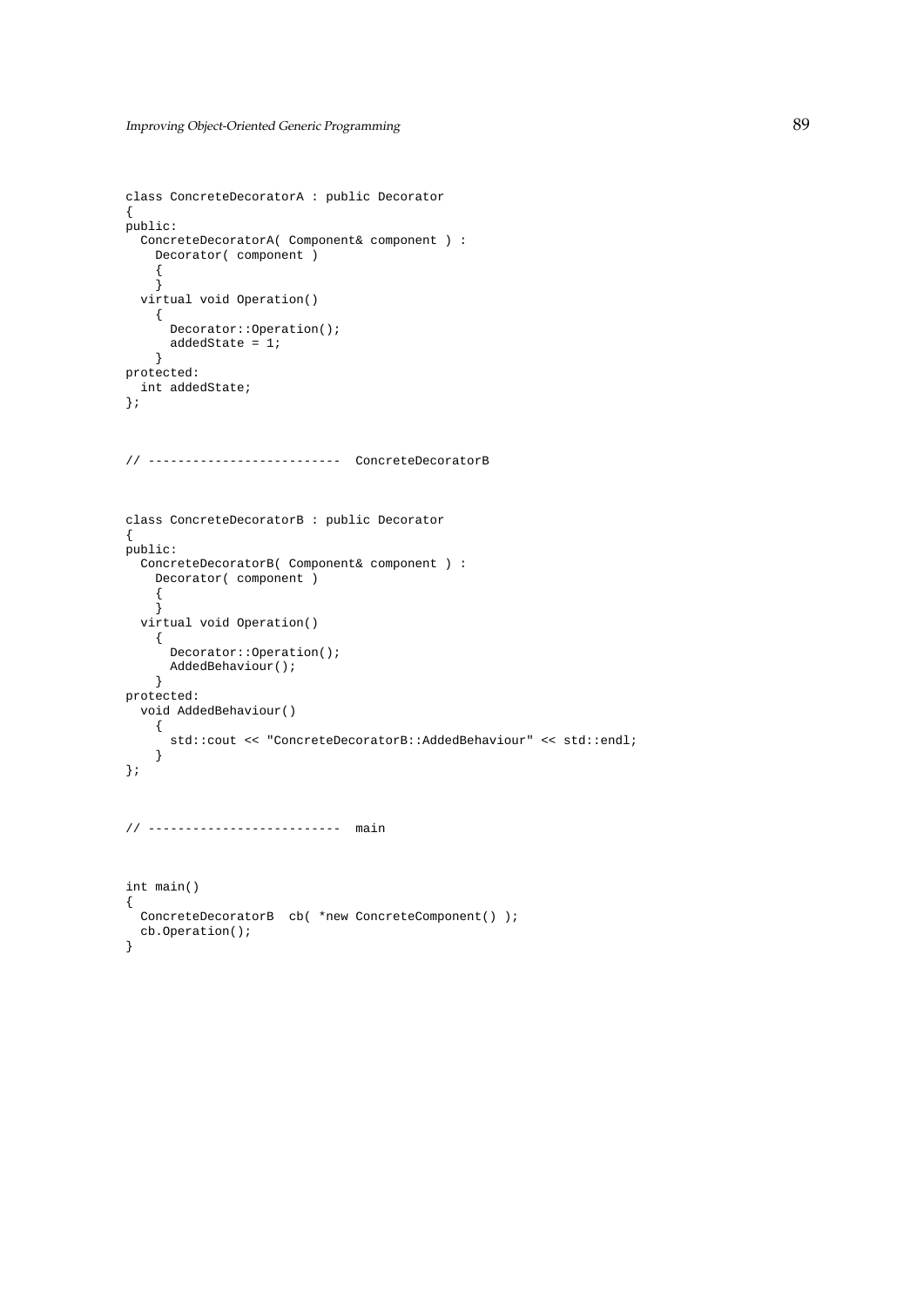## **B.12 generic decorator.cc**

```
/*
 * file generic_decorator.cc
 *
 * Copyright (C) 1999 EPITA-LRDE
 * EPITA Research and Development Laboratory
 */
#include <iostream>
// -------------------------- ConcreteComponent
class ConcreteComponent
{
public:
 void Operation()
   {
     std::cout << "ConcreteComponent::Operation" << std::endl;
   }
};
// -------------------------- ConcreteDecoratorA<C>
template< class C >
class ConcreteDecoratorA : public C
{
public:
  void Operation()
   {
     C::Operation();
    addedState = 1;}
protected:
  int addedState;
};
// -------------------------- ConcreteDecoratorB<C>
template< class C >
class ConcreteDecoratorB : public C
{
public:
  void Operation()
   {
     C::Operation();
     AddedBehaviour();
    }
protected:
  void AddedBehaviour()
   {
      std::cout << "ConcreteDecoratorB::AddedBehaviour" << std::endl;
```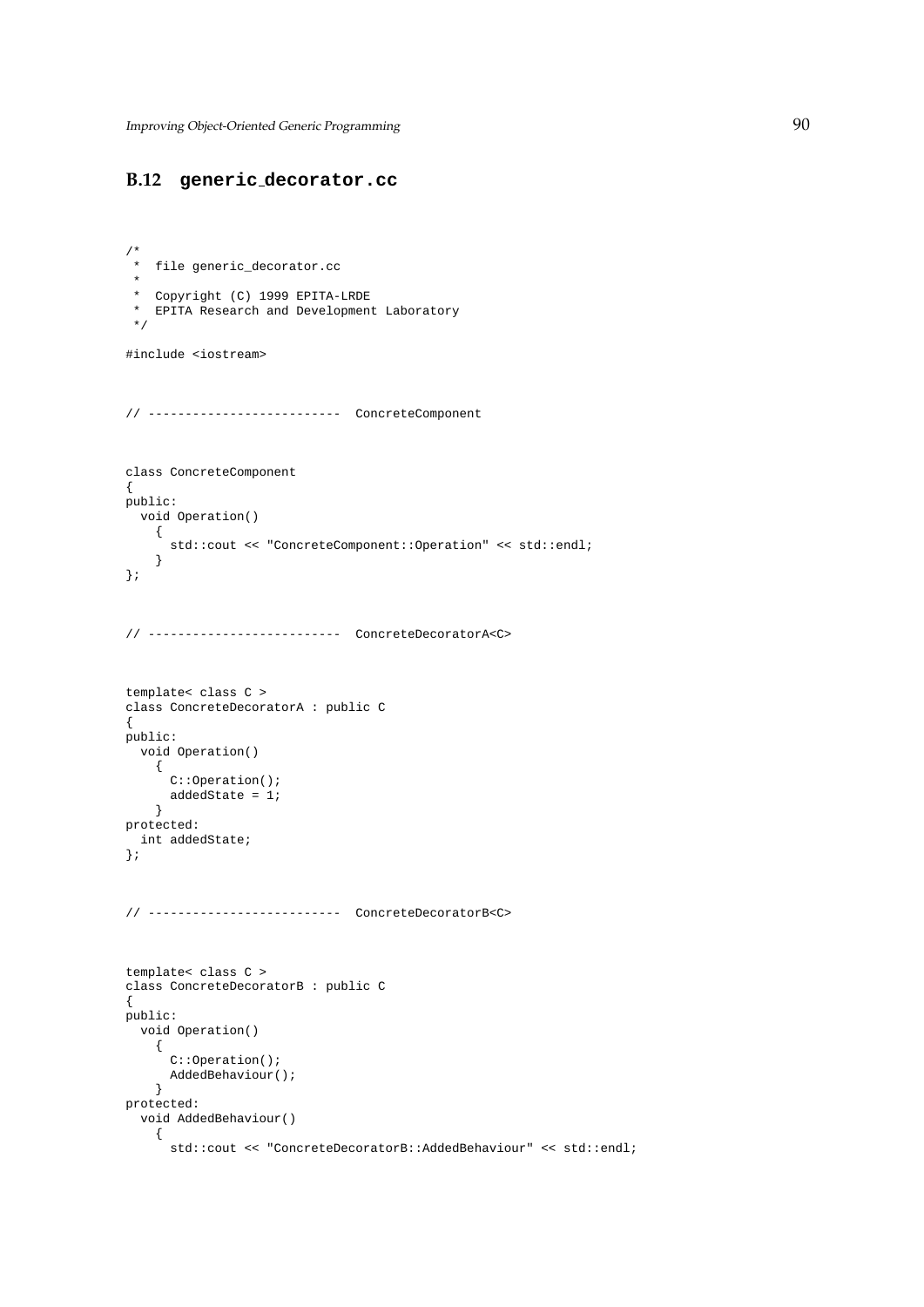```
}
};
// -------------------------- main
int main()
{
  ConcreteDecoratorB< ConcreteComponent > cb;
  cb.Operation();
}
```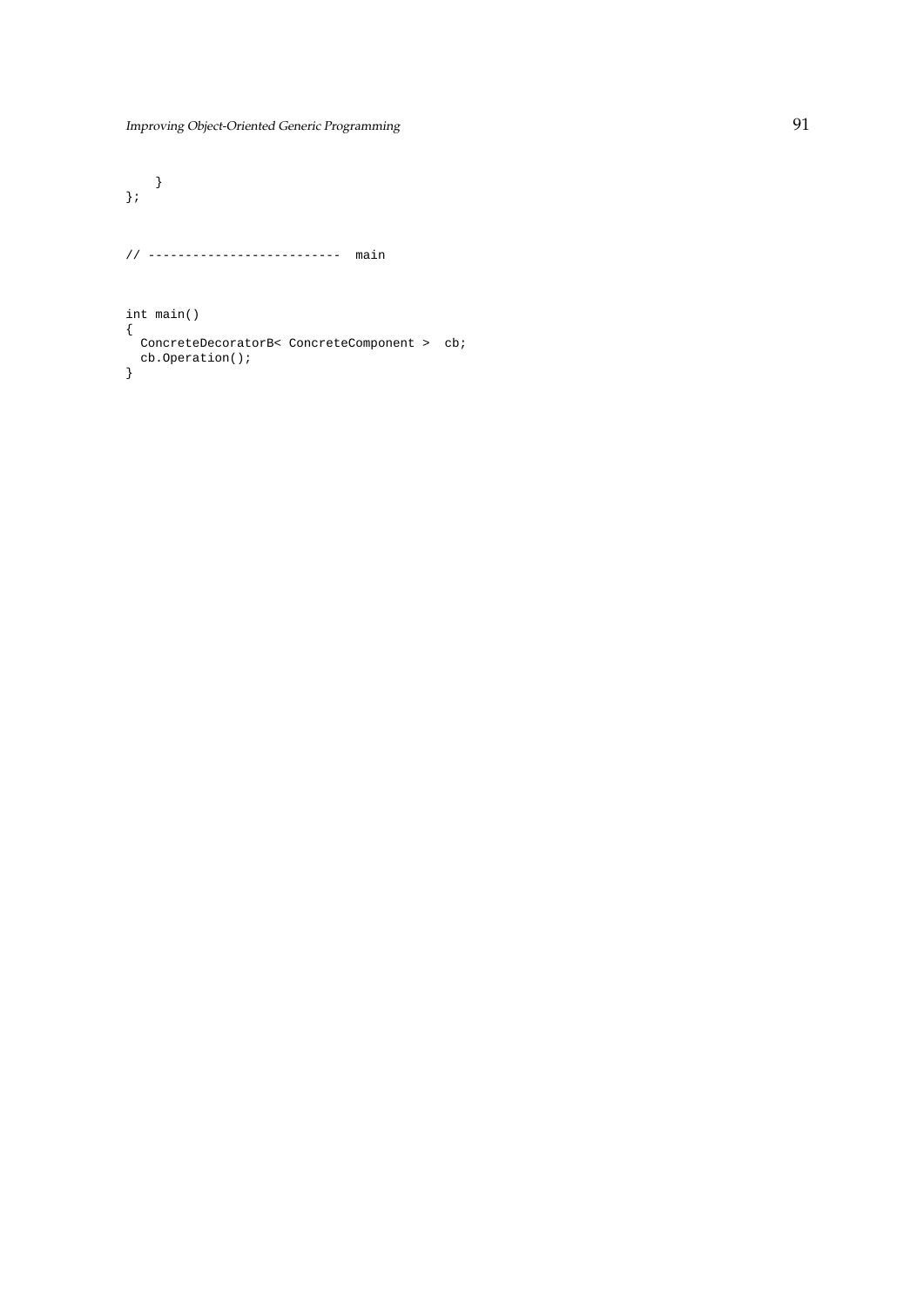# **References**

- [1] *International Standard of C++*, September 1998. ISO/IEC 14882:1998(E), section 14.8.2.1, item 3.
- [2] Martín Abadi and Luca Cardelli. *A Theory of Objects*. Monographs in Computer Science Series. Springer-Verlag, 1996.
- [3] Matthew H. Austern. *Generic programming and the STL Using and extending the C++ Standard Template Library*. Professional Computing Series. Addison-Wesley, 1999.
- [4] Matthew H. Austern. *Generic programming and the STL Using and extending the C++ Standard Template Library*. Professional Computing Series. Addison-Wesley, 1999.
- [5] John Barton and Lee Nackman. *Scientific and engineering C++*. Addison-Wesley, 1994.
- [6] Luca Cardelli and Peter Wegner. On understanding types, data abstraction, and polymorphism. *Computing Surveys*, 17(4):471–522, 1985.
- [7] Luca Cardelli and Peter Wegner. On understanding types, data abstraction, and polymorphism. *Computing Surveys*, 17(4):471–522, December 1985.
- [8] James Coplien. Curiously recurring template pattern. In Stanly B. Lippman, editor, *C++ Gems*. Cambridge University Press & Sigs Books, 1996. http://people.we.mediaone.net/stanlipp/gems.html
- [9] Ulfar Erlingsson and Alexander V. Konstantinou. Implementing the C++ Standard Template Library in Ada 95. Technical Report TR96-3, CS Dept., Rensselaer Polytechnic Institute, Troy, NY, January 1996.
- [10] Erich Gamma, Richard Helm, Ralph Johnson, and John Vlissides. *Design patterns Elements of reusable object-oriented software*. Professional Computing Series. Addison Wesley, 1994.
- [11] Thierry Géraud and Alexandre Duret-Lutz. Generic programming redesign pattern. In *Proceedings of the 5th European Conference on Pattern Languages of Programs (Euro-PLoP'2000)*, Irsee, Germany, July 2000. Submitted.
- [12] Thierry Géraud, Yoann Fabre, Alexandre Duret-Lutz, Dimitri Papadopoulos-Orfanos, and Jean-François Mangin. Obtaining genericity for image processing and pattern recognition algorithms. In *Proceedings of the 15th International Conference on Pattern Recognition (ICPR'2000)*, Barcelona, Spain, September 2000. To appear.
- [13] Thierry Géraud, Yoann Fabre, Dimitri Papadopoulos-Orfanos, and Jean-François Mangin. Vers une réutilisabilité totale des algorithmes de traitement d'images. In 17th Sym*posium on Signal and Image Processing (GRETSI'99)*, volume 2, pages 331–334, Vannes, France, September 1999. Available in English as a technical report at: http://www.lrde.epita.fr/publications
- [14] Scott Haney and James Crotinger. How templates enable high-performance scientific computing in C++. *IEEE Computing in Science and Engineering*, 1(4), 1999. http://www.acl.lanl.gov/pooma/papers.html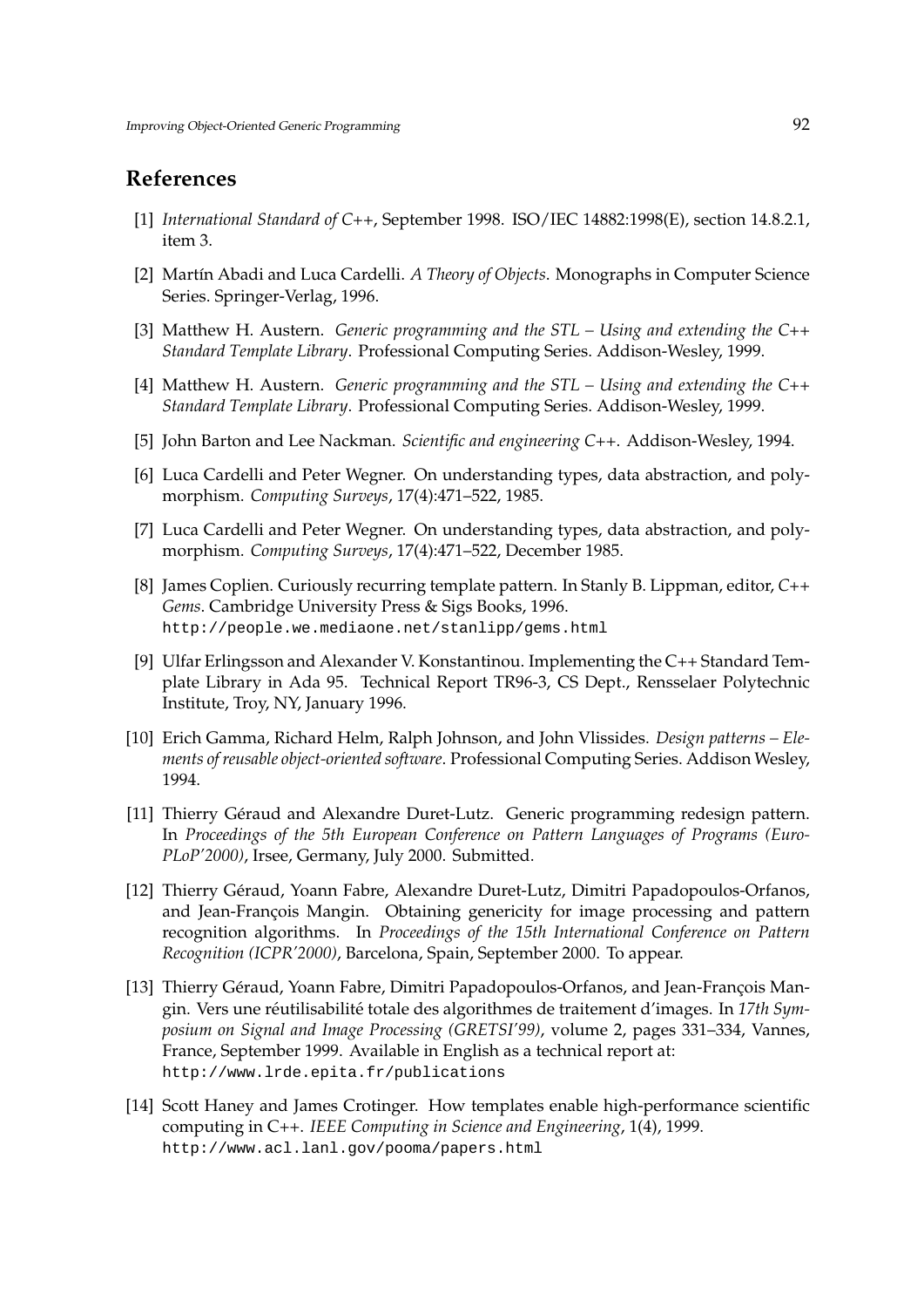- [15] Intermetrics, Inc. *Ada Reference Manual*, November 1994. Draft of ISO/IEC 8652:1995, Version 5.95.
- [16] Mehdi Jazayeri. Component programming a fresh look at software components. In *Procedings of the 5th European Software Engineering Conference (ESEC'95)*, pages 457–478, Barcelona, Spain, September 1995.
- [17] Ullrich Köthe. Requested interface. In Proceedings of the 2nd European Conference on *Pattern Languages of Programming (EuroPLoP '97)*, Munich, Germany, 1997. http://www.riehle.org/events/europlop-1997/#ww1p2
- [18] Bertrand Meyer. *Eiffel: the Language*. Prentice Hall, 1992.
- [19] Bertrand Meyer. *Object-oriented software construction*. Prentice Hall, 2nd edition, 1997.
- [20] Robin Milner, Mads Tofte, Robert Harper, and David MacQueen. *The Definition of Standard ML - Revised*. MIT Press, 1997.
- [21] David R. Musser, editor. *Dagstuhl seminar on Generic Programming*, SchloßDagstuhl, Wadern, Germany, April-May 1998. http://www.cs.rpi.edu/˜musser/gp/dagstuhl/
- [22] David R. Musser and Alexander A. Stepanov. Algorithm-oriented generic libraries. *Software: Practice and Experience*, 24(7):632–642, July 1994.
- [23] David R. Musser and Alexandre A. Stepanov. Generic programming projects and open problems. 1998. http://www.cs.rpi.edu/˜musser/gp/pop/index.html
- [24] Andrew C. Myers, Joseph A. Bank, and Barbara Liskov. Parameterized types for java. In *Proceedings of the 24th ACM Symposium on Principles of Programming Languages (POPL'97)*, pages 132–145, Paris, France, January 1997.
- [25] Nathan C. Myers. Traits: a new and useful template technique. *C++ Report*, 7(5):32–35, June 1995. http://www.cantrip.org/traits.html.
- [26] Nathan C. Myers. Gnarly new C++ language features, 1997. http://www.cantrip.org/gnarly.html
- [27] The object-oriented numerics page. http://oonumerics.org/oon
- [28] Jeremy Siek. Template argument checking. OON mailing list, August 1999.
- [29] Alex Stepanov and Meng Lee. *The Standard Template Library*. Hewlett Packard Laboratories, 1501 Page Mill Road, Palo Alto, CA 94304, February 1995.
- [30] Herb Sutter. *Exceptional C++*. C++ In-Depth Series. Addison Wesley, 2000.
- [31] Herb Sutter. Guru of the Week #71: Inheritance traits?, August 2000. To appear (available from http://dejanews.com/).